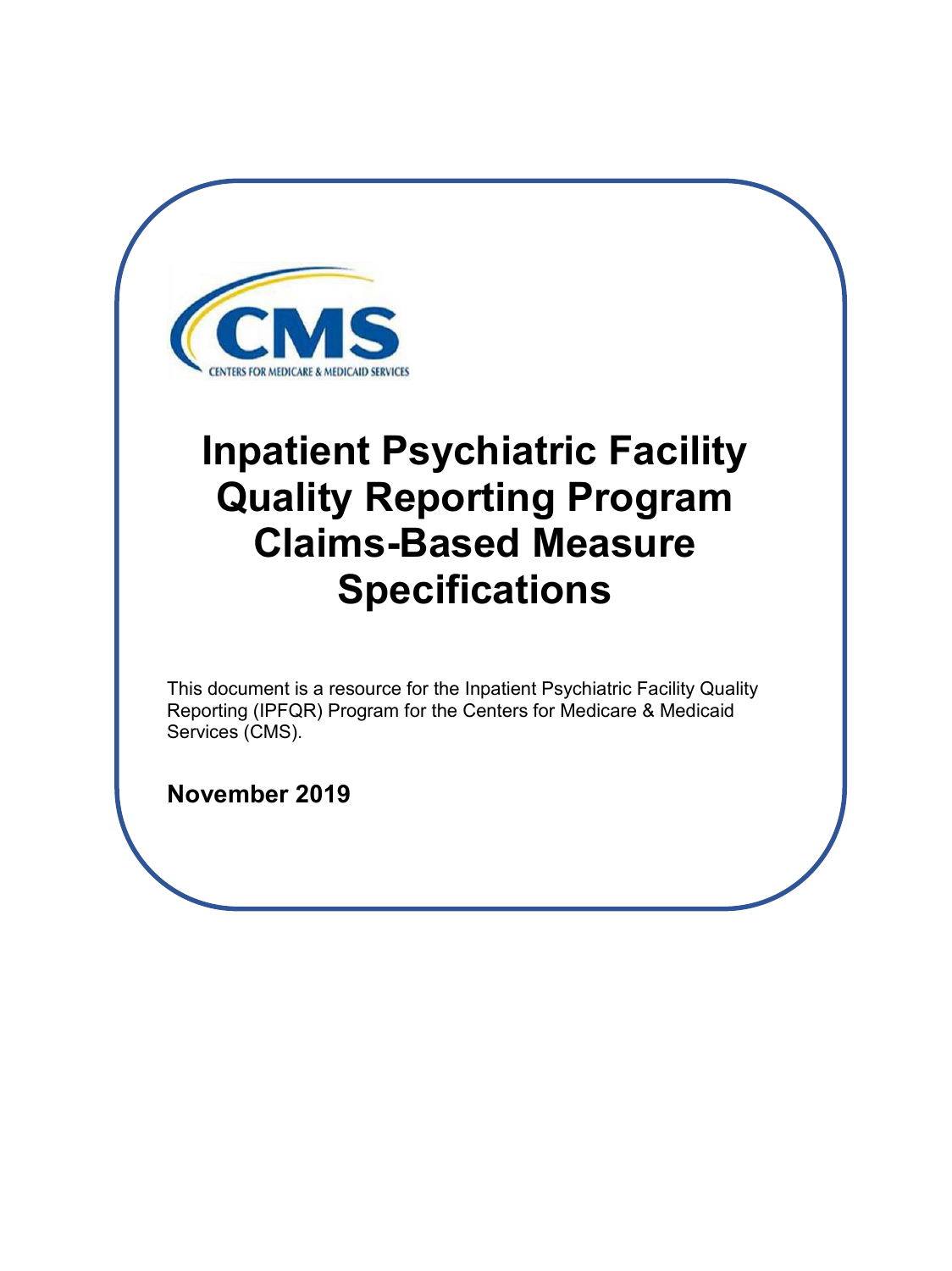# **Notices and Disclaimers**

### <span id="page-1-0"></span>**Current Procedural Terminology (CPT®)**

*CPT® only copyright 2004-2018 American Medical Association. All rights reserved.* 

### **International Classification of Disease, Tenth Edition**

*ICD-10 copyright 2018 World Health Organization. All Rights Reserved.* 

#### **Uniform Bill Codes**

*Uniform Bill Codes copyright 2018 American Hospital Association. All rights reserved.* 

*Applicable FARS/DFARS Restrictions Apply to Government Use.*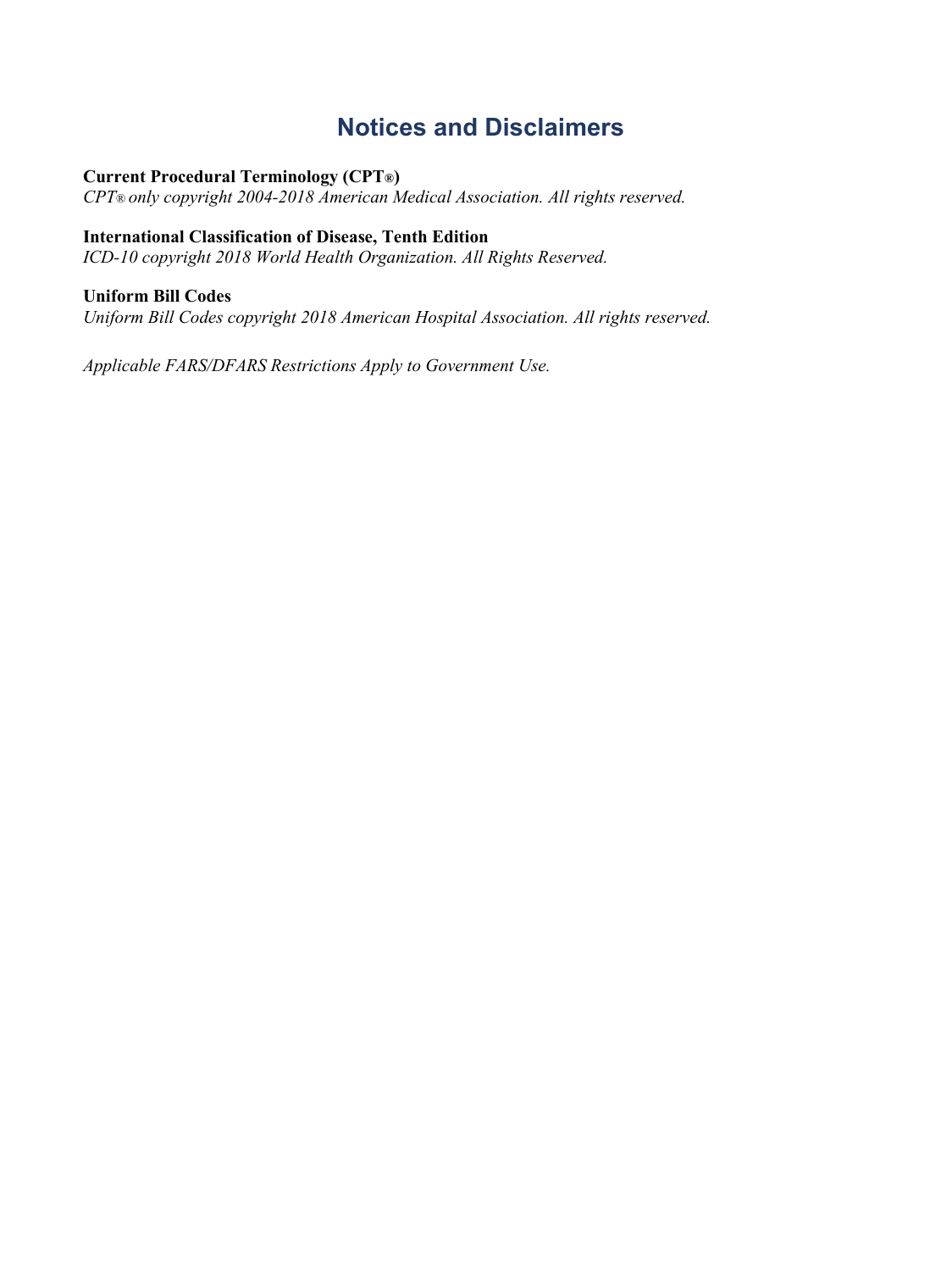# <span id="page-2-0"></span>**Table of Contents**

| Inpatient Psychiatric Facility Quality Reporting Program Claims-Based Measure Specifications 1                                                                               |
|------------------------------------------------------------------------------------------------------------------------------------------------------------------------------|
|                                                                                                                                                                              |
|                                                                                                                                                                              |
| Section 1: Follow-Up After Hospitalization for Mental Illness (FUH) Measure Specifications -                                                                                 |
|                                                                                                                                                                              |
|                                                                                                                                                                              |
|                                                                                                                                                                              |
| Section 2: 30-Day All-Cause Unplanned Readmission Following Psychiatric Hospitalization<br>in an Inpatient Psychiatric Facility (IPF) Measure Specifications - Version 2.015 |
|                                                                                                                                                                              |
|                                                                                                                                                                              |
|                                                                                                                                                                              |
|                                                                                                                                                                              |
|                                                                                                                                                                              |
|                                                                                                                                                                              |
| Appendix A. Follow-Up After Hospitalization for Mental Illness (FUH) Measure Updates  95                                                                                     |
| Appendix B. 30-Day All-Cause Unplanned Readmission Following Psychiatric                                                                                                     |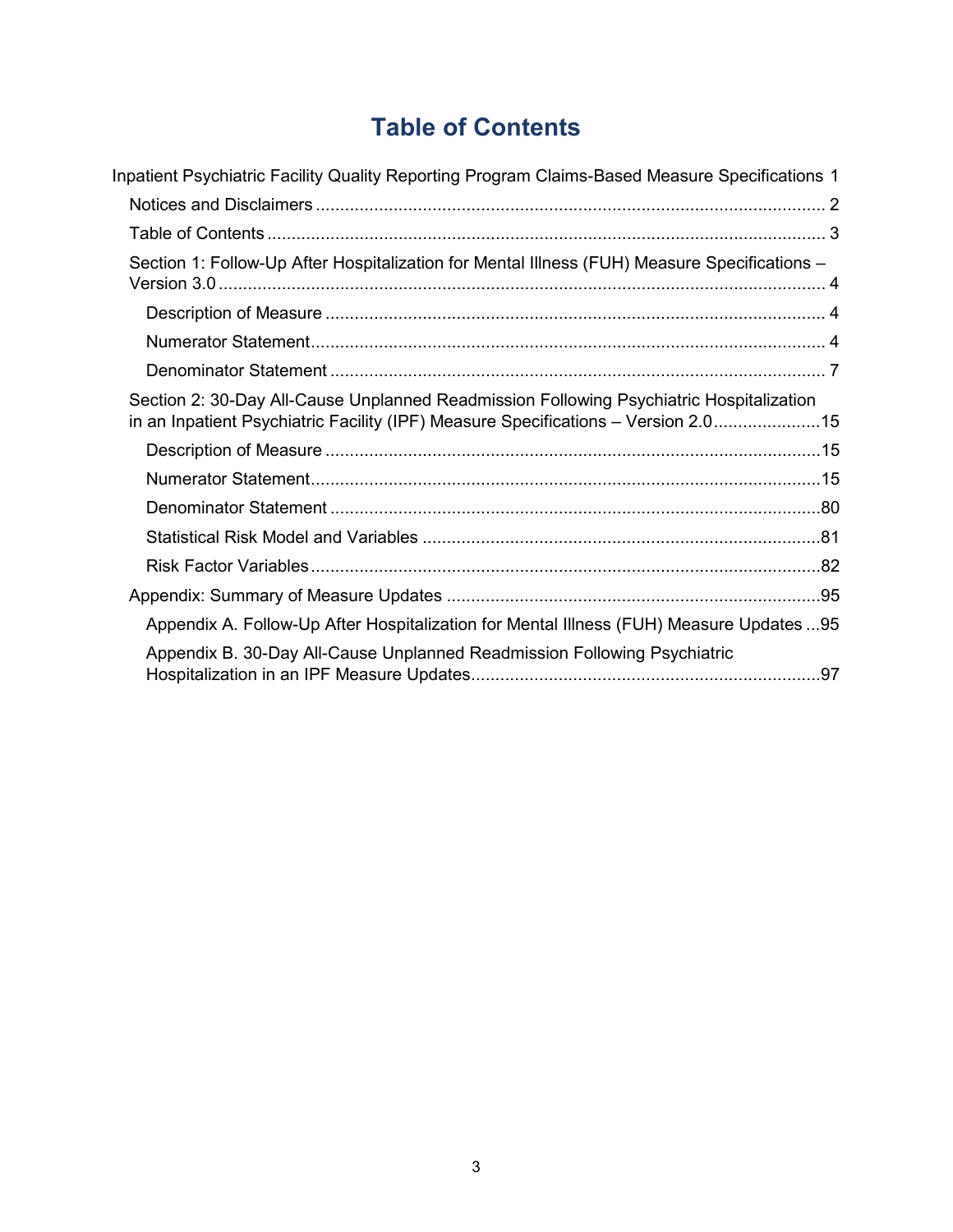# <span id="page-3-0"></span>**Section 1: Follow-Up After Hospitalization for Mental Illness (FUH) Measure Specifications – Version 3.0**

### <span id="page-3-1"></span>**Description of Measure**

This measure assesses the percentage of inpatient psychiatric facility (IPF) hospitalizations for treatment of select mental health disorders that were followed by an outpatient mental health care encounter. Two rates are reported:

- The percentage of discharges for which the patient received follow-up within 7 days of discharge
- The percentage of discharges for which the patient received follow-up within 30 days of discharge

The measurement period used to identify cases in the denominator is 12 months from July 1, 2017 through June 30, 2018. Data from the start of the measurement period through 30 days after the close of the measurement period are used to identify follow-up visits in the numerator.

As this is a claims-based measure, there is no action required by facilities to collect and submit data for this measure. CMS will calculate the measure rates using Part A and Part B claims data that are received by Medicare for payment purposes. CMS will calculate this measure by linking Medicare fee-for-service (FFS) claims submitted by IPFs and subsequent outpatient providers for Medicare FFS IPF discharges. This approach requires no additional data collection or reporting by IPFs. Completion of this measure does not affect an IPF's payment determination.

#### <span id="page-3-2"></span>**Numerator Statement**

This measure estimates the number of discharges from a psychiatric facility that are followed by an outpatient mental health care encounter within 7 and 30 days after discharge. Outpatient mental health care encounters are defined as outpatient visits, intensive outpatient encounters, or partial hospitalizations provided by a mental health provider. An outpatient mental health provider is defined as any of the following types of professionals listed in Table A1. All codes used to identify providers are found in Medicare outpatient/carrier files. Either a Medicare specialty code OR taxonomy code qualifies as a numerator hit. Specialty codes and taxonomy codes are aligned where appropriate with the mental health practitioners defined in the Healthcare Effectiveness Data and Information Set® (HEDIS®) 2018 specifications.

| <b>HEDIS® Definition of Mental Health</b><br><b>Practitioner</b>        | <b>Specialty Code</b> | <b>Taxonomy (Linked to National</b><br><b>Provider Identifier [NPI])</b> |
|-------------------------------------------------------------------------|-----------------------|--------------------------------------------------------------------------|
| An MD or DO who is certified as a<br>psychiatrist or child psychiatrist | 26                    | 2084P0800X                                                               |
| Neurologist                                                             | 13                    | 2084V0102X; 2084N0400X                                                   |
| (not in original HEDIS specification)                                   |                       | 2084N0402X; 2084A2900X                                                   |

#### **Table A1: Codes to identify mental health practitioners in Medicare**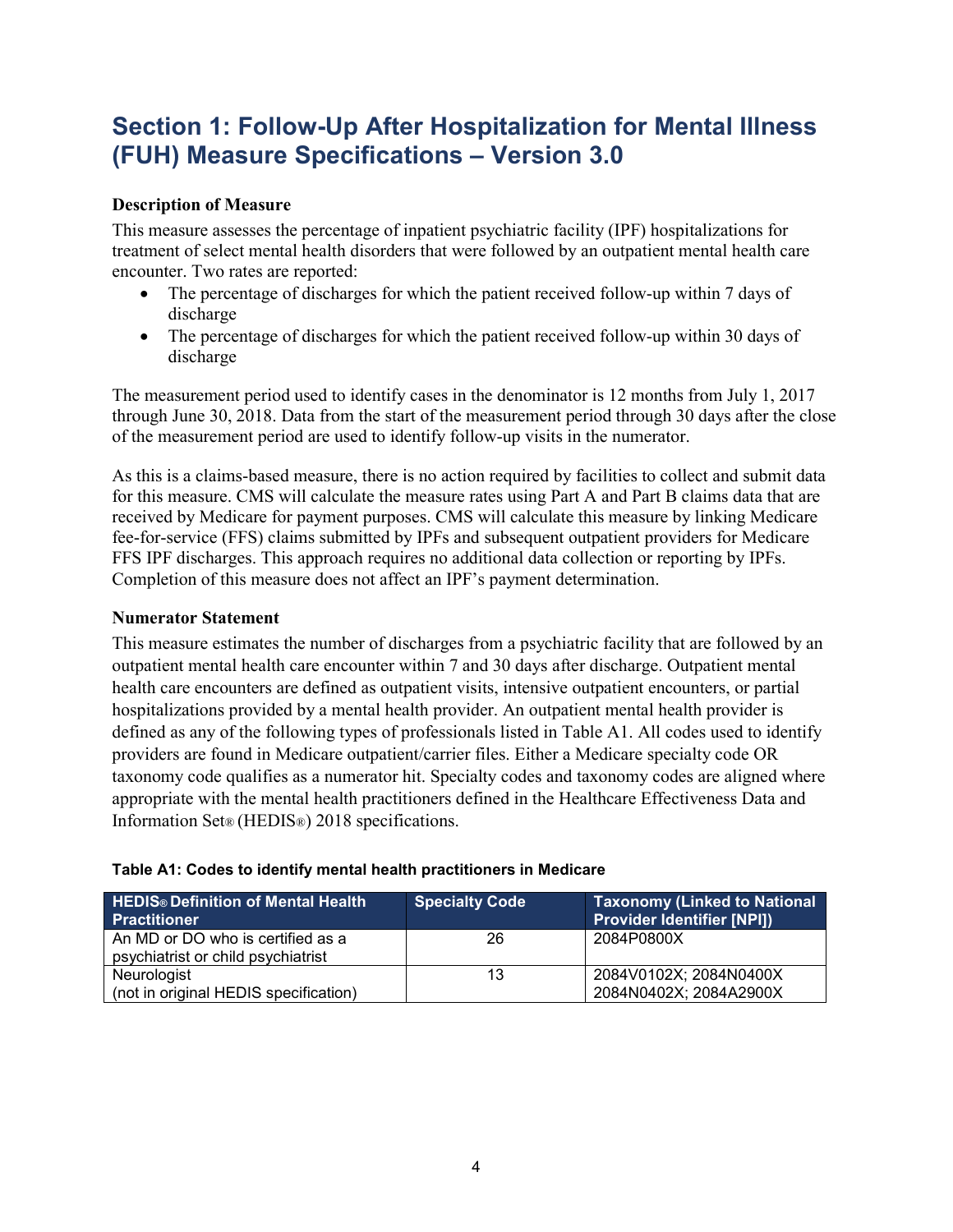| <b>HEDIS® Definition of Mental Health</b>   | <b>Specialty Code</b> | <b>Taxonomy (Linked to National</b> |
|---------------------------------------------|-----------------------|-------------------------------------|
| <b>Practitioner</b>                         |                       | <b>Provider Identifier [NPI])</b>   |
| An MD or DO who successfully                | 86                    | 2084A0401X; 2084P0802X              |
| completed an accredited program of          |                       | 2084B0002X; 2084N0600X              |
| graduate medical or osteopathic             |                       | 2084D0003X; 2084F0202X              |
| education in psychiatry or child            |                       | 2084P0805X; 2084H0002X              |
| psychiatry and is licensed to practice      |                       | 2084P0005X; 2084N0008X              |
| patient care psychiatry or child psychiatry |                       | 2084P2900X; 2084P0015X              |
|                                             |                       | 2084S0012X; 2084S0010X              |
|                                             |                       | 2084P0804X                          |
| Psychologist                                | 62,68                 | 103T00000X; 103TA0400X              |
|                                             |                       | 103TA0700X; 103TC0700X              |
|                                             |                       | 103TC2200X; 103TB0200X              |
|                                             |                       | 103TC1900X; 103TE1000X              |
|                                             |                       | 103TE1100X; 103TF0000X              |
|                                             |                       | 103TF0200X; 103TP2701X              |
|                                             |                       | 103TH0004X; 103TH0100X              |
|                                             |                       | 103TM1700X; 103TM1800X              |
|                                             |                       | 103TP0016X; 103TP0814X              |
|                                             |                       | 103TP2700X; 103TR0400X              |
|                                             |                       | 103TS0200X; 103TW0100X              |
| Certified in Clinical Social Work, Social   | 80                    | 1041C0700X, 104100000X,             |
| Worker                                      |                       | 1041S0200X                          |
| Psychiatric Nurse, Physician's Assistant,   |                       | 364SP0808X                          |
| or Occupational Therapist                   |                       | 364SP0809X                          |
|                                             |                       | 364SP0807X                          |
|                                             |                       | 364SP0810X                          |
|                                             |                       | 364SP0811X                          |
|                                             |                       | 364SP0812X                          |
|                                             |                       | 364SN0800X                          |
|                                             |                       | 364SP0813X                          |
|                                             |                       | 363LP0808X                          |
|                                             |                       | 225XM080                            |
| Counselor                                   |                       | 101Y00000X                          |
|                                             |                       | 101YA0400X                          |
|                                             |                       | 101YM0800X                          |
|                                             |                       | 101YP1600X                          |
|                                             |                       | 101YS0200X                          |
| Psychoanalyst                               |                       | 102L00000X                          |
| Clinical Neuropsychologist                  |                       | 103G00000X                          |
|                                             |                       | 103GC0700X                          |
| <b>Behavior Analyst</b>                     |                       | 103K00000X                          |
| Marriage & Family Therapist                 |                       | 106H00000X                          |
| Registered Nurse Specialized in             |                       | 163WA0400X                          |
| Addiction or Psychiatric/Mental Health      |                       | 163WP0807X                          |
|                                             |                       | 163WP0808X                          |
|                                             |                       | 163WP0809X                          |
| Allopathic & Osteopathic Physicians in      |                       | 2084B0040X                          |
| Psychiatry & Neurology                      |                       |                                     |
|                                             |                       |                                     |

Outpatient visits, intensive outpatient encounters, and partial hospitalizations are defined by the Current Procedural Terminology (CPT), Healthcare Common Procedure Coding System (HCPCS), and Uniform Billing (UB) Revenue codes listed in Table A2. A claim meeting any of the requirements in the table constitutes an outpatient visit.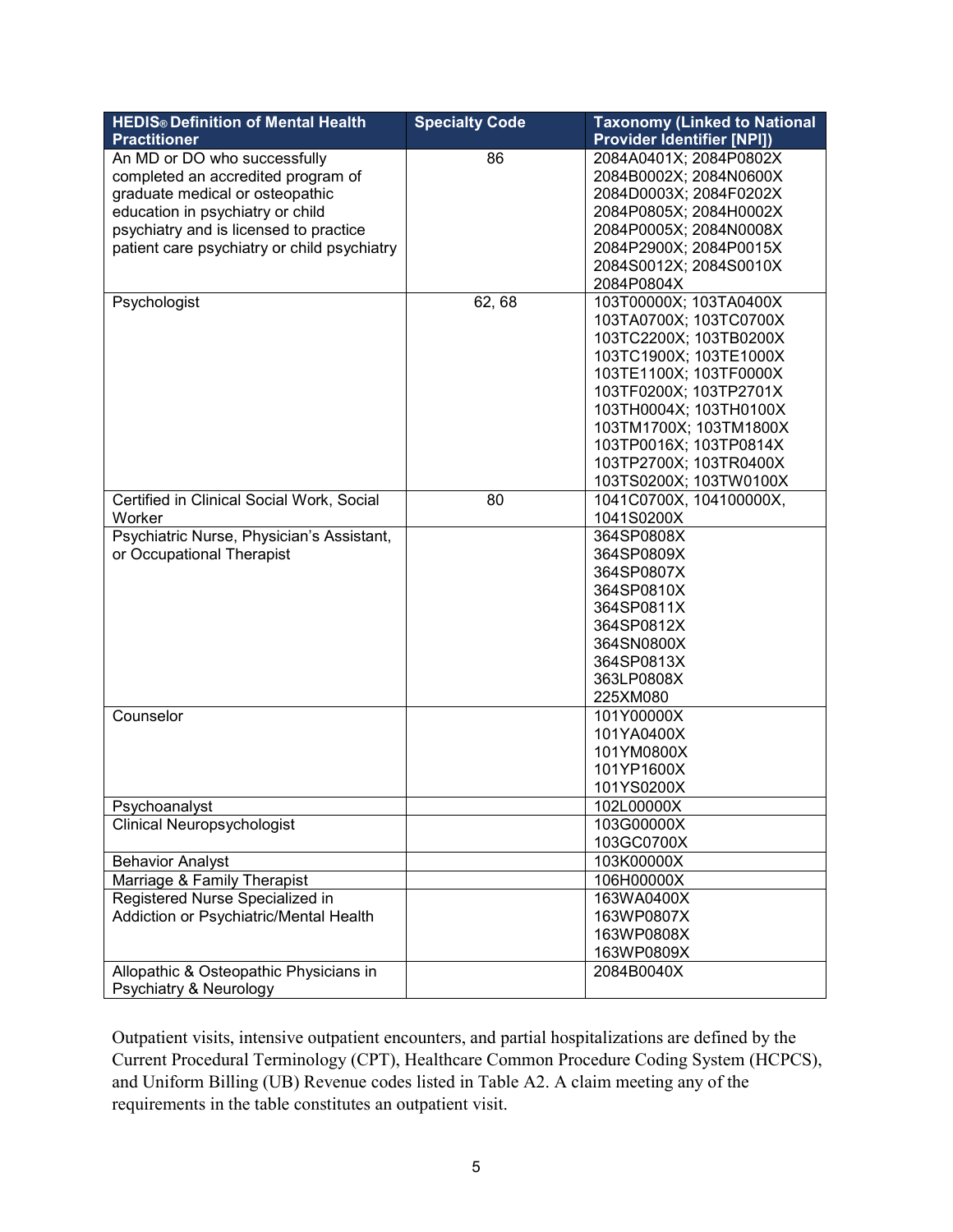**Table A2. Codes to identify outpatient visits, intensive outpatient encounters, and partial hospitalizations**

| Category                                                                                                                                         |                  |                                                                                                        | <b>Condition</b>   | <b>Telehealth</b><br><b>Modifier</b> |
|--------------------------------------------------------------------------------------------------------------------------------------------------|------------------|--------------------------------------------------------------------------------------------------------|--------------------|--------------------------------------|
| <b>CPT</b>                                                                                                                                       |                  |                                                                                                        |                    |                                      |
| 90839-90840, 98960-98962, 99078, 99201-99205, 99211-99215, 99217-<br>99220, 99241-99245, 99341-99345, 99347-99350, 99381-99387, 99393-           |                  |                                                                                                        | with or<br>without | GT                                   |
| 99397, 99401-99404, 99411, 99412, 99483, 99495, 99496, 99510                                                                                     |                  |                                                                                                        |                    |                                      |
| <b>HCPCS</b><br>G0155, G0176, G0177, G0409-G0411, G0463, H0002, H0004, H0031,                                                                    |                  |                                                                                                        | with or            | GT                                   |
| H0034-H0037, H0039, H0040, H2000, H2001, H2010-H2020, M0064,                                                                                     |                  |                                                                                                        | without            |                                      |
| S0201, S9480, S9484, S9485, T1015                                                                                                                |                  |                                                                                                        |                    |                                      |
| Category                                                                                                                                         | <b>Condition</b> | <b>Place of Service</b>                                                                                | <b>Condition</b>   | <b>Telehealth</b><br><b>Modifier</b> |
| <b>CPT</b>                                                                                                                                       |                  |                                                                                                        |                    |                                      |
| 90832-90834, 90836-<br>90838, 90845, 90847,                                                                                                      | with             | 03, 05, 07, 09, 11, 12, 13, 14,<br>15, 16, 17, 18, 19, 20, 22, 24,                                     | with or<br>without | GT                                   |
| 90849, 90853, 90870,                                                                                                                             |                  | 33, 49, 50, 52, 53, 71, 72                                                                             |                    |                                      |
| 90875, 90876, 99324-                                                                                                                             |                  |                                                                                                        |                    |                                      |
| 99328, 99383-99387<br>99221-99223, 99231-                                                                                                        | with             | 52, 53                                                                                                 | with or            | GT                                   |
| 99233, 99238, 99239,                                                                                                                             |                  |                                                                                                        | without            |                                      |
| 99251-99255                                                                                                                                      |                  |                                                                                                        |                    |                                      |
| <b>Category</b>                                                                                                                                  | <b>Condition</b> | <b>Type of Service/Facility Type</b><br><b>Classification</b><br>(TYPSVC/FACTYP)                       | <b>Condition</b>   | <b>Telehealth</b><br><b>Modifier</b> |
| <b>CPT</b>                                                                                                                                       |                  |                                                                                                        |                    |                                      |
| 90791, 90792, 90832-<br>90834, 90836-90838,                                                                                                      | with             | TYPSVC = $2$ or $3$ if FACTYP =<br>$1-6$ or $9$                                                        | with or<br>without | GT                                   |
| 90845, 90847, 90849,                                                                                                                             |                  | <b>OR</b>                                                                                              |                    |                                      |
| 90853, 90870, 90875,                                                                                                                             |                  | $FACTYP = 7$ or 8                                                                                      |                    |                                      |
| 90876, 99221-99223,<br>99231-99233, 99238,                                                                                                       |                  |                                                                                                        |                    |                                      |
| 99239, 99251-99255,                                                                                                                              |                  |                                                                                                        |                    |                                      |
| 99324-99328, 99383-99387                                                                                                                         |                  |                                                                                                        |                    |                                      |
| ICD-10-PCS<br>GZB0ZZ, GZB1ZZZ,                                                                                                                   | with             | TYPSVC = $2$ or $3$ if FACTYP =                                                                        | with or            | GT                                   |
| GZB2ZZZ, GZB3ZZZ,                                                                                                                                |                  | $1-6$ or $9$                                                                                           | without            |                                      |
| GZB4ZZZ                                                                                                                                          |                  | <b>OR</b>                                                                                              |                    |                                      |
|                                                                                                                                                  |                  | $FACTYP = 7$ or 8                                                                                      |                    |                                      |
| <b>UB Revenue</b>                                                                                                                                |                  |                                                                                                        |                    |                                      |
| 0513, 0900-0905, 0907, 0911-0917, 0919 - encounter does not have to have NPI taxonomy or<br>Medicare specialty code for a mental health provider |                  |                                                                                                        |                    |                                      |
| 0510, 0515-0517, 0519-0523, 0526-0529, 0982, 0983 - if encounter does not have NPI taxonomy or                                                   |                  |                                                                                                        |                    |                                      |
|                                                                                                                                                  |                  | Medicare specialty code for a mental health provider, encounter must be for a principal mental illness |                    |                                      |
| diagnosis                                                                                                                                        |                  |                                                                                                        |                    |                                      |

Claims with codes for emergency room visits do not count toward the numerator and should be removed. Emergency room visits are defined by the following UB revenue, Healthcare Common Procedure Coding System (HCPCS), Berenson-Eggers type of service (BETOS), and Place of Service codes in Table A3.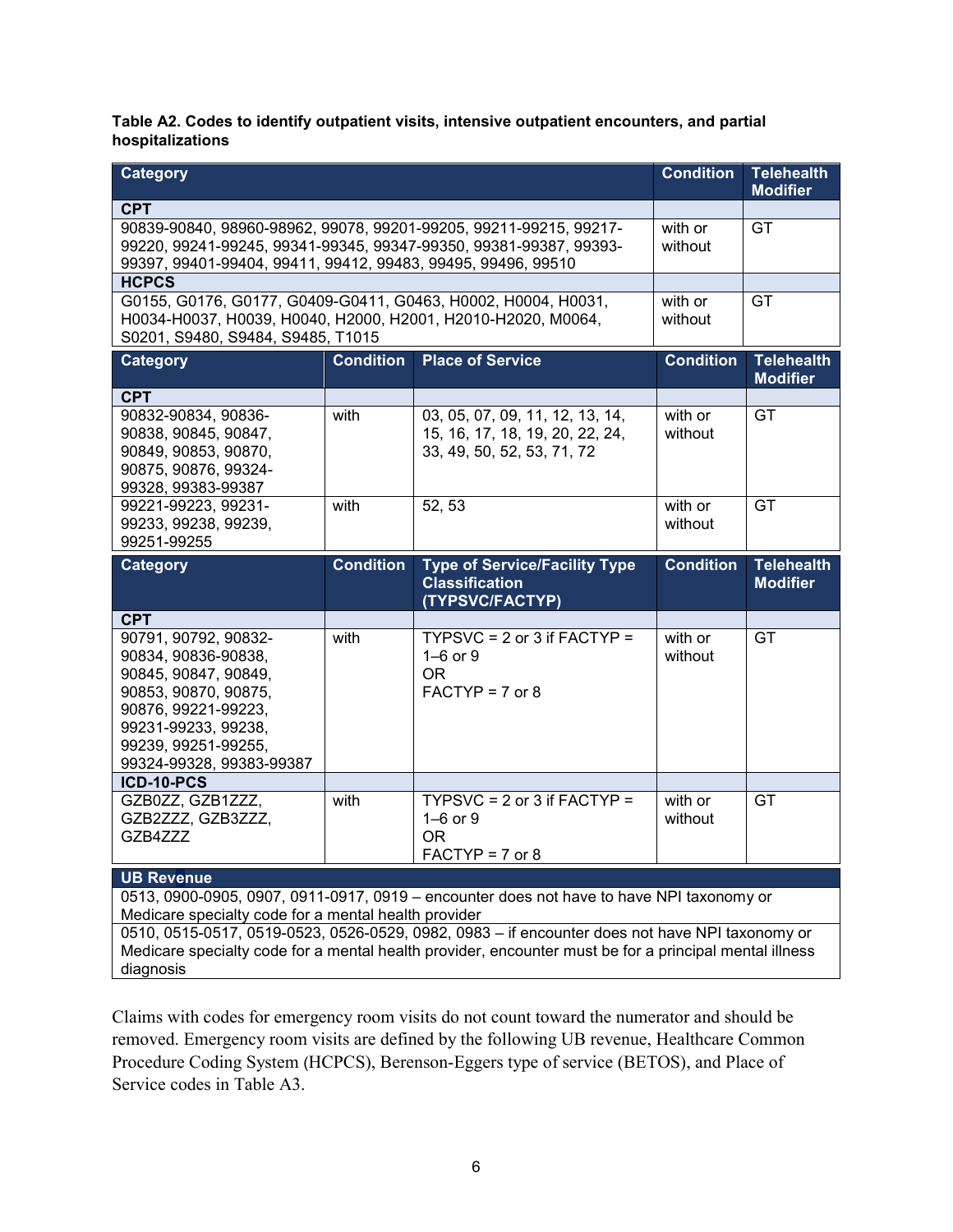#### **Table A3. Codes to identify emergency room visits**

| <b>UB Revenue</b>       | 0450-0459, 0981                   |
|-------------------------|-----------------------------------|
| <b>HCPCS</b>            | 99281, 99282, 99283, 99284, 99285 |
| <b>Place of Service</b> | 23                                |
| <b>BETOS</b>            | MЗ                                |

#### <span id="page-6-0"></span>**Denominator Statement**

The denominator includes discharges paid under the IPF prospective payment system (PPS) during the measurement period for Medicare FFS patients with a principal diagnosis of mental illness. Specifically, the measure includes IPF discharges (Table A4) for which the patient was:

- Discharged with a principal diagnosis of mental illness that would necessitate follow-up care with a mental health professional.
	- o Defined using the ICD-10-CM codes listed in Table A5.
- Discharged alive to ensure they are eligible for follow-up care.
	- o Defined as any Discharge Status Code other than "20" (expired).
- Enrolled in Medicare Parts A and B during the month of the discharge date and at least one month after the discharge date to ensure data are available to capture the index admission and follow-up visits.
	- o Defined as having continuous (no gaps) Medicare Part A and Part B coverage with no Health Maintenance Organization (HMO). Therefore, the Entitlement Buy-in Indicator must be "3" or "C" and the HMO indicator must be "0" for both the month of discharge and the month following the discharge month for the IPF stay to qualify as continuous FFS.
- Six years of age or older on the date of discharge because follow-up with a mental health professional may not always be recommended for younger children.
	- o Defined using date of birth from the CMS Enrollment Data Base (EDB) beneficiary table.

#### **Table A4. Codes to identify eligible IPF discharges**

| Criteria for eligible IPF discharges                                                            |  |  |  |
|-------------------------------------------------------------------------------------------------|--|--|--|
| Claim Type 60                                                                                   |  |  |  |
| CMS Certification Number (CCN) meets at least one of the following criteria:                    |  |  |  |
| Last 4 digits of the CMS Certification Number (CCN) is 4000-4499 (Psychiatric Hospital          |  |  |  |
| excluded from inpatient prospective payment system)                                             |  |  |  |
| 3rd digit of CCN is 'S' (distinct part Psychiatric Unit in an acute care hospital)<br>$\bullet$ |  |  |  |
|                                                                                                 |  |  |  |

3rd digit of CCN is 'M' (Psychiatric Unit in a Critical Access Hospital [CAH])

#### **Table A5. ICD-10-CM codes to identify principal mental illness diagnosis and inpatient acute care**

| <b>ICD-10-CM Description</b> | <b>ICD-10-CM Diagnosis codes</b>                         |
|------------------------------|----------------------------------------------------------|
| Schizophrenia                | F20.0, F20.1, F20.2, F20.3, F20.5, F20.81, F20.89, F20.9 |
| Schizotypal disorder         | F <sub>21</sub>                                          |
| Delusional disorders         | F <sub>22</sub>                                          |
| Brief psychotic disorder     | F <sub>23</sub>                                          |
| Shared psychotic disorder    | F <sub>24</sub>                                          |
| Schizoaffective disorder     | F25.0, F25.1, F25.8, F25.9                               |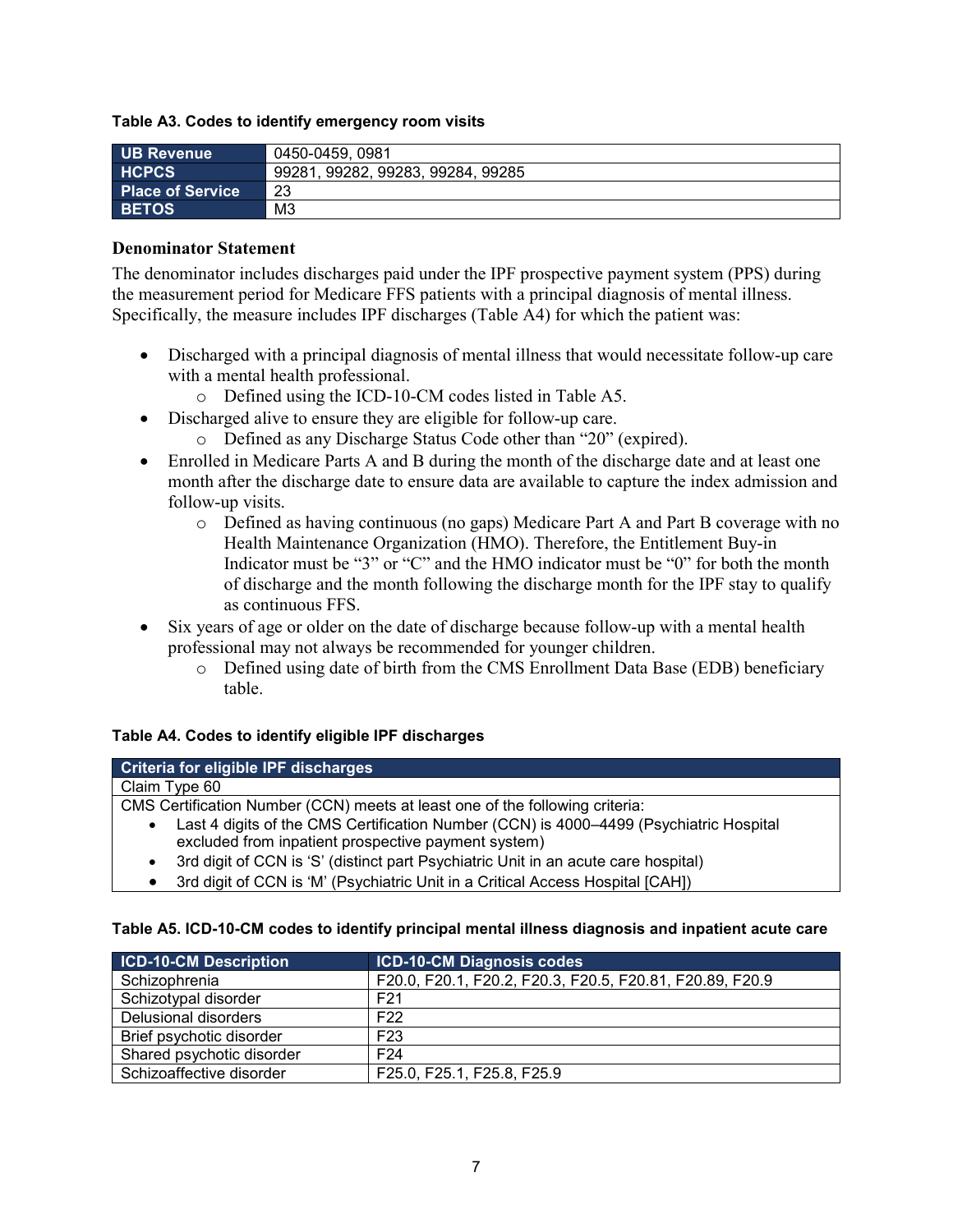| <b>ICD-10-CM Description</b>            | <b>ICD-10-CM Diagnosis codes</b>                                                                                               |
|-----------------------------------------|--------------------------------------------------------------------------------------------------------------------------------|
| Other psychotic disorder not due        | F <sub>28</sub>                                                                                                                |
| to a substance or known                 |                                                                                                                                |
| physiological condition                 |                                                                                                                                |
| Unspecified psychosis not due to        | F <sub>29</sub>                                                                                                                |
| a substance or known                    |                                                                                                                                |
| physiological condition                 |                                                                                                                                |
| Manic episode                           | F30.10, F30.11, F30.12, F30.13, F30.2, F30.3, F30.4, F30.8,<br>F30.9                                                           |
| Bipolar disorder                        | F31.0, F31.10, F31.11, F31.12, F31.13, F31.2, F31.30, F31.31,<br>F31.32, F31.4, F31.5, F31.60, F31.61, F31.62, F31.63, F31.64, |
|                                         | F31.70, F31.71, F31.72, F31.73, F31.74, F31.75, F31.76, F31.77,                                                                |
|                                         | F31.78, F31.81, F31.89, F31.9                                                                                                  |
| Major depressive disorder, single       | F32.0, F32.1, F32.2, F32.3, F32.4, F32.5, F32.8, F32.81, F32.89,                                                               |
| episode                                 | F32.9                                                                                                                          |
| Major depressive disorder,<br>recurrent | F33.0, F33.1, F33.2, F33.3, F33.40, F33.41, F33.42, F33.8, F33.9                                                               |
| Persistent mood (affective)             | F34.0, F34.1, F34.8, F34.81, F34.89, F34.9                                                                                     |
| disorders                               |                                                                                                                                |
| Unspecified mood affective -            | F39                                                                                                                            |
| disorder                                |                                                                                                                                |
| Obsessive-compulsive disorder           | F42, F42.2, F42.3, F42.4, F42.8, F42.9                                                                                         |
| Reaction to severe stress, and          | F43.0, F43.10, F43.11, F43.12, F43.20, F43.21, F43.22, F43.23,                                                                 |
| adjustment disorders                    | F43.24, F43.25, F43.29, F43.8, F43.9                                                                                           |
| Other dissociative and conversion       | F44.89                                                                                                                         |
| disorders                               |                                                                                                                                |
| Puerperal psychosis                     | F <sub>53</sub>                                                                                                                |
| Specific personality disorders          | F60.0, F60.1, F60.2, F60.3, F60.4, F60.5, F60.6, F60.7, F60.81,<br>F60.89, F60.9                                               |
| Impulse disorders                       | F63.0, F63.1, F63.2, F63.3, F63.81, F63.89, F63.9                                                                              |
| Other disorders of adult                | F68.10, F68.11, F68.12, F68.13, F68.8, F68.A                                                                                   |
| personality and behavior                |                                                                                                                                |
| Pervasive developmental                 | F84.0, F84.2, F84.3, F84.5, F84.8, F84.9                                                                                       |
| disorders                               |                                                                                                                                |
| Attention-deficit hyperactivity         | F90.0, F90.1, F90.2, F90.8, F90.9                                                                                              |
| disorder                                |                                                                                                                                |
| Conduct disorders                       | F91.0, F91.1, F91.2, F91.3, F91.8, F91.9                                                                                       |
| Emotional disorders with onset          | F93.0, F93.8, F93.9                                                                                                            |
| specific to childhood                   |                                                                                                                                |
| Disorders of social functioning         | F94.0, F94.1, F94.2, F94.8, F94.9                                                                                              |
| with onset specific to childhood        |                                                                                                                                |
| and adolescence                         |                                                                                                                                |
| Injury of unspecified body region       | T14.91XA, T14.91XD, T14.91XS                                                                                                   |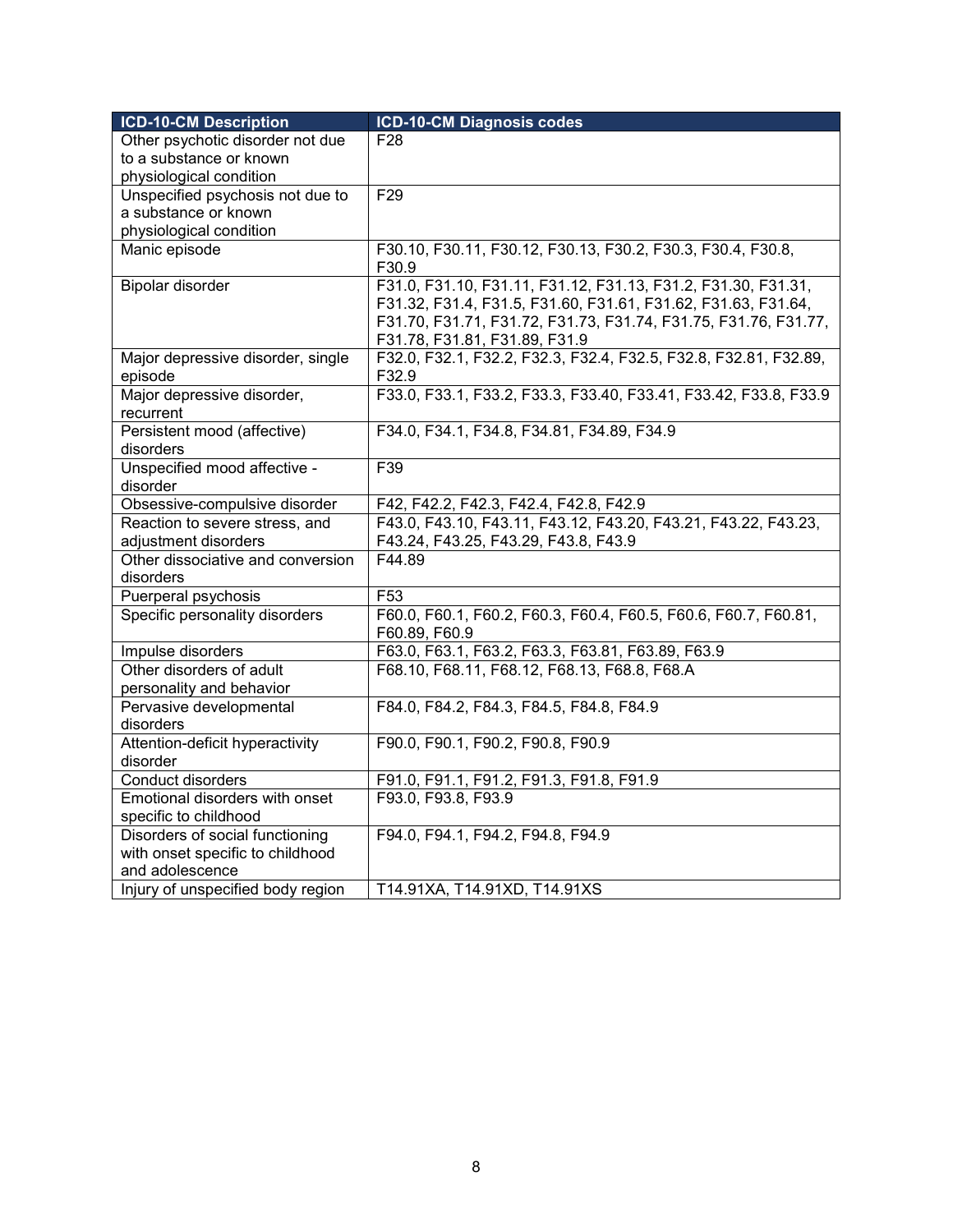| <b>ICD-10-CM Description</b>    | <b>ICD-10-CM Diagnosis codes</b>                            |
|---------------------------------|-------------------------------------------------------------|
| Poisoning by, adverse effect of | T36.0X2A, T36.0X2D, T36.0X2S, T36.1X2A, T36.1X2D,           |
| and underdosing of drugs,       | T36.1X2S, T36.2X2A, T36.2X2D, T36.2X2S, T36.3X2A,           |
| medicaments and biological      | T36.3X2D, T36.3X2S, T36.4X2A, T36.4X2D, T36.4X2S,           |
| substances                      | T36.5X2A, T36.5X2D, T36.5X2S, T36.6X2A, T36.6X2D,           |
|                                 | T36.6X2S, T36.7X2A, T36.7X2D, T36.7X2S, T36.8X2A,           |
|                                 | T36.8X2D, T36.8X2S, T36.92XA, T36.92XD, T36.92XS,           |
|                                 | T37.0X2A, T37.0X2D, T37.0X2S, T37.1X2A, T37.1X2D,           |
|                                 | T37.1X2S, T37.2X2A, T37.2X2D, T37.2X2S, T37.3X2A,           |
|                                 | T37.3X2D, T37.3X2S, T37.4X2A, T37.4X2D, T37.4X2S,           |
|                                 | T37.5X2A, T37.5X2D, T37.5X2S, T37.8X2A, T37.8X2D,           |
|                                 | T37.8X2S, T37.92XA, T37.92XD, T37.92XS, T38.0X2A,           |
|                                 | T38.0X2D, T38.0X2S, T38.1X2A, T38.1X2D, T38.1X2S,           |
|                                 | T38.2X2A, T38.2X2D, T38.2X2S, T38.3X2A, T38.3X2D,           |
|                                 | T38.3X2S, T38.4X2A, T38.4X2D, T38.4X2S, T38.5X2A,           |
|                                 | T38.5X2D, T38.5X2S, T38.6X2A, T38.6X2D, T38.6X2S,           |
|                                 | T38.7X2A, T38.7X2D, T38.7X2S, T38.802A, T38.802D,           |
|                                 | T38.802S, T38.812A, T38.812D, T38.812S, T38.892A, T38.892D, |
|                                 | T38.892S, T38.902A, T38.902D, T38.902S, T38.992A, T38.992D, |
|                                 | T38.992S, T39.012A, T39.012D, T39.012S, T39.092A, T39.092D, |
|                                 | T39.092S, T39.1X2A, T39.1X2D, T39.1X2S, T39.2X2A,           |
|                                 | T39.2X2D, T39.2X2S, T39.312A, T39.312D, T39.312S,           |
|                                 | T39.392A, T39.392D, T39.392S, T39.4X2A, T39.4X2D,           |
|                                 | T39.4X2S, T39.8X2A, T39.8X2D, T39.8X2S, T39.92XA,           |
|                                 | T39.92XD, T39.92XS, T40.0X2A, T40.0X2D, T40.0X2S,           |
|                                 | T40.1X2A, T40.1X2D, T40.1X2S, T40.2X2A, T40.2X2D,           |
|                                 | T40.2X2S, T40.3X2A, T40.3X2D, T40.3X2S, T40.4X2A,           |
|                                 | T40.4X2D, T40.4X2S, T40.5X2A, T40.5X2D, T40.5X2S,           |
|                                 | T40.602A, T40.602D, T40.602S, T40.692A, T40.692D, T40.692S, |
|                                 | T40.7X2A, T40.7X2D, T40.7X2S, T40.8X2A, T40.8X2D,           |
|                                 | T40.8X2S, T40.902A, T40.902D, T40.902S, T40.992A,           |
|                                 | T40.992D, T40.992S, T41.0X2A, T41.0X2D, T41.0X2S,           |
|                                 | T41.1X2A, T41.1X2D, T41.1X2S, T41.202A, T41.202D,           |
|                                 | T41.202S, T41.292A, T41.292D, T41.292S, T41.3X2A,           |
|                                 | T41.3X2D, T41.3X2S, T41.42XA, T41.42XD, T41.42XS,           |
|                                 | T41.5X2A, T41.5X2D, T41.5X2S, T42.0X2A, T42.0X2D,           |
|                                 | T42.0X2S, T42.1X2A, T42.1X2D, T42.1X2S, T42.2X2A,           |
|                                 | T42.2X2D, T42.2X2S, T42.3X2A, T42.3X2D, T42.3X2S,           |
|                                 | T42.4X2A, T42.4X2D, T42.4X2S, T42.5X2A, T42.5X2D,           |
|                                 | T42.5X2S, T42.6X2A, T42.6X2D, T42.6X2S, T42.72XA,           |
|                                 | T42.72XD, T42.72XS, T42.8X2A, T42.8X2D, T42.8X2S,           |
|                                 | T43.012A, T43.012D, T43.012S, T43.022A, T43.022D, T43.022S, |
|                                 | T43.1X2A, T43.1X2D, T43.1X2S, T43.202A, T43.202D,           |
|                                 | T43.202S, T43.212A, T43.212D, T43.212S, T43.222A, T43.222D, |
|                                 | T43.222S, T43.292A, T43.292D, T43.292S, T43.3X2A,           |
|                                 | T43.3X2D, T43.3X2S, T43.4X2A, T43.4X2D, T43.4X2S,           |
|                                 | T43.502A, T43.502D, T43.502S, T43.592A, T43.592D, T43.592S, |
|                                 | T43.602A, T43.602D, T43.602S, T43.612A, T43.612D, T43.612S, |
|                                 | T43.622A, T43.622D, T43.622S, T43.632A, T43.632D, T43.632S, |
|                                 | T43.692A, T43.692D, T43.692S, T43.8X2A, T43.8X2D,           |
|                                 | T43.8X2S, T43.92XA, T43.92XD, T43.92XS, T44.0X2A,           |
|                                 | T44.0X2D, T44.0X2S, T44.1X2A, T44.1X2D, T44.1X2S,           |
|                                 | T44.2X2A, T44.2X2D, T44.2X2S, T44.3X2A, T44.3X2D,           |
|                                 | T44.3X2S, T44.4X2A, T44.4X2D, T44.4X2S, T44.5X2A,           |
|                                 | T44.5X2D, T44.5X2S, T44.6X2A, T44.6X2D, T44.6X2S,           |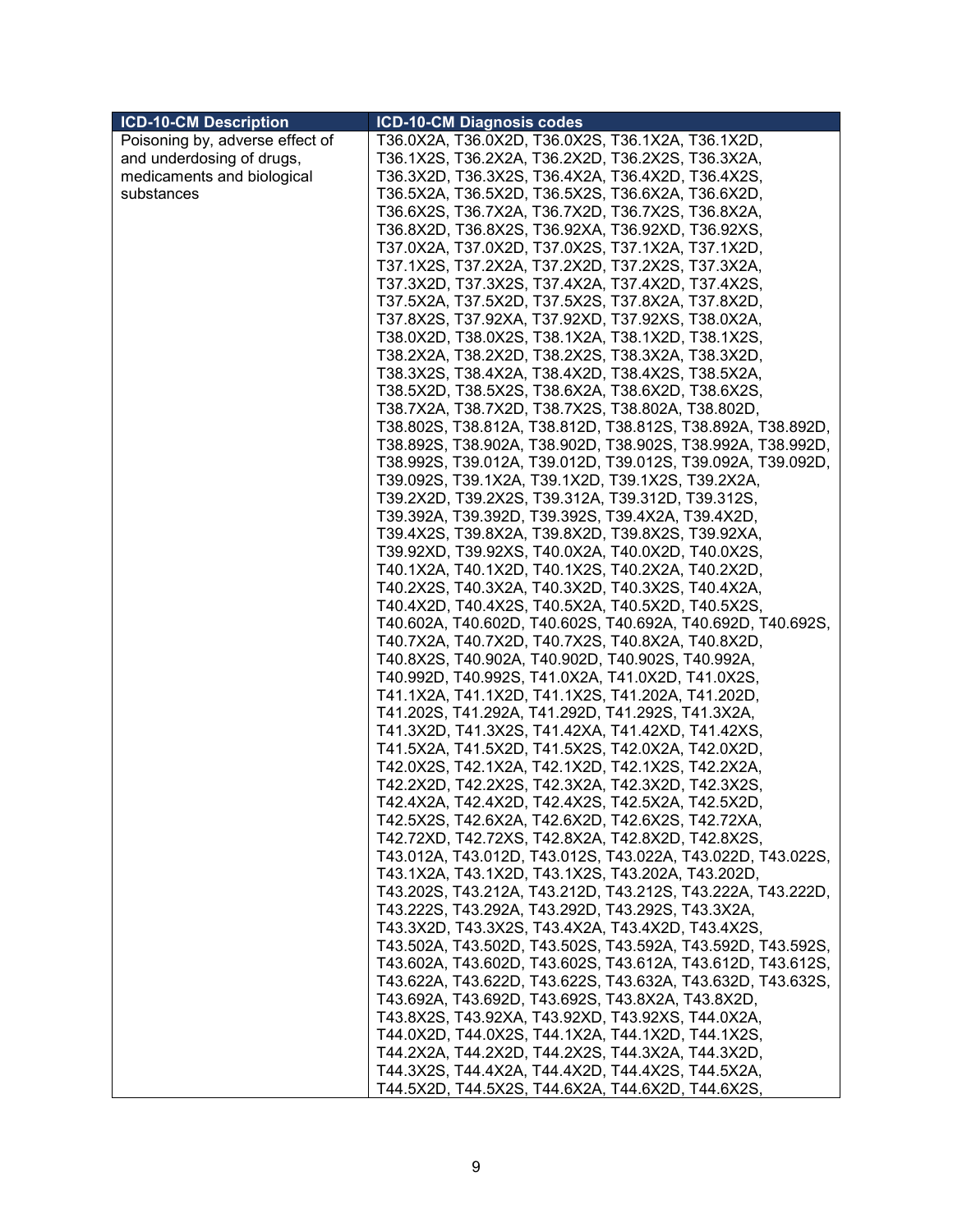| <b>ICD-10-CM Description</b>    | <b>ICD-10-CM Diagnosis codes</b>                            |
|---------------------------------|-------------------------------------------------------------|
| Poisoning by, adverse effect of | T44.7X2A, T44.7X2D, T44.7X2S, T44.8X2A, T44.8X2D,           |
| and underdosing of drugs,       | T44.8X2S, T44.902A, T44.902D, T44.902S, T44.992A,           |
| medicaments and biological      | T44.992D, T44.992S, T45.0X2A, T45.0X2D, T45.0X2S,           |
| substances (continued)          | T45.1X2A, T45.1X2D, T45.1X2S, T45.2X2A, T45.2X2D,           |
|                                 | T45.2X2S, T45.3X2A, T45.3X2D, T45.3X2S, T45.4X2A,           |
|                                 | T45.4X2D, T45.4X2S, T45.512A, T45.512D, T45.512S,           |
|                                 | T45.522A, T45.522D, T45.522S, T45.602A, T45.602D, T45.602S, |
|                                 | T45.612A, T45.612D, T45.612S, T45.622A, T45.622D, T45.622S, |
|                                 | T45.692A, T45.692D, T45.692S, T45.7X2A, T45.7X2D,           |
|                                 | T45.7X2S, T45.8X2A, T45.8X2D, T45.8X2S, T45.92XA,           |
|                                 | T45.92XD, T45.92XS, T46.0X2A, T46.0X2D, T46.0X2S,           |
|                                 | T46.1X2A, T46.1X2D, T46.1X2S, T46.2X2A, T46.2X2D,           |
|                                 | T46.2X2S, T46.3X2A, T46.3X2D, T46.3X2S, T46.4X2A,           |
|                                 | T46.4X2D, T46.4X2S, T46.5X2A, T46.5X2D, T46.5X2S,           |
|                                 | T46.6X2A, T46.6X2D, T46.6X2S, T46.7X2A, T46.7X2D,           |
|                                 | T46.7X2S, T46.8X2A, T46.8X2D, T46.8X2S, T46.902A,           |
|                                 | T46.902D, T46.902S, T46.992A, T46.992D, T46.992S,           |
|                                 | T47.0X2A, T47.0X2D, T47.0X2S, T47.1X2A, T47.1X2D,           |
|                                 | T47.1X2S, T47.2X2A, T47.2X2D, T47.2X2S, T47.3X2A,           |
|                                 | T47.3X2D, T47.3X2S, T47.4X2A, T47.4X2D, T47.4X2S,           |
|                                 | T47.5X2A, T47.5X2D, T47.5X2S, T47.6X2A, T47.6X2D,           |
|                                 | T47.6X2S, T47.7X2A, T47.7X2D, T47.7X2S, T47.8X2A,           |
|                                 | T47.8X2D, T47.8X2S, T47.92XA, T47.92XD, T47.92XS,           |
|                                 | T48.0X2A, T48.0X2D, T48.0X2S, T48.1X2A, T48.1X2D,           |
|                                 | T48.1X2S, T48.202A, T48.202D, T48.202S, T48.292A,           |
|                                 | T48.292D, T48.292S, T48.3X2A, T48.3X2D, T48.3X2S,           |
|                                 | T48.4X2A, T48.4X2D, T48.4X2S, T48.5X2A, T48.5X2D,           |
|                                 | T48.5X2S, T48.6X2A, T48.6X2D, T48.6X2S, T48.902A,           |
|                                 | T48.902D, T48.902S, T48.992A, T48.992D, T48.992S,           |
|                                 | T49.0X2A, T49.0X2D, T49.0X2S, T49.1X2A, T49.1X2D,           |
|                                 | T49.1X2S, T49.2X2A, T49.2X2D, T49.2X2S, T49.3X2A,           |
|                                 | T49.3X2D, T49.3X2S, T49.4X2A, T49.4X2D, T49.4X2S,           |
|                                 | T49.5X2A, T49.5X2D, T49.5X2S, T49.6X2A, T49.6X2D,           |
|                                 | T49.6X2S, T49.7X2A, T49.7X2D, T49.7X2S, T49.8X2A,           |
|                                 | T49.8X2D, T49.8X2S, T49.92XA, T49.92XD, T49.92XS,           |
|                                 | T50.0X2A, T50.0X2D, T50.0X2S, T50.1X2A, T50.1X2D,           |
|                                 | T50.1X2S, T50.2X2A, T50.2X2D, T50.2X2S, T50.3X2A,           |
|                                 | T50.3X2D, T50.3X2S, T50.4X2A, T50.4X2D, T50.4X2S,           |
|                                 | T50.5X2A, T50.5X2D, T50.5X2S, T50.6X2A, T50.6X2D,           |
|                                 | T50.6X2S, T50.7X2A, T50.7X2D, T50.7X2S, T50.8X2A,           |
|                                 | T50.8X2D, T50.8X2S, T50.902A, T50.902D, T50.902S,           |
|                                 | T50.992A, T50.992D, T50.992S, T50.A12A, T50.A12D,           |
|                                 | T50.A12S, T50.A22A, T50.A22D, T50.A22S, T50.A92A,           |
|                                 | T50.A92D, T50.A92S, T50.B12A, T50.B12D, T50.B12S,           |
|                                 | T50.B92A, T50.B92D, T50.B92S, T50.Z12A, T50.Z12D,           |
|                                 | T50.Z12S, T50.Z92A, T50.Z92D, T50.Z92S                      |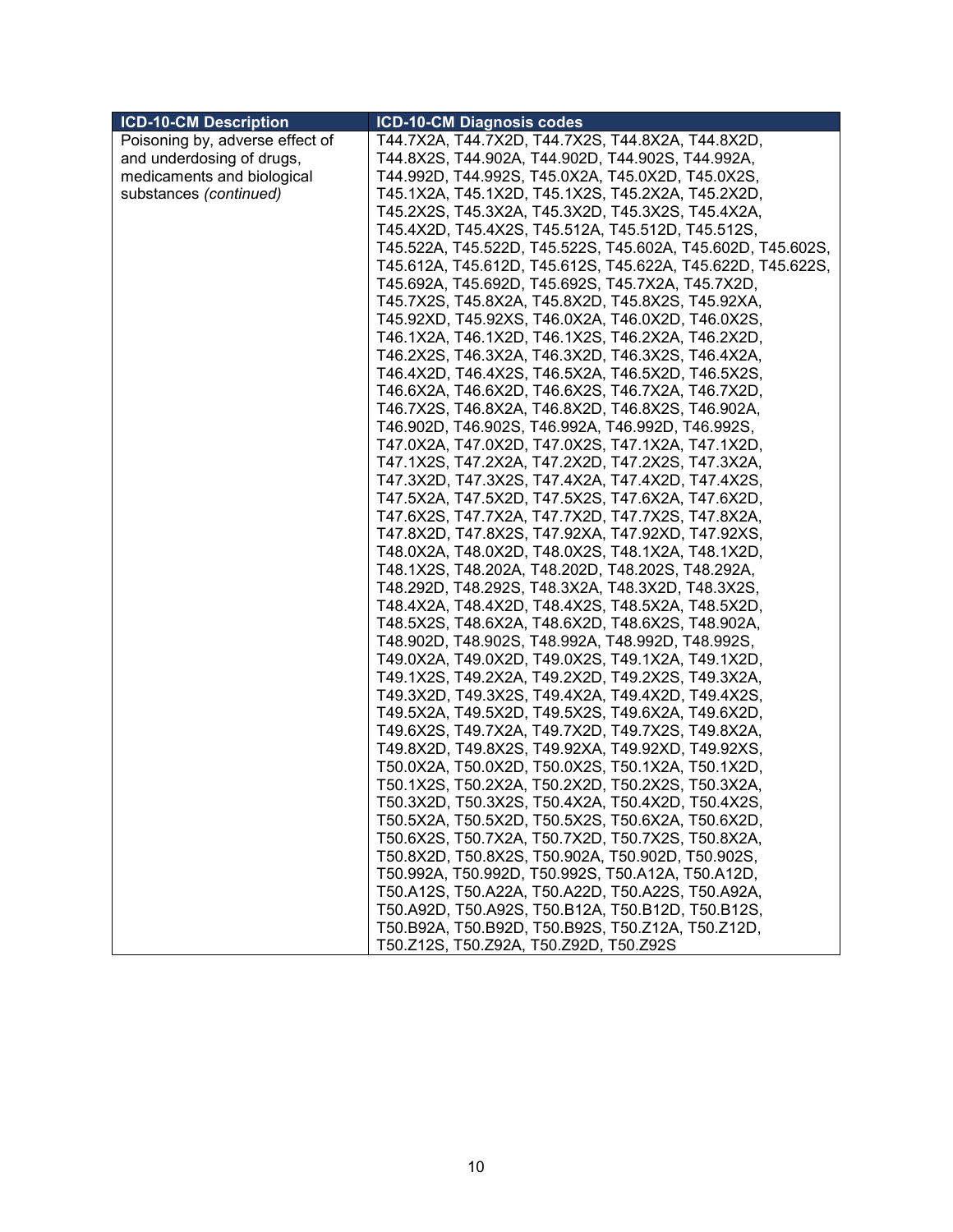| <b>ICD-10-CM Description</b>        | ICD-10-CM Diagnosis codes                                   |
|-------------------------------------|-------------------------------------------------------------|
| Toxic effects of substances chiefly | T51.0X2A, T51.0X2D, T51.0X2S, T51.1X2A, T51.1X2D,           |
| nonmedicinal as to source           | T51.1X2S, T51.2X2A, T51.2X2D, T51.2X2S, T51.3X2A,           |
|                                     | T51.3X2D, T51.3X2S, T51.8X2A, T51.8X2D, T51.8X2S,           |
|                                     | T51.92XA, T51.92XD, T51.92XS, T52.0X2A, T52.0X2D,           |
|                                     | T52.0X2S, T52.1X2A, T52.1X2D, T52.1X2S, T52.2X2A,           |
|                                     | T52.2X2D, T52.2X2S, T52.3X2A, T52.3X2D, T52.3X2S,           |
|                                     | T52.4X2A, T52.4X2D, T52.4X2S, T52.8X2A, T52.8X2D,           |
|                                     | T52.8X2S, T52.92XA, T52.92XD, T52.92XS, T53.0X2A,           |
|                                     | T53.0X2D, T53.0X2S, T53.1X2A, T53.1X2D, T53.1X2S,           |
|                                     | T53.2X2A, T53.2X2D, T53.2X2S, T53.3X2A, T53.3X2D,           |
|                                     | T53.3X2S, T53.4X2A, T53.4X2D, T53.4X2S, T53.5X2A,           |
|                                     | T53.5X2D, T53.5X2S, T53.6X2A, T53.6X2D, T53.6X2S,           |
|                                     | T53.7X2A, T53.7X2D, T53.7X2S, T53.92XA, T53.92XD,           |
|                                     | T53.92XS, T54.0X2A, T54.0X2D, T54.0X2S, T54.1X2A,           |
|                                     | T54.1X2D, T54.1X2S, T54.2X2A, T54.2X2D, T54.2X2S,           |
|                                     | T54.3X2A, T54.3X2D, T54.3X2S, T54.92XA, T54.92XD,           |
|                                     | T54.92XS, T55.0X2A, T55.0X2D, T55.0X2S, T55.1X2A,           |
|                                     | T55.1X2D, T55.1X2S, T56.0X2A, T56.0X2D, T56.0X2S,           |
|                                     | T56.1X2A, T56.1X2D, T56.1X2S, T56.2X2A, T56.2X2D,           |
|                                     | T56.2X2S, T56.3X2A, T56.3X2D, T56.3X2S, T56.4X2A,           |
|                                     | T56.4X2D, T56.4X2S, T56.5X2A, T56.5X2D, T56.5X2S,           |
|                                     | T56.6X2A, T56.6X2D, T56.6X2S, T56.7X2A, T56.7X2D,           |
|                                     | T56.7X2S, T56.812A, T56.812D, T56.812S, T56.892A,           |
|                                     | T56.892D, T56.892S, T56.92XA, T56.92XD, T56.92XS,           |
|                                     | T57.0X2A, T57.0X2D, T57.0X2S, T57.1X2A, T57.1X2D,           |
|                                     | T57.1X2S, T57.2X2A, T57.2X2D, T57.2X2S, T57.3X2A,           |
|                                     | T57.3X2D, T57.3X2S, T57.8X2A, T57.8X2D, T57.8X2S,           |
|                                     | T57.92XA, T57.92XD, T57.92XS, T58.02XA, T58.02XD,           |
|                                     | T58.02XS, T58.12XA, T58.12XD, T58.12XS, T58.2X2A,           |
|                                     | T58.2X2D, T58.2X2S, T58.8X2A, T58.8X2D, T58.8X2S,           |
|                                     | T58.92XA, T58.92XD, T58.92XS, T59.0X2A, T59.0X2D,           |
|                                     | T59.0X2S, T59.1X2A, T59.1X2D, T59.1X2S, T59.2X2A,           |
|                                     | T59.2X2D, T59.2X2S, T59.3X2A, T59.3X2D, T59.3X2S,           |
|                                     | T59.4X2A, T59.4X2D, T59.4X2S, T59.5X2A, T59.5X2D,           |
|                                     | T59.5X2S, T59.6X2A, T59.6X2D, T59.6X2S, T59.7X2A,           |
|                                     | T59.7X2D, T59.7X2S, T59.812A, T59.812D, T59.812S,           |
|                                     | T59.892A, T59.892D, T59.892S, T59.92XA, T59.92XD,           |
|                                     | T59.92XS, T60.0X2A, T60.0X2D, T60.0X2S, T60.1X2A,           |
|                                     | T60.1X2D, T60.1X2S, T60.2X2A, T60.2X2D, T60.2X2S,           |
|                                     | T60.3X2A, T60.3X2D, T60.3X2S, T60.4X2A, T60.4X2D,           |
|                                     | T60.4X2S, T60.8X2A, T60.8X2D, T60.8X2S, T60.92XA,           |
|                                     | T60.92XD, T60.92XS, T61.02XA, T61.02XD, T61.02XS,           |
|                                     | T61.12XA, T61.12XD, T61.12XS, T61.772A, T61.772D,           |
|                                     | T61.772S, T61.782A, T61.782D, T61.782S, T61.8X2A,           |
|                                     | T61.8X2D, T61.8X2S, T61.92XA, T61.92XD, T61.92XS,           |
|                                     | T62.0X2A, T62.0X2D, T62.0X2S, T62.1X2A, T62.1X2D,           |
|                                     | T62.1X2S, T62.2X2A, T62.2X2D, T62.2X2S, T62.8X2A,           |
|                                     | T62.8X2D, T62.8X2S, T62.92XA, T62.92XD, T62.92XS,           |
|                                     | T63.002A, T63.002D, T63.002S, T63.012A, T63.012D, T63.012S, |
|                                     | T63.022A, T63.022D, T63.022S, T63.032A, T63.032D, T63.032S, |
|                                     | T63.042A, T63.042D, T63.042S, T63.062A, T63.062D, T63.062S, |
|                                     | T63.072A, T63.072D, T63.072S, T63.082A, T63.082D, T63.082S, |
|                                     | T63.092A, T63.092D, T63.092S, T63.112A, T63.112D, T63.112S, |
|                                     | T63.122A, T63.122D, T63.122S, T63.192A, T63.192D, T63.192S, |
|                                     | T63.2X2A, T63.2X2D, T63.2X2S, T63.302A, T63.302D,           |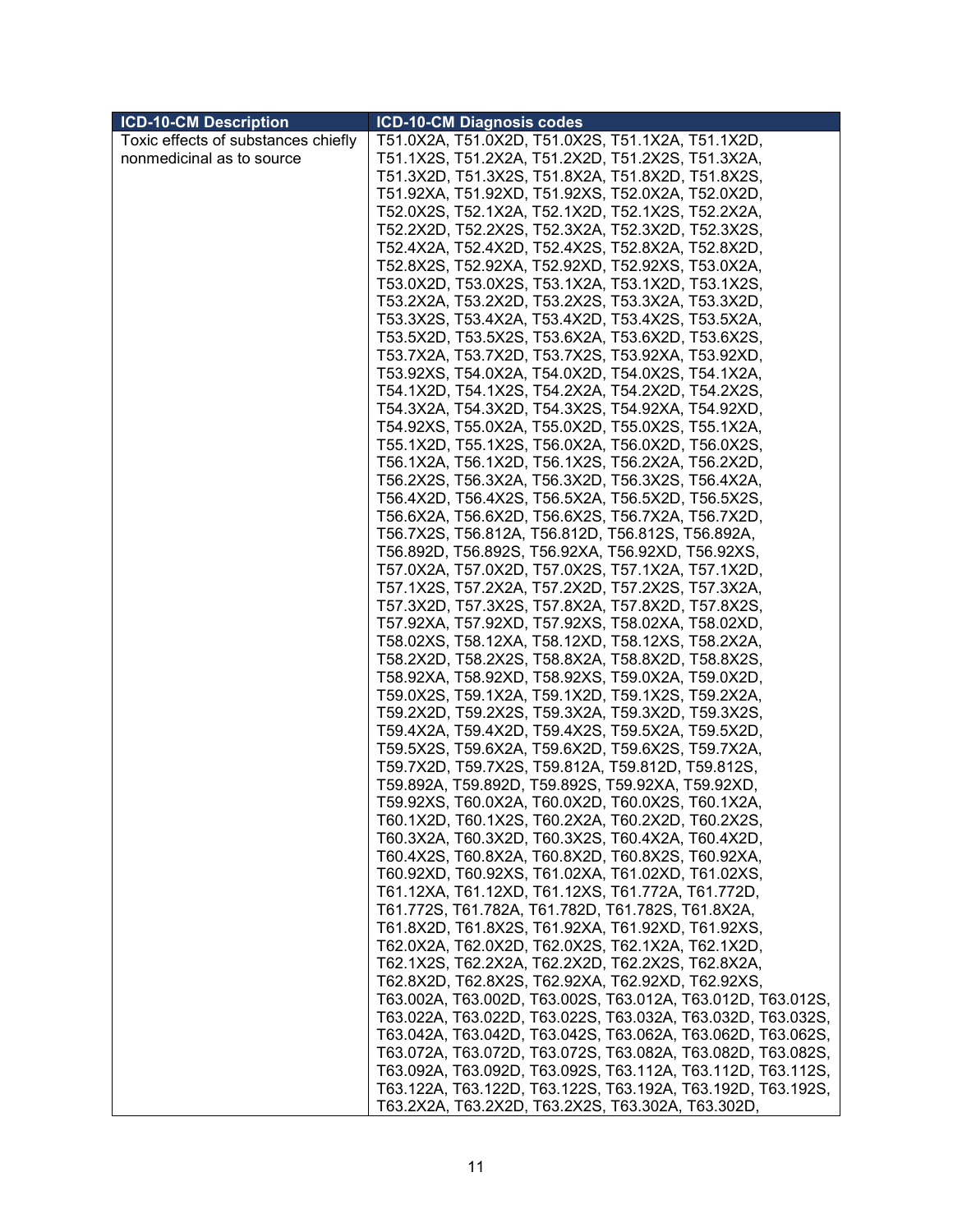| <b>ICD-10-CM Description</b>        | <b>ICD-10-CM Diagnosis codes</b>                            |
|-------------------------------------|-------------------------------------------------------------|
| Toxic effects of substances chiefly | T63.302S, T63.312A, T63.312D, T63.312S, T63.322A, T63.322D, |
| nonmedicinal as to source           | T63.322S, T63.332A, T63.332D, T63.332S, T63.392A, T63.392D, |
| (continued)                         | T63.392S, T63.412A, T63.412D, T63.412S, T63.422A, T63.422D, |
|                                     | T63.422S, T63.432A, T63.432D, T63.432S, T63.442A, T63.442D, |
|                                     | T63.442S, T63.452A, T63.452D, T63.452S, T63.462A, T63.462D, |
|                                     | T63.462S, T63.482A, T63.482D, T63.482S, T63.512A, T63.512D, |
|                                     | T63.512S, T63.592A, T63.592D, T63.592S, T63.612A, T63.612D, |
|                                     | T63.612S, T63.622A, T63.622D, T63.622S, T63.632A, T63.632D, |
|                                     | T63.632S, T63.692A, T63.692D, T63.692S, T63.712A, T63.712D, |
|                                     | T63.712S, T63.792A, T63.792D, T63.792S, T63.812A, T63.812D, |
|                                     | T63.812S, T63.822A, T63.822D, T63.822S, T63.832A, T63.832D, |
|                                     | T63.832S, T63.892A, T63.892D, T63.892S, T63.92XA,           |
|                                     | T63.92XD, T63.92XS, T64.02XA, T64.02XD, T64.02XS,           |
|                                     | T64.82XA, T64.82XD, T64.82XS, T65.0X2A, T65.0X2D,           |
|                                     | T65.0X2S, T65.1X2A, T65.1X2D, T65.1X2S, T65.212A,           |
|                                     | T65.212D, T65.212S, T65.222A, T65.222D, T65.222S, T65.292A, |
|                                     | T65.292D, T65.292S, T65.3X2A, T65.3X2D, T65.3X2S,           |
|                                     | T65.4X2A, T65.4X2D, T65.4X2S, T65.5X2A, T65.5X2D,           |
|                                     | T65.5X2S, T65.6X2A, T65.6X2D, T65.6X2S, T65.812A,           |
|                                     | T65.812D, T65.812S, T65.822A, T65.822D, T65.822S, T65.832A, |
|                                     | T65.832D, T65.832S, T65.892A, T65.892D, T65.892S,           |
|                                     | T65.92XA, T65.92XD, T65.92XS                                |
| Other and unspecified effects of    | T71.112A, T71.112D, T71.112S, T71.122A, T71.122D, T71.122S, |
| external causes                     | T71.132A, T71.132D, T71.132S, T71.152A, T71.152D, T71.152S, |
|                                     | T71.162A, T71.162D, T71.162S, T71.192A, T71.192D, T71.192S, |
|                                     | T71.222A, T71.222D, T71.222S, T71.232A, T71.232D, T71.232S  |

Medicare files are used to identify all exclusions. The denominator excludes IPF discharges for patients:

- Admitted or transferred to acute and non-acute inpatient facilities within the 30-day followup period because admission or transfer to other institutions may prevent an outpatient follow-up visit from taking place.
	- o Defined using the claim type and codes listed in Table A6. Each facility type must have both a claim type and one of the corresponding CCN, HCPCS, UB, or place of service (POS) codes if they are listed in the row for that facility type.
- Discharged or transferred to other institutions, including direct transfer to a prison, within the 30-day follow-up period because those patients may not have the opportunity for an outpatient follow-up visit.
	- o Defined using the discharge codes listed in Table A7.
- Who died during the 30-day follow-up period because patients who expire may not have the opportunity for an outpatient follow-up visit.
	- o Defined using the Medicare Enrollment File.
- Who use hospice services or elect to use a hospice benefit any time during the measurement year, regardless of when the services began because patients in hospice may require different follow-up services.
	- o Defined using the hospice codes listed in Table A8.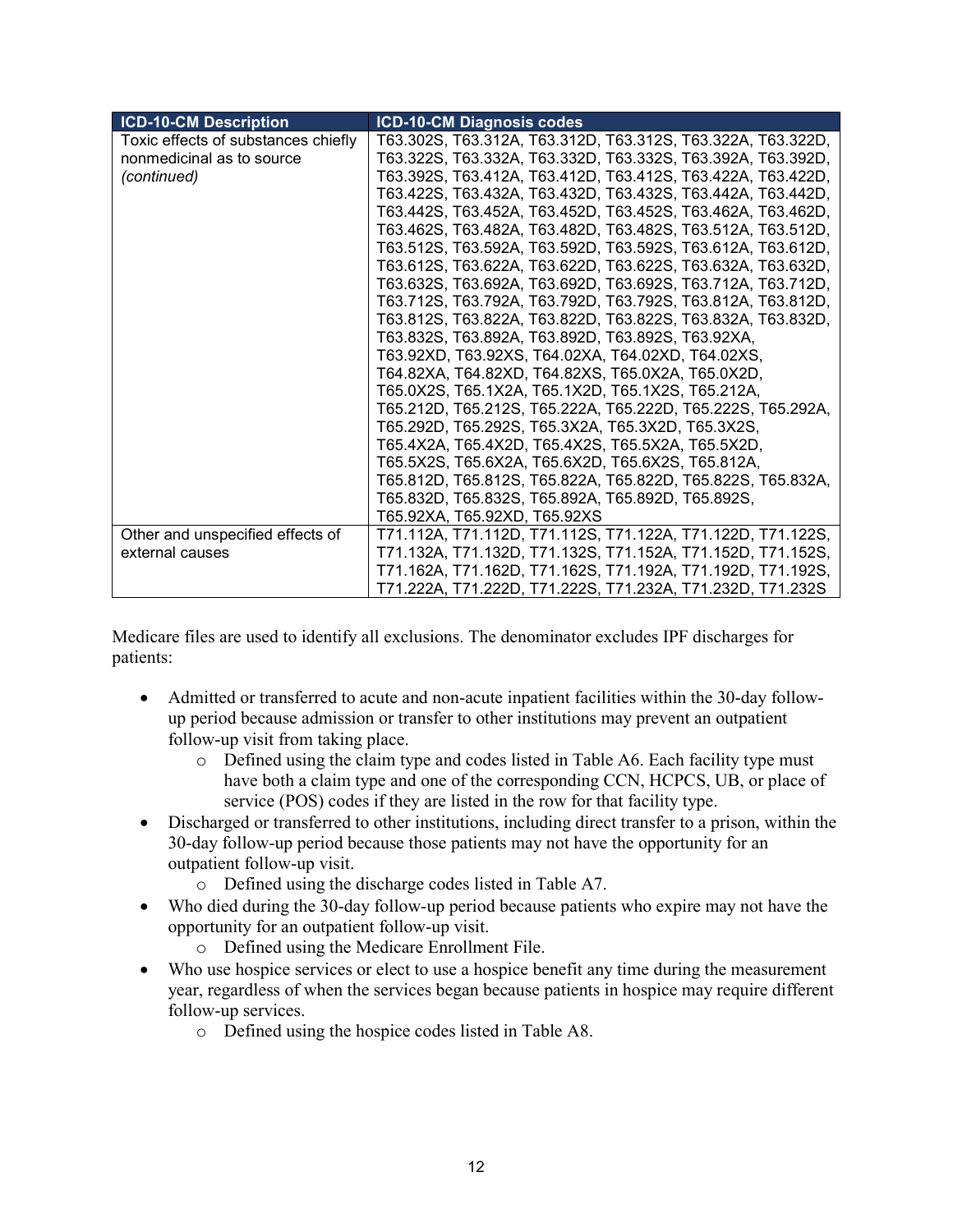**Table A6. Codes to identify admission or transfer to acute and non-acute inpatient facility**

| <b>Description</b>                                                                                                                               | <b>File</b>                                              | <b>Claim</b><br><b>Type</b> | <b>Codes</b>                                                                                                                              |
|--------------------------------------------------------------------------------------------------------------------------------------------------|----------------------------------------------------------|-----------------------------|-------------------------------------------------------------------------------------------------------------------------------------------|
| Acute care admissions (IPF or<br>acute care hospitals)                                                                                           | Medicare<br>Inpatient                                    | 60                          | CCN:<br>3rd through 6th digit= 0001-0899<br>or 4000-4449 or<br>3rd digit=S, M                                                             |
| SNF, Hospice, Outpatient and<br>HHA                                                                                                              | Medicare SNF,<br>Hospice,<br>Outpatient or<br><b>HHA</b> | 10, 20,<br>30, 40, 50       | <b>UB Revenue:</b><br>0115, 0125, 0135, 0145, 0155,<br>0650, 0656, 0658, 0659, 019x,<br>0118, 0128, 0138, 0148, 0158,<br>0655, 1002, 1001 |
| SNF, Hospice, Outpatient and<br><b>HHA</b>                                                                                                       | Medicare SNF,<br>Hospice,<br>Outpatient or<br><b>HHA</b> | 10, 20,<br>30, 40, 50       | UB Type of Bill:<br>81x, 82x, 21x, 22x, 28x, 18x                                                                                          |
| Psychiatric residential treatment<br>center                                                                                                      | <b>Medicare Carrier</b>                                  | 71                          | HCPCS:<br>T2048, H0017-H0019                                                                                                              |
| SNF, Hospice, inpatient rehab,<br>respite, intermediate care<br>facility, residential substance<br>abuse and psychiatric treatment<br>facilities | <b>Medicare Carrier</b>                                  | 71                          | Place of Service (POS): 31, 32,<br>34, 54, 55, 56, 61                                                                                     |

## **Table A7. Codes to identify transfer/discharge to another institution**

| <b>Description</b>                                                                                                                                                                                                                                                                                                          | <b>Discharge Code</b><br>(Medicare inpatient file) |
|-----------------------------------------------------------------------------------------------------------------------------------------------------------------------------------------------------------------------------------------------------------------------------------------------------------------------------|----------------------------------------------------|
| Discharged/transferred to other short term general hospital for inpatient<br>care                                                                                                                                                                                                                                           | 02                                                 |
| Discharged/transferred to skilled nursing facility (SNF) with Medicare<br>certification in anticipation of covered skilled care - for hospitals with an<br>approved swing bed arrangement, use Code 61 - swing bed. For reporting<br>discharges/transfers to a non-certified SNF, the hospital must use Code<br>$04 - ICF.$ | 03                                                 |
| Discharged/transferred to intermediate care facility (ICF)                                                                                                                                                                                                                                                                  | 04                                                 |
| Discharged/transferred to another type of institution for inpatient care                                                                                                                                                                                                                                                    | 05                                                 |
| Discharged/transferred to court/law enforcement                                                                                                                                                                                                                                                                             | 21                                                 |
| Discharged/transferred to a federal hospital                                                                                                                                                                                                                                                                                | 43                                                 |
| Hospice - Home                                                                                                                                                                                                                                                                                                              | 50                                                 |
| Hospice - medical facility                                                                                                                                                                                                                                                                                                  | 51                                                 |
| Discharged/transferred within this institution to a hospital-based Medicare<br>approved swing bed                                                                                                                                                                                                                           | 61                                                 |
| Discharged/transferred to an inpatient rehabilitation facility including distinct<br>parts units of a hospital                                                                                                                                                                                                              | 62                                                 |
| Discharged/transferred to a long-term care hospital                                                                                                                                                                                                                                                                         | 63                                                 |
| Discharged/transferred to a nursing facility certified under Medicaid but not<br>under Medicare                                                                                                                                                                                                                             | 64                                                 |
| Discharged/transferred to a psychiatric hospital or psychiatric distinct unit of<br>a hospital                                                                                                                                                                                                                              | 65                                                 |
| Discharged/transferred to a Critical Access Hospital                                                                                                                                                                                                                                                                        | 66                                                 |
| Discharged/transferred to another type of health care institution not defined<br>elsewhere in code list                                                                                                                                                                                                                     | 70                                                 |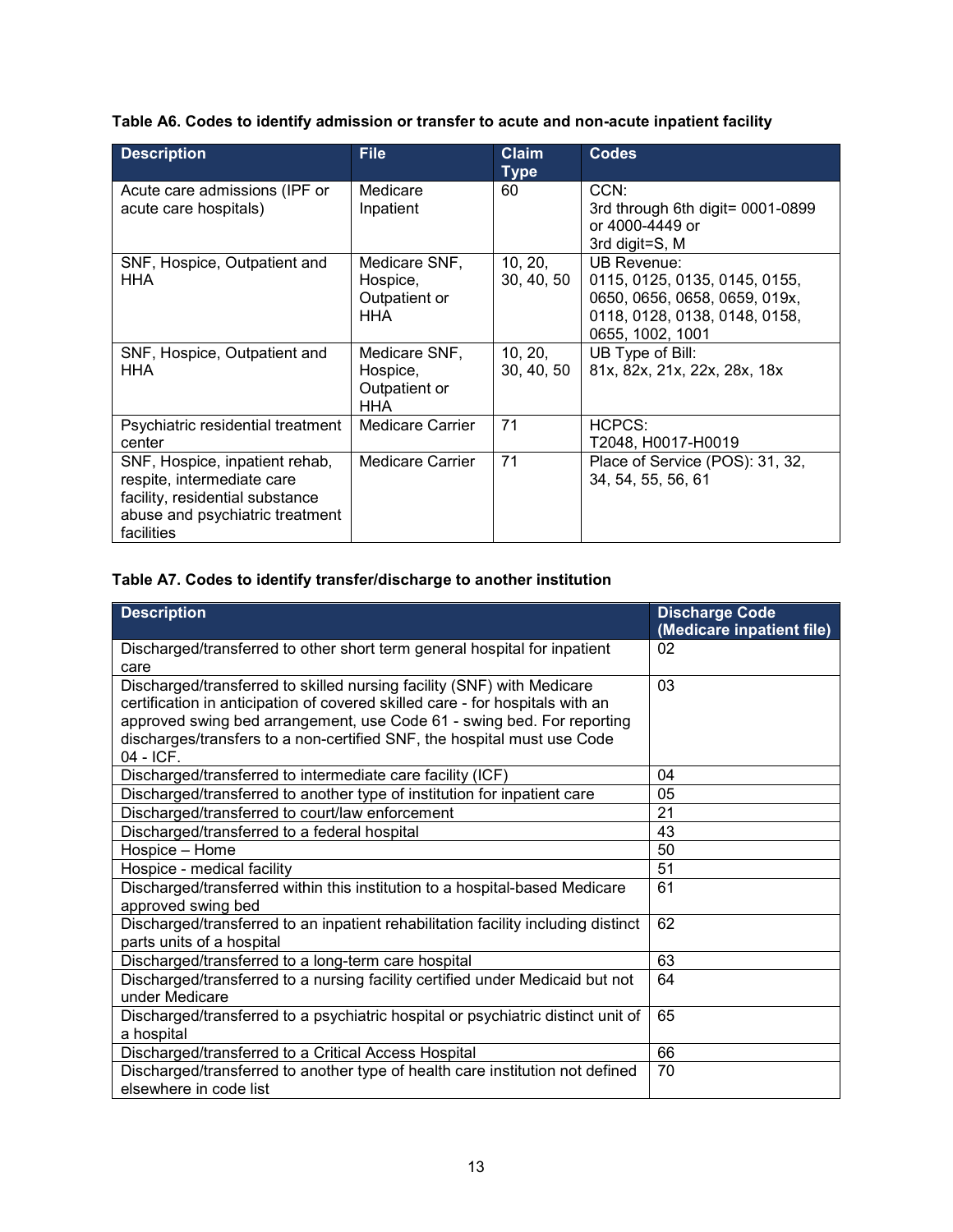# **Table A8. Codes to identify Hospice patients**

| <b>CPT</b>                                                                                      |
|-------------------------------------------------------------------------------------------------|
| 99377, 99378                                                                                    |
| <b>HCPCS</b>                                                                                    |
| G0182, G9473, G9474, G9475, G9476, G9477, G9478, G9479, Q5003, Q5004, Q5005, Q5006,             |
| Q5007, Q5008, Q5010, S9126, T2042, T2043, T2044, T2045, T2046                                   |
| <b>UB Revenue</b>                                                                               |
| 0115, 0125, 0135, 0145, 0155, 0235, 0650, 0651, 0652, 0655, 0656, 0657, 0658, 0659              |
| <b>UB Type of Bill</b>                                                                          |
| 0810, 0811, 0812, 0813, 0814, 0815, 0817, 0818, 0819, 0820, 0821, 0822, 0823, 0824, 0825, 0827, |
| 0828, 0829, 081A, 081B, 081C, 081D, 081E, 081F, 081G, 081H, 081I, 081J, 081K, 081M, 081O,       |
| 081X, 081Y, 081Z, 082A, 082B, 082C, 082D, 082E, 082F, 082G, 082H, 082I, 082J, 082K, 082M,       |
| 082O, 082X, 082Y, 082Z                                                                          |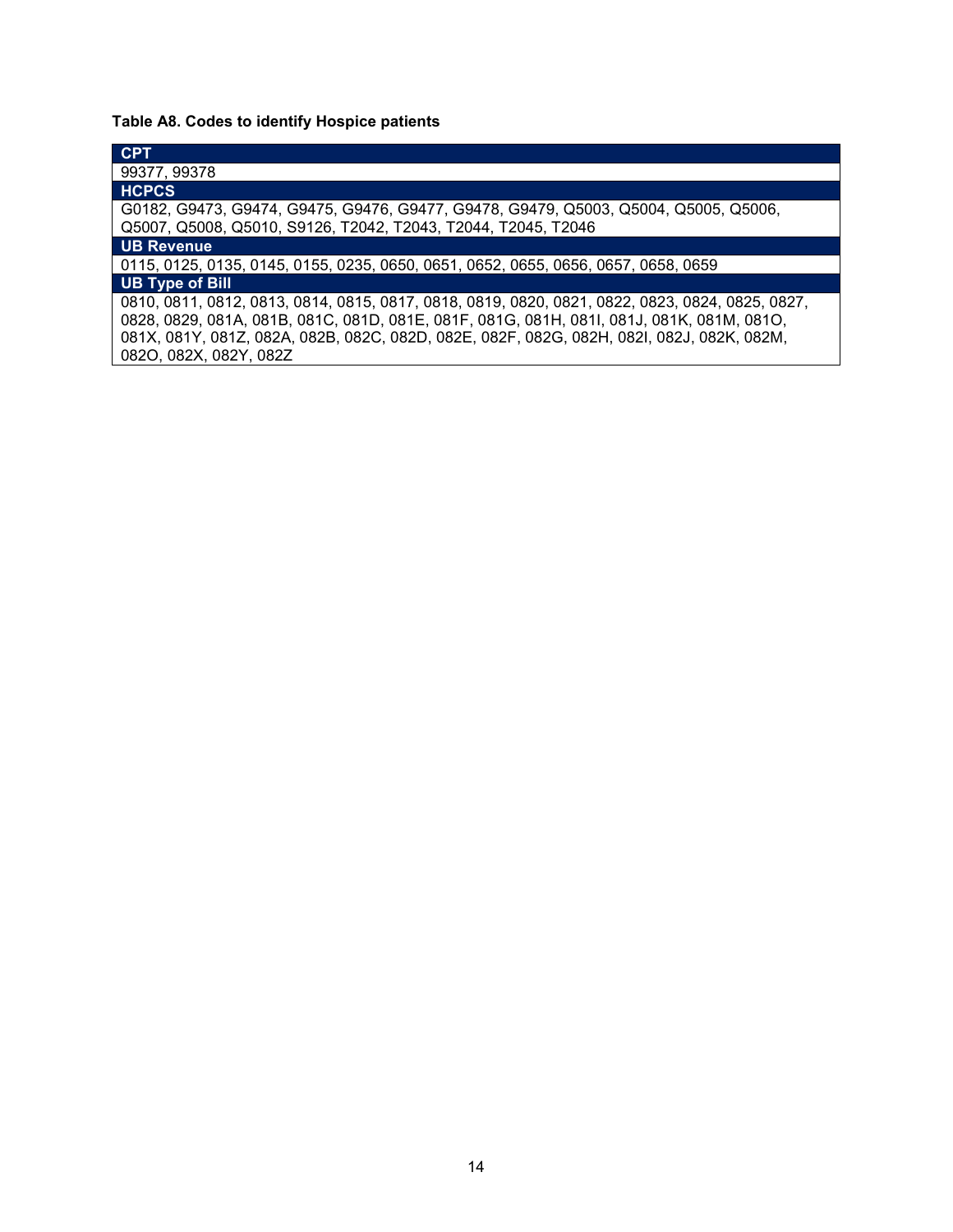# <span id="page-14-0"></span>**Section 2: 30-Day All-Cause Unplanned Readmission Following Psychiatric Hospitalization in an Inpatient Psychiatric Facility (IPF) Measure Specifications – Version 2.0**

### <span id="page-14-1"></span>**Description of Measure**

This facility-level measure estimates an unplanned, 30-day, risk-standardized readmission rate for adult Medicare FFS patients with a principal discharge diagnosis of a psychiatric disorder or dementia/Alzheimer's disease. The measurement period used to identify cases in the measure population is 24 months from July 1, 2016 through June 30, 2018. Data from the start of the measurement period through 30 days after the close of the measurement period are used to identify readmissions. Data from 12 months prior to the start of the measurement period through the measurement period are used to identify risk factors.

#### <span id="page-14-2"></span>**Numerator Statement**

The risk-adjusted outcome measure does not have a traditional numerator and denominator. The numerator statement describes the outcome being measured. A readmission is defined as any admission, for any reason, to an IPF or a short-stay acute care hospital (including CAHs) that occurs within 30 days after the discharge date from an eligible index admission to an IPF, except those considered planned. The measure uses the CMS 30-day Hospital-Wide Readmission (HWR) Measure Planned Readmission Algorithm, Version 4.0. The planned readmission algorithm follows two principles to identify planned readmissions:

- Select procedures and diagnoses, such as transplant surgery, maintenance chemotherapy/radiotherapy/immunotherapy, rehabilitation, and forceps delivery, are considered always planned (Table B1 and Table B2).
- Some procedures, such as colorectal resection or aortic resection, are considered either planned or unplanned depending on the accompanying principal discharge diagnosis (Table B3). Specifically, a procedure is considered planned if it does not coincide with a principal discharge diagnosis of an acute illness or complication (Table B4).

| <b>Procedure CCS</b> | <b>Description</b>                   |
|----------------------|--------------------------------------|
| 64                   | Bone marrow transplant               |
| 105                  | Kidney transplant                    |
| 134                  | Cesarean section                     |
| 135                  | Forceps; vacuum; and breech delivery |
| 176                  | Other organ transplantation          |

#### **Table B1. Procedure categories that are always planned**

#### **Table B2. Diagnosis categories that are always planned**

| <b>Diagnosis CCS</b> | <b>Description</b>               |
|----------------------|----------------------------------|
| 45                   | Maintenance chemotherapy         |
| 194                  | Forceps delivery                 |
| 196                  | Normal pregnancy and/or delivery |
| 254                  | Rehabilitation                   |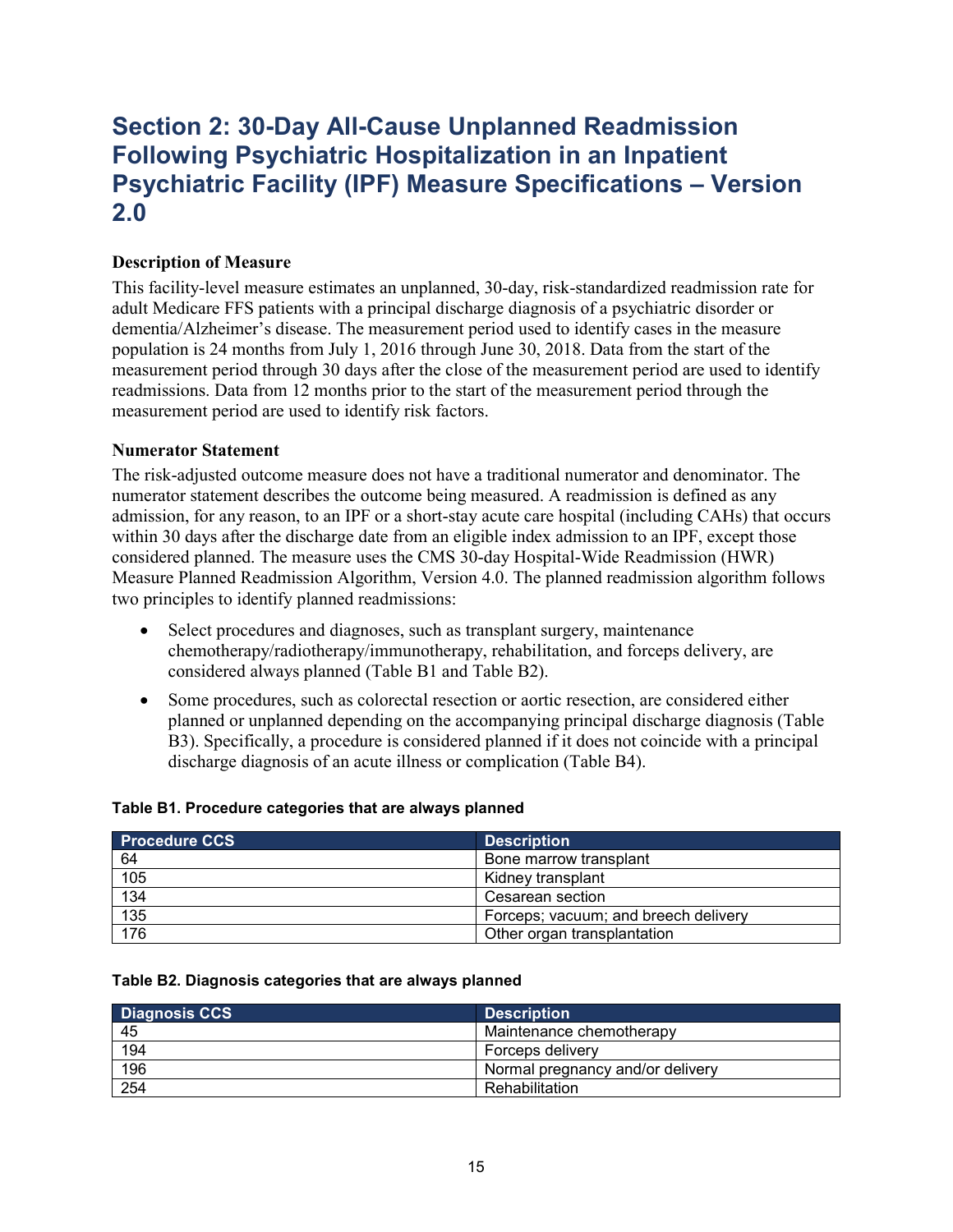|  |  | Table B3. Potentially planned procedure categories |
|--|--|----------------------------------------------------|
|  |  |                                                    |

| <b>Procedure CCS</b>         | <b>Description</b>                                                                       |
|------------------------------|------------------------------------------------------------------------------------------|
| 1                            | Incision and excision of CNS                                                             |
| $\overline{2}$               | Insertion; replacement; or removal of extracranial<br>ventricular shunt                  |
| 3                            | Excision destruction or resection of intervertebral<br>disc                              |
| 5                            | Insertion of catheter or spinal stimulator and                                           |
|                              | injection into spinal canal                                                              |
| 9                            | Other OR therapeutic nervous system procedures                                           |
| Procedure CCS Description 10 | Thyroidectomy; partial or complete                                                       |
| 12                           | Therapeutic endocrine procedures                                                         |
| $\overline{33}$              | Other OR procedures on mouth and throat                                                  |
| 36                           | Lobectomy or pneumonectomy                                                               |
| $\overline{38}$              | Other diagnostic procedures on lung and<br>bronchus                                      |
| 40                           | Other diagnostic procedures of respiratory tract<br>and mediastinum                      |
| 42                           | Other OR Rx procedures on respiratory system<br>and mediastinum                          |
| 43                           | Heart valve procedures                                                                   |
| 44                           | Coronary artery bypass graft (CABG)                                                      |
| 45                           | Percutaneous transluminal coronary angioplasty<br>(PTCA) with or without stent placement |
| 51                           | Endarterectomy; vessel of head and neck                                                  |
| $\overline{52}$              | Aortic resection; replacement or anastomosis                                             |
| 53                           | Varicose vein stripping; lower limb                                                      |
| 55                           | Peripheral vascular bypass                                                               |
| 56                           | Other vascular bypass and shunt; not heart                                               |
| 59                           | Other OR procedures on vessels of head and<br>neck                                       |
| 66                           | Procedures on spleen                                                                     |
| 67                           | Other procedures; hemic and lymphatic system                                             |
| 74                           | Gastrectomy; partial and total                                                           |
| 78                           | Colorectal resection                                                                     |
| 79                           | Excision (partial) of large intestine (not<br>endoscopic)                                |
| 84                           | Cholecystectomy and common duct exploration                                              |
| 85                           | Inguinal and femoral hernia repair                                                       |
| 86                           | Other hernia repair                                                                      |
| 94                           | Other OR upper GI therapeutic procedures                                                 |
| 99                           | Other OR gastrointestinal therapeutic procedures                                         |
| 104                          | Nephrectomy; partial or complete                                                         |
| 106                          | Genitourinary incontinence procedures                                                    |
| 107                          | Extracorporeal lithotripsy; urinary                                                      |
| 109                          | Procedures on the urethra                                                                |
| 112                          | Other OR therapeutic procedures of urinary tract                                         |
| 113                          | Transurethral resection of prostate (TURP)                                               |
| 114                          | Open prostatectomy                                                                       |
| 119                          | Oophorectomy; unilateral and bilateral                                                   |
| 120                          | Other operations on ovary                                                                |
| 123                          | Other operations on fallopian tubes                                                      |
| 124                          | Hysterectomy; abdominal and vaginal                                                      |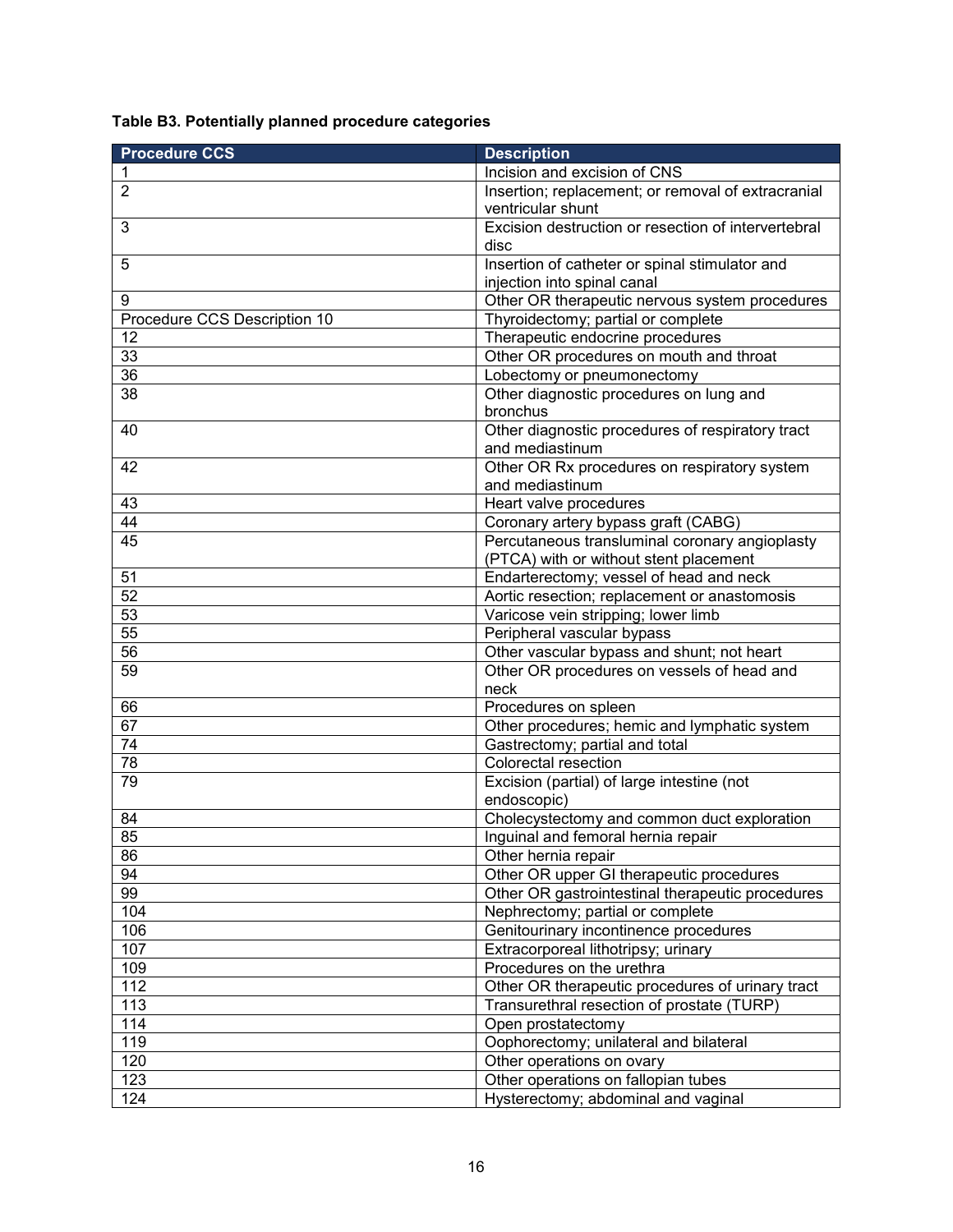| <b>Procedure CCS</b>                   | <b>Description</b>                                 |
|----------------------------------------|----------------------------------------------------|
| 125                                    | Other excision of cervix and uterus                |
| 129                                    | Repair of cystocele and rectocele; obliteration of |
|                                        | vaginal vault                                      |
| 132                                    | Other OR therapeutic procedures; female organs     |
| 142                                    | Partial excision bone                              |
| 147                                    | Fracture treatment including reposition with or    |
|                                        | without fixation; lower extremity fracture or      |
|                                        | dislocation (other than hip or femur)              |
| 148                                    | Fracture treatment including reposition with or    |
|                                        | without fixation of other fracture or dislocation  |
| 152                                    | Arthroplasty knee                                  |
| 153                                    | Hip replacement; total and partial                 |
| 154                                    | Arthroplasty other than hip or knee                |
| 158                                    | Spinal fusion                                      |
| 159                                    | Other diagnostic procedures on musculoskeletal     |
|                                        | system                                             |
| 161                                    | Other OR therapeutic procedures on bone            |
| 164                                    | Other OR therapeutic procedures on                 |
|                                        | musculoskeletal system                             |
| 166                                    | Lumpectomy; quadrantectomy of breast               |
| 167                                    | Mastectomy                                         |
| 170 (ICD-9-CM only)                    | Excision of skin lesion                            |
| 172                                    | Skin graft                                         |
| 175 (ICD-10-CM only)                   | Other OR therapeutic procedures on skin,           |
|                                        | subcutaneous tissue, fascia and breast             |
| 202                                    | Electrocardiogram                                  |
| 211                                    | Radiation therapy                                  |
| 224                                    | Cancer chemotherapy                                |
| ICD-10-PCS: 0CBS4ZZ, 0CBS7ZZ, 0CBS8ZZ  | Laryngectomy, revision of tracheostomy,            |
|                                        | scarification of pleura                            |
| ICD-10-PCS: 0TC03ZZ, 0TC04ZZ, 0TC13ZZ, | Percutaneous nephrostomy with and without          |
| 0TC14ZZ, 0TC33ZZ, 0TC34ZZ, 0TC43ZZ,    | fragmentation                                      |
| 0TC44ZZ                                |                                                    |
| ICD-10-PCS: 0T9030Z, 0T9130Z           | Other non-OR therapeutic procedures of urinary     |
|                                        | tract                                              |
| ICD-10-PCS: 0TN00ZZ, 0TN03ZZ, 0TN04ZZ, | Excision; lysis peritoneal adhesions               |
| 0TN10ZZ, 0TN13ZZ, 0TN14ZZ, 0TN30ZZ,    |                                                    |
| 0TN33ZZ, 0TN34ZZ, 0TN40ZZ, 0TN43ZZ,    |                                                    |
| 0TN44ZZ, 0TN60ZZ, 0TN63ZZ, 0TN64ZZ,    |                                                    |
| 0TN70ZZ, 0TN73ZZ, 0TN74ZZ              |                                                    |
| ICD-10-PCS: GZB0ZZZ, GZB1ZZZ, GZB2ZZZ, | Electroshock therapy                               |
| GZB3ZZZ, GZB4ZZZ                       |                                                    |
| ICD-10-PCS: 0QP404Z, 0QP434Z, 0QP444Z, | Fracture treatment including reposition with or    |
| 0QP504Z, 0QP534Z, 0QP544Z, 0QP604Z,    | without fixation; hip or femur fracture or         |
| 0QP634Z, 0QP644Z, 0QP704Z, 0QP734Z,    | dislocation                                        |
| 0QP744Z, 0QP804Z, 0QP834Z, 0QP844Z,    |                                                    |
| 0QP904Z, 0QP934Z, 0QP944Z, 0QPB04Z,    |                                                    |
| 0QPB34Z, 0QPB44Z, 0QPC04Z, 0QPC34Z,    |                                                    |
| 0QPC44Z                                |                                                    |
| ICD-10-PCS: 0W4M070, 0W4M0J0, 0W4M0K0, | Other OR therapeutic procedures; male genital      |
| 0W4M0Z0                                |                                                    |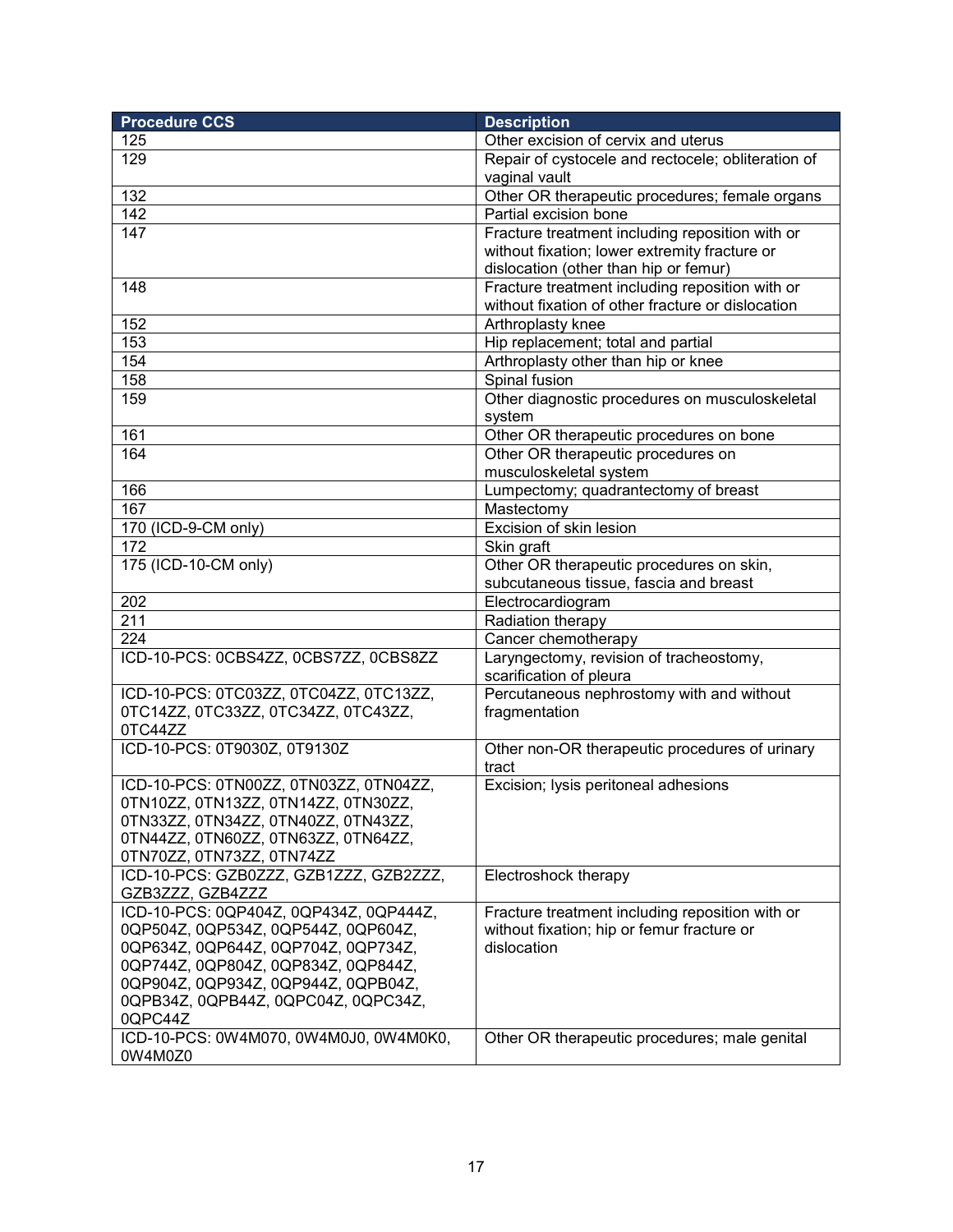| <b>Procedure CCS</b>                                                       | <b>Description</b>                          |
|----------------------------------------------------------------------------|---------------------------------------------|
| ICD-10-PCS: 0RQ0XZZ, 0RQ1XZZ, 0RQ3XZZ,                                     | Other non-OR therapeutic procedures on      |
| 0RQ4XZZ, 0RQ5XZZ, 0RQ6XZZ, 0RQ9XZZ,                                        | musculoskeletal system                      |
| 0RQAXZZ, 0RQBXZZ, 0RQEXZZ, 0RQFXZZ,                                        |                                             |
| 0RQGXZZ, 0RQHXZZ, 0RQJXZZ, 0RQKXZZ,                                        |                                             |
| 0RQLXZZ, 0RQMXZZ, 0RQNXZZ, 0RQPXZZ,                                        |                                             |
| 0RQQXZZ, 0RQRXZZ, 0RQSXZZ, 0RQTXZZ,                                        |                                             |
| 0RQUXZZ, 0RQVXZZ, 0RQWXZZ, 0RQXXZZ,                                        |                                             |
| 0SQ0XZZ, 0SQ2XZZ, 0SQ3XZZ, 0SQ4XZZ,                                        |                                             |
| 0SQ5XZZ, 0SQ6XZZ, 0SQ7XZZ, 0SQ8XZZ,                                        |                                             |
| 0SQ9XZZ, 0SQBXZZ, 0SQCXZZ, 0SQDXZZ,                                        |                                             |
| 0SQFXZZ, 0SQGXZZ, 0SQHXZZ, 0SQJXZZ,                                        |                                             |
| 0SQKXZZ, 0SQLXZZ, 0SQMXZZ, 0SQNXZZ,                                        |                                             |
| 0SQPXZZ, 0SQQXZZ                                                           |                                             |
| ICD-10-PCS: 0H0T3JZ, 0H0U3JZ, 0H0V3JZ,                                     | Other non-OR therapeutic procedures on skin |
| 0H89XZZ, 0HHPXYZ, 0HHT3YZ, 0HHT7YZ,                                        | subcutaneous tissue fascia and breast       |
| 0HHT8YZ, 0HHU3YZ, 0HHU7YZ, 0HHU8YZ,                                        |                                             |
| OHPPXYZ, OHPT3YZ, OHPT7YZ, OHPT8YZ,                                        |                                             |
| 0HPU3YZ, 0HPU7YZ, 0HPU8YZ, 0HUT3JZ,                                        |                                             |
| 0HUU3JZ, 0HUV3JZ, 0HWPXYZ, 0HWT3YZ,                                        |                                             |
| 0HWT7YZ, 0HWT8YZ, 0HWU3YZ, 0HWU7YZ,                                        |                                             |
| 0HWU8YZ, 0JD03ZZ, 0JD13ZZ, 0JD43ZZ,                                        |                                             |
| 0JD53ZZ, 0JD63ZZ, 0JD73ZZ, 0JD83ZZ,                                        |                                             |
| 0JD93ZZ, 0JDB3ZZ, 0JDC3ZZ, 0JDD3ZZ,                                        |                                             |
| 0JDF3ZZ, 0JDG3ZZ, 0JDH3ZZ, 0JDJ3ZZ,                                        |                                             |
| 0JDK3ZZ, 0JDL3ZZ, 0JDM3ZZ, 0JDN3ZZ,                                        |                                             |
| 0JDP3ZZ, 0JDQ3ZZ, 0JDR3ZZ, 0JHS3YZ,                                        |                                             |
| 0JHT3YZ, 0JHV3YZ, 0JHW3YZ, 0JPS0YZ,                                        |                                             |
| 0JPS3YZ, 0JPT0YZ, 0JPT3YZ, 0JPV0YZ,                                        |                                             |
| 0JPV3YZ, 0JPW0YZ, 0JPW3YZ, 0JWS0YZ,                                        |                                             |
| 0JWS3YZ, 0JWT3YZ, 0JWTXMZ, 0JWV0YZ,                                        |                                             |
| 0JWV3YZ, 0JWW0YZ, 0JWW3YZ, 0W9230Z,                                        |                                             |
| 0W923ZZ, 0W9630Z, 0W963ZZ                                                  |                                             |
| ICD-10-PCS: 021608P, 021608Q, 021608R,                                     | Other OR heart procedures                   |
| 021609P, 021609Q, 021609R, 02160AP,                                        |                                             |
| 02160AQ, 02160AR, 02160JP, 02160JQ,                                        |                                             |
| 02160JR, 02160KP, 02160KQ, 02160KR,                                        |                                             |
| 02160Z7, 02160ZP, 02160ZQ, 02160ZR,                                        |                                             |
| 02163Z7, 021648P, 021648Q, 021648R,<br>021649P, 021649Q, 021649R, 02164AP, |                                             |
| 02164AQ, 02164AR, 02164JP, 02164JQ,                                        |                                             |
| 02164JR, 02164KP, 02164KQ, 02164KR,                                        |                                             |
| 02164Z7, 02164ZP, 02164ZQ, 02164ZR,                                        |                                             |
| 021708P, 021708Q, 021708R, 021708S,                                        |                                             |
| 021708T, 021708U, 021709P, 021709Q,                                        |                                             |
| 021709R, 021709S, 021709T, 021709U,                                        |                                             |
| 02170AP, 02170AQ, 02170AR, 02170AS,                                        |                                             |
| 02170AT, 02170AU, 02170JP, 02170JQ,                                        |                                             |
| 02170JR, 02170JS, 02170JT, 02170JU,                                        |                                             |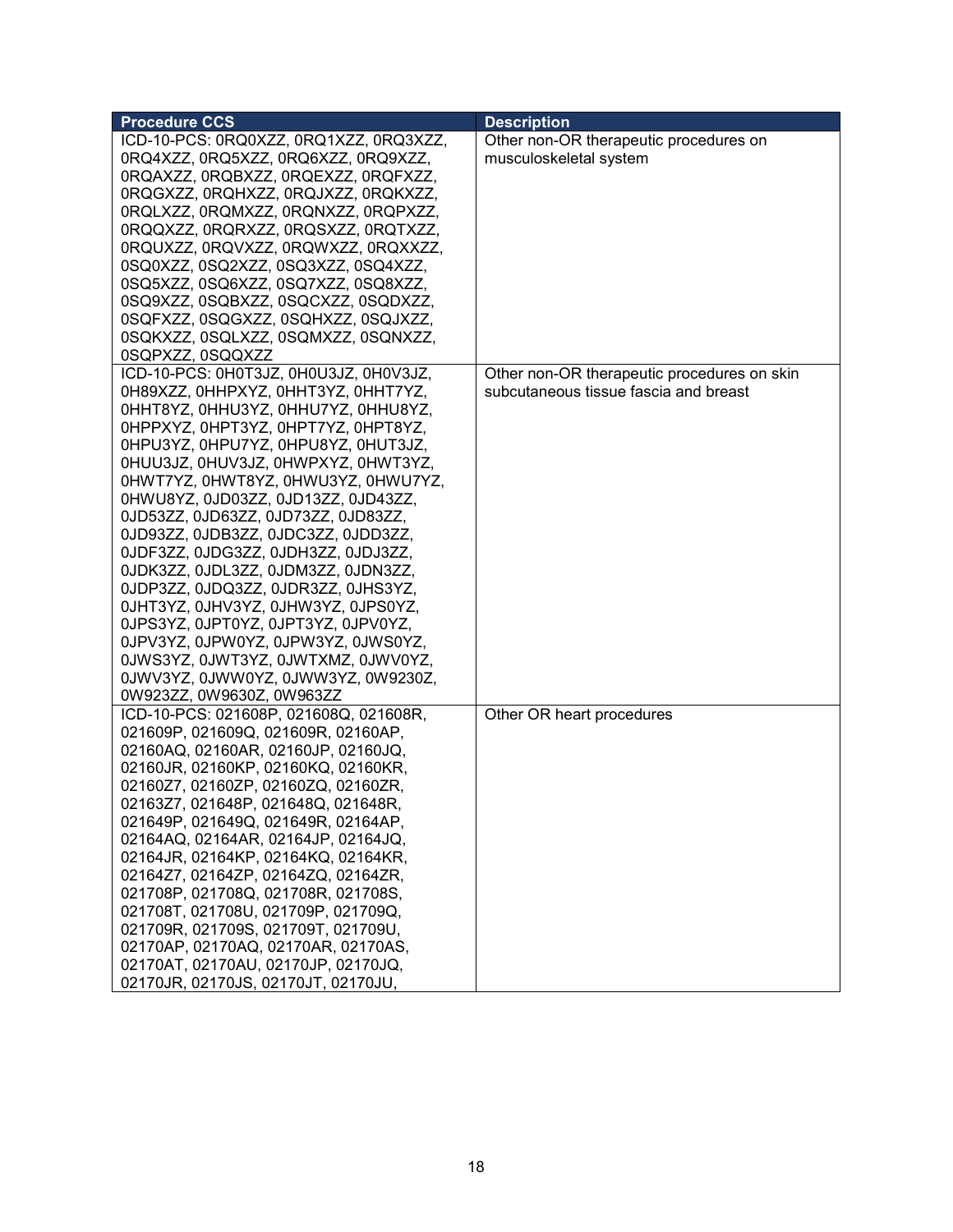| <b>Procedure CCS</b>                         | <b>Description</b>                    |
|----------------------------------------------|---------------------------------------|
| 02170KP, 02170KQ, 02170KR, 02170KS,          | Other OR heart procedures (continued) |
| 02170KT, 02170KU, 02170ZP, 02170ZQ,          |                                       |
| 02170ZR, 02170ZS, 02170ZT, 02170ZU,          |                                       |
| 021748P, 021748Q, 021748R, 021748S,          |                                       |
| 021748T, 021748U, 021749P, 021749Q,          |                                       |
| 021749R, 021749S, 021749T, 021749U,          |                                       |
| 02174AP, 02174AQ, 02174AR, 02174AS,          |                                       |
| 02174AT, 02174AU, 02174JP, 02174JQ,          |                                       |
| 02174JR, 02174JS, 02174JT, 02174JU,          |                                       |
| 02174KP, 02174KQ, 02174KR, 02174KS,          |                                       |
| 02174KT, 02174KU, 02174ZP, 02174ZQ,          |                                       |
| 02174ZR, 02174ZS, 02174ZT, 02174ZU,          |                                       |
|                                              |                                       |
| 021K08P, 021K08Q, 021K08R, 021K09P,          |                                       |
| 021K09Q, 021K09R, 021K0AP, 021K0AQ,          |                                       |
| 021K0AR, 021K0JP, 021K0JQ, 021K0JR,          |                                       |
| 021K0KP, 021K0KQ, 021K0KR, 021K0Z5,          |                                       |
| 021K0Z8, 021K0Z9, 021K0ZC, 021K0ZF,          |                                       |
| 021K0ZP, 021K0ZQ, 021K0ZR, 021K0ZW,          |                                       |
| 021K48P, 021K48Q, 021K48R, 021K49P,          |                                       |
| 021K49Q, 021K49R, 021K4AP, 021K4AQ,          |                                       |
| 021K4AR, 021K4JP, 021K4JQ, 021K4JR,          |                                       |
| 021K4KP, 021K4KQ, 021K4KR, 021K4Z5,          |                                       |
| 021K4Z8, 021K4Z9, 021K4ZC, 021K4ZF,          |                                       |
| 021K4ZP, 021K4ZQ, 021K4ZR, 021K4ZW,          |                                       |
| 021L08P, 021L08Q, 021L08R, 021L09P,          |                                       |
| 021L09Q, 021L09R, 021L0AP, 021L0AQ,          |                                       |
| 021L0AR, 021L0JP, 021L0JQ, 021L0JR,          |                                       |
| 021L0KP, 021L0KQ, 021L0KR, 021L0Z5,          |                                       |
| 021L0Z8, 021L0Z9, 021L0ZC, 021L0ZF,          |                                       |
| 021L0ZP, 021L0ZQ, 021L0ZR, 021L0ZW,          |                                       |
| 021L48P, 021L48Q, 021L48R, 021L49P,          |                                       |
| 021L49Q, 021L49R, 021L4AP, 021L4AQ,          |                                       |
| 021L4AR, 021L4JP, 021L4JQ, 021L4JR,          |                                       |
| 021L4KP, 021L4KQ, 021L4KR, 021L4Z5,          |                                       |
| 021L4Z8, 021L4Z9, 021L4ZC, 021L4ZF,          |                                       |
| 021L4ZP, 021L4ZQ, 021L4ZR, 021L4ZW,          |                                       |
| 02540ZZ, 02543ZZ, 02544ZZ, 02550ZZ,          |                                       |
| 02553ZZ, 02554ZZ, 02560ZZ, 02563ZZ,          |                                       |
| 02564ZZ, 02570ZZ, 02573ZZ, 02574ZZ,          |                                       |
| 02580ZZ, 02583ZZ, 02584ZZ, 02590ZZ,          |                                       |
| 02593ZZ, 02594ZZ, 025D0ZZ, 025D3ZZ,          |                                       |
| 025D4ZZ, 025F0ZZ, 025F3ZZ, 025F4ZZ,          |                                       |
| 025G0ZZ, 025G3ZZ, 025G4ZZ, 025H0ZZ,          |                                       |
| 025H3ZZ, 025H4ZZ, 025J0ZZ, 025J3ZZ,          |                                       |
| 025J4ZZ, 025K0ZZ, 025K3ZZ, 025K4ZZ,          |                                       |
| 025L0ZZ, 025L3ZZ, 025L4ZZ, 025M0ZZ,          |                                       |
| 025M3ZZ, 025M4ZZ, 025N0ZZ, 025N3ZZ,          |                                       |
| 025N4ZZ, 0270046, 027004Z, 0270056,          |                                       |
| 027005Z, 0270066, 027006Z, 0270076, 027007Z, |                                       |
| 02700D6, 02700DZ, 02700E6, 02700EZ,          |                                       |
| 02700F6, 02700FZ, 02700G6, 02700GZ,          |                                       |
| 02700T6, 02700TZ, 02700Z6, 02700ZZ, 0271046, |                                       |
| 027104Z, 0271056, 027105Z, 0271066, 027106Z, |                                       |
| 0271076, 027107Z, 02710D6, 02710DZ,          |                                       |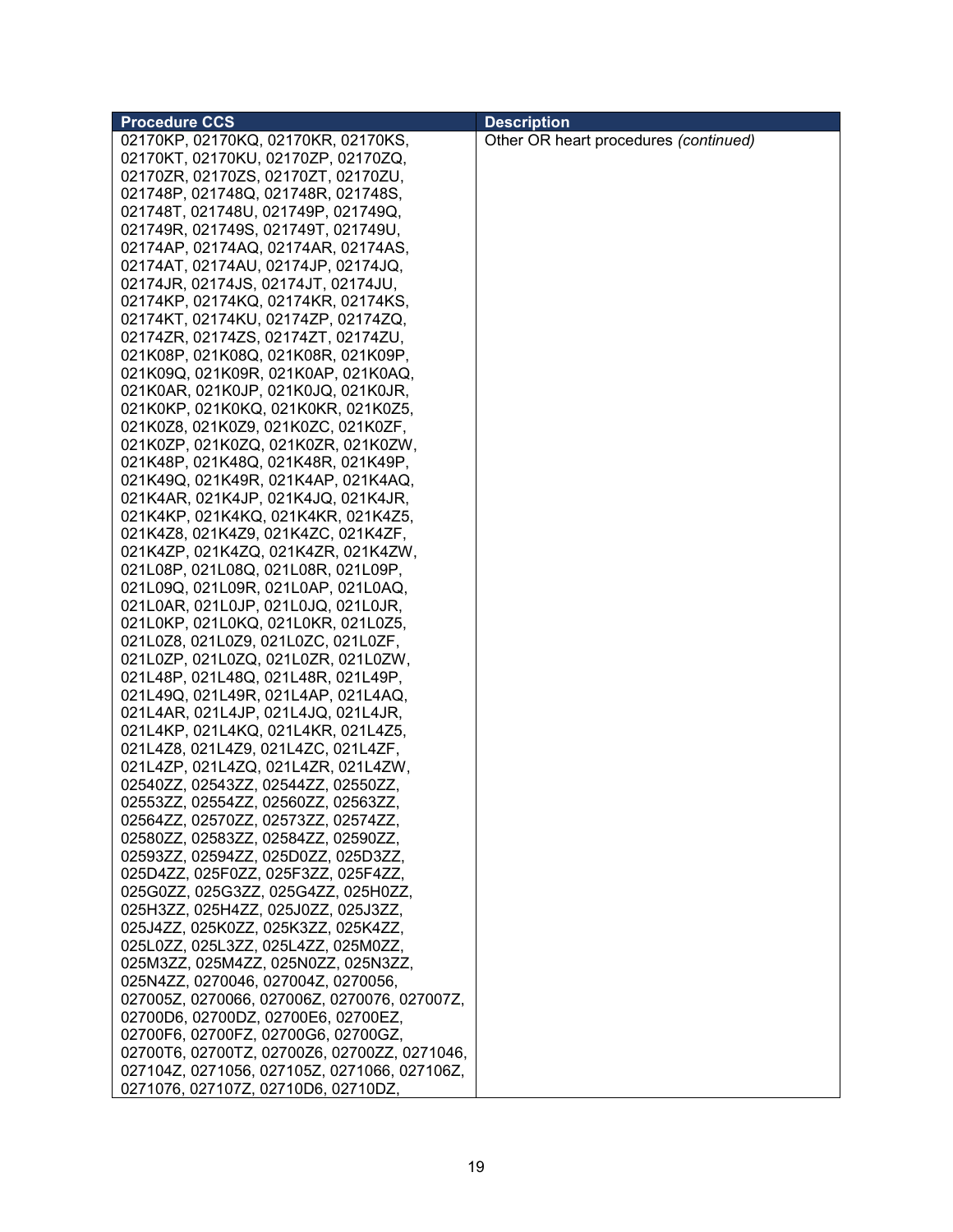| <b>Procedure CCS</b>                         | <b>Description</b>                    |
|----------------------------------------------|---------------------------------------|
| 02710E6, 02710EZ, 02710F6, 02710FZ,          | Other OR heart procedures (continued) |
| 02710G6, 02710GZ, 02710T6, 02710TZ,          |                                       |
| 02710Z6, 02710ZZ, 0272046, 027204Z, 0272056, |                                       |
| 027205Z, 0272066, 027206Z, 0272076, 027207Z, |                                       |
| 02720D6, 02720DZ, 02720E6, 02720EZ,          |                                       |
| 02720F6, 02720FZ, 02720G6, 02720GZ,          |                                       |
| 02720T6, 02720TZ, 02720Z6, 02720ZZ, 0273046, |                                       |
| 027304Z, 0273056, 027305Z, 0273066, 027306Z, |                                       |
| 0273076, 027307Z, 02730D6, 02730DZ,          |                                       |
| 02730E6, 02730EZ, 02730F6, 02730FZ,          |                                       |
| 02730G6, 02730GZ, 02730T6, 02730TZ,          |                                       |
| 02730Z6, 02730ZZ, 027K04Z, 027K0DZ,          |                                       |
|                                              |                                       |
| 027K0ZZ, 027K34Z, 027K3DZ, 027K3ZZ,          |                                       |
| 027K44Z, 027K4DZ, 027K4ZZ, 027L04Z,          |                                       |
| 027L0DZ, 027L0ZZ, 027L34Z, 027L3DZ,          |                                       |
| 027L3ZZ, 027L44Z, 027L4DZ, 027L4ZZ,          |                                       |
| 027R04T, 027R0DT, 027R0ZT, 027R34T,          |                                       |
| 027R3DT, 027R3ZT, 027R44T, 027R4DT,          |                                       |
| 027R4ZT, 02880ZZ, 02883ZZ, 02884ZZ,          |                                       |
| 02890ZZ, 02893ZZ, 02894ZZ, 028D0ZZ,          |                                       |
| 028D3ZZ, 028D4ZZ, 02B40ZZ, 02B43ZZ,          |                                       |
| 02B44ZZ, 02B50ZZ, 02B53ZZ, 02B54ZZ,          |                                       |
| 02B60ZZ, 02B63ZZ, 02B64ZZ, 02B70ZZ,          |                                       |
| 02B73ZZ, 02B74ZZ, 02B80ZZ, 02B83ZZ,          |                                       |
| 02B84ZZ, 02B90ZZ, 02B93ZZ, 02B94ZZ,          |                                       |
| 02BD0ZZ, 02BD3ZZ, 02BD4ZZ, 02BF0ZZ,          |                                       |
| 02BF3ZZ, 02BF4ZZ, 02BG0ZZ, 02BG3ZZ,          |                                       |
| 02BG4ZZ, 02BH0ZZ, 02BH3ZZ, 02BH4ZZ,          |                                       |
| 02BJ0ZZ, 02BJ3ZZ, 02BJ4ZZ, 02BK0ZZ,          |                                       |
| 02BK3ZZ, 02BK4ZZ, 02BL0ZZ, 02BL3ZZ,          |                                       |
| 02BL4ZZ, 02BM0ZZ, 02BM3ZZ, 02BM4ZZ,          |                                       |
| 02BN0ZZ, 02BN3ZZ, 02BN4ZZ, 02C00Z6,          |                                       |
| 02C00ZZ, 02C10Z6, 02C10ZZ, 02C20Z6,          |                                       |
| 02C20ZZ, 02C30Z6, 02C30ZZ, 02C40ZZ,          |                                       |
| 02C43ZZ, 02C44ZZ, 02C50ZZ, 02C53ZZ,          |                                       |
| 02C54ZZ, 02C60ZZ, 02C63ZZ, 02C64ZZ,          |                                       |
| 02C70ZZ, 02C73ZZ, 02C74ZZ, 02C80ZZ,          |                                       |
| 02C83ZZ, 02C84ZZ, 02C90ZZ, 02C93ZZ,          |                                       |
| 02C94ZZ, 02CD0ZZ, 02CD3ZZ, 02CD4ZZ,          |                                       |
| 02CK0ZZ, 02CK3ZZ, 02CK4ZZ, 02CL0ZZ,          |                                       |
| 02CL3ZZ, 02CL4ZZ, 02CM0ZZ, 02CM3ZZ,          |                                       |
| 02CM4ZZ, 02CN0ZZ, 02CN3ZZ, 02CN4ZZ,          |                                       |
| 02FN0ZZ, 02FN3ZZ, 02FN4ZZ, 02H400Z,          |                                       |
| 02H402Z, 02H403Z, 02H40DZ, 02H40YZ,          |                                       |
| 02H43DZ, 02H43YZ, 02H443Z, 02H44DZ,          |                                       |
| 02H44YZ, 02H600Z, 02H602Z, 02H603Z,          |                                       |
| 02H60DZ, 02H60YZ, 02H63DZ, 02H63YZ,          |                                       |
| 02H643Z, 02H64DZ, 02H64YZ, 02H700Z,          |                                       |
|                                              |                                       |
| 02H702Z, 02H703Z, 02H70DZ, 02H70YZ,          |                                       |
| 02H73DZ, 02H73YZ, 02H743Z, 02H74DZ,          |                                       |
| 02H74YZ, 02HA0QZ, 02HA0RJ, 02HA0RS,          |                                       |
| 02HA0RZ, 02HA0YZ, 02HA3QZ, 02HA3RJ,          |                                       |
| 02HA3RS, 02HA3RZ, 02HA3YZ, 02HA4QZ,          |                                       |
| 02HA4RJ, 02HA4RS, 02HA4RZ, 02HA4YZ,          |                                       |
| 02HK00Z, 02HK02Z, 02HK03Z, 02HK0DZ,          |                                       |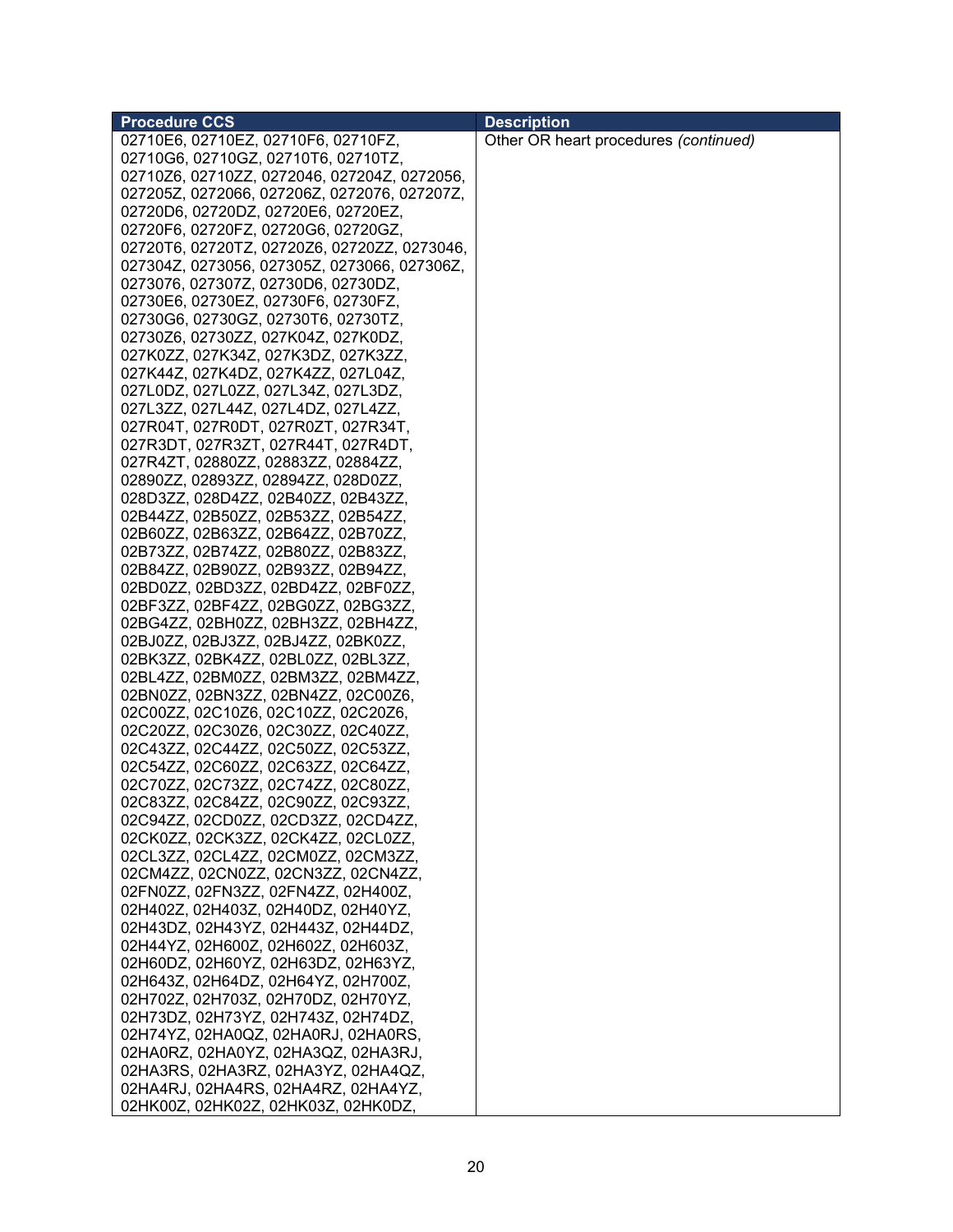| <b>Procedure CCS</b>                | <b>Description</b>                    |
|-------------------------------------|---------------------------------------|
| 02HK0YZ, 02HK3DZ, 02HK3YZ, 02HK43Z, | Other OR heart procedures (continued) |
| 02HK4DZ, 02HK4YZ, 02HL00Z, 02HL02Z, |                                       |
| 02HL03Z, 02HL0DZ, 02HL0YZ, 02HL3DZ, |                                       |
| 02HL3YZ, 02HL43Z, 02HL4DZ, 02HL4YZ, |                                       |
| 02HN00Z, 02HN02Z, 02HN0YZ, 02HN3YZ, |                                       |
| 02HN4YZ, 02N00ZZ, 02N03ZZ, 02N04ZZ, |                                       |
| 02N10ZZ, 02N13ZZ, 02N14ZZ, 02N20ZZ, |                                       |
| 02N23ZZ, 02N24ZZ, 02N30ZZ, 02N33ZZ, |                                       |
| 02N34ZZ, 02N40ZZ, 02N43ZZ, 02N44ZZ, |                                       |
| 02N50ZZ, 02N53ZZ, 02N54ZZ, 02N60ZZ, |                                       |
| 02N63ZZ, 02N64ZZ, 02N70ZZ, 02N73ZZ, |                                       |
| 02N74ZZ, 02N80ZZ, 02N83ZZ, 02N84ZZ, |                                       |
|                                     |                                       |
| 02N90ZZ, 02N93ZZ, 02N94ZZ, 02ND0ZZ, |                                       |
| 02ND3ZZ, 02ND4ZZ, 02NK0ZZ, 02NK3ZZ, |                                       |
| 02NK4ZZ, 02NL0ZZ, 02NL3ZZ, 02NL4ZZ, |                                       |
| 02NM0ZZ, 02NM3ZZ, 02NM4ZZ, 02NN0ZZ, |                                       |
| 02NN3ZZ, 02NN4ZZ, 02PA02Z, 02PA03Z, |                                       |
| 02PA07Z, 02PA08Z, 02PA0CZ, 02PA0DZ, |                                       |
| 02PA0JZ, 02PA0KZ, 02PA0QZ, 02PA0RS, |                                       |
| 02PA0RZ, 02PA0YZ, 02PA37Z, 02PA38Z, |                                       |
| 02PA3CZ, 02PA3JZ, 02PA3KZ, 02PA3QZ, |                                       |
| 02PA3RS, 02PA3RZ, 02PA42Z, 02PA43Z, |                                       |
| 02PA47Z, 02PA48Z, 02PA4CZ, 02PA4DZ, |                                       |
| 02PA4JZ, 02PA4KZ, 02PA4QZ, 02PA4RS, |                                       |
| 02PA4RZ, 02Q00ZZ, 02Q03ZZ, 02Q04ZZ, |                                       |
| 02Q10ZZ, 02Q13ZZ, 02Q14ZZ, 02Q20ZZ, |                                       |
| 02Q23ZZ, 02Q24ZZ, 02Q30ZZ, 02Q33ZZ, |                                       |
| 02Q34ZZ, 02Q40ZZ, 02Q43ZZ, 02Q44ZZ, |                                       |
| 02Q50ZZ, 02Q53ZZ, 02Q54ZZ, 02Q60ZZ, |                                       |
| 02Q63ZZ, 02Q64ZZ, 02Q70ZZ, 02Q73ZZ, |                                       |
| 02Q74ZZ, 02Q80ZZ, 02Q83ZZ, 02Q84ZZ, |                                       |
| 02Q90ZZ, 02Q93ZZ, 02Q94ZZ, 02QA0ZZ, |                                       |
| 02QA3ZZ, 02QA4ZZ, 02QB0ZZ, 02QB3ZZ, |                                       |
| 02QB4ZZ, 02QC0ZZ, 02QC3ZZ, 02QC4ZZ, |                                       |
| 02QD0ZZ, 02QD3ZZ, 02QD4ZZ, 02QK0ZZ, |                                       |
| 02QK3ZZ, 02QK4ZZ, 02QL0ZZ, 02QL3ZZ, |                                       |
| 02QL4ZZ, 02QM0ZZ, 02QM3ZZ, 02QM4ZZ, |                                       |
| 02QN0ZZ, 02QN3ZZ, 02QN4ZZ, 02R507Z, |                                       |
| 02R508Z, 02R50JZ, 02R50KZ, 02R547Z, |                                       |
| 02R548Z, 02R54JZ, 02R54KZ, 02R607Z, |                                       |
| 02R608Z, 02R60JZ, 02R60KZ, 02R647Z, |                                       |
| 02R648Z, 02R64JZ, 02R64KZ, 02R707Z, |                                       |
| 02R708Z, 02R70JZ, 02R70KZ, 02R747Z, |                                       |
| 02R748Z, 02R74JZ, 02R74KZ, 02R907Z, |                                       |
|                                     |                                       |
| 02R908Z, 02R90JZ, 02R90KZ, 02R947Z, |                                       |
| 02R948Z, 02R94JZ, 02R94KZ, 02RD07Z, |                                       |
| 02RD08Z, 02RD0JZ, 02RD0KZ, 02RD47Z, |                                       |
| 02RD48Z, 02RD4JZ, 02RD4KZ, 02RK07Z, |                                       |
| 02RK08Z, 02RK0JZ, 02RK0KZ, 02RK47Z, |                                       |
| 02RK48Z, 02RK4JZ, 02RK4KZ, 02RL07Z, |                                       |
| 02RL08Z, 02RL0JZ, 02RL0KZ, 02RL47Z, |                                       |
| 02RL48Z, 02RL4JZ, 02RL4KZ, 02RM07Z, |                                       |
| 02RM08Z, 02RM0JZ, 02RM0KZ, 02RM47Z, |                                       |
| 02RM48Z, 02RM4JZ, 02RM4KZ, 02RN07Z, |                                       |
| 02RN08Z, 02RN0JZ, 02RN0KZ, 02RN47Z, |                                       |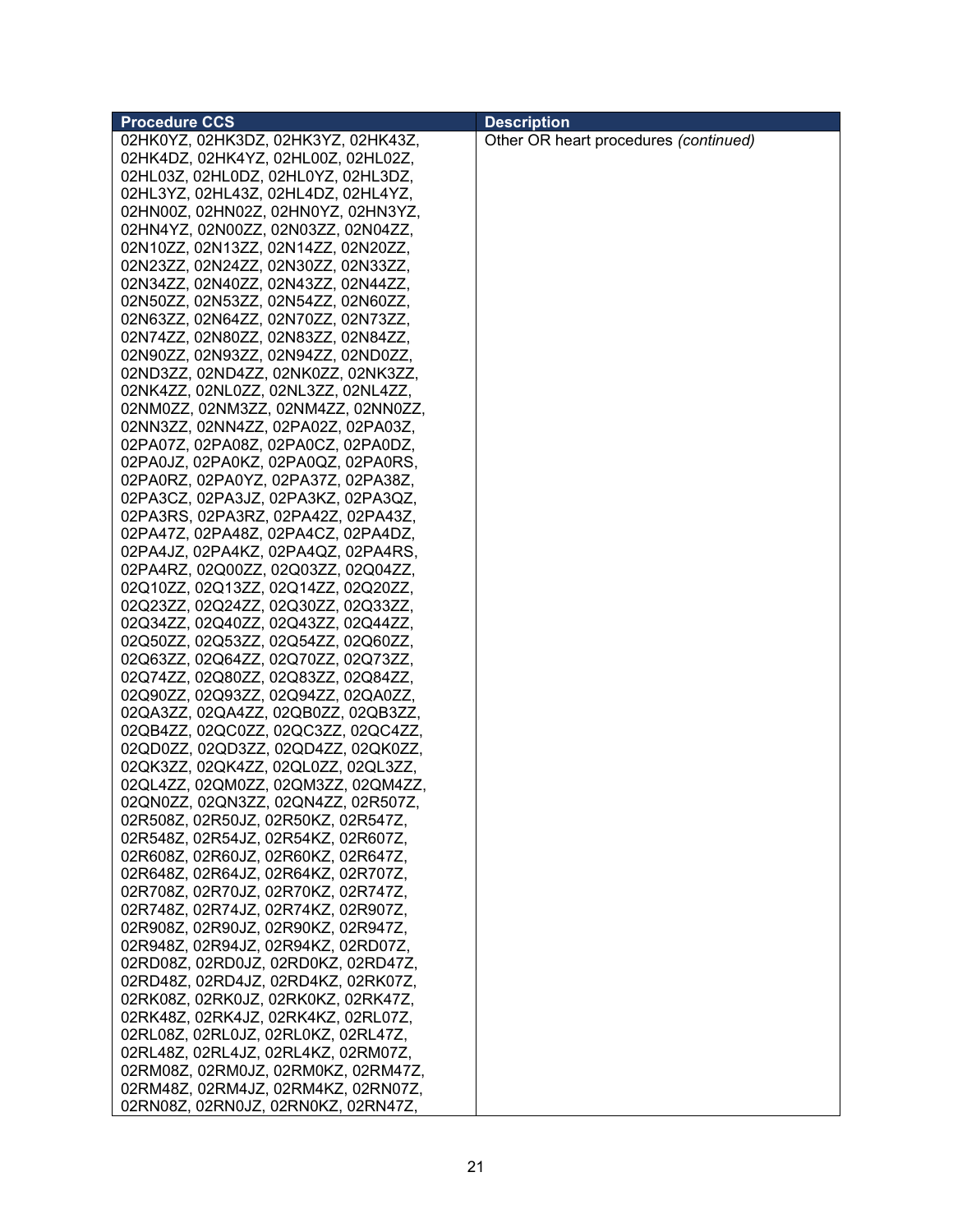| <b>Procedure CCS</b>                | <b>Description</b>                    |
|-------------------------------------|---------------------------------------|
| 02RN48Z, 02RN4JZ, 02RN4KZ, 02T50ZZ, | Other OR heart procedures (continued) |
| 02T53ZZ, 02T54ZZ, 02T80ZZ, 02T83ZZ, |                                       |
| 02T84ZZ, 02T90ZZ, 02T93ZZ, 02T94ZZ, |                                       |
| 02TD0ZZ, 02TD3ZZ, 02TD4ZZ, 02TM0ZZ, |                                       |
| 02TM3ZZ, 02TM4ZZ, 02TN0ZZ, 02TN3ZZ, |                                       |
| 02TN4ZZ, 02U507Z, 02U508Z, 02U50JZ, |                                       |
| 02U50KZ, 02U537Z, 02U538Z, 02U53JZ, |                                       |
| 02U53KZ, 02U547Z, 02U548Z, 02U54JZ, |                                       |
| 02U54KZ, 02U607Z, 02U608Z, 02U60JZ, |                                       |
| 02U60KZ, 02U637Z, 02U638Z, 02U63JZ, |                                       |
| 02U63KZ, 02U647Z, 02U648Z, 02U64JZ, |                                       |
| 02U64KZ, 02U707Z, 02U708Z, 02U70JZ, |                                       |
| 02U70KZ, 02U737Z, 02U738Z, 02U73KZ, |                                       |
| 02U747Z, 02U748Z, 02U74KZ, 02U907Z, |                                       |
| 02U908Z, 02U90JZ, 02U90KZ, 02U937Z, |                                       |
| 02U938Z, 02U93JZ, 02U93KZ, 02U947Z, |                                       |
| 02U948Z, 02U94JZ, 02U94KZ, 02UA07Z, |                                       |
| 02UA08Z, 02UA0JZ, 02UA0KZ, 02UA37Z, |                                       |
| 02UA38Z, 02UA3JZ, 02UA3KZ, 02UA47Z, |                                       |
| 02UA48Z, 02UA4JZ, 02UA4KZ, 02UD07Z, |                                       |
| 02UD08Z, 02UD0JZ, 02UD0KZ, 02UD37Z, |                                       |
| 02UD38Z, 02UD3JZ, 02UD3KZ, 02UD47Z, |                                       |
| 02UD48Z, 02UD4JZ, 02UD4KZ, 02UK07Z, |                                       |
|                                     |                                       |
| 02UK08Z, 02UK0JZ, 02UK0KZ, 02UK37Z, |                                       |
| 02UK38Z, 02UK3JZ, 02UK3KZ, 02UK47Z, |                                       |
| 02UK48Z, 02UK4JZ, 02UK4KZ, 02UL07Z, |                                       |
| 02UL08Z, 02UL0JZ, 02UL0KZ, 02UL37Z, |                                       |
| 02UL38Z, 02UL3JZ, 02UL3KZ, 02UL47Z, |                                       |
| 02UL48Z, 02UL4JZ, 02UL4KZ, 02UM07Z, |                                       |
| 02UM08Z, 02UM0JZ, 02UM0KZ, 02UM37Z, |                                       |
| 02UM38Z, 02UM3JZ, 02UM3KZ, 02UM47Z, |                                       |
| 02UM48Z, 02UM4JZ, 02UM4KZ, 02UN07Z, |                                       |
| 02UN08Z, 02UN0JZ, 02UN0KZ, 02UN37Z, |                                       |
| 02UN38Z, 02UN3JZ, 02UN3KZ, 02UN47Z, |                                       |
| 02UN48Z, 02UN4JZ, 02UN4KZ, 02VA0CZ, |                                       |
| 02VA0ZZ, 02VA3CZ, 02VA3ZZ, 02VA4CZ, |                                       |
| 02VA4ZZ, 02VR0CT, 02VR0DT, 02VR0ZT, |                                       |
| 02VR3CT, 02VR3DT, 02VR3ZT, 02VR4CT, |                                       |
| 02VR4DT, 02VR4ZT, 02W50JZ, 02W54JZ, |                                       |
| 02WA02Z, 02WA03Z, 02WA07Z, 02WA08Z, |                                       |
| 02WA0CZ, 02WA0DZ, 02WA0JZ, 02WA0KZ, |                                       |
| 02WA0QZ, 02WA0RS, 02WA0RZ, 02WA0YZ, |                                       |
| 02WA37Z, 02WA38Z, 02WA3CZ, 02WA3JZ, |                                       |
| 02WA3KZ, 02WA3QZ, 02WA3RS, 02WA3RZ, |                                       |
| 02WA42Z, 02WA43Z, 02WA47Z, 02WA48Z, |                                       |
| 02WA4CZ, 02WA4DZ, 02WA4JZ, 02WA4KZ, |                                       |
| 02WA4QZ, 02WA4RS, 02WA4RZ, 02WM0JZ, |                                       |
| 02WM4JZ, 0W3D0ZZ, 0W3D3ZZ, 0W3D4ZZ, |                                       |
| 0W9D00Z, 0W9D0ZZ, 0WCD0ZZ, 0WCD3ZZ, |                                       |
| 0WCD4ZZ, 0WFD0ZZ, 0WFD3ZZ, 0WFD4ZZ, |                                       |
| 0WHD03Z, 0WHD0YZ, 0WHD33Z, 0WHD3YZ, |                                       |
| 0WHD43Z, 0WHD4YZ, 0WPD00Z, 0WPD01Z, |                                       |
| 0WPD03Z, 0WPD0YZ, 0WPD30Z, 0WPD31Z, |                                       |
| 0WPD33Z, 0WPD3YZ, 0WPD40Z, 0WPD41Z, |                                       |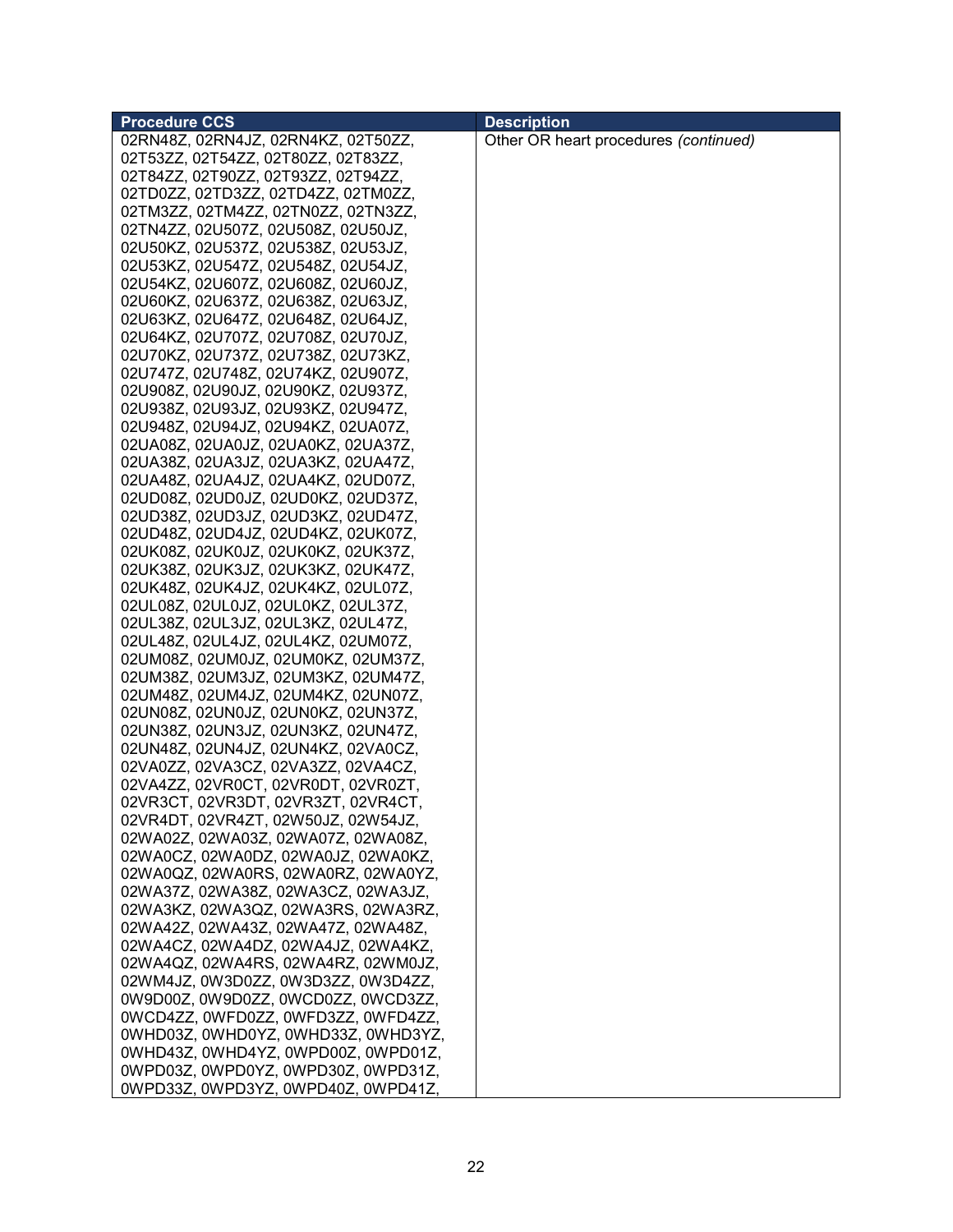| <b>Procedure CCS</b>                   | <b>Description</b>                           |
|----------------------------------------|----------------------------------------------|
| 0WPD43Z, 0WPD4YZ, 0WWD00Z, 0WWD03Z,    | Other OR heart procedures (continued)        |
| 0WWD0YZ, 0WWD30Z, 0WWD33Z, 0WWD3YZ,    |                                              |
| 0WWD40Z, 0WWD43Z, 0WWD4YZ, X2C0361,    |                                              |
| X2C1361, X2C2361, X2C3361              |                                              |
| ICD-10-PCS: 02H633Z, 02HK33Z, 02PA3DZ, | Other non-OR therapeutic cardiovascular      |
| 02WA32Z, 02WA33Z, 02WA3DZ              | procedures                                   |
| ICD-10-PCS: 0DBQ8ZZ, 0DHD0YZ, 0DP08UZ, | Other non-OR lower GI therapeutic procedures |
| 0DPD7UZ, 0DPD8UZ                       |                                              |
| ICD-10-PCS: 0DBGFZZ, 0DBLFZZ, 0DBMFZZ, | Other OR lower GI therapeutic procedures     |
| 0DBNFZZ, 0DPD0YZ, 0DS80ZZ, 0DS84ZZ,    |                                              |
| 0DS87ZZ, 0DS88ZZ, 0DSE0ZZ, 0DSE4ZZ,    |                                              |
| 0DSE7ZZ, 0DSE8ZZ, 0DWD0YZ              |                                              |
| ICD-10-PCS: 0F9580Z, 0F958ZZ, 0F9680Z, | Other non-OR gastrointestinal therapeutic    |
| 0F968ZZ, 0F9880Z, 0F988ZZ, 0F9D8ZZ,    | procedures                                   |
| 0F9F8ZZ, 0FFD8ZZ, 0FFF8ZZ, 0FWB80Z,    |                                              |
| 0FWB82Z, 0FWB8DZ, 0FWD80Z, 0FWD82Z,    |                                              |
| 0FWD8DZ, 0WHG33Z                       |                                              |

# **Table B4. Acute principal discharge diagnosis categories**

| <b>Diagnosis CCS</b> | <b>Description</b>                                        |
|----------------------|-----------------------------------------------------------|
| 1                    | <b>Tuberculosis</b>                                       |
| $\overline{2}$       | Septicemia (except in labor)                              |
| 3                    | Bacterial infection; unspecified site                     |
| $\overline{4}$       | <b>Mycoses</b>                                            |
| 5                    | <b>HIV</b> infection                                      |
| 7                    | Viral infection                                           |
| 8                    | Other infections; including parasitic                     |
| 9                    | Sexually transmitted infections (not HIV or<br>hepatitis) |
| 54                   | Gout and other crystal arthropathies                      |
| 55                   | Fluid and electrolyte disorders                           |
| 60                   | Acute posthemorrhagic anemia                              |
| 61                   | Sickle cell anemia                                        |
| 63                   | Diseases of white blood cells                             |
| 76                   | Meningitis (except that caused by tuberculosis or         |
|                      | sexually transmitted disease)                             |
| 77                   | Encephalitis (except that caused by tuberculosis          |
|                      | or sexually transmitted disease)                          |
| 78                   | Other CNS infection and poliomyelitis                     |
| 82                   | Paralysis                                                 |
| 83                   | Epilepsy; convulsions                                     |
| 84                   | Headache; including migraine                              |
| 85                   | Coma; stupor; and brain damage                            |
| 87                   | Retinal detachments; defects; vascular occlusion;         |
|                      | and retinopathy                                           |
| 89                   | <b>Blindness and vision defects</b>                       |
| 90                   | Inflammation; infection of eye (except that caused        |
|                      | by tuberculosis or sexually transmitted disease)          |
| 91                   | Other eye disorders                                       |
| 92                   | Otitis media and related conditions                       |
| 93                   | Conditions associated with dizziness or vertigo           |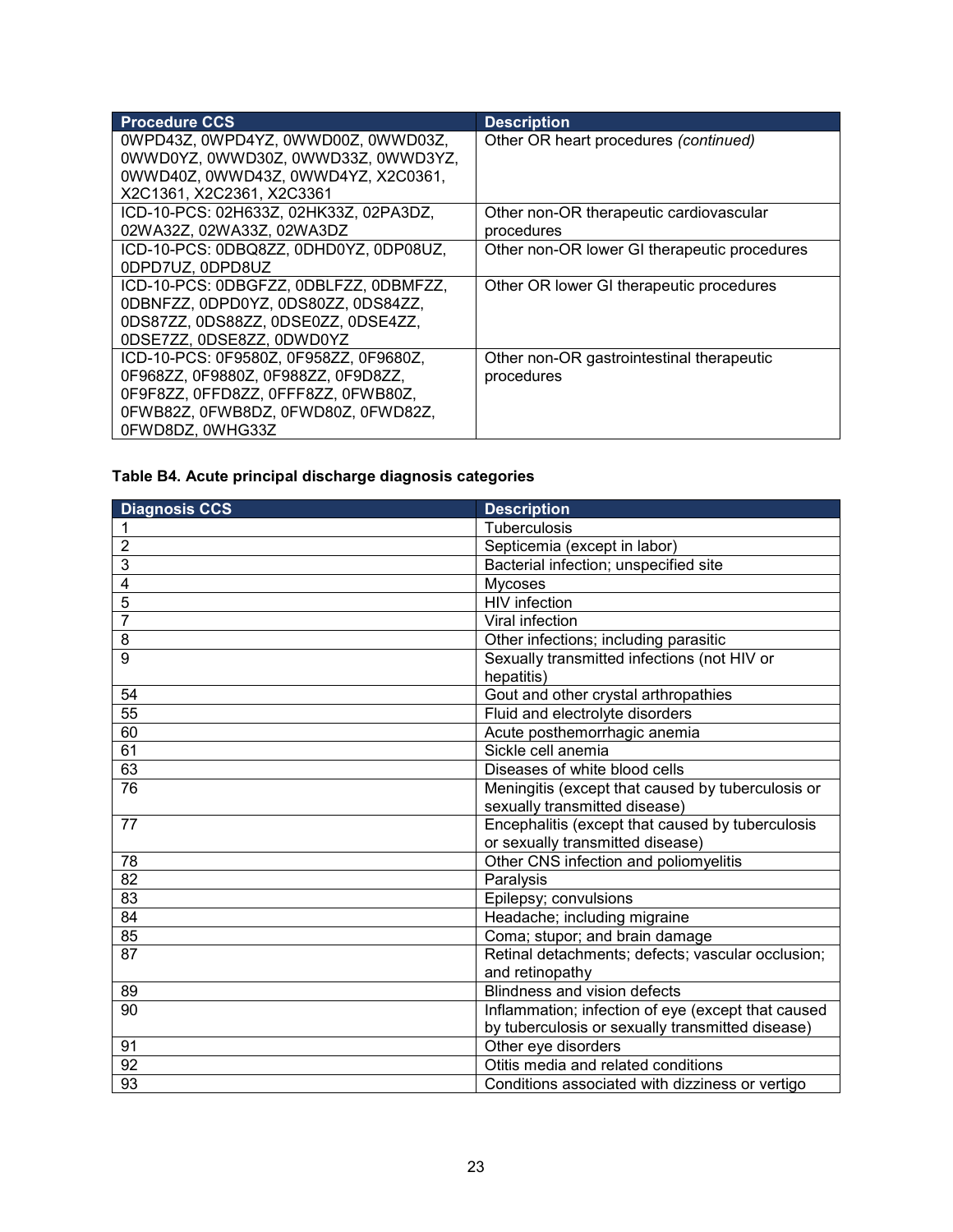| <b>Diagnosis CCS</b> | <b>Description</b>                                 |
|----------------------|----------------------------------------------------|
| 99                   | Hypertension with complications and secondary      |
|                      | hypertension                                       |
| 100 (ICD-9-CM only)  | Acute myocardial infarction (with the exception of |
|                      | ICD-9 codes 410.x2)                                |
| 102                  | Nonspecific chest pain                             |
| 104                  | Other and ill-defined heart disease                |
| 107                  | Cardiac arrest and ventricular fibrillation        |
| 109                  | Acute cerebrovascular disease                      |
| 112                  | Transient cerebral ischemia                        |
| 116                  | Aortic and peripheral arterial embolism or         |
|                      | thrombosis                                         |
| 118                  | Phlebitis; thrombophlebitis and thromboembolism    |
| 120                  | Hemorrhoids                                        |
| 122                  | Pneumonia (except that caused by tuberculosis or   |
|                      | sexually transmitted disease)                      |
| 123                  | Influenza                                          |
| 124                  | Acute and chronic tonsillitis                      |
| 125                  | Acute bronchitis                                   |
| 126                  | Other upper respiratory infections                 |
| 127                  | Chronic obstructive pulmonary disease and          |
|                      | bronchiectasis                                     |
| 128                  | Asthma                                             |
| 129                  | Aspiration pneumonitis; food/vomitus               |
| 130                  | Pleurisy; pneumothorax; pulmonary collapse         |
| 131                  | Respiratory failure; insufficiency; arrest (adult) |
| 135                  | Intestinal infection                               |
| 137                  | Diseases of mouth; excluding dental                |
| 139                  | Gastroduodenal ulcer (except hemorrhage)           |
| 140                  | Gastritis and duodenitis                           |
| 142                  | Appendicitis and other appendiceal conditions      |
| 145                  | Intestinal obstruction without hernia              |
| 146                  | Diverticulosis and diverticulitis                  |
| 148                  | Peritonitis and intestinal abscess                 |
| 153                  | Gastrointestinal hemorrhage                        |
| 154                  | Noninfectious gastroenteritis                      |
| 157                  | Acute and unspecified renal failure                |
| 159                  | Urinary tract infections                           |
| 165                  | Inflammatory conditions of male genital organs     |
| 168                  | Inflammatory diseases of female pelvic organs      |
| 172                  | Ovarian cyst                                       |
| 197                  | Skin and subcutaneous tissue infections            |
| 198                  | Other inflammatory condition of skin               |
| 210                  | Systemic lupus erythematosus and connective        |
|                      | tissue disorders                                   |
| 245                  | Syncope                                            |
| 246                  | Fever of unknown origin                            |
| 247                  | Lymphadenitis                                      |
| 249                  | Shock                                              |
| 250                  | Nausea and vomiting                                |
| 251                  | Abdominal pain                                     |
| 252                  | Malaise and fatigue                                |
| 259                  | Residual codes; unclassified                       |
| 650                  | Adjustment disorders                               |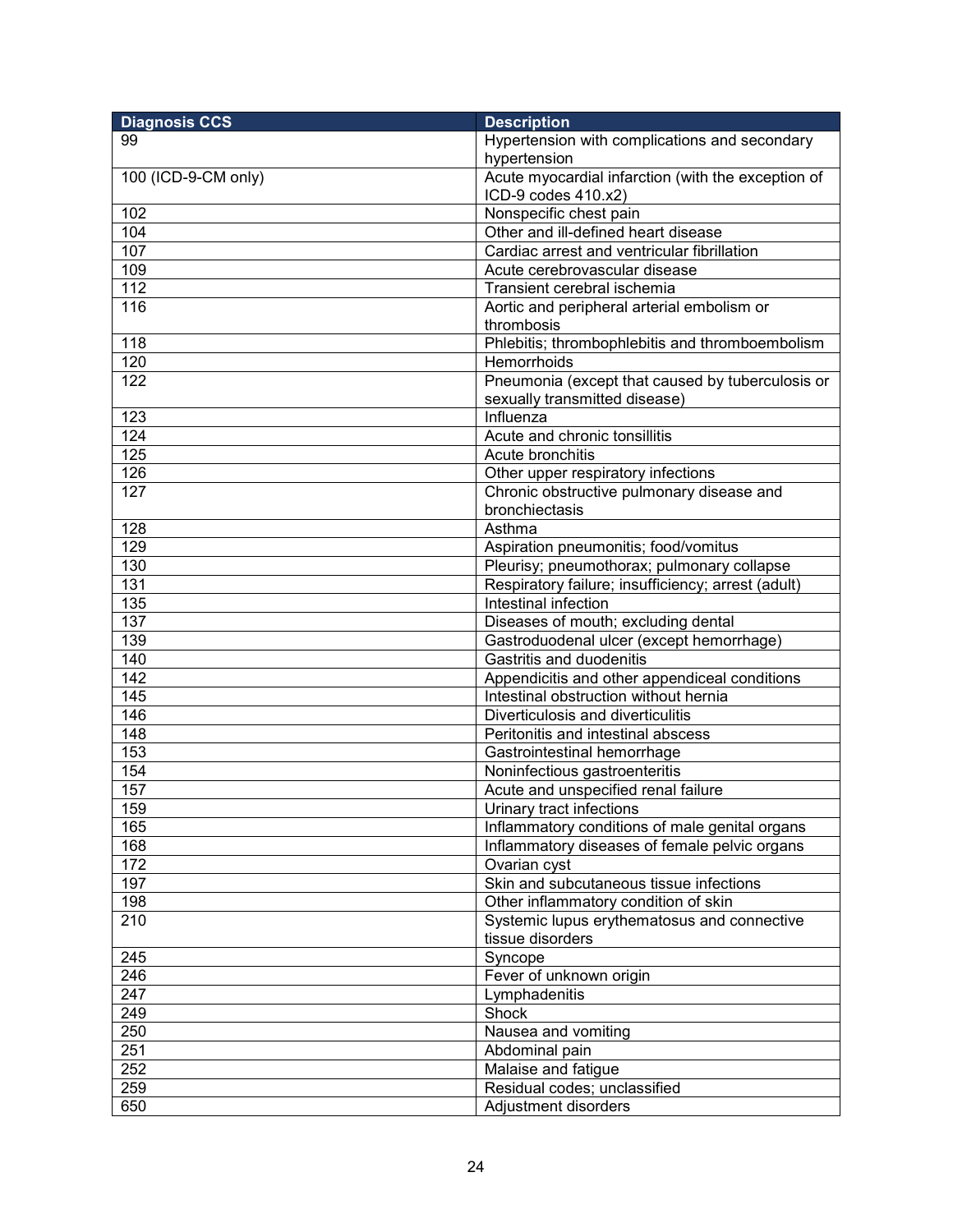| <b>Diagnosis CCS</b>                                    | <b>Description</b>                                  |
|---------------------------------------------------------|-----------------------------------------------------|
| 651                                                     | Anxiety disorders                                   |
| 652                                                     | Attention-deficit, conduct, and disruptive behavior |
|                                                         | disorders                                           |
| 653                                                     | Delirium, dementia, and amnestic and other          |
|                                                         | cognitive disorders                                 |
| 656                                                     | Impulse control disorders NEC                       |
| 658                                                     | Personality disorders                               |
| 660                                                     | Alcohol-related disorders                           |
| 663                                                     | Screening and history of mental health and          |
|                                                         | substance abuse codes                               |
| 670                                                     | Miscellaneous mental health disorders               |
| <b>ICD Codes</b>                                        | Description                                         |
| ICD-10-CM: A36.81, A39.50, A39.51, A39.52,              | Peri-; endo-; and myocarditis; cardiomyopathy       |
| A39.53, B33.20, B33.21, B33.22, B33.23, B37.6,          |                                                     |
| B58.81, I01.0, I01.1, I01.2, I01.8, I01.9, I02.0,       |                                                     |
| 109.0, 109.89, 109.9, 130.0, 130.1, 130.8, 130.9,       |                                                     |
| 131.0, 131.1, 131.2, 131.4, 132, 133.0, 133.9, 139,     |                                                     |
| 140.0, 140.1, 140.8, 140.9, 141, 151.4                  |                                                     |
| ICD-10-CM: I21.01, I21.02, I21.09, I21.11, I21.19,      | Acute myocardial infarction (without subsequent     |
| I21.21, I21.29, I21.3, I21.4, I21.9, I21.A1, I21.A9     | MI)                                                 |
| ICD-10-CM: I44.0, I44.1, I44.2, I44.30, I44.39,         | <b>Conduction disorders</b>                         |
| 144.4, 144.5, 144.60, 144.69, 144.7, 145.0, 145.10,     |                                                     |
| 145.19, 145.2, 145.3, 145.4, 145.5, 145.6, 145.81,      |                                                     |
| 145.9<br>ICD-10-CM: I47.9, I49.3, I49.49, I49.8, I49.9, |                                                     |
| R00.0, R00.1                                            | Dysrhythmia                                         |
| ICD-10-CM: I09.81, I50.1, I50.20, I50.21, I50.30,       | Congestive heart failure; nonhypertensive           |
| 150.31, 150.40, 150.41, 150.810, 150.811, 150.814,      |                                                     |
| 150.82, 150.83, 150.84, 150.89, 150.9                   |                                                     |
| ICD-10-CM: K80.00, K80.01, K80.12, K80.13,              | <b>Biliary tract disease</b>                        |
| K80.30, K80.31, K80.32, K80.33, K80.36, K80.37,         |                                                     |
| K80.42, K80.43, K80.46, K80.47, K80.62, K80.63,         |                                                     |
| K80.66, K80.67, K81.0, K81.2, K83.0                     |                                                     |
| ICD-10-CM: K85.00, K85.01, K85.02, K85.10,              | Pancreatic disorders                                |
| K85.11, K85.12, K85.20, K85.21, K85.22, K85.30,         |                                                     |
| K85.31, K85.32, K85.80, K85.81, K85.82, K85.90,         |                                                     |
| K85.92, K86.81, K86.89                                  |                                                     |
| ICD-10-CM: I77.70, I77.75, I77.76, I77.77               | Aortic; peripheral; and visceral artery aneurysms   |
| ICD-10-CM: K55.30, K55.31, K55.32, K55.33,              | Other gastrointestinal disorders                    |
| K59.31                                                  |                                                     |
| ICD-10-CM: N61.0, N61.1                                 | Nonmalignant breast conditions                      |
|                                                         |                                                     |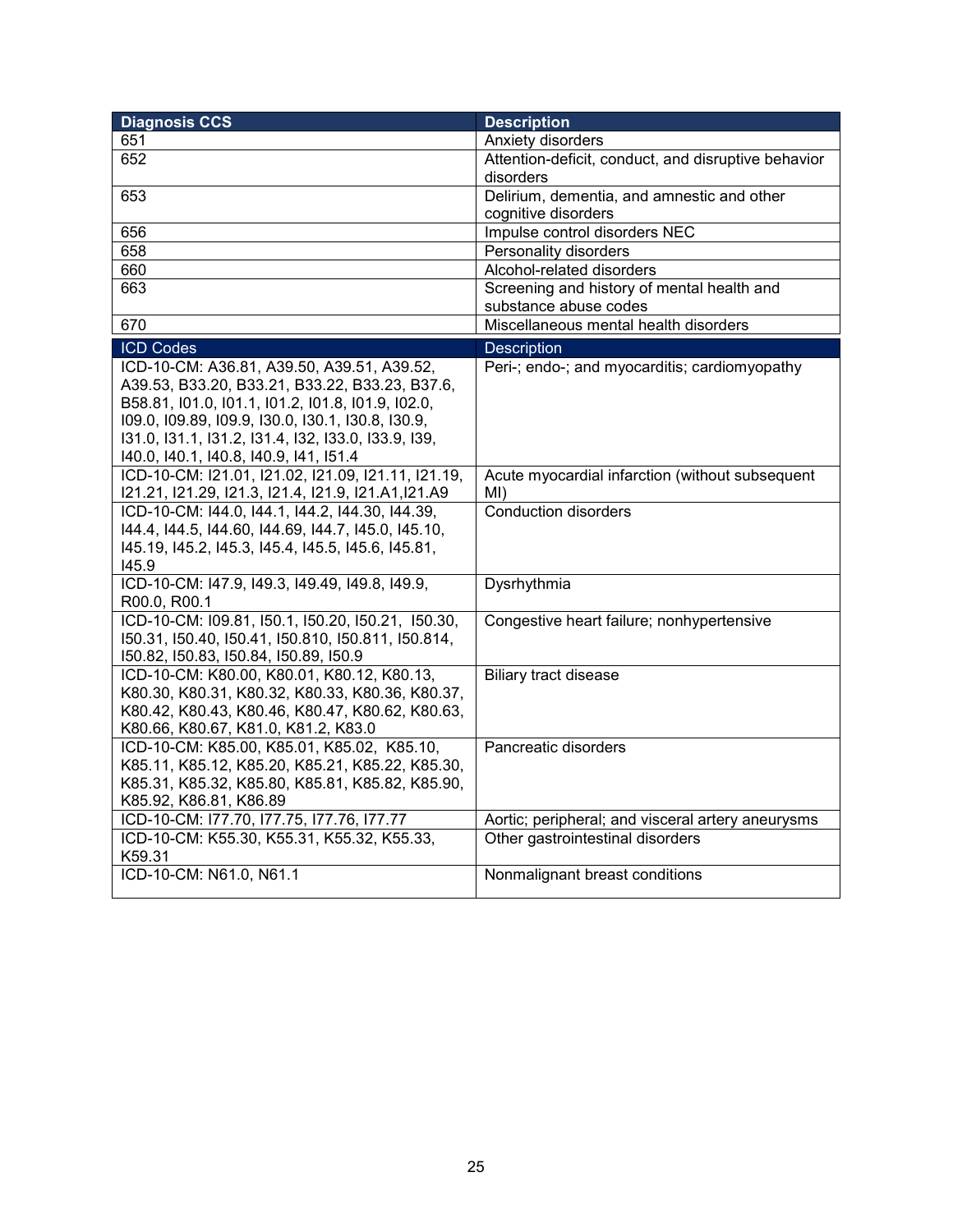| <b>ICD Codes</b>                                                                            | <b>Description</b>                       |
|---------------------------------------------------------------------------------------------|------------------------------------------|
| ICD-10-CM: I25.700, I25.701, I25.708, I25.709,                                              | Complication of device; implant or graft |
| 125.710, 125.711, 125.718, 125.719, 125.720,                                                |                                          |
| 125.721, 125.728, 125.729, 125.730, 125.731,                                                |                                          |
| 125.738, 125.739, 125.760, 125.761, 125.768,                                                |                                          |
| 125.769, 125.790, 125.791, 125.798, 125.799,                                                |                                          |
| 125.810, 125.812, 170.301, 170.302, 170.303,                                                |                                          |
| 170.308, 170.309, 170.311, 170.312, 170.313,                                                |                                          |
| 170.318, 170.319, 170.321, 170.322, 170.323,                                                |                                          |
| 170.328, 170.329, 170.331, 170.332, 170.333,                                                |                                          |
|                                                                                             |                                          |
| 170.334, 170.335, 170.338, 170.339, 170.341,                                                |                                          |
| 170.342, 170.343, 170.344, 170.345, 170.348,                                                |                                          |
| 170.349, 170.35, 170.361, 170.362, 170.363,                                                 |                                          |
| 170.368, 170.369, 170.391, 170.392, 170.393,                                                |                                          |
| 170.398, 170.399, 170.401, 170.402, 170.403,                                                |                                          |
| 170.408, 170.409, 170.411, 170.412, 170.413,                                                |                                          |
| 170.418, 170.419, 170.421, 170.422, 170.423,                                                |                                          |
| 170.428, 170.429, 170.431, 170.432, 170.433,                                                |                                          |
| 170.434, 170.435, 170.438, 170.439, 170.441,                                                |                                          |
| 170.442, 170.443, 170.444, 170.445, 170.448,                                                |                                          |
| 170.449, 170.45, 170.461, 170.462, 170.463,                                                 |                                          |
| 170.468, 170.469, 170.491, 170.492, 170.493,                                                |                                          |
| 170.498, 170.499, 170.501, 170.502, 170.503,                                                |                                          |
| 170.508, 170.509, 170.511, 170.512, 170.513,                                                |                                          |
| 170.518, 170.519, 170.521, 170.522, 170.523,                                                |                                          |
| 170.528, 170.529, 170.531, 170.532, 170.533,                                                |                                          |
| 170.534, 170.535, 170.538, 170.539, 170.541,                                                |                                          |
| 170.542, 170.543, 170.544, 170.545, 170.548,                                                |                                          |
| I70.549, I70.55, I70.561, I70.562, I70.563,                                                 |                                          |
| 170.568, 170.569, 170.591, 170.592, 170.593,                                                |                                          |
| 170.598, 170.599, 170.601, 170.602, 170.603,                                                |                                          |
| 170.608, 170.609, 170.611, 170.612, 170.613,                                                |                                          |
| 170.618, 170.619, 170.621, 170.622, 170.623,                                                |                                          |
| 170.628, 170.629, 170.631, 170.632, 170.633,                                                |                                          |
| 170.634, 170.635, 170.638, 170.639, 170.641,                                                |                                          |
| 170.642, 170.643, 170.644, 170.645, 170.648,                                                |                                          |
| 170.649, 170.65, 170.661, 170.662, 170.663,                                                 |                                          |
| 170.668, 170.669, 170.691, 170.692, 170.693,                                                |                                          |
| 170.698, 170.699, 170.701, 170.702, 170.703,                                                |                                          |
| 170.708, 170.709, 170.711, 170.712, 170.713,                                                |                                          |
| 170.718, 170.719, 170.721, 170.722, 170.723,                                                |                                          |
| I70.728, I70.729, I70.731, I70.732, I70.733,                                                |                                          |
| I70.734, I70.735, I70.738, I70.739, I70.741,                                                |                                          |
| 170.742, 170.743, 170.744, 170.745, 170.748,                                                |                                          |
|                                                                                             |                                          |
| 170.749, 170.75, 170.761, 170.762, 170.763,<br>170.768, 170.769, 170.791, 170.792, 170.793, |                                          |
|                                                                                             |                                          |
| I70.798, I70.799, T85.41XA, T85.42XA,                                                       |                                          |
| T85.43XA, T85.44XA, T85.49XA, T86.30, T86.31,                                               |                                          |
| T86.32, T86.33, T86.39, T86.810, T86.811,                                                   |                                          |
| T86.812, T86.818, T86.819, T83.418A, T83.428A,                                              |                                          |
| T83.498A, T83.69XA                                                                          |                                          |
| ICD-10-CM: K55.011, K55.012, K55.019,                                                       | Peripheral and visceral atherosclerosis  |
| K55.021, K55.022, K55.029, K55.031, K55.032,                                                |                                          |
| K55.039, K55.041, K55.042, K55.049, K55.051,                                                |                                          |
| K55.052, K55.059, K55.061, K55.062, K55.069                                                 |                                          |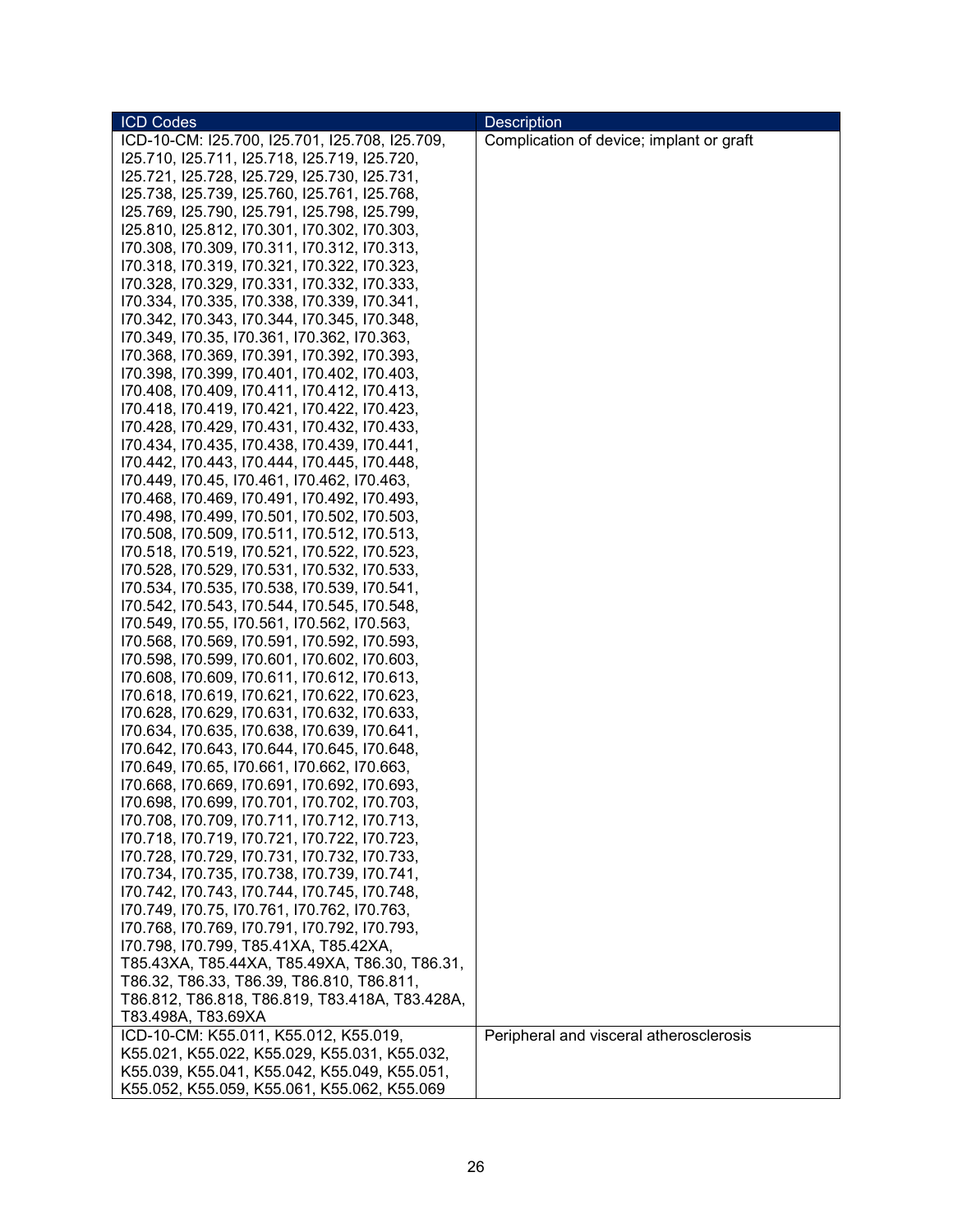| <b>ICD Codes</b>                                                                             | <b>Description</b>                               |
|----------------------------------------------------------------------------------------------|--------------------------------------------------|
| ICD-10-CM: J81.0, J84.114, J85.2, J85.3, R04.2,                                              | Other lower respiratory disease                  |
| R04.81, R04.89, R04.9, R06.03                                                                |                                                  |
| ICD-10-CM: N50.811, N50.812, N50.819, N50.82                                                 | Other male genital disorders                     |
| ICD-10-CM: N83.511, N83.512, N83.519,                                                        | Other female genital disorders                   |
| N83.521, N83.522,                                                                            |                                                  |
| N83.529                                                                                      |                                                  |
| ICD-10-CM: M12.50, M12.511, M12.512,                                                         | Joint disorders and dislocations; trauma-related |
| M12.519, M12.521, M12.522, M12.529, M12.531,                                                 |                                                  |
| M12.532, M12.539, M12.541, M12.542, M12.549,                                                 |                                                  |
| M12.551, M12.552, M12.559, M12.561, M12.562,                                                 |                                                  |
| M12.569, M12.571, M12.572, M12.579, M12.58,                                                  |                                                  |
| M12.59, M22.00, M22.01, M22.02, M22.10,                                                      |                                                  |
| M22.11, M22.12, M22.2X1, M22.2X2, M22.2X9,                                                   |                                                  |
| M22.3X1, M22.3X2, M22.3X9, M22.40, M22.41,                                                   |                                                  |
| M22.42, M22.8X1, M22.8X2, M22.8X9, M22.90,                                                   |                                                  |
| M22.91, M22.92, M23.000, M23.001, M23.002,                                                   |                                                  |
| M23.003, M23.004, M23.005, M23.006, M23.007,                                                 |                                                  |
| M23.009, M23.011, M23.012, M23.019, M23.021,                                                 |                                                  |
| M23.022, M23.029, M23.031, M23.032, M23.039,                                                 |                                                  |
| M23.041, M23.042, M23.049, M23.051, M23.052,                                                 |                                                  |
| M23.059, M23.061, M23.062, M23.069, M23.200,                                                 |                                                  |
| M23.201, M23.202, M23.203, M23.204, M23.205,                                                 |                                                  |
| M23.206, M23.207, M23.209, M23.211, M23.212,                                                 |                                                  |
| M23.219, M23.221, M23.222, M23.229, M23.231,                                                 |                                                  |
| M23.232, M23.239, M23.241, M23.242, M23.249,<br>M23.251, M23.252, M23.259, M23.261, M23.262, |                                                  |
| M23.269, M23.300, M23.301, M23.302, M23.303,                                                 |                                                  |
| M23.304, M23.305, M23.306, M23.307, M23.309,                                                 |                                                  |
| M23.311, M23.312, M23.319, M23.321, M23.322,                                                 |                                                  |
| M23.329, M23.331, M23.332, M23.339, M23.341,                                                 |                                                  |
| M23.342, M23.349, M23.351, M23.352, M23.359,                                                 |                                                  |
| M23.361, M23.362, M23.369, M23.40, M23.41,                                                   |                                                  |
| M23.42, M23.50, M23.51, M23.52, M23.601,                                                     |                                                  |
| M23.602, M23.609, M23.611, M23.612, M23.619,                                                 |                                                  |
| M23.621, M23.622, M23.629, M23.631, M23.632,                                                 |                                                  |
| M23.639, M23.641, M23.642, M23.649, M23.671,                                                 |                                                  |
| M23.672, M23.679, M23.8X1, M23.8X2, M23.8X9,                                                 |                                                  |
| M23.90, M23.91, M23.92, M24.10, M24.111,                                                     |                                                  |
| M24.112, M24.119, M24.121, M24.122, M24.129,                                                 |                                                  |
| M24.131, M24.132, M24.139, M24.141, M24.142,                                                 |                                                  |
| M24.149, M24.151, M24.152, M24.159, M24.171,                                                 |                                                  |
| M24.172, M24.173, M24.174, M24.175, M24.176,                                                 |                                                  |
| M24.40, M24.411, M24.412, M24.419, M24.421,                                                  |                                                  |
| M24.422, M24.429, M24.431, M24.432, M24.439,                                                 |                                                  |
| M24.441, M24.442, M24.443, M24.444, M24.445,                                                 |                                                  |
| M24.446, M24.451, M24.452, M24.459, M24.461,                                                 |                                                  |
| M24.462, M24.469, M24.471, M24.472, M24.473,                                                 |                                                  |
| M24.474, M24.475, M24.476, M24.477, M24.478,                                                 |                                                  |
| M24.479, M43.3, M43.4, M43.5X2, M43.5X3,                                                     |                                                  |
| M43.5X4, M43.5X5, M43.5X6, M43.5X7,                                                          |                                                  |
| M43.5X8, M43.5X9, M99.10, M99.11, M99.12,                                                    |                                                  |
| M99.13, M99.14, M99.15, M99.16, M99.17,                                                      |                                                  |
| M99.18, M99.19, S03.00XA, S03.01XA,                                                          |                                                  |
| S03.02XA, S03.03XA, S13.0XXA, S13.100A,                                                      |                                                  |
| S13.101A, S13.110A, S13.111A, S13.120A,                                                      |                                                  |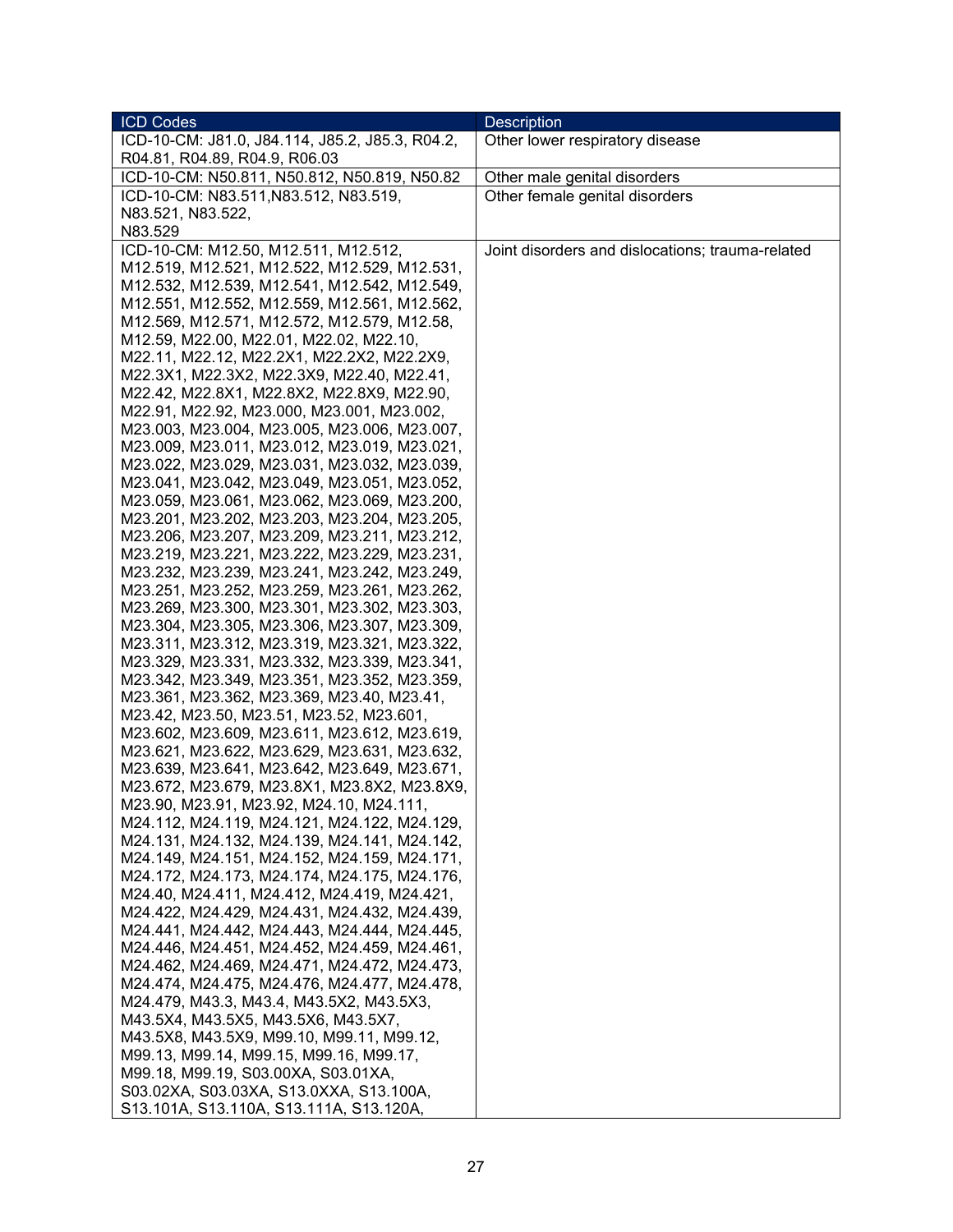| <b>ICD Codes</b>                        | <b>Description</b>                               |
|-----------------------------------------|--------------------------------------------------|
| S13.121A, S13.130A, S13.131A, S13.140A, | Joint disorders and dislocations; trauma-related |
| S13.141A, S13.150A, S13.151A, S13.160A, | (continued)                                      |
| S13.161A, S13.170A, S13.171A, S13.180A, |                                                  |
| S13.181A, S13.20XA, S13.29XA, S23.0XXA, |                                                  |
| S23.100A, S23.101A, S23.110A, S23.111A, |                                                  |
| S23.120A, S23.121A, S23.122A, S23.123A, |                                                  |
|                                         |                                                  |
| S23.130A, S23.131A, S23.132A, S23.133A, |                                                  |
| S23.140A, S23.141A, S23.142A, S23.143A, |                                                  |
| S23.150A, S23.151A, S23.152A, S23.153A, |                                                  |
| S23.160A, S23.161A, S23.162A, S23.163A, |                                                  |
| S23.170A, S23.171A, S23.20XA, S23.29XA, |                                                  |
| S33.0XXA, S33.100A, S33.101A, S33.110A, |                                                  |
| S33.111A, S33.120A, S33.121A, S33.130A, |                                                  |
| S33.131A, S33.140A, S33.141A, S33.2XXA, |                                                  |
| S33.30XA, S33.39XA, S33.4XXA, S43.001A, |                                                  |
| S43.002A, S43.003A, S43.004A, S43.005A, |                                                  |
| S43.006A, S43.011A, S43.012A, S43.013A, |                                                  |
| S43.014A, S43.015A, S43.016A, S43.021A, |                                                  |
| S43.022A, S43.023A, S43.024A, S43.025A, |                                                  |
| S43.026A, S43.031A, S43.032A, S43.033A, |                                                  |
| S43.034A, S43.035A, S43.036A, S43.081A, |                                                  |
| S43.082A, S43.083A, S43.084A, S43.085A, |                                                  |
|                                         |                                                  |
| S43.086A, S43.101A, S43.102A, S43.109A, |                                                  |
| S43.111A, S43.112A, S43.119A, S43.121A, |                                                  |
| S43.122A, S43.129A, S43.131A, S43.132A, |                                                  |
| S43.139A, S43.141A, S43.142A, S43.149A, |                                                  |
| S43.151A, S43.152A, S43.159A, S43.201A, |                                                  |
| S43.202A, S43.203A, S43.204A, S43.205A, |                                                  |
| S43.206A, S43.211A, S43.212A, S43.213A, |                                                  |
| S43.214A, S43.215A, S43.216A, S43.221A, |                                                  |
| S43.222A, S43.223A, S43.224A, S43.225A, |                                                  |
| S43.226A, S43.301A, S43.302A, S43.303A, |                                                  |
| S43.304A, S43.305A, S43.306A, S43.311A, |                                                  |
| S43.312A, S43.313A, S43.314A, S43.315A, |                                                  |
| S43.316A, S43.391A, S43.392A, S43.393A, |                                                  |
| S43.394A, S43.395A, S43.396A, S53.001A, |                                                  |
| S53.002A, S53.003A, S53.004A, S53.005A, |                                                  |
| S53.006A, S53.011A, S53.012A, S53.013A, |                                                  |
| S53.014A, S53.015A, S53.016A, S53.021A, |                                                  |
| S53.022A, S53.023A, S53.024A, S53.025A, |                                                  |
| S53.026A, S53.031A, S53.032A, S53.033A, |                                                  |
| S53.091A, S53.092A, S53.093A, S53.094A, |                                                  |
|                                         |                                                  |
| S53.095A, S53.096A, S53.101A, S53.102A, |                                                  |
| S53.103A, S53.104A, S53.105A, S53.106A, |                                                  |
| S53.111A, S53.112A, S53.113A, S53.114A, |                                                  |
| S53.115A, S53.116A, S53.121A, S53.122A, |                                                  |
| S53.123A, S53.124A, S53.125A, S53.126A, |                                                  |
| S53.131A, S53.132A, S53.133A, S53.134A, |                                                  |
| S53.135A, S53.136A, S53.141A, S53.142A, |                                                  |
| S53.143A, S53.144A, S53.145A, S53.146A, |                                                  |
| S53.191A, S53.192A, S53.193A, S53.194A, |                                                  |
| S53.195A, S53.196A, S63.001A, S63.002A, |                                                  |
| S63.003A, S63.004A, S63.005A, S63.006A, |                                                  |
| S63.011A, S63.012A, S63.013A, S63.014A, |                                                  |
| S63.015A, S63.016A, S63.021A, S63.022A, |                                                  |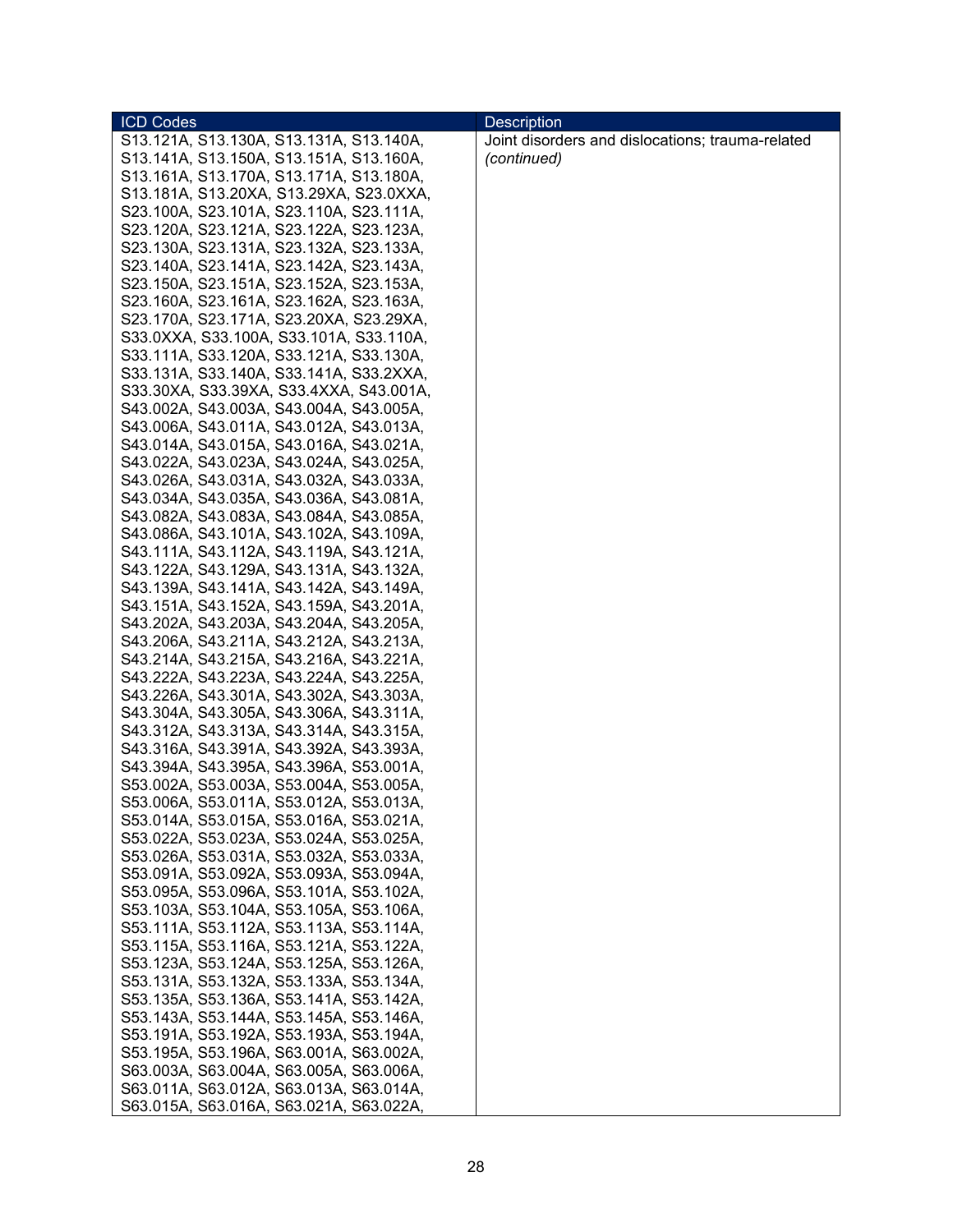| <b>ICD Codes</b>                        | <b>Description</b>                               |
|-----------------------------------------|--------------------------------------------------|
| S63.023A, S63.024A, S63.025A, S63.026A, | Joint disorders and dislocations; trauma-related |
| S63.031A, S63.032A, S63.033A, S63.034A, | (continued)                                      |
| S63.035A, S63.036A, S63.041A, S63.042A, |                                                  |
| S63.043A, S63.044A, S63.045A, S63.046A, |                                                  |
| S63.051A, S63.052A, S63.053A, S63.054A, |                                                  |
| S63.055A, S63.056A, S63.061A, S63.062A, |                                                  |
| S63.063A, S63.064A, S63.065A, S63.066A, |                                                  |
| S63.071A, S63.072A, S63.073A, S63.074A, |                                                  |
| S63.075A, S63.076A, S63.091A, S63.092A, |                                                  |
| S63.093A, S63.094A, S63.095A, S63.096A, |                                                  |
| S63.101A, S63.102A, S63.103A, S63.104A, |                                                  |
| S63.105A, S63.106A, S63.111A, S63.112A, |                                                  |
| S63.113A, S63.114A, S63.115A, S63.116A, |                                                  |
| S63.121A, S63.122A, S63.123A, S63.124A, |                                                  |
| S63.125A, S63.126A, S63.131A, S63.132A, |                                                  |
| S63.133A, S63.134A, S63.135A, S63.136A, |                                                  |
| S63.141A, S63.142A, S63.143A, S63.144A, |                                                  |
| S63.145A, S63.146A, S63.200A, S63.201A, |                                                  |
| S63.202A, S63.203A, S63.204A, S63.205A, |                                                  |
| S63.206A, S63.207A, S63.208A, S63.209A, |                                                  |
| S63.210A, S63.211A, S63.212A, S63.213A, |                                                  |
| S63.214A, S63.215A, S63.216A, S63.217A, |                                                  |
| S63.218A, S63.219A, S63.220A, S63.221A, |                                                  |
| S63.222A, S63.223A, S63.224A, S63.225A, |                                                  |
| S63.226A, S63.227A, S63.228A, S63.229A, |                                                  |
| S63.230A, S63.231A, S63.232A, S63.233A, |                                                  |
| S63.234A, S63.235A, S63.236A, S63.237A, |                                                  |
| S63.238A, S63.239A, S63.240A, S63.241A, |                                                  |
| S63.242A, S63.243A, S63.244A, S63.245A, |                                                  |
| S63.246A, S63.247A, S63.248A, S63.249A, |                                                  |
| S63.250A, S63.251A, S63.252A, S63.253A, |                                                  |
| S63.254A, S63.255A, S63.256A, S63.257A, |                                                  |
| S63.258A, S63.259A, S63.260A, S63.261A, |                                                  |
| S63.262A, S63.263A, S63.264A, S63.265A, |                                                  |
| S63.266A, S63.267A, S63.268A, S63.269A, |                                                  |
| S63.270A, S63.271A, S63.272A, S63.273A, |                                                  |
| S63.274A, S63.275A, S63.276A, S63.277A, |                                                  |
| S63.278A, S63.279A, S63.280A, S63.281A, |                                                  |
| S63.282A, S63.283A, S63.284A, S63.285A, |                                                  |
| S63.286A, S63.287A, S63.288A, S63.289A, |                                                  |
| S63.290A, S63.291A, S63.292A, S63.293A, |                                                  |
| S63.294A, S63.295A, S63.296A, S63.297A, |                                                  |
| S63.298A, S63.299A, S73.001A, S73.002A, |                                                  |
| S73.003A, S73.004A, S73.005A, S73.006A, |                                                  |
| S73.011A, S73.012A, S73.013A, S73.014A, |                                                  |
| S73.015A, S73.016A, S73.021A, S73.022A, |                                                  |
| S73.023A, S73.024A, S73.025A, S73.026A, |                                                  |
| S73.031A, S73.032A, S73.033A, S73.034A, |                                                  |
| S73.035A, S73.036A, S73.041A, S73.042A, |                                                  |
| S73.043A, S73.044A, S73.045A, S73.046A, |                                                  |
| S83.001A, S83.002A, S83.003A, S83.004A, |                                                  |
| S83.005A, S83.006A, S83.011A, S83.012A, |                                                  |
| S83.013A, S83.014A, S83.015A, S83.016A, |                                                  |
| S83.091A, S83.092A, S83.093A, S83.094A, |                                                  |
| S83.095A, S83.096A, S83.101A, S83.102A, |                                                  |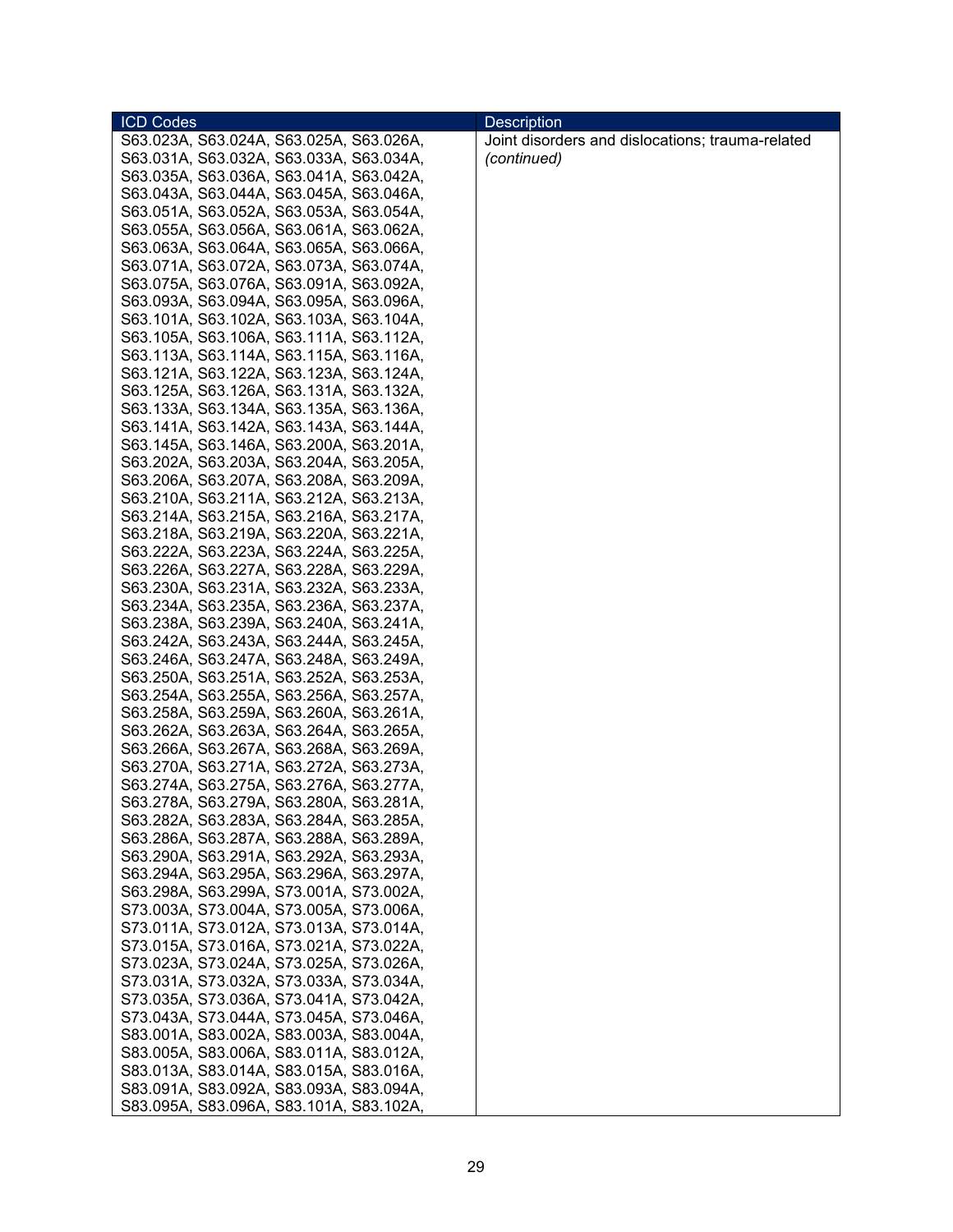| <b>ICD Codes</b>                         | <b>Description</b>                               |
|------------------------------------------|--------------------------------------------------|
| S83.103A, S83.104A, S83.105A, S83.106A,  | Joint disorders and dislocations; trauma-related |
| S83.005A, S83.006A, S83.011A, S83.012A,  | (continued)                                      |
| S83.013A, S83.014A, S83.015A, S83.016A,  |                                                  |
| S83.091A, S83.092A, S83.093A, S83.094A,  |                                                  |
| S83.095A, S83.096A, S83.101A, S83.102A,  |                                                  |
| S83.103A, S83.104A, S83.105A, S83.106A,  |                                                  |
| S83.123A, S83.124A, S83.125A, S83.126A,  |                                                  |
| S83.131A, S83.132A, S83.133A, S83.134A,  |                                                  |
| S83.135A, S83.136A, S83.141A, S83.142A,  |                                                  |
| S83.143A, S83.144A, S83.145A, S83.146A,  |                                                  |
| S83.191A, S83.192A, S83.193A, S83.194A,  |                                                  |
| S83.195A, S83.196A, S83.200A, S83.201A,  |                                                  |
| S83.202A, S83.203A, S83.204A, S83.205A,  |                                                  |
|                                          |                                                  |
| S83.206A, S83.207A, S83.209A, S83.211A,  |                                                  |
| S83.212A, S83.219A, S83.221A, S83.222A,  |                                                  |
| S83.229A, S83.231A, S83.232A, S83.239A,  |                                                  |
| S83.241A, S83.242A, S83.249A, S83.251A,  |                                                  |
| S83.252A, S83.259A, S83.261A, S83.262A,  |                                                  |
| S83.269A, S83.271A, S83.272A, S83.279A,  |                                                  |
| S83.281A, S83.282A, S83.289A, S83.30XA,  |                                                  |
| S83.31XA, S83.32XA, S93.01XA, S93.02XA,  |                                                  |
| S93.03XA, S93.04XA, S93.05XA, S93.06XA,  |                                                  |
| S93.101A, S93.102A, S93.103A, S93.104A,  |                                                  |
| S93.105A, S93.106A, S93.111A, S93.112A,  |                                                  |
| S93.113A, S93.114A, S93.115A, S93.116A,  |                                                  |
| S93.119A, S93.121A, S93.122A, S93.123A,  |                                                  |
| S93.124A, S93.125A, S93.126A, S93.129A,  |                                                  |
| S93.131A, S93.132A, S93.133A, S93.134A,  |                                                  |
| S93.135A, S93.136A, S93.139A, S93.141A,  |                                                  |
| S93.142A, S93.143A, S93.144A, S93.145A,  |                                                  |
| S93.146A, S93.149A, S93.301A, S93.302A,  |                                                  |
| S93.303A, S93.304A, S93.305A, S93.306A,  |                                                  |
| S93.311A, S93.312A, S93.313A, S93.314A,  |                                                  |
| S93.315A, S93.316A, S93.321A, S93.322A,  |                                                  |
| S93.323A, S93.324A, S93.325A, S93.326A,  |                                                  |
| S93.331A, S93.332A, S93.333A, S93.334A,  |                                                  |
| S93.335A, S93.336A                       |                                                  |
| ICD-10-CM: M84.351A, M84.352A, M84.353A, | Fracture of neck of femur (hip)                  |
| M84.359A, S72.001A, S72.001B, S72.001C,  |                                                  |
| S72.002A, S72.002B, S72.002C, S72.009A,  |                                                  |
| S72.009B, S72.009C, S72.011A, S72.011B,  |                                                  |
| S72.011C, S72.012A, S72.012B, S72.012C,  |                                                  |
| S72.019A, S72.019B, S72.019C, S72.021A,  |                                                  |
| S72.021B, S72.021C, S72.022A, S72.022B,  |                                                  |
| S72.022C, S72.023A, S72.023B, S72.023C,  |                                                  |
| S72.024A, S72.024B, S72.024C, S72.025A,  |                                                  |
| S72.025B, S72.025C, S72.026A, S72.026B,  |                                                  |
| S72.026C, S72.031A, S72.031B, S72.031C,  |                                                  |
| S72.032A, S72.032B, S72.032C, S72.033A,  |                                                  |
| S72.033B, S72.033C, S72.034A, S72.034B,  |                                                  |
| S72.034C, S72.035A, S72.035B, S72.035C,  |                                                  |
| S72.036A, S72.036B, S72.036C, S72.041A,  |                                                  |
| S72.041B, S72.041C, S72.042A, S72.042B,  |                                                  |
| S72.042C, S72.043A, S72.043B, S72.043C,  |                                                  |
| S72.044A, S72.044B, S72.044C, S72.045A,  |                                                  |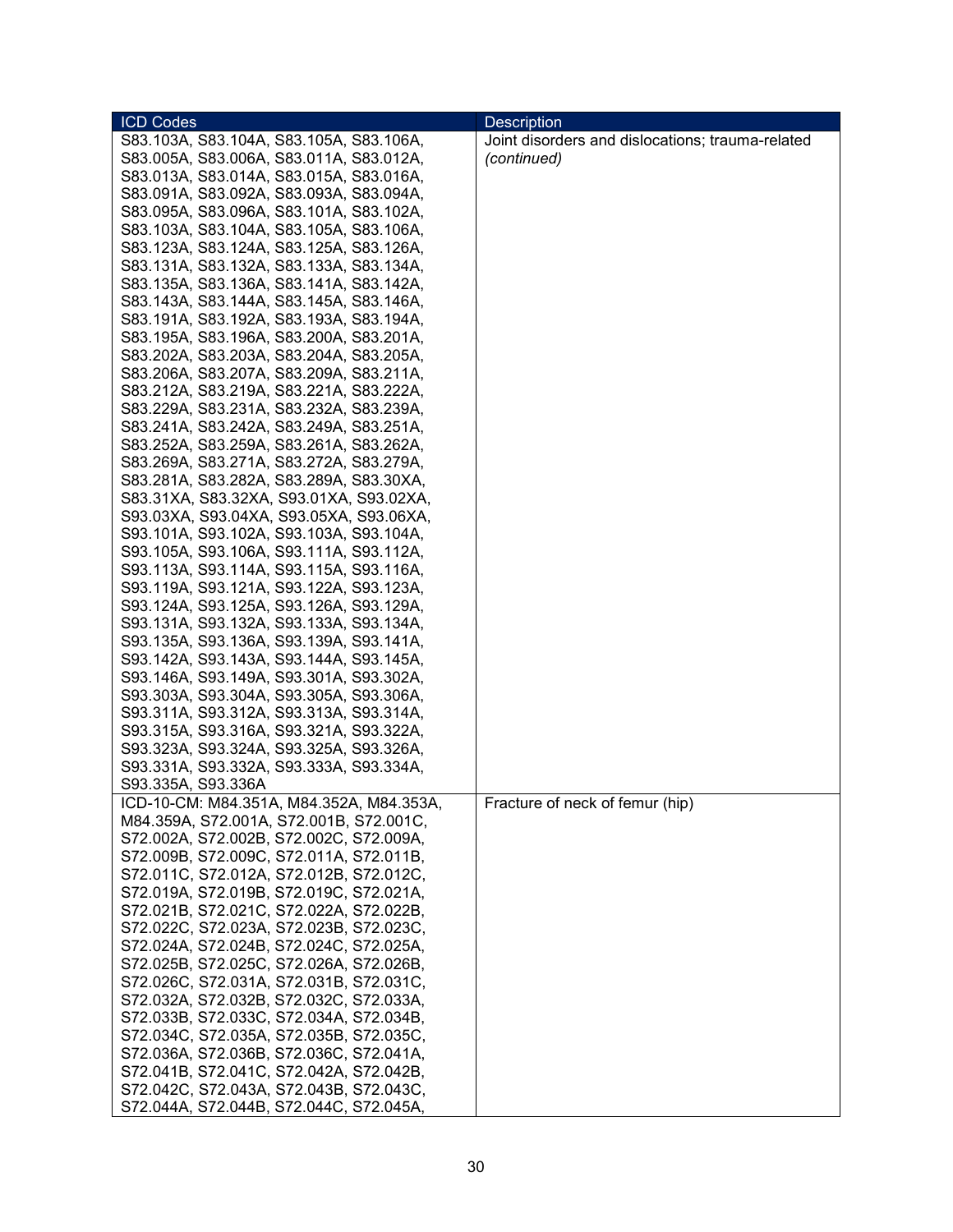| <b>ICD Codes</b>                        | <b>Description</b>                          |
|-----------------------------------------|---------------------------------------------|
| S72.045B, S72.045C, S72.046A, S72.046B, | Fracture of neck of femur (hip) (continued) |
| S72.046C, S72.051A, S72.051B, S72.051C, |                                             |
| S72.052A, S72.052B, S72.052C, S72.059A, |                                             |
| S72.059B, S72.059C, S72.061A, S72.061B, |                                             |
| S72.061C, S72.062A, S72.062B, S72.062C, |                                             |
| S72.063A, S72.063B, S72.063C, S72.064A, |                                             |
| S72.064B, S72.064C, S72.065A, S72.065B, |                                             |
| S72.065C, S72.066A, S72.066B, S72.066C, |                                             |
| S72.091A, S72.091B, S72.091C, S72.092A, |                                             |
| S72.092B, S72.092C, S72.099A, S72.099B, |                                             |
| S72.099C, S72.101A, S72.101B, S72.101C, |                                             |
| S72.102A, S72.102B, S72.102C, S72.109A, |                                             |
| S72.109B, S72.109C, S72.111A, S72.111B, |                                             |
| S72.111C, S72.112A, S72.112B, S72.112C, |                                             |
| S72.113A, S72.113B, S72.113C, S72.114A, |                                             |
| S72.114B, S72.114C, S72.115A, S72.115B, |                                             |
| S72.115C, S72.116A, S72.116B, S72.116C, |                                             |
| S72.121A, S72.121B, S72.121C, S72.122A, |                                             |
| S72.122B, S72.122C, S72.123A, S72.123B, |                                             |
| S72.123C, S72.124A, S72.124B, S72.124C, |                                             |
| S72.125A, S72.125B, S72.125C, S72.126A, |                                             |
| S72.126B, S72.126C, S72.131A, S72.131B, |                                             |
| S72.131C, S72.132A, S72.132B, S72.132C, |                                             |
| S72.133A, S72.133B, S72.133C, S72.134A, |                                             |
| S72.134B, S72.134C, S72.135A, S72.135B, |                                             |
| S72.135C, S72.136A, S72.136B, S72.136C, |                                             |
| S72.141A, S72.141B, S72.141C, S72.142A, |                                             |
| S72.142B, S72.142C, S72.143A, S72.143B, |                                             |
| S72.143C, S72.144A, S72.144B, S72.144C, |                                             |
| S72.145A, S72.145B, S72.145C, S72.146A, |                                             |
| S72.146B, S72.146C, S72.21XA, S72.21XB, |                                             |
| S72.21XC, S72.22XA, S72.22XB, S72.22XC, |                                             |
| S72.23XA, S72.23XB, S72.23XC, S72.24XA, |                                             |
| S72.24XB, S72.24XC, S72.25XA, S72.25XB, |                                             |
| S72.25XC, S72.26XA, S72.26XB, S72.26XC  |                                             |
| ICD-10-CM: G96.11, S14.0XXA, S14.101A,  | Spinal cord injury                          |
| S14.102A, S14.103A, S14.104A, S14.105A, |                                             |
| S14.106A, S14.107A, S14.108A, S14.109A, |                                             |
| S14.111A, S14.112A, S14.113A, S14.114A, |                                             |
| S14.115A, S14.116A, S14.117A, S14.118A, |                                             |
| S14.119A, S14.121A, S14.122A, S14.123A, |                                             |
| S14.124A, S14.125A, S14.126A, S14.127A, |                                             |
| S14.128A, S14.129A, S14.131A, S14.132A, |                                             |
| S14.133A, S14.134A, S14.135A, S14.136A, |                                             |
| S14.137A, S14.138A, S14.139A, S14.141A, |                                             |
| S14.142A, S14.143A, S14.144A, S14.145A, |                                             |
| S14.146A, S14.147A, S14.148A, S14.149A, |                                             |
| S14.151A, S14.152A, S14.153A, S14.154A, |                                             |
| S14.155A, S14.156A, S14.157A, S14.158A, |                                             |
| S14.159A, S24.0XXA, S24.101A, S24.102A, |                                             |
| S24.103A, S24.104A, S24.109A, S24.111A, |                                             |
| S24.112A, S24.113A, S24.114A, S24.119A, |                                             |
| S24.131A, S24.132A, S24.133A, S24.134A, |                                             |
| S24.139A, S24.141A, S24.142A, S24.143A, |                                             |
| S24.144A, S24.149A, S24.151A, S24.152A, |                                             |
|                                         |                                             |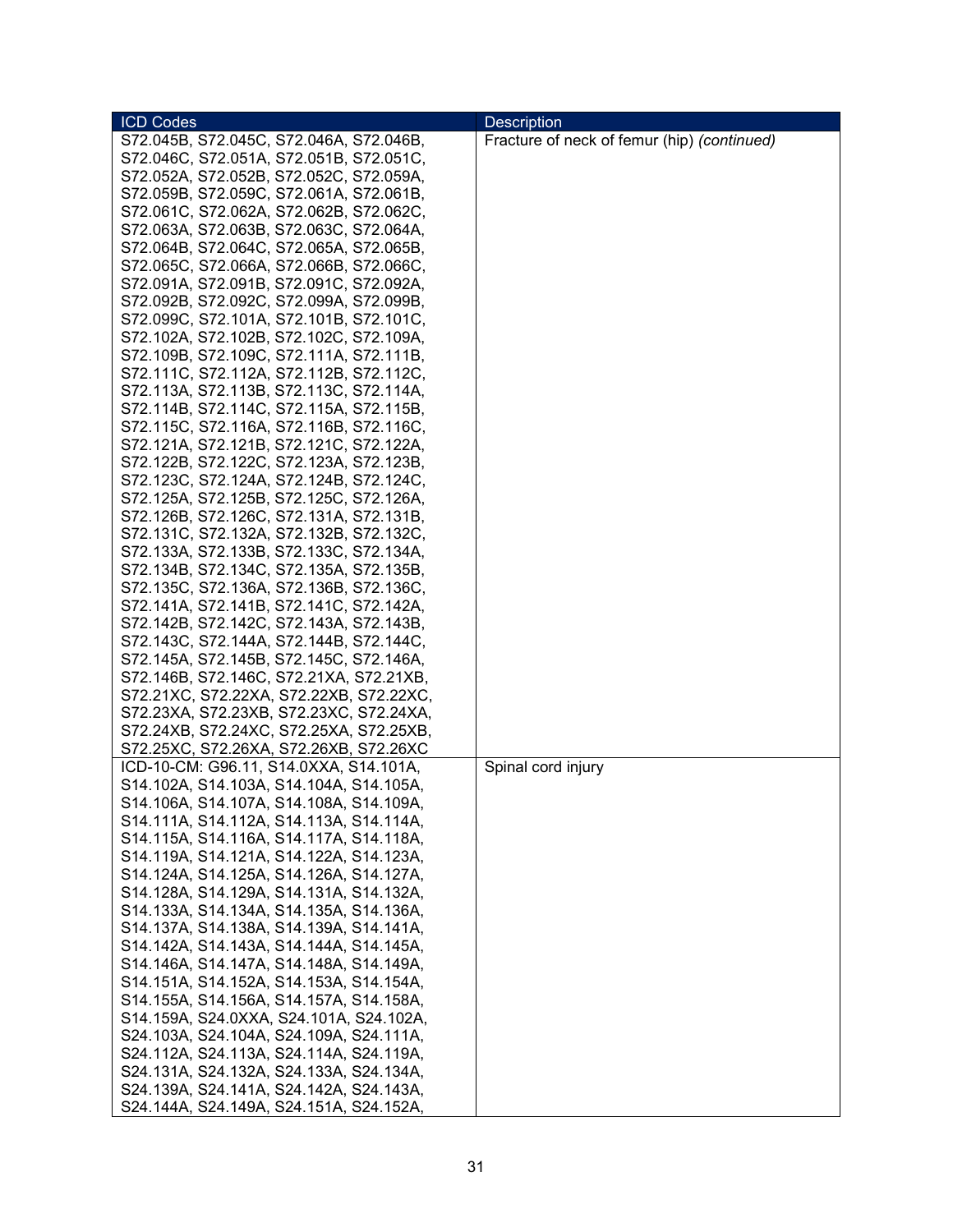| <b>ICD Codes</b>                         | <b>Description</b>             |
|------------------------------------------|--------------------------------|
| S24.153A, S24.154A, S24.159A, S34.01XA,  | Spinal cord injury (continued) |
| S34.02XA, S34.101A, S34.102A, S34.103A,  |                                |
| S34.104A, S34.105A, S34.109A, S34.111A,  |                                |
| S34.112A, S34.113A, S34.114A, S34.115A,  |                                |
| S34.119A, S34.121A, S34.122A, S34.123A,  |                                |
| S34.124A, S34.125A, S34.129A, S34.131A,  |                                |
| S34.132A, S34.139A                       |                                |
| ICD-10-CM: S02.0XXA, S02.0XXB, S02.101A, | Skull and face fractures       |
| S02.101B, S02.102A, S02.102B, S02.109A,  |                                |
| S02.109B, S02.10XA, S02.10XB, S02.110A,  |                                |
| S02.110B, S02.111A, S02.111B, S02.112A,  |                                |
| S02.112B, S02.113A, S02.113B, S02.118A,  |                                |
| S02.118B, S02.119A, S02.119B, S02.11AA,  |                                |
| S02.11AB, S02.11BA, S02.11BB, S02.11CA,  |                                |
| S02.11CB, S02.11DA, S02.11DB, S02.11EA,  |                                |
| S02.11EB, S02.11FA, S02.11FB, S02.11GA,  |                                |
| S02.11GB, S02.11HA, S02.11HB, S02.19XA,  |                                |
| S02.19XB, S02.2XXA, S02.2XXB, S02.30XA,  |                                |
| S02.30XB, S02.31XA, S02.31XB, S02.32XA,  |                                |
| S02.32XB, S02.3XXA, S02.3XXB, S02.400A,  |                                |
| S02.400B, S02.401A, S02.401B, S02.402A,  |                                |
| S02.402B, S02.40AA, S02.40AB, S02.40BA,  |                                |
| S02.40BB, S02.40CA, S02.40CB, S02.40DA,  |                                |
| S02.40DB, S02.40EA, S02.40EB, S02.40FA,  |                                |
| S02.40FB, S02.411A, S02.411B, S02.412A,  |                                |
| S02.412B, S02.413A, S02.413B, S02.42XA,  |                                |
| S02.42XB, S02.5XXA, S02.5XXB, S02.600A,  |                                |
| S02.600B, S02.601A, S02.601B, S02.602A,  |                                |
| S02.602B, S02.609A, S02.609B, S02.610A,  |                                |
| S02.610B, S02.611A, S02.611B, S02.612A,  |                                |
| S02.612B, S02.61XA, S02.61XB, S02.620A,  |                                |
| S02.620B, S02.621A, S02.621B, S02.622A,  |                                |
| S02.622B, S02.62XA, S02.62XB, S02.630A,  |                                |
| S02.630B, S02.631A, S02.631B, S02.632A,  |                                |
| S02.632B, S02.63XA, S02.63XB, S02.640A,  |                                |
| S02.640B, S02.641A, S02.641B, S02.642A,  |                                |
| S02.642B, S02.64XA, S02.64XB, S02.650A,  |                                |
| S02.650B, S02.651A, S02.651B, S02.652A,  |                                |
| S02.652B, S02.65XA, S02.65XB, S02.66XA,  |                                |
| S02.66XB, S02.670A, S02.670B, S02.671A,  |                                |
| S02.671B, S02.672A, S02.672B, S02.67XA,  |                                |
| S02.67XB, S02.69XA, S02.69XB, S02.80XA,  |                                |
| S02.80XB, S02.81XA, S02.81XB, S02.82XA,  |                                |
| S02.82XB, S02.8XXA, S02.8XXB, S02.91XA,  |                                |
| S02.91XB, S02.92XA, S02.92XB, S03.0XXA,  |                                |
| S03.4XXA, T83.51XA, T83.59XA, T83.6XXA,  |                                |
| T85.81XA, T85.82XA, T85.83XA, T85.84XA,  |                                |
| T85.85XA, T85.86XA, T85.89XA             |                                |
| ICD-10-CM: M84.311A, M84.312A, M84.319A, | Fracture of upper limb         |
| M84.321A, M84.322A, M84.329A, M84.331A,  |                                |
| M84.332A, M84.333A, M84.334A, M84.339A,  |                                |
| M84.341A, M84.342A, M84.343A, M84.344A,  |                                |
| M84.345A, M84.346A, S42.001A, S42.001B,  |                                |
| S42.002A, S42.002B, S42.009A, S42.009B,  |                                |
| S42.011A, S42.011B, S42.012A, S42.012B,  |                                |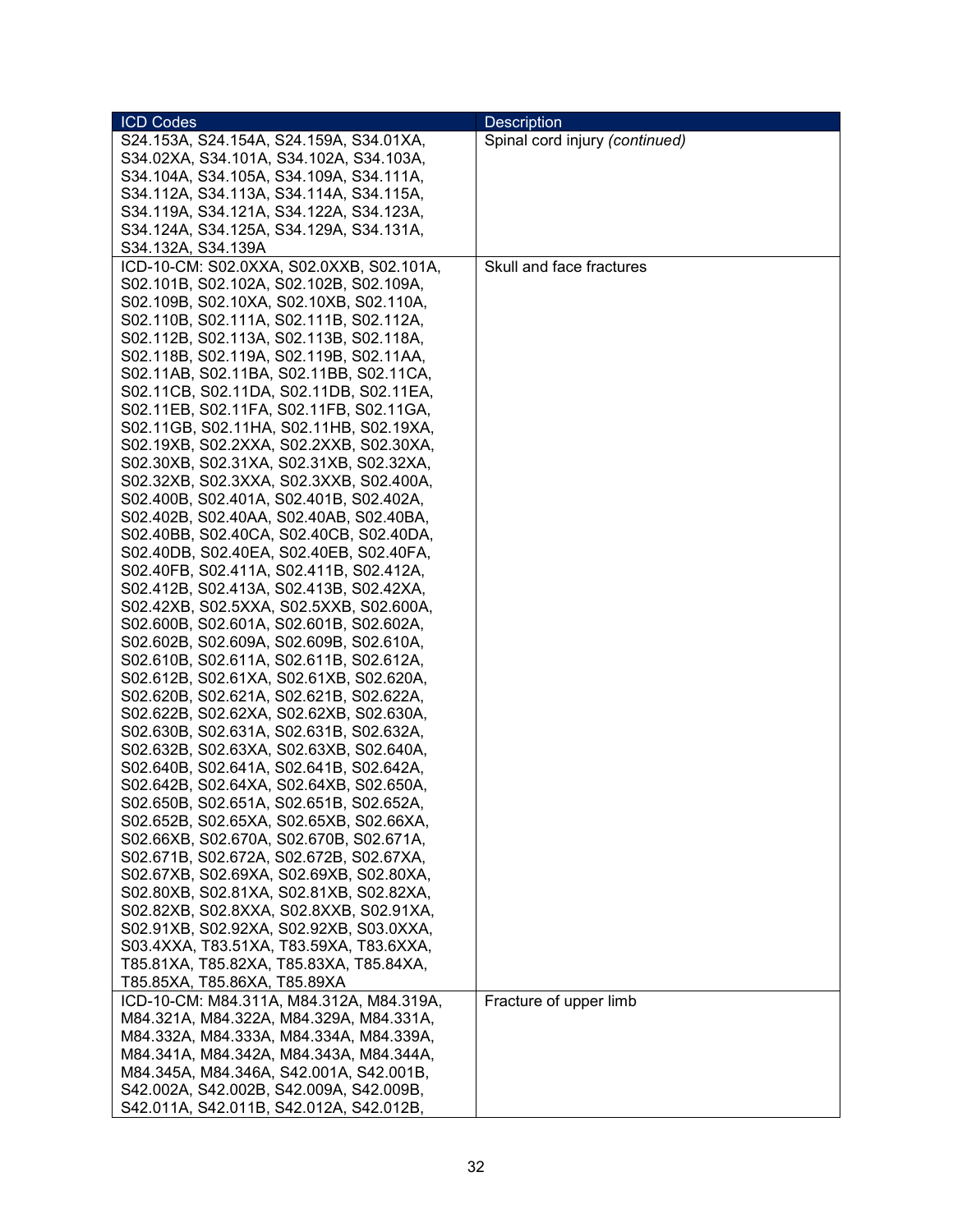| <b>ICD Codes</b>                        | <b>Description</b>                 |
|-----------------------------------------|------------------------------------|
| S42.013A, S42.013B, S42.014A, S42.014B, | Fracture of upper limb (continued) |
| S42.015A, S42.015B, S42.016A, S42.016B, |                                    |
| S42.017A, S42.017B, S42.018A, S42.018B, |                                    |
| S42.019A, S42.019B, S42.021A, S42.021B, |                                    |
| S42.022A, S42.022B, S42.023A, S42.023B, |                                    |
| S42.024A, S42.024B, S42.025A, S42.025B, |                                    |
| S42.026A, S42.026B, S42.031A, S42.031B, |                                    |
| S42.032A, S42.032B, S42.033A, S42.033B, |                                    |
| S42.034A, S42.034B, S42.035A, S42.035B, |                                    |
| S42.036A, S42.036B, S42.101A, S42.101B, |                                    |
| S42.102A, S42.102B, S42.109A, S42.109B, |                                    |
| S42.111A, S42.111B, S42.112A, S42.112B, |                                    |
| S42.113A, S42.113B, S42.114A, S42.114B, |                                    |
| S42.115A, S42.115B, S42.116A, S42.116B, |                                    |
| S42.121A, S42.121B, S42.122A, S42.122B, |                                    |
| S42.123A, S42.123B, S42.124A, S42.124B, |                                    |
| S42.125A, S42.125B, S42.126A, S42.126B, |                                    |
| S42.131A, S42.131B, S42.132A, S42.132B, |                                    |
| S42.133A, S42.133B, S42.134A, S42.134B, |                                    |
| S42.135A, S42.135B, S42.136A, S42.136B, |                                    |
| S42.141A, S42.141B, S42.142A, S42.142B, |                                    |
| S42.143A, S42.143B, S42.144A, S42.144B, |                                    |
| S42.145A, S42.145B, S42.146A, S42.146B, |                                    |
| S42.151A, S42.151B, S42.152A, S42.152B, |                                    |
| S42.153A, S42.153B, S42.154A, S42.154B, |                                    |
| S42.155A, S42.155B, S42.156A, S42.156B, |                                    |
| S42.191A, S42.191B, S42.192A, S42.192B, |                                    |
| S42.199A, S42.199B, S42.201A, S42.201B, |                                    |
| S42.202A, S42.202B, S42.209A, S42.209B, |                                    |
| S42.211A, S42.211B, S42.212A, S42.212B, |                                    |
| S42.213A, S42.213B, S42.214A, S42.214B, |                                    |
| S42.215A, S42.215B, S42.216A, S42.216B, |                                    |
| S42.221A, S42.221B, S42.222A, S42.222B, |                                    |
| S42.223A, S42.223B, S42.224A, S42.224B, |                                    |
| S42.225A, S42.225B, S42.226A, S42.226B, |                                    |
| S42.231A, S42.231B, S42.232A, S42.232B, |                                    |
| S42.239A, S42.239B, S42.241A, S42.241B, |                                    |
| S42.242A, S42.242B, S42.249A, S42.249B, |                                    |
| S42.251A, S42.251B, S42.252A, S42.252B, |                                    |
| S42.323A, S42.323B, S42.324A, S42.324B, |                                    |
| S42.325A, S42.325B, S42.326A, S42.326B, |                                    |
| S42.331A, S42.331B, S42.332A, S42.332B, |                                    |
| S42.333A, S42.333B, S42.334A, S42.334B, |                                    |
| S42.335A, S42.335B, S42.336A, S42.336B, |                                    |
| S42.341A, S42.341B, S42.342A, S42.342B, |                                    |
| S42.343A, S42.343B, S42.344A, S42.344B, |                                    |
| S42.345A, S42.345B, S42.346A, S42.346B, |                                    |
| S42.351A, S42.351B, S42.352A, S42.352B, |                                    |
| S42.353A, S42.353B, S42.354A, S42.354B, |                                    |
| S42.355A, S42.355B, S42.356A, S42.356B, |                                    |
| S42.361A, S42.361B, S42.362A, S42.362B, |                                    |
| S42.363A, S42.363B, S42.364A, S42.364B, |                                    |
| S42.365A, S42.365B, S42.366A, S42.366B, |                                    |
| S42.391A, S42.391B, S42.392A, S42.392B, |                                    |
| S42.399A, S42.399B, S42.401A, S42.401B, |                                    |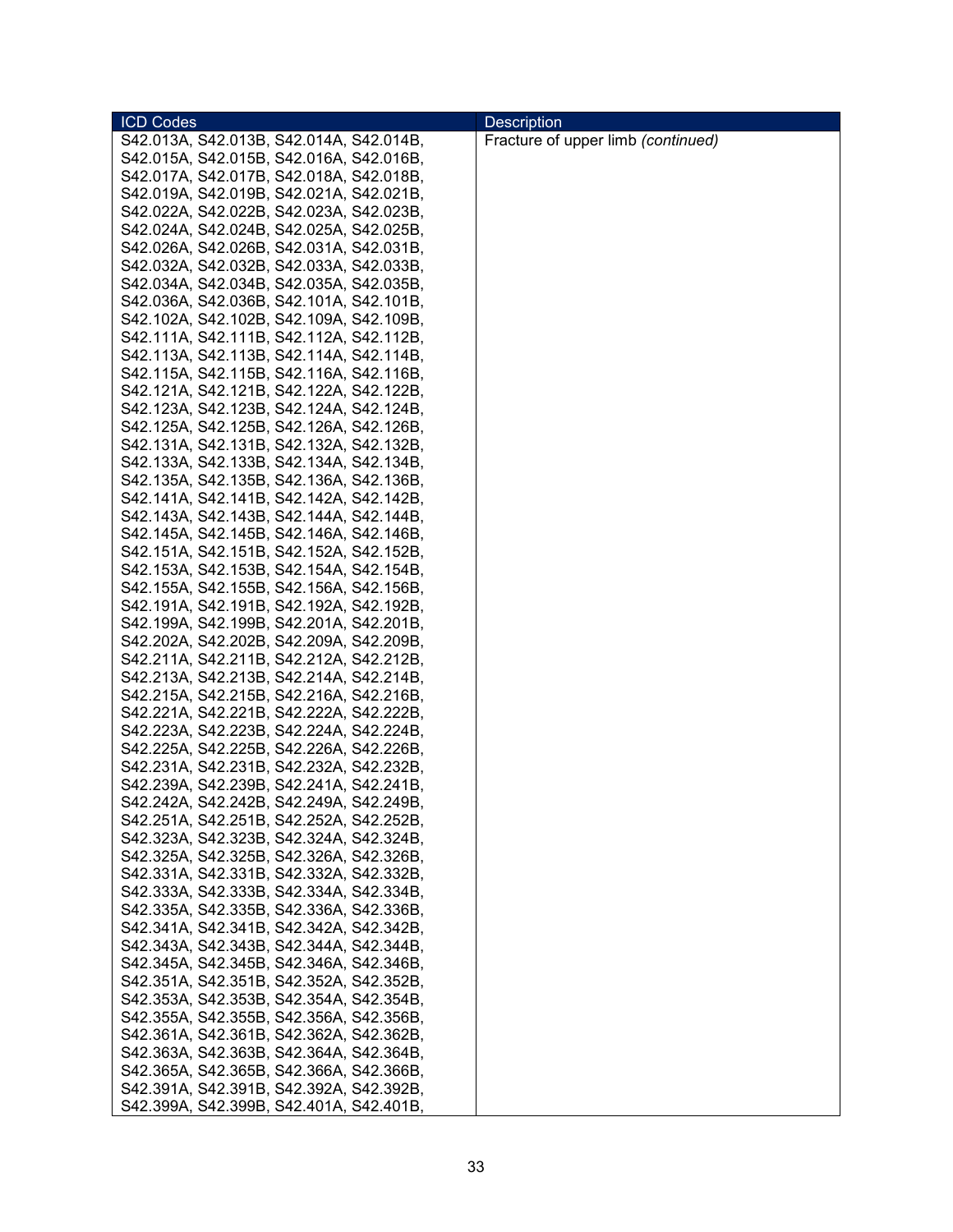| <b>ICD Codes</b>                        | <b>Description</b>                 |
|-----------------------------------------|------------------------------------|
| S42.402A, S42.402B, S42.409A, S42.409B, | Fracture of upper limb (continued) |
| S42.411A, S42.411B, S42.412A, S42.412B, |                                    |
| S42.413A, S42.413B, S42.414A, S42.414B, |                                    |
| S42.415A, S42.415B, S42.416A, S42.416B, |                                    |
| S42.421A, S42.421B, S42.422A, S42.422B, |                                    |
| S42.423A, S42.423B, S42.424A, S42.424B, |                                    |
| S42.425A, S42.425B, S42.426A, S42.426B, |                                    |
| S42.431A, S42.431B, S42.432A, S42.432B, |                                    |
| S42.433A, S42.433B, S42.434A, S42.434B, |                                    |
| S42.435A, S42.435B, S42.436A, S42.436B, |                                    |
| S42.441A, S42.441B, S42.442A, S42.442B, |                                    |
| S42.443A, S42.443B, S42.444A, S42.444B, |                                    |
| S42.445A, S42.445B, S42.446A, S42.446B, |                                    |
| S42.447A, S42.447B, S42.448A, S42.448B, |                                    |
| S42.449A, S42.449B, S42.451A, S42.451B, |                                    |
|                                         |                                    |
| S42.452A, S42.452B, S42.453A, S42.453B, |                                    |
| S42.454A, S42.454B, S42.455A, S42.455B, |                                    |
| S42.456A, S42.456B, S42.461A, S42.461B, |                                    |
| S42.462A, S42.462B, S42.463A, S42.463B, |                                    |
| S42.464A, S42.464B, S42.465A, S42.465B, |                                    |
| S42.466A, S42.466B, S42.471A, S42.471B, |                                    |
| S42.472A, S42.472B, S42.473A, S42.473B, |                                    |
| S42.474A, S42.474B, S42.475A, S42.475B, |                                    |
| S42.476A, S42.476B, S42.481A, S42.482A, |                                    |
| S42.489A, S42.491A, S42.491B, S42.492A, |                                    |
| S42.492B, S42.493A, S42.493B, S42.494A, |                                    |
| S42.494B, S42.495A, S42.495B, S42.496A, |                                    |
| S42.496B, S42.90XA, S42.90XB, S42.91XA, |                                    |
| S42.91XB, S42.92XA, S42.92XB, S49.001A, |                                    |
| S49.002A, S49.009A, S49.011A, S49.012A, |                                    |
| S49.019A, S49.021A, S49.022A, S49.029A, |                                    |
| S49.031A, S49.032A, S49.039A, S49.041A, |                                    |
| S49.042A, S49.049A, S49.091A, S49.092A, |                                    |
| S49.099A, S49.101A, S49.102A, S49.109A, |                                    |
| S49.111A, S49.112A, S49.119A, S49.121A, |                                    |
| S49.122A, S49.129A, S49.131A, S49.132A, |                                    |
| S49.139A, S49.141A, S49.142A, S49.149A, |                                    |
| S49.191A, S49.192A, S49.199A, S52.001A, |                                    |
| S52.001B, S52.001C, S52.002A, S52.002B, |                                    |
| S52.002C, S52.009A, S52.009B, S52.009C, |                                    |
| S52.011A, S52.012A, S52.019A, S52.021A, |                                    |
| S52.021B, S52.021C, S52.022A, S52.022B, |                                    |
| S52.022C, S52.023A, S52.023B, S52.023C, |                                    |
| S52.024A, S52.024B, S52.024C, S52.025A, |                                    |
| S52.025B, S52.025C, S52.026A, S52.026B, |                                    |
| S52.026C, S52.031A, S52.031B, S52.031C, |                                    |
| S52.032A, S52.032B, S52.032C, S52.033A, |                                    |
|                                         |                                    |
| S52.033B, S52.033C, S52.034A, S52.034B, |                                    |
| S52.034C, S52.035A, S52.035B, S52.035C, |                                    |
| S52.036A, S52.036B, S52.036C, S52.041A, |                                    |
| S52.041B, S52.041C, S52.042A, S52.042B, |                                    |
| S52.042C, S52.043A, S52.043B, S52.043C, |                                    |
| S52.044A, S52.044B, S52.044C, S52.045A, |                                    |
| S52.045B, S52.045C, S52.046A, S52.046B, |                                    |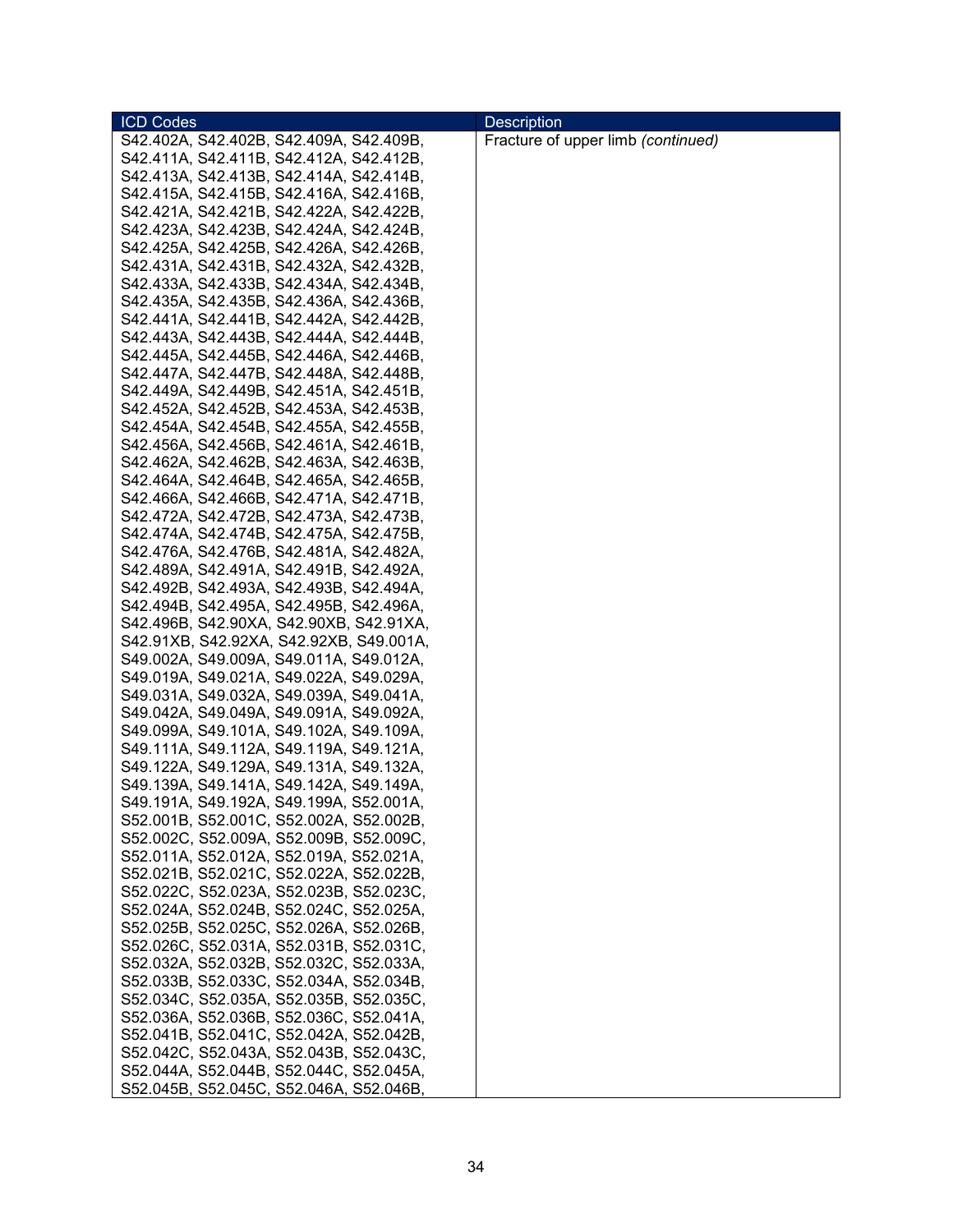| <b>ICD Codes</b>                                                                   | <b>Description</b>                 |
|------------------------------------------------------------------------------------|------------------------------------|
| S52.046C, S52.091A, S52.091B, S52.091C,                                            | Fracture of upper limb (continued) |
| S52.092A, S52.092B, S52.092C, S52.099A,                                            |                                    |
| S52.099B, S52.099C, S52.101A, S52.101B,                                            |                                    |
| S52.101C, S52.102A, S52.102B, S52.102C,                                            |                                    |
| S52.109A, S52.109B, S52.109C, S52.111A,                                            |                                    |
| S52.112A, S52.119A, S52.121A, S52.121B,                                            |                                    |
| S52.121C, S52.122A, S52.122B, S52.122C,                                            |                                    |
| S52.123A, S52.123B, S52.123C, S52.124A,                                            |                                    |
| S52.124B, S52.124C, S52.125A, S52.125B,                                            |                                    |
| S52.125C, S52.126A, S52.126B, S52.126C,                                            |                                    |
| S52.131A, S52.131B, S52.131C, S52.132A,                                            |                                    |
| S52.132B, S52.132C, S52.133A, S52.133B,                                            |                                    |
| S52.133C, S52.134A, S52.134B, S52.134C,                                            |                                    |
| S52.135A, S52.135B, S52.135C, S52.136A,                                            |                                    |
| S52.136B, S52.136C, S52.181A, S52.181B,                                            |                                    |
| S52.181C, S52.182A, S52.182B, S52.182C,                                            |                                    |
| S52.189A, S52.189B, S52.189C, S52.201A,                                            |                                    |
| S52.201B, S52.201C, S52.202A, S52.202B,                                            |                                    |
| S52.202C, S52.209A, S52.209B, S52.209C,                                            |                                    |
| S52.211A, S52.212A, S52.219A, S52.221A,                                            |                                    |
|                                                                                    |                                    |
| S52.221B, S52.221C, S52.222A, S52.222B,                                            |                                    |
| S52.222C, S52.223A, S52.223B, S52.223C,                                            |                                    |
| S52.224A, S52.224B, S52.224C, S52.225A,                                            |                                    |
| S52.225B, S52.225C, S52.226A, S52.226B,                                            |                                    |
| S52.226C, S52.231A, S52.231B, S52.231C,                                            |                                    |
| S52.232A, S52.232B, S52.232C, S52.233A,<br>S52.233B, S52.233C, S52.234A, S52.234B, |                                    |
| S52.234C, S52.235A, S52.235B, S52.235C,                                            |                                    |
| S52.236A, S52.236B, S52.236C, S52.241A,                                            |                                    |
| S52.241B, S52.241C, S52.242A, S52.242B,                                            |                                    |
| S52.242C, S52.243A, S52.243B, S52.243C,                                            |                                    |
| S52.244A, S52.244B, S52.244C, S52.245A,                                            |                                    |
| S52.245B, S52.245C, S52.246A, S52.246B,                                            |                                    |
| S52.246C, S52.251A, S52.251B, S52.251C,                                            |                                    |
| S52.252A, S52.252B, S52.252C, S52.253A,                                            |                                    |
| S52.253B, S52.253C, S52.254A, S52.254B,                                            |                                    |
| S52.254C, S52.255A, S52.255B, S52.255C,                                            |                                    |
| S52.256A, S52.256B, S52.256C, S52.261A,                                            |                                    |
| S52.261B, S52.261C, S52.262A, S52.262B,                                            |                                    |
| S52.262C, S52.263A, S52.263B, S52.263C,                                            |                                    |
| S52.264A, S52.264B, S52.264C, S52.265A,                                            |                                    |
| S52.265B, S52.265C, S52.266A, S52.266B,                                            |                                    |
| S52.266C, S52.271A, S52.271B, S52.271C,                                            |                                    |
| S52.272A, S52.272B, S52.272C, S52.279A,                                            |                                    |
| S52.279B, S52.279C, S52.281A, S52.281B,                                            |                                    |
| S52.281C, S52.282A, S52.282B, S52.282C,                                            |                                    |
| S52.283A, S52.283B, S52.283C, S52.291A,                                            |                                    |
| S52.291B, S52.291C, S52.292A, S52.292B,                                            |                                    |
| S52.292C, S52.299A, S52.299B, S52.299C,                                            |                                    |
| S52.301A, S52.301B, S52.301C, S52.302A,                                            |                                    |
| S52.302B, S52.302C, S52.309A, S52.309B,                                            |                                    |
| S52.309C, S52.311A, S52.312A, S52.319A,                                            |                                    |
| S52.321A, S52.321B, S52.321C, S52.322A,                                            |                                    |
| S52.322B, S52.322C, S52.323A, S52.323B,                                            |                                    |
| S52.323C, S52.324A, S52.324B, S52.324C,                                            |                                    |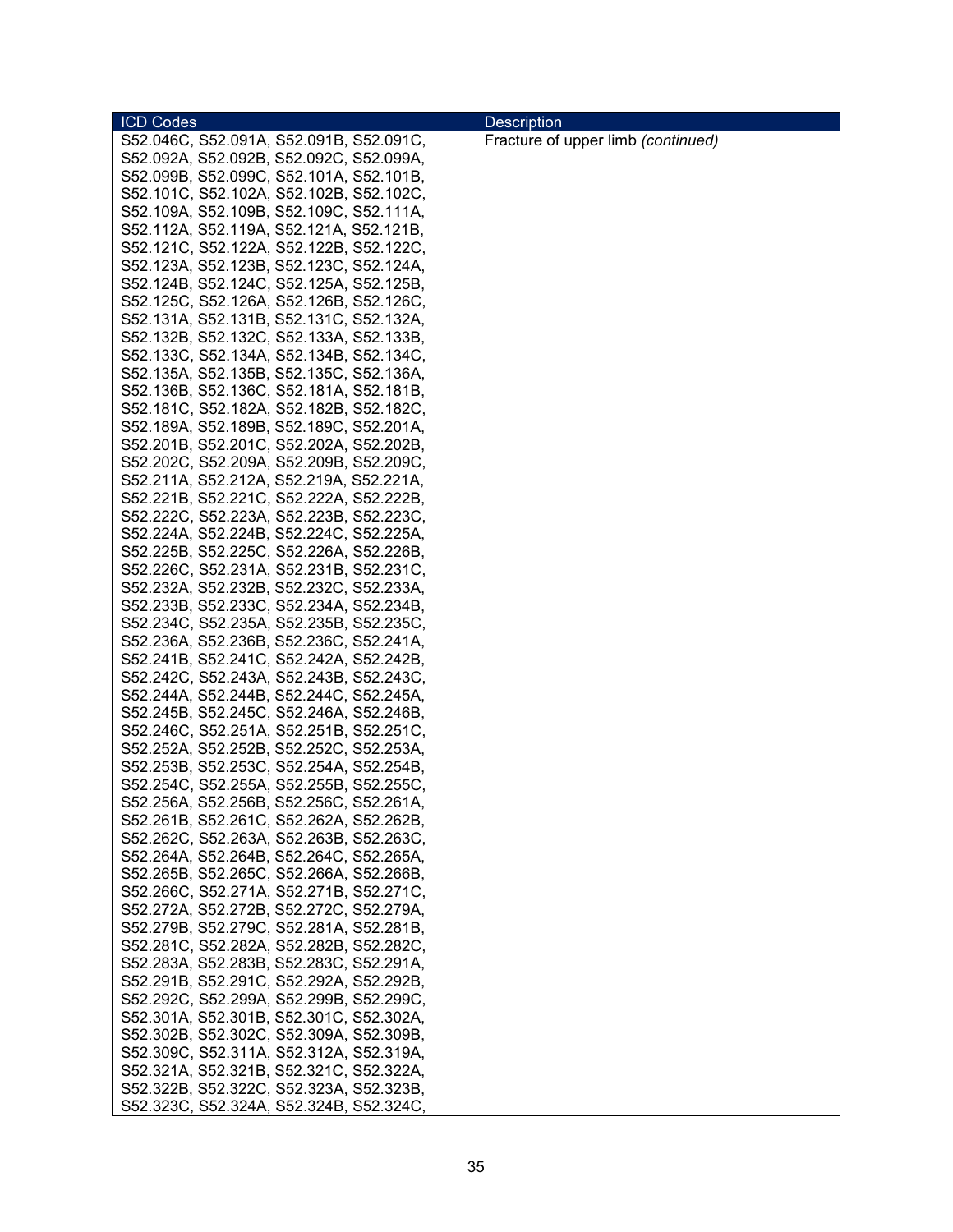| <b>ICD Codes</b>                        | <b>Description</b>                 |
|-----------------------------------------|------------------------------------|
| S52.325A, S52.325B, S52.325C, S52.326A, | Fracture of upper limb (continued) |
| S52.326B, S52.326C, S52.331A, S52.331B, |                                    |
| S52.331C, S52.332A, S52.332B, S52.332C, |                                    |
| S52.333A, S52.333B, S52.333C, S52.334A, |                                    |
| S52.334B, S52.334C, S52.335A, S52.335B, |                                    |
| S52.335C, S52.336A, S52.336B, S52.336C, |                                    |
| S52.341A, S52.341B, S52.341C, S52.342A, |                                    |
| S52.342B, S52.342C, S52.343A, S52.343B, |                                    |
| S52.343C, S52.344A, S52.344B, S52.344C, |                                    |
| S52.345A, S52.345B, S52.345C, S52.346A, |                                    |
| S52.346B, S52.346C, S52.351A, S52.351B, |                                    |
| S52.351C, S52.352A, S52.352B, S52.352C, |                                    |
| S52.353A, S52.353B, S52.353C, S52.354A, |                                    |
| S52.354B, S52.354C, S52.355A, S52.355B, |                                    |
| S52.355C, S52.356A, S52.356B, S52.356C, |                                    |
| S52.361A, S52.361B, S52.361C, S52.362A, |                                    |
| S52.362B, S52.362C, S52.363A, S52.363B, |                                    |
| S52.363C, S52.364A, S52.364B, S52.364C, |                                    |
| S52.365A, S52.365B, S52.365C, S52.366A, |                                    |
| S52.366B, S52.366C, S52.371A, S52.371B, |                                    |
| S52.371C, S52.372A, S52.372B, S52.372C, |                                    |
| S52.379A, S52.379B, S52.379C, S52.381A, |                                    |
| S52.381B, S52.381C, S52.382A, S52.382B, |                                    |
| S52.382C, S52.389A, S52.389B, S52.389C, |                                    |
| S52.391A, S52.391B, S52.391C, S52.392A, |                                    |
| S52.392B, S52.392C, S52.399A, S52.399B, |                                    |
| S52.399C, S52.501A, S52.501B, S52.501C, |                                    |
| S52.502A, S52.502B, S52.502C, S52.509A, |                                    |
| S52.509B, S52.509C, S52.511A, S52.511B, |                                    |
| S52.511C, S52.512A, S52.512B, S52.512C, |                                    |
| S52.513A, S52.513B, S52.513C, S52.514A, |                                    |
| S52.514B, S52.514C, S52.515A, S52.515B, |                                    |
| S52.515C, S52.516A, S52.516B, S52.516C, |                                    |
| S52.521A, S52.522A, S52.529A, S52.531A, |                                    |
| S52.531B, S52.531C, S52.532A, S52.532B, |                                    |
| S52.532C, S52.539A, S52.539B, S52.539C, |                                    |
| S52.541A, S52.541B, S52.541C, S52.542A, |                                    |
| S52.542B, S52.542C, S52.549A, S52.549B, |                                    |
| S52.549C, S52.551A, S52.551B, S52.551C, |                                    |
| S52.552A, S52.552B, S52.552C, S52.559A, |                                    |
| S52.559B, S52.559C, S52.561A, S52.561B, |                                    |
| S52.561C, S52.562A, S52.562B, S52.562C, |                                    |
| S52.569A, S52.569B, S52.569C, S52.571A, |                                    |
| S52.571B, S52.571C, S52.572A, S52.572B, |                                    |
| S52.572C, S52.579A, S52.579B, S52.579C, |                                    |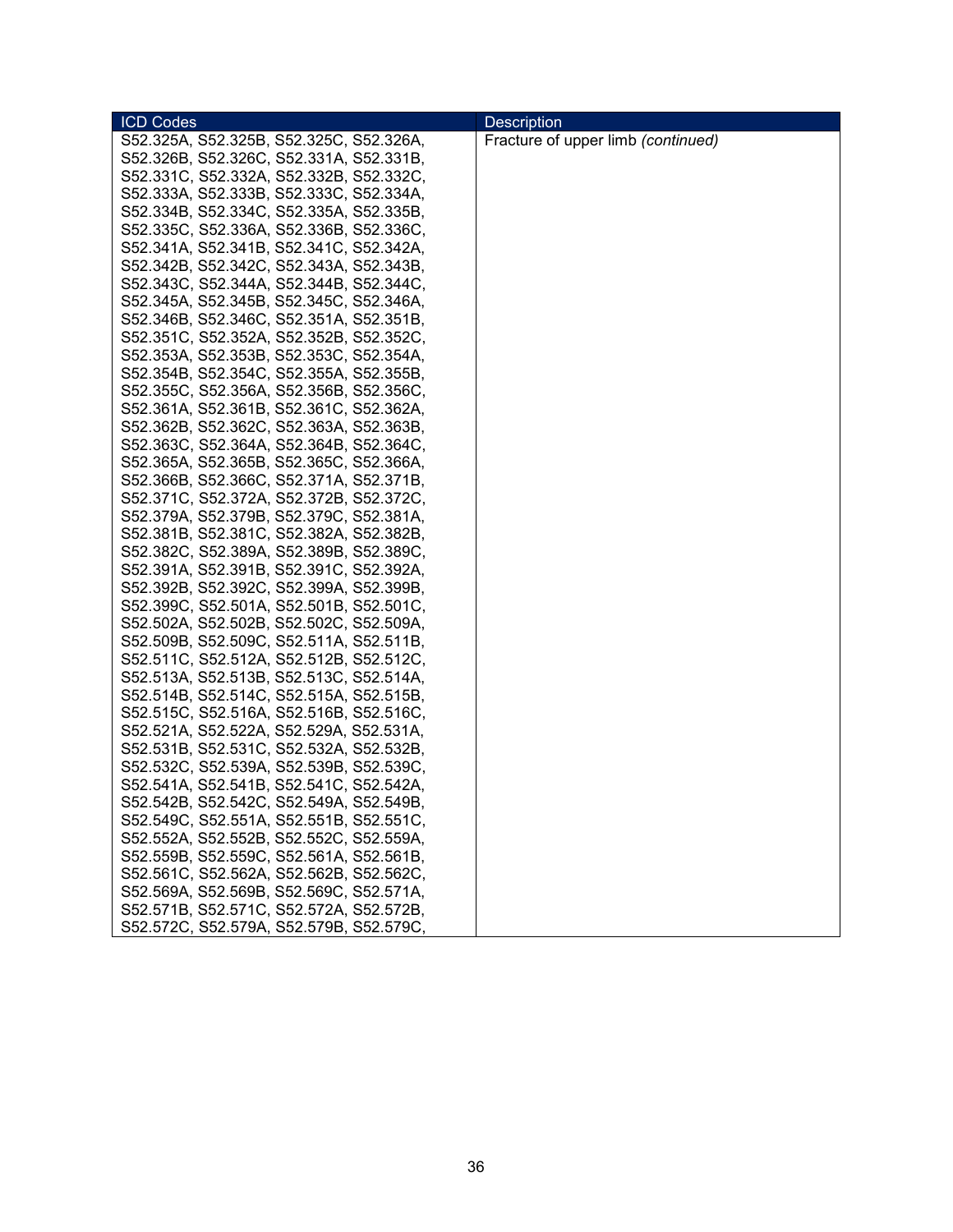| <b>ICD Codes</b>                        | <b>Description</b>                 |
|-----------------------------------------|------------------------------------|
| S52.591A, S52.591B, S52.591C, S52.592A, | Fracture of upper limb (continued) |
| S52.592B, S52.592C, S52.599A, S52.599B, |                                    |
| S52.599C, S52.601A, S52.601B, S52.601C, |                                    |
| S52.602A, S52.602B, S52.602C, S52.609A, |                                    |
| S52.609B, S52.609C, S52.611A, S52.611B, |                                    |
| S52.611C, S52.612A, S52.612B, S52.612C, |                                    |
| S52.613A, S52.613B, S52.613C, S52.614A, |                                    |
| S52.614B, S52.614C, S52.615A, S52.615B, |                                    |
| S52.615C, S52.616A, S52.616B, S52.616C, |                                    |
| S52.621A, S52.622A, S52.629A, S52.691A, |                                    |
| S52.691B, S52.691C, S52.692A, S52.692B, |                                    |
|                                         |                                    |
| S52.692C, S52.699A, S52.699B, S52.699C, |                                    |
| S52.90XA, S52.90XB, S52.90XC, S52.91XA, |                                    |
| S52.91XB, S52.91XC, S52.92XA, S52.92XB, |                                    |
| S52.92XC, S59.001A, S59.002A, S59.009A, |                                    |
| S59.011A, S59.012A, S59.019A, S59.021A, |                                    |
| S59.022A, S59.029A, S59.031A, S59.032A, |                                    |
| S59.039A, S59.041A, S59.042A, S59.049A, |                                    |
| S59.091A, S59.092A, S59.099A, S59.101A, |                                    |
| S59.102A, S59.109A, S59.111A, S59.112A, |                                    |
| S59.119A, S59.121A, S59.122A, S59.129A, |                                    |
| S59.131A, S59.132A, S59.139A, S59.141A, |                                    |
| S59.142A, S59.149A, S59.191A, S59.192A, |                                    |
| S59.199A, S59.201A, S59.202A, S59.209A, |                                    |
| S59.211A, S59.212A, S59.219A, S59.221A, |                                    |
| S59.222A, S59.229A, S59.231A, S59.232A, |                                    |
| S59.239A, S59.241A, S59.242A, S59.249A, |                                    |
| S59.291A, S59.292A, S59.299A, S62.001A, |                                    |
| S62.001B, S62.002A, S62.002B, S62.009A, |                                    |
| S62.009B, S62.011A, S62.011B, S62.012A, |                                    |
| S62.012B, S62.013A, S62.013B, S62.014A, |                                    |
| S62.014B, S62.015A, S62.015B, S62.016A, |                                    |
| S62.016B, S62.021A, S62.021B, S62.022A, |                                    |
| S62.022B, S62.023A, S62.023B, S62.024A, |                                    |
| S62.024B, S62.025A, S62.025B, S62.026A, |                                    |
| S62.026B, S62.031A, S62.031B, S62.032A, |                                    |
| S62.032B, S62.033A, S62.033B, S62.034A, |                                    |
| S62.034B, S62.035A, S62.035B, S62.036A, |                                    |
| S62.036B, S62.101A, S62.101B, S62.102A, |                                    |
| S62.102B, S62.109A, S62.109B, S62.111A, |                                    |
| S62.111B, S62.112A, S62.112B, S62.113A, |                                    |
| S62.113B, S62.114A, S62.114B, S62.115A, |                                    |
| S62.115B, S62.116A, S62.116B, S62.121A, |                                    |
| S62.121B, S62.122A, S62.122B, S62.123A, |                                    |
|                                         |                                    |
| S62.123B, S62.124A, S62.124B, S62.125A, |                                    |
| S62.125B, S62.126A, S62.126B, S62.131A, |                                    |
| S62.131B, S62.132A, S62.132B, S62.133A, |                                    |
| S62.133B, S62.134A, S62.134B, S62.135A, |                                    |
| S62.135B, S62.136A, S62.136B, S62.141A, |                                    |
| S62.141B, S62.142A, S62.142B, S62.143A, |                                    |
| S62.143B, S62.144A, S62.144B, S62.145A, |                                    |
| S62.145B, S62.146A, S62.146B, S62.151A, |                                    |
| S62.151B, S62.152A, S62.152B, S62.153A, |                                    |
| S62.153B, S62.154A, S62.154B, S62.155A, |                                    |
| S62.155B, S62.156A, S62.156B, S62.161A, |                                    |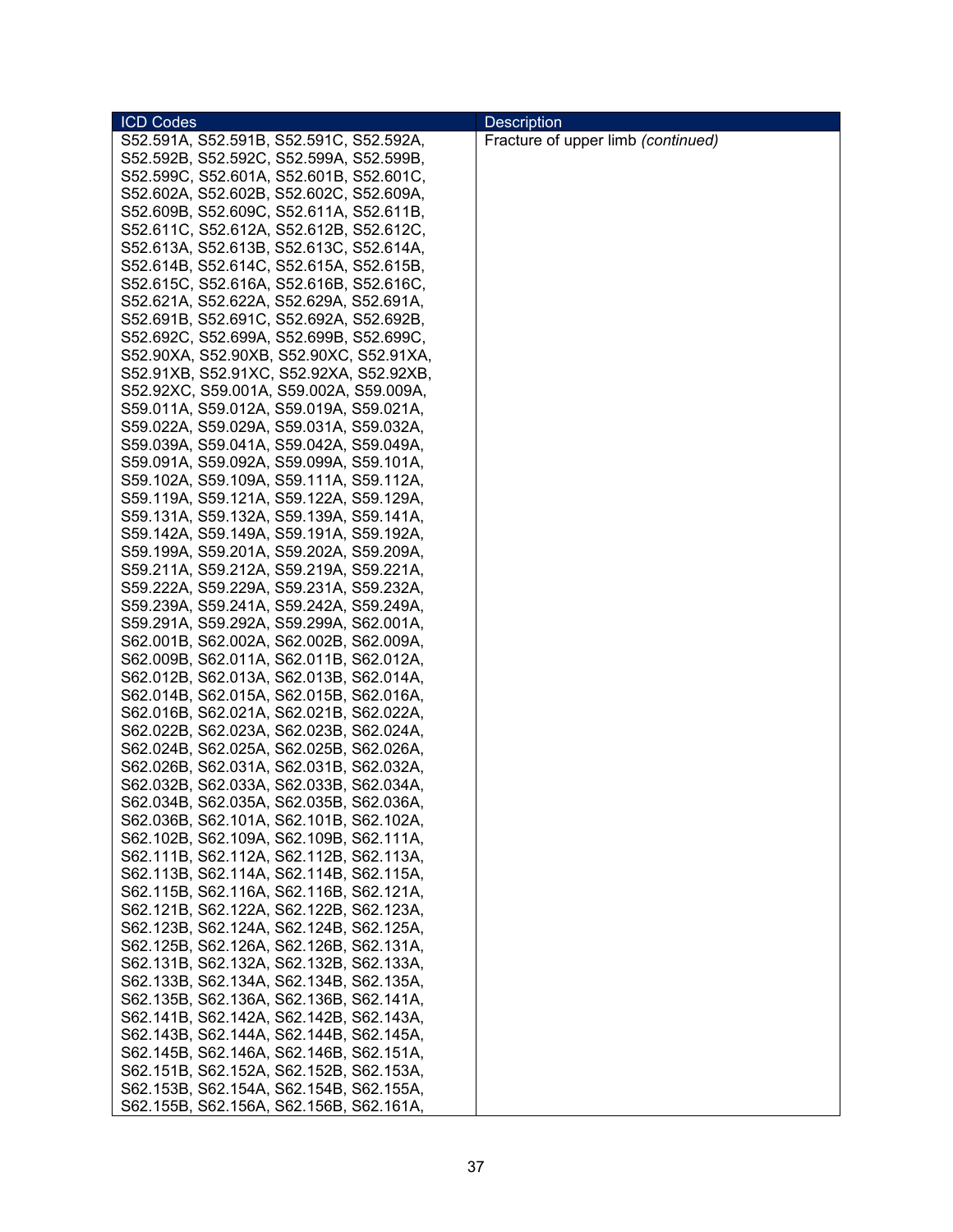| <b>ICD Codes</b>                        | <b>Description</b>                 |
|-----------------------------------------|------------------------------------|
| S62.161B, S62.162A, S62.162B, S62.163A, | Fracture of upper limb (continued) |
| S62.163B, S62.164A, S62.164B, S62.165A, |                                    |
| S62.165B, S62.166A, S62.166B, S62.171A, |                                    |
| S62.171B, S62.172A, S62.172B, S62.173A, |                                    |
| S62.173B, S62.174A, S62.174B, S62.175A, |                                    |
| S62.175B, S62.176A, S62.176B, S62.181A, |                                    |
| S62.181B, S62.182A, S62.182B, S62.183A, |                                    |
|                                         |                                    |
| S62.183B, S62.184A, S62.184B, S62.185A, |                                    |
| S62.185B, S62.186A, S62.186B, S62.201A, |                                    |
| S62.201B, S62.202A, S62.202B, S62.209A, |                                    |
| S62.209B, S62.211A, S62.211B, S62.212A, |                                    |
| S62.212B, S62.213A, S62.213B, S62.221A, |                                    |
| S62.221B, S62.222A, S62.222B, S62.223A, |                                    |
| S62.223B, S62.224A, S62.224B, S62.225A, |                                    |
| S62.225B, S62.226A, S62.226B, S62.231A, |                                    |
| S62.231B, S62.232A, S62.232B, S62.233A, |                                    |
| S62.233B, S62.234A, S62.234B, S62.235A, |                                    |
| S62.235B, S62.236A, S62.236B, S62.241A, |                                    |
| S62.241B, S62.242A, S62.242B, S62.243A, |                                    |
|                                         |                                    |
| S62.243B, S62.244A, S62.244B, S62.245A, |                                    |
| S62.245B, S62.246A, S62.246B, S62.251A, |                                    |
| S62.251B, S62.252A, S62.252B, S62.253A, |                                    |
| S62.253B, S62.254A, S62.254B, S62.255A, |                                    |
| S62.255B, S62.256A, S62.256B, S62.291A, |                                    |
| S62.291B, S62.292A, S62.292B, S62.299A, |                                    |
| S62.299B, S62.300A, S62.300B, S62.301A, |                                    |
| S62.301B, S62.302A, S62.302B, S62.303A, |                                    |
| S62.303B, S62.304A, S62.304B, S62.305A, |                                    |
| S62.305B, S62.306A, S62.306B, S62.307A, |                                    |
| S62.307B, S62.308A, S62.308B, S62.309A, |                                    |
| S62.309B, S62.310A, S62.310B, S62.311A, |                                    |
| S62.311B, S62.312A, S62.312B, S62.313A, |                                    |
| S62.313B, S62.314A, S62.314B, S62.315A, |                                    |
| S62.315B, S62.316A, S62.316B, S62.317A, |                                    |
| S62.317B, S62.318A, S62.318B, S62.319A, |                                    |
|                                         |                                    |
| S62.319B, S62.320A, S62.320B, S62.321A, |                                    |
| S62.321B, S62.322A, S62.322B, S62.323A, |                                    |
| S62.323B, S62.324A, S62.324B, S62.325A, |                                    |
| S62.325B, S62.326A, S62.326B, S62.327A, |                                    |
| S62.327B, S62.328A, S62.328B, S62.329A, |                                    |
| S62.329B, S62.330A, S62.330B, S62.331A, |                                    |
| S62.331B, S62.332A, S62.332B, S62.333A, |                                    |
| S62.333B, S62.334A, S62.334B, S62.335A, |                                    |
| S62.335B, S62.336A, S62.336B, S62.337A, |                                    |
| S62.337B, S62.338A, S62.338B, S62.339A, |                                    |
| S62.339B, S62.340A, S62.340B, S62.341A, |                                    |
| S62.341B, S62.342A, S62.342B, S62.343A, |                                    |
| S62.343B, S62.344A, S62.344B, S62.345A, |                                    |
| S62.345B, S62.346A, S62.346B, S62.347A, |                                    |
| S62.347B, S62.348A, S62.348B, S62.349A, |                                    |
| S62.349B, S62.350A, S62.350B, S62.351A, |                                    |
| S62.351B, S62.352A, S62.352B, S62.353A, |                                    |
| S62.353B, S62.354A, S62.354B, S62.355A, |                                    |
|                                         |                                    |
| S62.355B, S62.356A, S62.356B, S62.357A, |                                    |
| S62.357B, S62.358A, S62.358B, S62.359A, |                                    |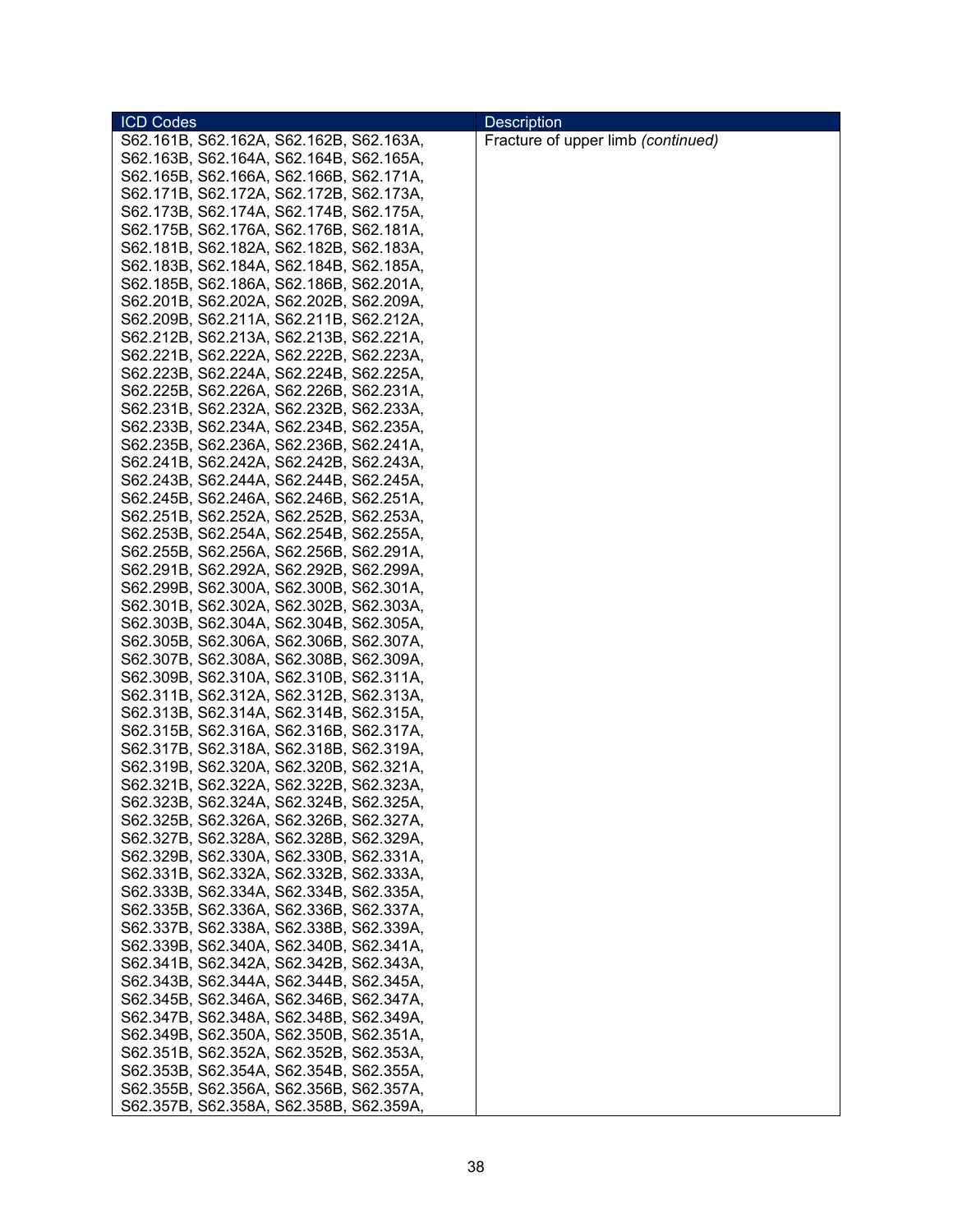| <b>ICD Codes</b>                                                                   | <b>Description</b>                 |
|------------------------------------------------------------------------------------|------------------------------------|
| S62.359B, S62.360A, S62.360B, S62.361A,                                            | Fracture of upper limb (continued) |
| S62.361B, S62.362A, S62.362B, S62.363A,                                            |                                    |
| S62.363B, S62.364A, S62.364B, S62.365A,                                            |                                    |
| S62.365B, S62.366A, S62.366B, S62.367A,                                            |                                    |
| S62.367B, S62.368A, S62.368B, S62.369A,                                            |                                    |
| S62.369B, S62.390A, S62.390B, S62.391A,                                            |                                    |
| S62.391B, S62.392A, S62.392B, S62.393A,                                            |                                    |
| S62.393B, S62.394A, S62.394B, S62.395A,                                            |                                    |
| S62.395B, S62.396A, S62.396B, S62.397A,                                            |                                    |
| S62.397B, S62.398A, S62.398B, S62.399A,                                            |                                    |
|                                                                                    |                                    |
| S62.399B, S62.501A, S62.501B, S62.502A,<br>S62.502B, S62.509A, S62.509B, S62.511A, |                                    |
|                                                                                    |                                    |
| S62.511B, S62.512A, S62.512B, S62.513A,                                            |                                    |
| S62.513B, S62.514A, S62.514B, S62.515A,                                            |                                    |
| S62.515B, S62.516A, S62.516B, S62.521A,                                            |                                    |
| S62.521B, S62.522A, S62.522B, S62.523A,                                            |                                    |
| S62.523B, S62.524A, S62.524B, S62.525A,                                            |                                    |
| S62.525B, S62.526A, S62.526B, S62.600A,                                            |                                    |
| S62.600B, S62.601A, S62.601B, S62.602A,                                            |                                    |
| S62.602B, S62.603A, S62.603B, S62.604A,                                            |                                    |
| S62.604B, S62.605A, S62.605B, S62.606A,                                            |                                    |
| S62.606B, S62.607A, S62.607B, S62.608A,                                            |                                    |
| S62.608B, S62.609A, S62.609B, S62.610A,                                            |                                    |
| S62.610B, S62.611A, S62.611B, S62.612A,                                            |                                    |
| S62.612B, S62.613A, S62.613B, S62.614A,                                            |                                    |
| S62.614B, S62.615A, S62.615B, S62.616A,                                            |                                    |
| S62.616B, S62.617A, S62.617B, S62.618A,                                            |                                    |
| S62.618B, S62.619A, S62.619B, S62.620A,                                            |                                    |
| S62.620B, S62.621A, S62.621B, S62.622A,                                            |                                    |
| S62.622B, S62.623A, S62.623B, S62.624A,                                            |                                    |
| S62.624B, S62.625A, S62.625B, S62.626A,                                            |                                    |
| S62.626B, S62.627A, S62.627B, S62.628A,                                            |                                    |
| S62.628B, S62.629A, S62.629B, S62.630A,                                            |                                    |
| S62.630B, S62.631A, S62.631B, S62.632A,                                            |                                    |
| S62.632B, S62.633A, S62.633B, S62.634A,                                            |                                    |
| S62.634B, S62.635A, S62.635B, S62.636A,                                            |                                    |
| S62.636B, S62.637A, S62.637B, S62.638A,                                            |                                    |
| S62.638B, S62.639A, S62.639B, S62.640A,                                            |                                    |
|                                                                                    |                                    |
| S62.640B, S62.641A, S62.641B, S62.642A,                                            |                                    |
| S62.642B, S62.643A, S62.643B, S62.644A,                                            |                                    |
| S62.644B, S62.645A, S62.645B, S62.646A,                                            |                                    |
| S62.646B, S62.647A, S62.647B, S62.648A,                                            |                                    |
| S62.648B, S62.649A, S62.649B, S62.650A,                                            |                                    |
| S62.650B, S62.651A, S62.651B, S62.652A,                                            |                                    |
| S62.652B, S62.653A, S62.653B, S62.654A,                                            |                                    |
| S62.654B, S62.655A, S62.655B, S62.656A,                                            |                                    |
| S62.656B, S62.657A, S62.657B, S62.658A,                                            |                                    |
| S62.658B, S62.659A, S62.659B, S62.660A,                                            |                                    |
| S62.660B, S62.661A, S62.661B, S62.662A,                                            |                                    |
| S62.662B, S62.663A, S62.663B, S62.664A,                                            |                                    |
| S62.664B, S62.665A, S62.665B, S62.666A,                                            |                                    |
| S62.666B, S62.667A, S62.667B, S62.668A,                                            |                                    |
| S62.668B, S62.669A, S62.669B, S62.90XA,                                            |                                    |
| S62.90XB, S62.91XA, S62.91XB, S62.92XA,                                            |                                    |
| S62.92XB                                                                           |                                    |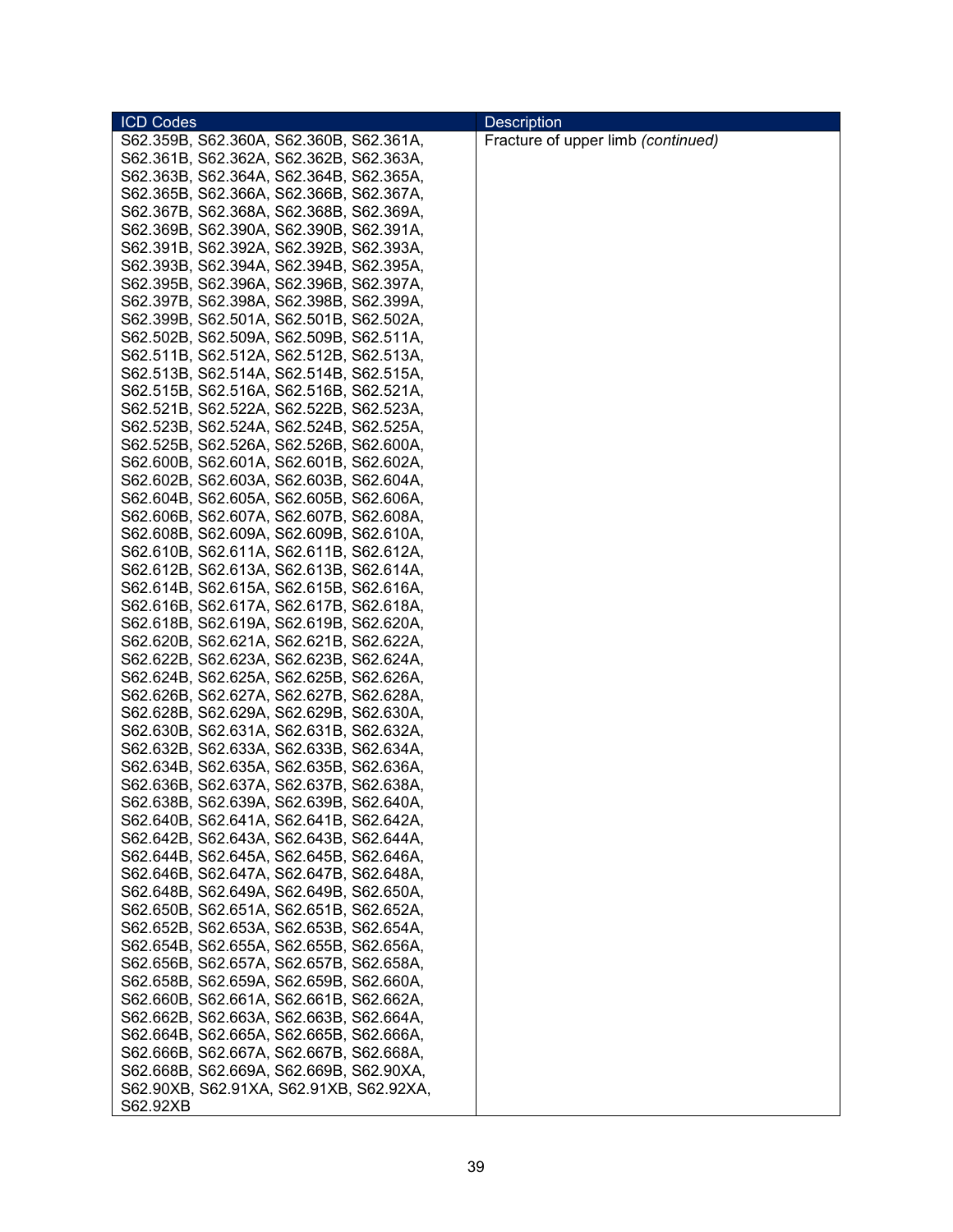| <b>ICD Codes</b>                         | <b>Description</b>     |
|------------------------------------------|------------------------|
| ICD-10-CM: M84.361A, M84.362A, M84.363A, | Fracture of lower limb |
| M84.364A, M84.369A, M84.371A, M84.372A,  |                        |
| M84.373A, M84.374A, M84.375A, M84.376A,  |                        |
| M84.377A, M84.378A, M84.379A, M84.750A,  |                        |
| M84.751A, M84.752A, M84.753A, M84.754A,  |                        |
| M84.755A, M84.756A, M84.757A, M84.758A,  |                        |
| M84.759A, S72.301A, S72.301B, S72.301C,  |                        |
| S72.302A, S72.302B, S72.302C, S72.309A,  |                        |
| S72.309B, S72.309C, S72.321A, S72.321B,  |                        |
| S72.321C, S72.322A, S72.322B, S72.322C,  |                        |
| S72.323A, S72.323B, S72.323C, S72.324A,  |                        |
| S72.324B, S72.324C, S72.325A, S72.325B,  |                        |
| S72.325C, S72.326A, S72.326B, S72.326C,  |                        |
| S72.331A, S72.331B, S72.331C, S72.332A,  |                        |
|                                          |                        |
| S72.332B, S72.332C, S72.333A, S72.333B,  |                        |
| S72.333C, S72.334A, S72.334B, S72.334C,  |                        |
| S72.335A, S72.335B, S72.335C, S72.336A,  |                        |
| S72.336B, S72.336C, S72.341A, S72.341B,  |                        |
| S72.341C, S72.342A, S72.342B, S72.342C,  |                        |
| S72.343A, S72.343B, S72.343C, S72.344A,  |                        |
| S72.344B, S72.344C, S72.345A, S72.345B,  |                        |
| S72.345C, S72.346A, S72.346B, S72.346C,  |                        |
| S72.351A, S72.351B, S72.351C, S72.352A,  |                        |
| S72.352B, S72.352C, S72.353A, S72.353B,  |                        |
| S72.353C, S72.354A, S72.354B, S72.354C,  |                        |
| S72.355A, S72.355B, S72.355C, S72.356A,  |                        |
| S72.356B, S72.356C, S72.361A, S72.361B,  |                        |
| S72.361C, S72.362A, S72.362B, S72.362C,  |                        |
| S72.363A, S72.363B, S72.363C, S72.364A,  |                        |
| S72.364B, S72.364C, S72.365A, S72.365B,  |                        |
| S72.365C, S72.366A, S72.366B, S72.366C,  |                        |
| S72.391A, S72.391B, S72.391C, S72.392A,  |                        |
| S72.392B, S72.392C, S72.399A, S72.399B,  |                        |
| S72.399C, S72.401A, S72.401B, S72.401C,  |                        |
| S72.402A, S72.402B, S72.402C, S72.409A,  |                        |
| S72.409B, S72.409C, S72.411A, S72.411B,  |                        |
| S72.411C, S72.412A, S72.412B, S72.412C,  |                        |
| S72.413A, S72.413B, S72.413C, S72.414A,  |                        |
| S72.414B, S72.414C, S72.415A, S72.415B,  |                        |
| S72.415C, S72.416A, S72.416B, S72.416C,  |                        |
| S72.421A, S72.421B, S72.421C, S72.422A,  |                        |
| S72.422B, S72.422C, S72.423A, S72.423B,  |                        |
| S72.423C, S72.424A, S72.424B, S72.424C,  |                        |
| S72.425A, S72.425B, S72.425C, S72.426A,  |                        |
| S72.426B, S72.426C, S72.431A, S72.431B,  |                        |
| S72.431C, S72.432A, S72.432B, S72.432C,  |                        |
| S72.433A, S72.433B, S72.433C, S72.434A,  |                        |
| S72.434B, S72.434C, S72.435A, S72.435B,  |                        |
| S72.435C, S72.436A, S72.436B, S72.436C,  |                        |
| S72.441A, S72.441B, S72.441C, S72.442A,  |                        |
| S72.442B, S72.442C, S72.443A, S72.443B,  |                        |
| S72.443C, S72.444A, S72.444B, S72.444C,  |                        |
| S72.445A, S72.445B, S72.445C, S72.446A,  |                        |
| S72.446B, S72.446C, S72.451A, S72.451B,  |                        |
| S72.451C, S72.452A, S72.452B, S72.452C,  |                        |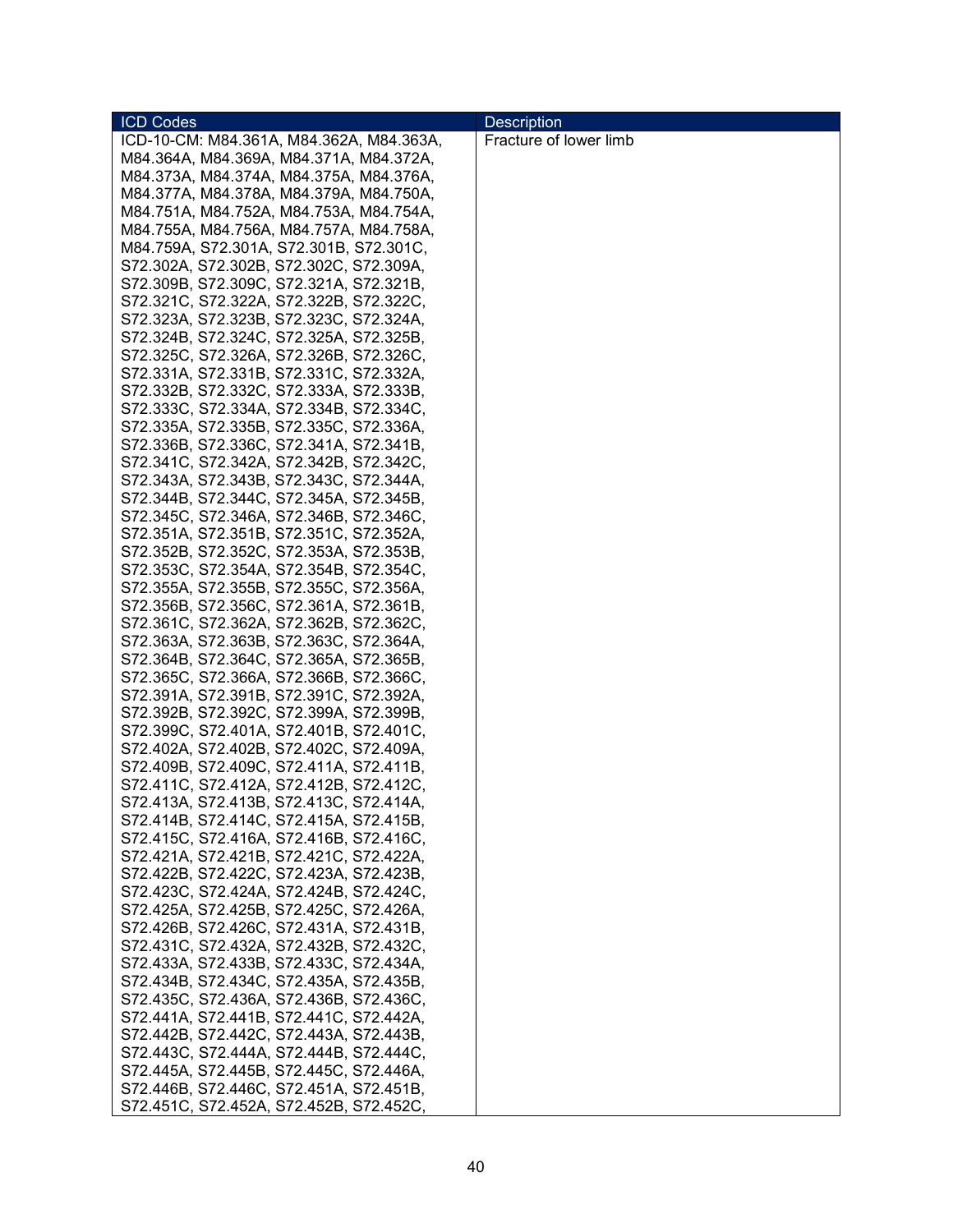| <b>ICD Codes</b>                        | <b>Description</b>                 |
|-----------------------------------------|------------------------------------|
| S72.453A, S72.453B, S72.453C, S72.454A, | Fracture of lower limb (continued) |
| S72.454B, S72.454C, S72.455A, S72.455B, |                                    |
| S72.455C, S72.456A, S72.456B, S72.456C, |                                    |
| S72.461A, S72.461B, S72.461C, S72.462A, |                                    |
| S72.462B, S72.462C, S72.463A, S72.463B, |                                    |
| S72.463C, S72.464A, S72.464B, S72.464C, |                                    |
| S72.465A, S72.465B, S72.465C, S72.466A, |                                    |
| S72.466B, S72.466C, S72.471A, S72.472A, |                                    |
| S72.479A, S72.491A, S72.491B, S72.491C, |                                    |
| S72.492A, S72.492B, S72.492C, S72.499A, |                                    |
| S72.499B, S72.499C, S72.8X1A, S72.8X1B, |                                    |
| S72.8X1C, S72.8X2A, S72.8X2B, S72.8X2C, |                                    |
|                                         |                                    |
| S72.8X9A, S72.8X9B, S72.8X9C, S72.90XA, |                                    |
| S72.90XB, S72.90XC, S72.91XA, S72.91XB, |                                    |
| S72.91XC, S72.92XA, S72.92XB, S72.92XC, |                                    |
| S79.001A, S79.002A, S79.009A, S79.011A, |                                    |
| S79.012A, S79.019A, S79.091A, S79.092A, |                                    |
| S79.099A, S79.101A, S79.102A, S79.109A, |                                    |
| S79.111A, S79.112A, S79.119A, S79.121A, |                                    |
| S79.122A, S79.129A, S79.131A, S79.132A, |                                    |
| S79.139A, S79.141A, S79.142A, S79.149A, |                                    |
| S79.191A, S79.192A, S79.199A, S82.001A, |                                    |
| S82.001B, S82.001C, S82.002A, S82.002B, |                                    |
| S82.002C, S82.009A, S82.009B, S82.009C, |                                    |
| S82.011A, S82.011B, S82.011C, S82.012A, |                                    |
| S82.012B, S82.012C, S82.013A, S82.013B, |                                    |
| S82.013C, S82.014A, S82.014B, S82.014C, |                                    |
| S82.015A, S82.015B, S82.015C, S82.016A, |                                    |
| S82.016B, S82.016C, S82.021A, S82.021B, |                                    |
| S82.021C, S82.022A, S82.022B, S82.022C, |                                    |
| S82.023A, S82.023B, S82.023C, S82.024A, |                                    |
| S82.024B, S82.024C, S82.025A, S82.025B, |                                    |
| S82.025C, S82.026A, S82.026B, S82.026C, |                                    |
| S82.031A, S82.031B, S82.031C, S82.032A, |                                    |
| S82.032B, S82.032C, S82.033A, S82.033B, |                                    |
| S82.033C, S82.034A, S82.034B, S82.034C, |                                    |
| S82.035A, S82.035B, S82.035C, S82.036A, |                                    |
| S82.036B, S82.036C, S82.041A, S82.041B, |                                    |
| S82.041C, S82.042A, S82.042B, S82.042C, |                                    |
| S82.043A, S82.043B, S82.043C, S82.044A, |                                    |
| S82.044B, S82.044C, S82.045A, S82.045B, |                                    |
| S82.045C, S82.046A, S82.046B, S82.046C, |                                    |
| S82.091A, S82.091B, S82.091C, S82.092A, |                                    |
| S82.092B, S82.092C, S82.099A, S82.099B, |                                    |
| S82.099C, S82.101A, S82.101B, S82.101C, |                                    |
| S82.102A, S82.102B, S82.102C, S82.109A, |                                    |
| S82.109B, S82.109C, S82.111A, S82.111B, |                                    |
|                                         |                                    |
| S82.111C, S82.112A, S82.112B, S82.112C, |                                    |
| S82.113A, S82.113B, S82.113C, S82.114A, |                                    |
| S82.114B, S82.114C, S82.115A, S82.115B, |                                    |
| S82.115C, S82.116A, S82.116B, S82.116C, |                                    |
| S82.121A, S82.121B, S82.121C, S82.122A, |                                    |
| S82.122B, S82.122C, S82.123A, S82.123B, |                                    |
| S82.123C, S82.124A, S82.124B, S82.124C, |                                    |
| S82.125A, S82.125B, S82.125C, S82.126A, |                                    |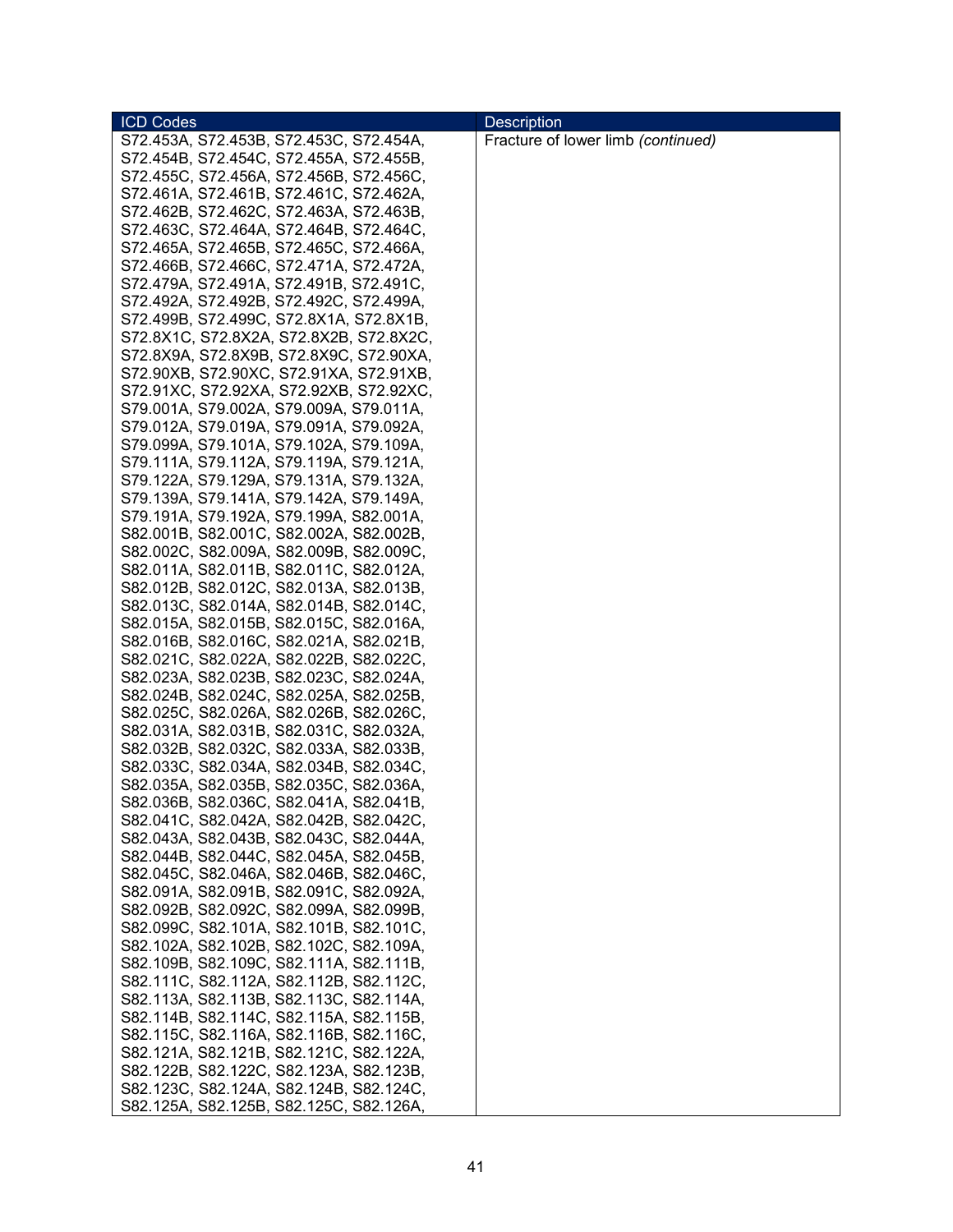| <b>ICD Codes</b>                        | <b>Description</b>                 |
|-----------------------------------------|------------------------------------|
| S82.126B, S82.126C, S82.131A, S82.131B, | Fracture of lower limb (continued) |
| S82.131C, S82.132A, S82.132B, S82.132C, |                                    |
| S82.133A, S82.133B, S82.133C, S82.134A, |                                    |
| S82.134B, S82.134C, S82.135A, S82.135B, |                                    |
| S82.135C, S82.136A, S82.136B, S82.136C, |                                    |
| S82.141A, S82.141B, S82.141C, S82.142A, |                                    |
| S82.142B, S82.142C, S82.143A, S82.143B, |                                    |
| S82.143C, S82.144A, S82.144B, S82.144C, |                                    |
| S82.145A, S82.145B, S82.145C, S82.146A, |                                    |
| S82.146B, S82.146C, S82.151A, S82.151B, |                                    |
| S82.151C, S82.152A, S82.152B, S82.152C, |                                    |
| S82.153A, S82.153B, S82.153C, S82.154A, |                                    |
| S82.154B, S82.154C, S82.155A, S82.155B, |                                    |
| S82.155C, S82.156A, S82.156B, S82.156C, |                                    |
| S82.161A, S82.162A, S82.169A, S82.191A, |                                    |
| S82.191B, S82.191C, S82.192A, S82.192B, |                                    |
| S82.192C, S82.199A, S82.199B, S82.199C, |                                    |
| S82.201A, S82.201B, S82.201C, S82.202A, |                                    |
| S82.202B, S82.202C, S82.209A, S82.209B, |                                    |
| S82.209C, S82.221A, S82.221B, S82.221C, |                                    |
| S82.222A, S82.222B, S82.222C, S82.223A, |                                    |
| S82.223B, S82.223C, S82.224A, S82.224B, |                                    |
| S82.224C, S82.225A, S82.225B, S82.225C, |                                    |
| S82.226A, S82.226B, S82.226C, S82.231A, |                                    |
| S82.231B, S82.231C, S82.232A, S82.232B, |                                    |
| S82.232C, S82.233A, S82.233B, S82.233C, |                                    |
| S82.234A, S82.234B, S82.234C, S82.235A, |                                    |
| S82.235B, S82.235C, S82.236A, S82.236B, |                                    |
| S82.236C, S82.241A, S82.241B, S82.241C, |                                    |
| S82.242A, S82.242B, S82.242C, S82.243A, |                                    |
| S82.243B, S82.243C, S82.244A, S82.244B, |                                    |
| S82.244C, S82.245A, S82.245B, S82.245C, |                                    |
| S82.246A, S82.246B, S82.246C, S82.251A, |                                    |
| S82.251B, S82.251C, S82.252A, S82.252B, |                                    |
| S82.252C, S82.253A, S82.253B, S82.253C, |                                    |
| S82.254A, S82.254B, S82.254C, S82.255A, |                                    |
| S82.255B, S82.255C, S82.256A, S82.256B, |                                    |
| S82.256C, S82.261A, S82.261B, S82.261C, |                                    |
| S82.262A, S82.262B, S82.262C, S82.263A, |                                    |
| S82.263B, S82.263C, S82.264A, S82.264B, |                                    |
| S82.264C, S82.265A, S82.265B, S82.265C, |                                    |
| S82.266A, S82.266B, S82.266C, S82.291A, |                                    |
| S82.291B, S82.291C, S82.292A, S82.292B, |                                    |
| S82.292C, S82.299A, S82.299B, S82.299C, |                                    |
| S82.301A, S82.301B, S82.301C, S82.302A, |                                    |
| S82.302B, S82.302C, S82.309A, S82.309B, |                                    |
| S82.309C, S82.311A, S82.312A, S82.319A, |                                    |
| S82.391A, S82.391B, S82.391C, S82.392A, |                                    |
| S82.392B, S82.392C, S82.399A, S82.399B, |                                    |
| S82.399C, S82.401A, S82.401B, S82.401C, |                                    |
| S82.402A, S82.402B, S82.402C, S82.409A, |                                    |
| S82.409B, S82.409C, S82.421A, S82.421B, |                                    |
| S82.421C, S82.422A, S82.422B, S82.422C, |                                    |
| S82.423A, S82.423B, S82.423C, S82.424A, |                                    |
|                                         |                                    |
| S82.424B, S82.424C, S82.425A, S82.425B, |                                    |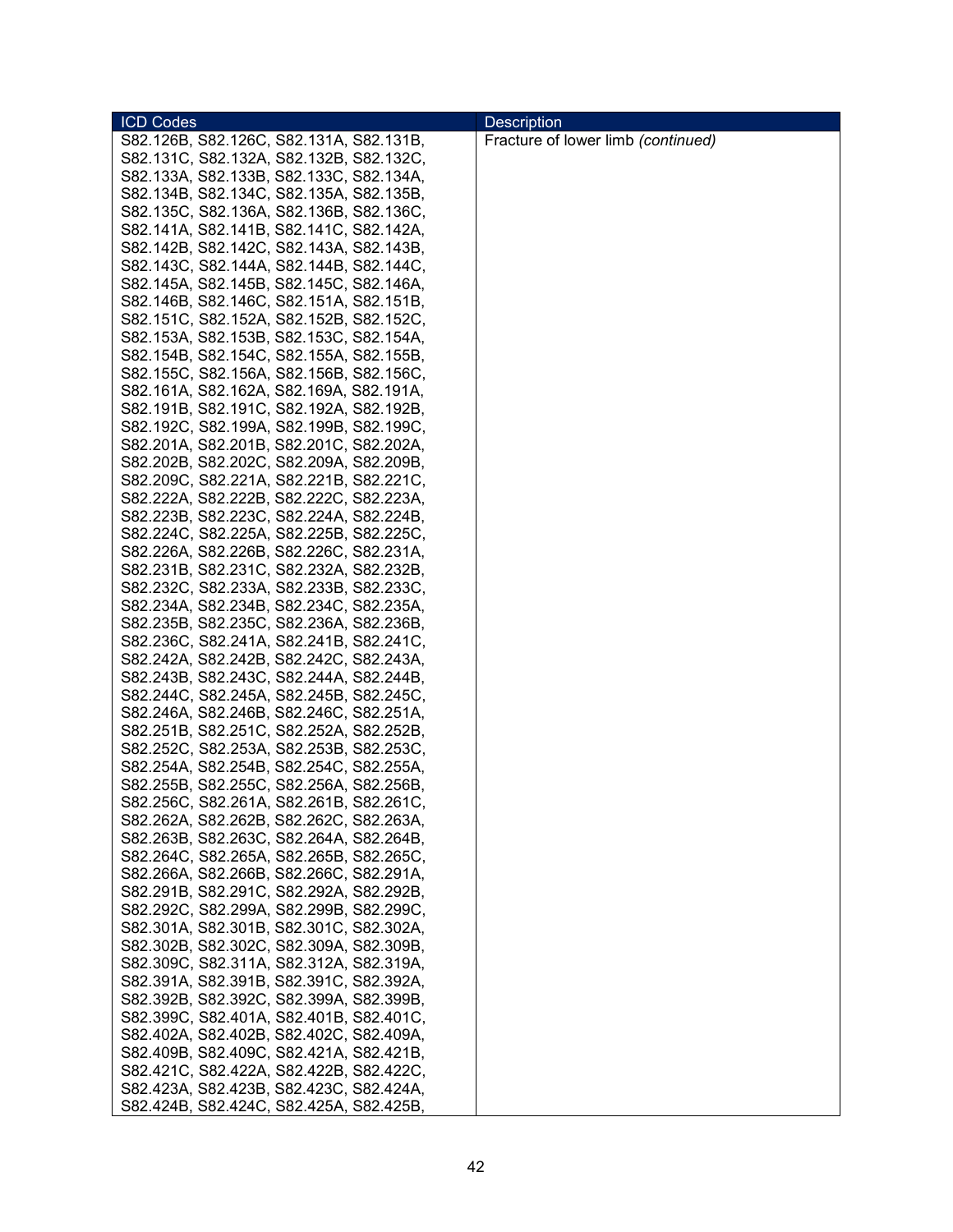| <b>ICD Codes</b>                        | <b>Description</b>                 |
|-----------------------------------------|------------------------------------|
| S82.425C, S82.426A, S82.426B, S82.426C, | Fracture of lower limb (continued) |
| S82.431A, S82.431B, S82.431C, S82.432A, |                                    |
| S82.432B, S82.432C, S82.433A, S82.433B, |                                    |
| S82.433C, S82.434A, S82.434B, S82.434C, |                                    |
| S82.435A, S82.435B, S82.435C, S82.436A, |                                    |
| S82.436B, S82.436C, S82.441A, S82.441B, |                                    |
| S82.441C, S82.442A, S82.442B, S82.442C, |                                    |
| S82.443A, S82.443B, S82.443C, S82.444A, |                                    |
| S82.444B, S82.444C, S82.445A, S82.445B, |                                    |
| S82.445C, S82.446A, S82.446B, S82.446C, |                                    |
| S82.451A, S82.451B, S82.451C, S82.452A, |                                    |
| S82.452B, S82.452C, S82.453A, S82.453B, |                                    |
| S82.453C, S82.454A, S82.454B, S82.454C, |                                    |
| S82.455A, S82.455B, S82.455C, S82.456A, |                                    |
| S82.456B, S82.456C, S82.461A, S82.461B, |                                    |
| S82.461C, S82.462A, S82.462B, S82.462C, |                                    |
| S82.463A, S82.463B, S82.463C, S82.464A, |                                    |
| S82.464B, S82.464C, S82.465A, S82.465B, |                                    |
| S82.465C, S82.466A, S82.466B, S82.466C, |                                    |
| S82.491A, S82.491B, S82.491C, S82.492A, |                                    |
| S82.492B, S82.492C, S82.499A, S82.499B, |                                    |
| S82.499C, S82.51XA, S82.51XB, S82.51XC, |                                    |
| S82.52XA, S82.52XB, S82.52XC, S82.53XA, |                                    |
| S82.53XB, S82.53XC, S82.54XA, S82.54XB, |                                    |
| S82.54XC, S82.55XA, S82.55XB, S82.55XC, |                                    |
| S82.56XA, S82.56XB, S82.56XC, S82.61XA, |                                    |
| S82.61XB, S82.61XC, S82.62XA, S82.62XB, |                                    |
| S82.62XC, S82.63XA, S82.63XB, S82.63XC, |                                    |
| S82.64XA, S82.64XB, S82.64XC, S82.65XA, |                                    |
| S82.65XB, S82.65XC, S82.66XA, S82.66XB, |                                    |
| S82.66XC, S82.811A, S82.812A, S82.819A, |                                    |
| S82.821A, S82.822A, S82.829A, S82.831A, |                                    |
| S82.831B, S82.831C, S82.832A, S82.832B, |                                    |
| S82.832C, S82.839A, S82.839B, S82.839C, |                                    |
| S82.841A, S82.841B, S82.841C, S82.842A, |                                    |
| S82.842B, S82.842C, S82.843A, S82.843B, |                                    |
| S82.843C, S82.844A, S82.844B, S82.844C, |                                    |
| S82.845A, S82.845B, S82.845C, S82.846A, |                                    |
| S82.846B, S82.846C, S82.851A, S82.851B, |                                    |
| S82.851C, S82.852A, S82.852B, S82.852C, |                                    |
| S82.853A, S82.853B, S82.853C, S82.854A, |                                    |
| S82.854B, S82.854C, S82.855A, S82.855B, |                                    |
| S82.855C, S82.856A, S82.856B, S82.856C, |                                    |
| S82.861A, S82.861B, S82.861C, S82.862A, |                                    |
| S82.862B, S82.862C, S82.863A, S82.863B, |                                    |
| S82.863C, S82.864A, S82.864B, S82.864C, |                                    |
| S82.865A, S82.865B, S82.865C, S82.866A, |                                    |
| S82.866B, S82.866C, S82.871A, S82.871B, |                                    |
| S82.871C, S82.872A, S82.872B, S82.872C, |                                    |
| S82.873A, S82.873B, S82.873C, S82.874A, |                                    |
| S82.874B, S82.874C, S82.875A, S82.875B, |                                    |
| S82.875C, S82.876A, S82.876B, S82.876C, |                                    |
| S82.891A, S82.891B, S82.891C, S82.892A, |                                    |
| S82.892B, S82.892C, S82.899A, S82.899B, |                                    |
| S82.899C, S82.90XA, S82.90XB, S82.90XC, |                                    |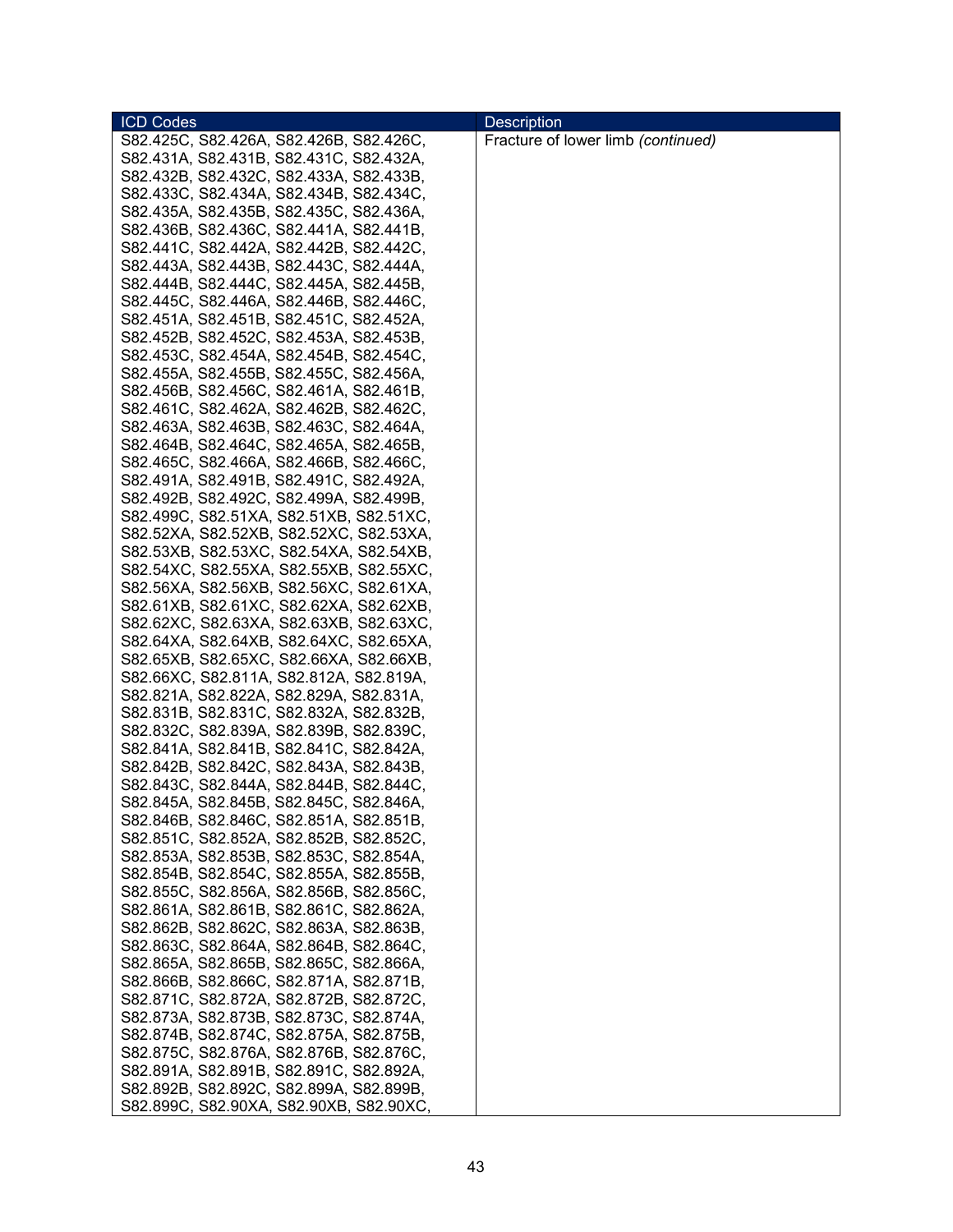| <b>ICD Codes</b>                        | <b>Description</b>                 |
|-----------------------------------------|------------------------------------|
| S82.91XA, S82.91XB, S82.91XC, S82.92XA, | Fracture of lower limb (continued) |
| S82.92XB, S82.92XC, S89.001A, S89.002A, |                                    |
| S89.009A, S89.011A, S89.012A, S89.019A, |                                    |
| S89.021A, S89.022A, S89.029A, S89.031A, |                                    |
| S89.032A, S89.039A, S89.041A, S89.042A, |                                    |
| S89.049A, S89.091A, S89.092A, S89.099A, |                                    |
| S89.101A, S89.102A, S89.109A, S89.111A, |                                    |
| S89.112A, S89.119A, S89.121A, S89.122A, |                                    |
| S89.129A, S89.131A, S89.132A, S89.139A, |                                    |
| S89.141A, S89.142A, S89.149A, S89.191A, |                                    |
|                                         |                                    |
| S89.192A, S89.199A, S89.201A, S89.202A, |                                    |
| S89.209A, S89.211A, S89.212A, S89.219A, |                                    |
| S89.221A, S89.222A, S89.229A, S89.291A, |                                    |
| S89.292A, S89.299A, S89.301A, S89.302A, |                                    |
| S89.309A, S89.311A, S89.312A, S89.319A, |                                    |
| S89.321A, S89.322A, S89.329A, S89.391A, |                                    |
| S89.392A, S89.399A, S92.001A, S92.001B, |                                    |
| S92.002A, S92.002B, S92.009A, S92.009B, |                                    |
| S92.011A, S92.011B, S92.012A, S92.012B, |                                    |
| S92.013A, S92.013B, S92.014A, S92.014B, |                                    |
| S92.015A, S92.015B, S92.016A, S92.016B, |                                    |
| S92.021A, S92.021B, S92.022A, S92.022B, |                                    |
| S92.023A, S92.023B, S92.024A, S92.024B, |                                    |
| S92.025A, S92.025B, S92.026A, S92.026B, |                                    |
| S92.031A, S92.031B, S92.032A, S92.032B, |                                    |
| S92.033A, S92.033B, S92.034A, S92.034B, |                                    |
| S92.035A, S92.035B, S92.036A, S92.036B, |                                    |
| S92.041A, S92.041B, S92.042A, S92.042B, |                                    |
| S92.043A, S92.043B, S92.044A, S92.044B, |                                    |
| S92.045A, S92.045B, S92.046A, S92.046B, |                                    |
| S92.051A, S92.051B, S92.052A, S92.052B, |                                    |
| S92.053A, S92.053B, S92.054A, S92.054B, |                                    |
| S92.055A, S92.055B, S92.056A, S92.056B, |                                    |
| S92.061A, S92.061B, S92.062A, S92.062B, |                                    |
| S92.063A, S92.063B, S92.064A, S92.064B, |                                    |
| S92.065A, S92.065B, S92.066A, S92.066B, |                                    |
| S92.101A, S92.101B, S92.102A, S92.102B, |                                    |
| S92.109A, S92.109B, S92.111A, S92.111B, |                                    |
|                                         |                                    |
| S92.112A, S92.112B, S92.113A, S92.113B, |                                    |
| S92.114A, S92.114B, S92.115A, S92.115B, |                                    |
| S92.116A, S92.116B, S92.121A, S92.121B, |                                    |
| S92.122A, S92.122B, S92.123A, S92.123B, |                                    |
| S92.124A, S92.124B, S92.125A, S92.125B, |                                    |
| S92.126A, S92.126B, S92.131A, S92.131B, |                                    |
| S92.132A, S92.132B, S92.133A, S92.133B, |                                    |
| S92.134A, S92.134B, S92.135A, S92.135B, |                                    |
| S92.136A, S92.136B, S92.141A, S92.141B, |                                    |
| S92.142A, S92.142B, S92.143A, S92.143B, |                                    |
| S92.144A, S92.144B, S92.145A, S92.145B, |                                    |
| S92.146A, S92.146B, S92.151A, S92.151B, |                                    |
| S92.152A, S92.152B, S92.153A, S92.153B, |                                    |
| S92.154A, S92.154B, S92.155A, S92.155B, |                                    |
| S92.156A, S92.156B, S92.191A, S92.191B, |                                    |
| S92.192A, S92.192B, S92.199A, S92.199B, |                                    |
| S92.201A, S92.201B, S92.202A, S92.202B, |                                    |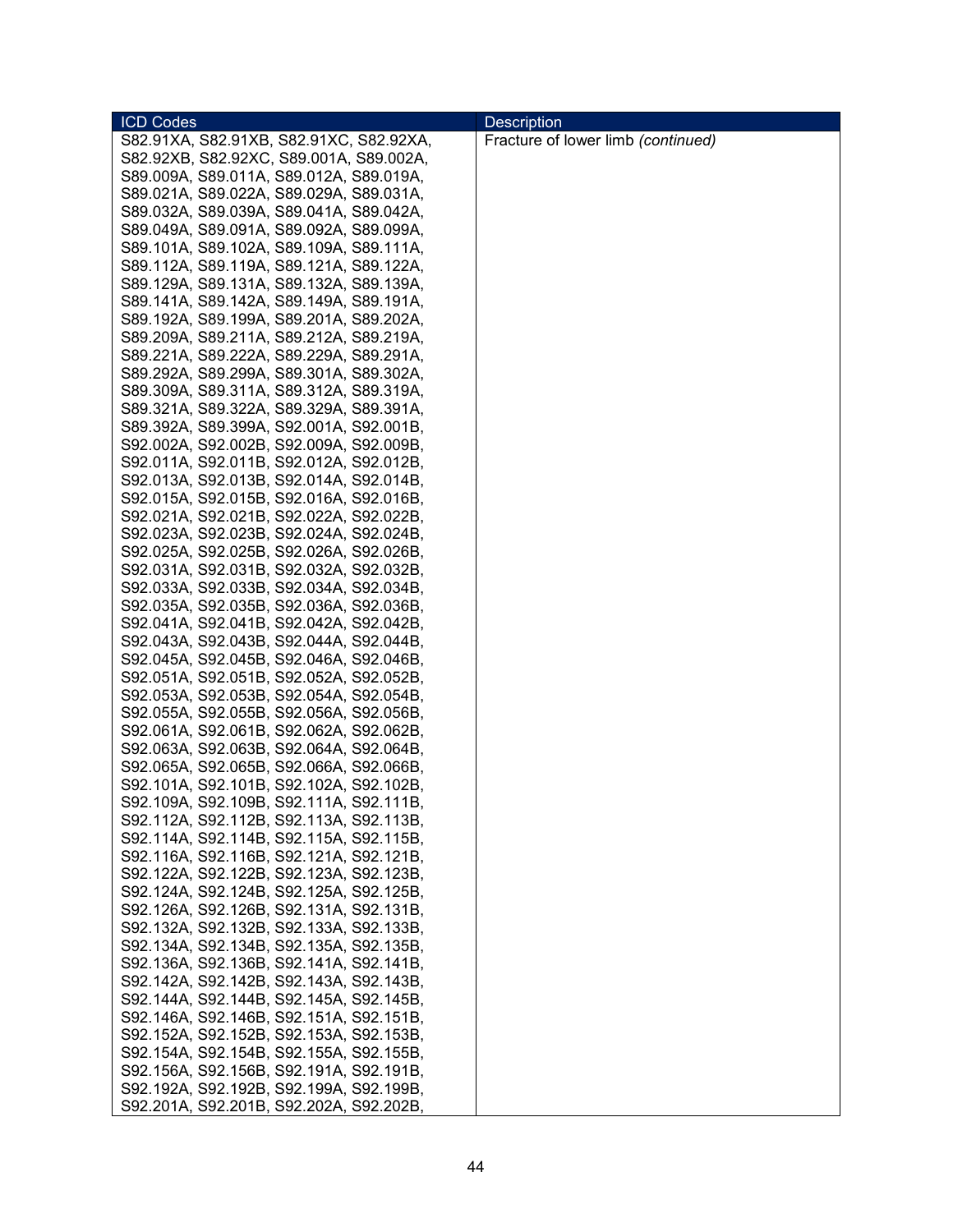| <b>ICD Codes</b>                        | <b>Description</b>                 |
|-----------------------------------------|------------------------------------|
| S92.209A, S92.209B, S92.211A, S92.211B, | Fracture of lower limb (continued) |
| S92.212A, S92.212B, S92.213A, S92.213B, |                                    |
| S92.214A, S92.214B, S92.215A, S92.215B, |                                    |
| S92.216A, S92.216B, S92.221A, S92.221B, |                                    |
| S92.222A, S92.222B, S92.223A, S92.223B, |                                    |
| S92.224A, S92.224B, S92.225A, S92.225B, |                                    |
| S92.226A, S92.226B, S92.231A, S92.231B, |                                    |
| S92.232A, S92.232B, S92.233A, S92.233B, |                                    |
| S92.234A, S92.234B, S92.235A, S92.235B, |                                    |
| S92.236A, S92.236B, S92.241A, S92.241B, |                                    |
| S92.242A, S92.242B, S92.243A, S92.243B, |                                    |
| S92.244A, S92.244B, S92.245A, S92.245B, |                                    |
| S92.246A, S92.246B, S92.251A, S92.251B, |                                    |
| S92.252A, S92.252B, S92.253A, S92.253B, |                                    |
| S92.254A, S92.254B, S92.255A, S92.255B, |                                    |
|                                         |                                    |
| S92.256A, S92.256B, S92.301A, S92.301B, |                                    |
| S92.302A, S92.302B, S92.309A, S92.309B, |                                    |
| S92.311A, S92.311B, S92.312A, S92.312B, |                                    |
| S92.313A, S92.313B, S92.314A, S92.314B, |                                    |
| S92.315A, S92.315B, S92.316A, S92.316B, |                                    |
| S92.321A, S92.321B, S92.322A, S92.322B, |                                    |
| S92.323A, S92.323B, S92.324A, S92.324B, |                                    |
| S92.325A, S92.325B, S92.326A, S92.326B, |                                    |
| S92.331A, S92.331B, S92.332A, S92.332B, |                                    |
| S92.333A, S92.333B, S92.334A, S92.334B, |                                    |
| S92.335A, S92.335B, S92.336A, S92.336B, |                                    |
| S92.341A, S92.341B, S92.342A, S92.342B, |                                    |
| S92.343A, S92.343B, S92.344A, S92.344B, |                                    |
| S92.345A, S92.345B, S92.346A, S92.346B, |                                    |
| S92.351A, S92.351B, S92.352A, S92.352B, |                                    |
| S92.353A, S92.353B, S92.354A, S92.354B, |                                    |
| S92.355A, S92.355B, S92.356A, S92.356B, |                                    |
| S92.401A, S92.401B, S92.402A, S92.402B, |                                    |
| S92.403A, S92.403B, S92.404A, S92.404B, |                                    |
| S92.405A, S92.405B, S92.406A, S92.406B, |                                    |
| S92.411A, S92.411B, S92.412A, S92.412B, |                                    |
| S92.413A, S92.413B, S92.414A, S92.414B, |                                    |
| S92.415A, S92.415B, S92.416A, S92.416B. |                                    |
| S92.421A, S92.421B, S92.422A, S92.422B, |                                    |
| S92.423A, S92.423B, S92.424A, S92.424B, |                                    |
| S92.425A, S92.425B, S92.426A, S92.426B, |                                    |
| S92.491A, S92.491B, S92.492A, S92.492B, |                                    |
| S92.499A, S92.499B, S92.501A, S92.501B, |                                    |
| S92.502A, S92.502B, S92.503A, S92.503B, |                                    |
| S92.504A, S92.504B, S92.505A, S92.505B, |                                    |
| S92.506A, S92.506B, S92.511A, S92.511B, |                                    |
| S92.512A, S92.512B, S92.513A, S92.513B, |                                    |
| S92.514A, S92.514B, S92.515A, S92.515B, |                                    |
| S92.516A, S92.516B, S92.521A, S92.521B, |                                    |
| S92.522A, S92.522B, S92.523A, S92.523B, |                                    |
| S92.524A, S92.524B, S92.525A, S92.525B, |                                    |
| S92.526A, S92.526B, S92.531A, S92.531B, |                                    |
| S92.532A, S92.532B, S92.533A, S92.533B, |                                    |
| S92.534A, S92.534B, S92.535A, S92.535B, |                                    |
| S92.536A, S92.536B, S92.591A, S92.591B, |                                    |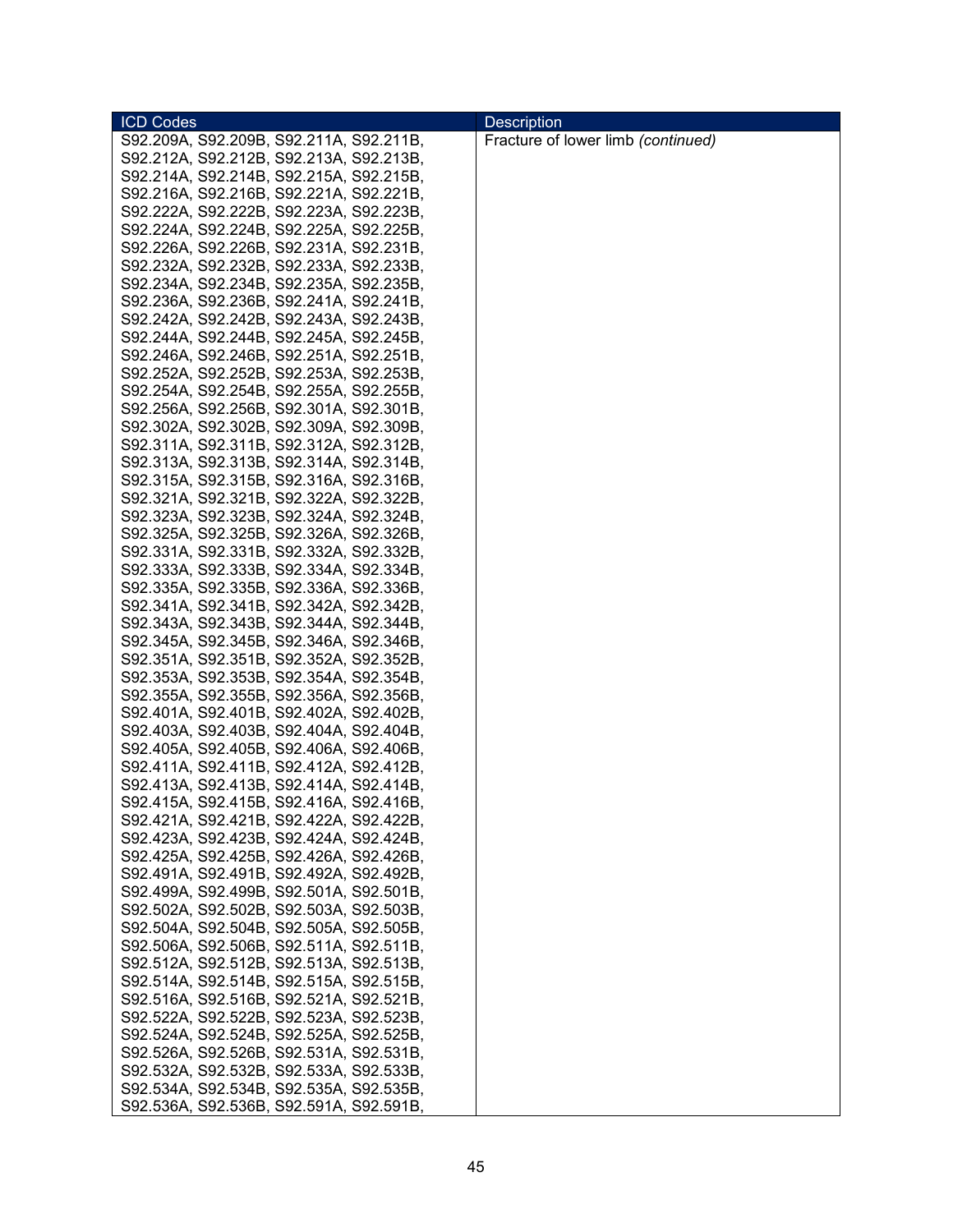| <b>ICD Codes</b>                         | <b>Description</b>                 |
|------------------------------------------|------------------------------------|
| S92.592A, S92.592B, S92.599A, S92.599B,  | Fracture of lower limb (continued) |
| S92.811A, S92.811B, S92.812A, S92.812B,  |                                    |
| S92.819A, S92.819B, S92.901A, S92.901B,  |                                    |
| S92.902A, S92.902B, S92.909A, S92.909B,  |                                    |
| S92.911A, S92.911B, S92.912A, S92.912B,  |                                    |
| S92.919A, S92.919B, S99.001A, S99.001B,  |                                    |
| S99.002A, S99.002B, S99.009A, S99.009B,  |                                    |
| S99.011A, S99.011B, S99.012A, S99.012B,  |                                    |
| S99.019A, S99.019B, S99.021A, S99.021B,  |                                    |
| S99.022A, S99.022B, S99.029A, S99.029B,  |                                    |
| S99.031A, S99.031B, S99.032A, S99.032B,  |                                    |
| S99.039A, S99.039B, S99.041A, S99.041B,  |                                    |
| S99.042A, S99.042B, S99.049A, S99.049B,  |                                    |
| S99.091A, S99.091B, S99.092A, S99.092B,  |                                    |
| S99.099A, S99.099B, S99.101A, S99.101B,  |                                    |
| S99.102A, S99.102B, S99.109A, S99.109B,  |                                    |
| S99.111A, S99.111B, S99.112A, S99.112B,  |                                    |
| S99.119A, S99.119B, S99.121A, S99.121B,  |                                    |
| S99.122A, S99.122B, S99.129A, S99.129B,  |                                    |
| S99.131A, S99.131B, S99.132A, S99.132B,  |                                    |
| S99.139A, S99.139B, S99.141A, S99.141B,  |                                    |
| S99.142A, S99.142B, S99.149A, S99.149B,  |                                    |
| S99.191A, S99.191B, S99.192A, S99.192B,  |                                    |
| S99.199A, S99.199B, S99.201A, S99.201B,  |                                    |
| S99.202A, S99.202B, S99.209A, S99.209B,  |                                    |
| S99.211A, S99.211B, S99.212A, S99.212B,  |                                    |
| S99.219A, S99.219B, S99.221A, S99.221B,  |                                    |
| S99.222A, S99.222B, S99.229A, S99.229B,  |                                    |
| S99.231A, S99.231B, S99.232A, S99.232B,  |                                    |
| S99.239A, S99.239B, S99.241A, S99.241B,  |                                    |
| S99.242A, S99.242B, S99.249A, S99.249B,  |                                    |
| S99.291A, S99.291B, S99.292A, S99.292B,  |                                    |
| S99.299A, S99.299B                       |                                    |
| ICD-10-CM: S03.1XXA, S03.40XA, S03.41XA, | Sprains and strains                |
| S03.42XA, S03.43XA, S03.8XXA, S03.9XXA,  |                                    |
| S09.11XA, S13.4XXA, S13.5XXA, S13.8XXA,  |                                    |
| S13.9XXA, S16.1XXA, S23.3XXA, S23.41XA,  |                                    |
| S23.420A, S23.421A, S23.428A, S23.429A,  |                                    |
| S23.8XXA, S23.9XXA, S29.011A, S29.012A,  |                                    |
| S29.019A, S33.5XXA, S33.6XXA, S33.8XXA,  |                                    |
| S33.9XXA, S39.011A, S39.012A, S39.013A,  |                                    |
| S43.401A, S43.402A, S43.409A, S43.411A,  |                                    |
| S43.412A, S43.419A, S43.421A, S43.422A,  |                                    |
| S43.429A, S43.431A, S43.432A, S43.439A,  |                                    |
| S43.491A, S43.492A, S43.499A, S43.50XA,  |                                    |
| S43.51XA, S43.52XA, S43.60XA, S43.61XA,  |                                    |
| S43.62XA, S43.80XA, S43.81XA, S43.82XA,  |                                    |
| S43.90XA, S43.91XA, S43.92XA, S46.011A,  |                                    |
| S46.012A, S46.019A, S46.111A, S46.112A,  |                                    |
| S46.119A, S46.211A, S46.212A, S46.219A,  |                                    |
| S46.311A,                                |                                    |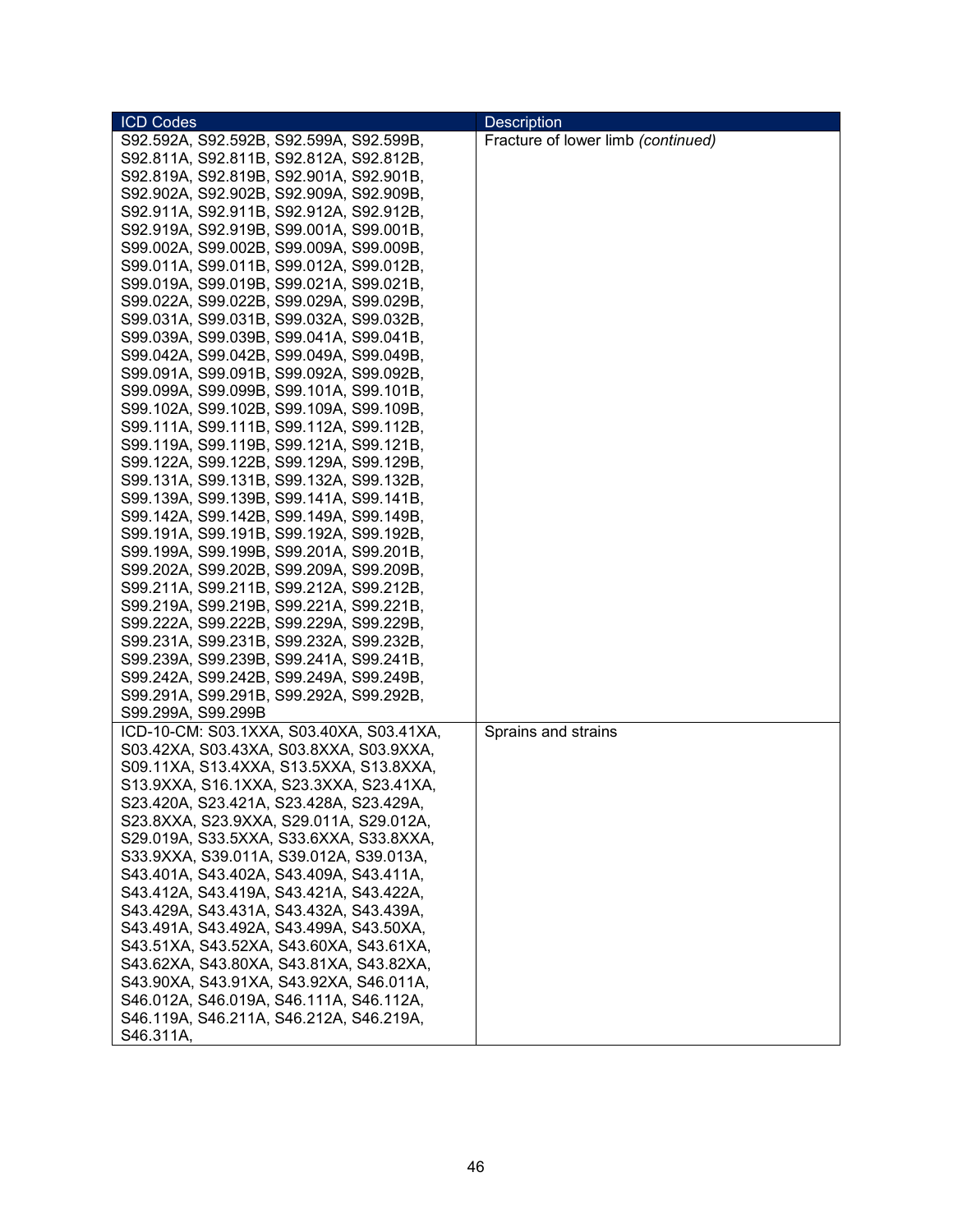| <b>ICD Codes</b>                                                                   | <b>Description</b>              |
|------------------------------------------------------------------------------------|---------------------------------|
| S46.312A, S46.319A, S46.811A, S46.812A,                                            | Sprains and strains (continued) |
| S46.819A, S46.911A, S46.912A, S46.919A,                                            |                                 |
| S53.20XA, S53.21XA, S53.22XA, S53.30XA,                                            |                                 |
| S53.31XA, S53.32XA, S53.401A, S53.402A,                                            |                                 |
| S53.409A, S53.411A, S53.412A, S53.419A,                                            |                                 |
| S53.421A, S53.422A, S53.429A, S53.431A,                                            |                                 |
| S53.432A, S53.439A, S53.441A, S53.442A,                                            |                                 |
| S53.449A, S53.491A, S53.492A, S53.499A,                                            |                                 |
| S56.011A, S56.012A, S56.019A, S56.111A,                                            |                                 |
| S56.112A, S56.113A, S56.114A, S56.115A,                                            |                                 |
| S56.116A, S56.117A, S56.118A, S56.119A,                                            |                                 |
| S56.211A, S56.212A, S56.219A, S56.311A,                                            |                                 |
| S56.312A, S56.319A, S56.411A, S56.412A,                                            |                                 |
| S56.413A, S56.414A, S56.415A, S56.416A,                                            |                                 |
| S56.417A, S56.418A, S56.419A, S56.511A,                                            |                                 |
| S56.512A, S56.519A, S56.811A, S56.812A,                                            |                                 |
| S56.819A, S56.911A, S56.912A, S56.919A,                                            |                                 |
| S63.301A, S63.302A, S63.309A, S63.311A,                                            |                                 |
| S63.312A, S63.319A, S63.321A, S63.322A,                                            |                                 |
|                                                                                    |                                 |
| S63.329A, S63.331A, S63.332A, S63.339A,                                            |                                 |
| S63.391A, S63.392A, S63.399A, S63.400A,                                            |                                 |
| S63.401A, S63.402A, S63.403A, S63.404A,                                            |                                 |
| S63.405A, S63.406A, S63.407A, S63.408A,                                            |                                 |
| S63.409A, S63.410A, S63.411A, S63.412A,                                            |                                 |
| S63.413A, S63.414A, S63.415A, S63.416A,                                            |                                 |
| S63.417A, S63.418A, S63.419A, S63.420A,                                            |                                 |
| S63.421A, S63.422A, S63.423A, S63.424A,                                            |                                 |
| S63.425A, S63.426A, S63.427A, S63.428A,                                            |                                 |
| S63.429A, S63.430A, S63.431A, S63.432A,                                            |                                 |
| S63.433A, S63.434A, S63.435A, S63.436A,                                            |                                 |
| S63.437A, S63.438A, S63.439A, S63.490A,                                            |                                 |
| S63.491A, S63.492A, S63.493A, S63.494A,                                            |                                 |
| S63.495A, S63.496A, S63.497A, S63.498A,                                            |                                 |
| S63.499A, S63.501A, S63.502A, S63.509A,                                            |                                 |
| S63.511A, S63.512A, S63.519A, S63.521A,                                            |                                 |
| S63.522A, S63.529A, S63.591A, S63.592A,                                            |                                 |
| S63.599A, S63.601A, S63.602A, S63.609A,                                            |                                 |
| S63.610A, S63.611A, S63.612A, S63.613A,                                            |                                 |
| S63.614A, S63.615A, S63.616A, S63.617A,<br>S63.618A, S63.619A, S63.621A, S63.622A, |                                 |
| S63.629A, S63.630A, S63.631A, S63.632A,                                            |                                 |
|                                                                                    |                                 |
| S63.633A, S63.634A, S63.635A, S63.636A,                                            |                                 |
| S63.637A, S63.638A, S63.639A, S63.641A,<br>S63.642A, S63.649A, S63.650A, S63.651A, |                                 |
| S63.652A, S63.653A, S63.654A, S63.655A,                                            |                                 |
| S63.656A, S63.657A, S63.658A, S63.659A,                                            |                                 |
|                                                                                    |                                 |
| S63.681A, S63.682A, S63.689A, S63.690A,                                            |                                 |
| S63.691A, S63.692A, S63.693A, S63.694A,                                            |                                 |
| S63.695A, S63.696A, S63.697A, S63.698A,<br>S63.699A, S63.8X1A, S63.8X2A, S63.8X9A, |                                 |
| S63.90XA, S63.91XA, S63.92XA, S66.011A,                                            |                                 |
| S66.012A, S66.019A, S66.110A, S66.111A,                                            |                                 |
| S66.112A, S66.113A, S66.114A, S66.115A,                                            |                                 |
| S66.116A, S66.117A, S66.118A, S66.119A,                                            |                                 |
| S66.211A, S66.212A, S66.219A, S66.310A,                                            |                                 |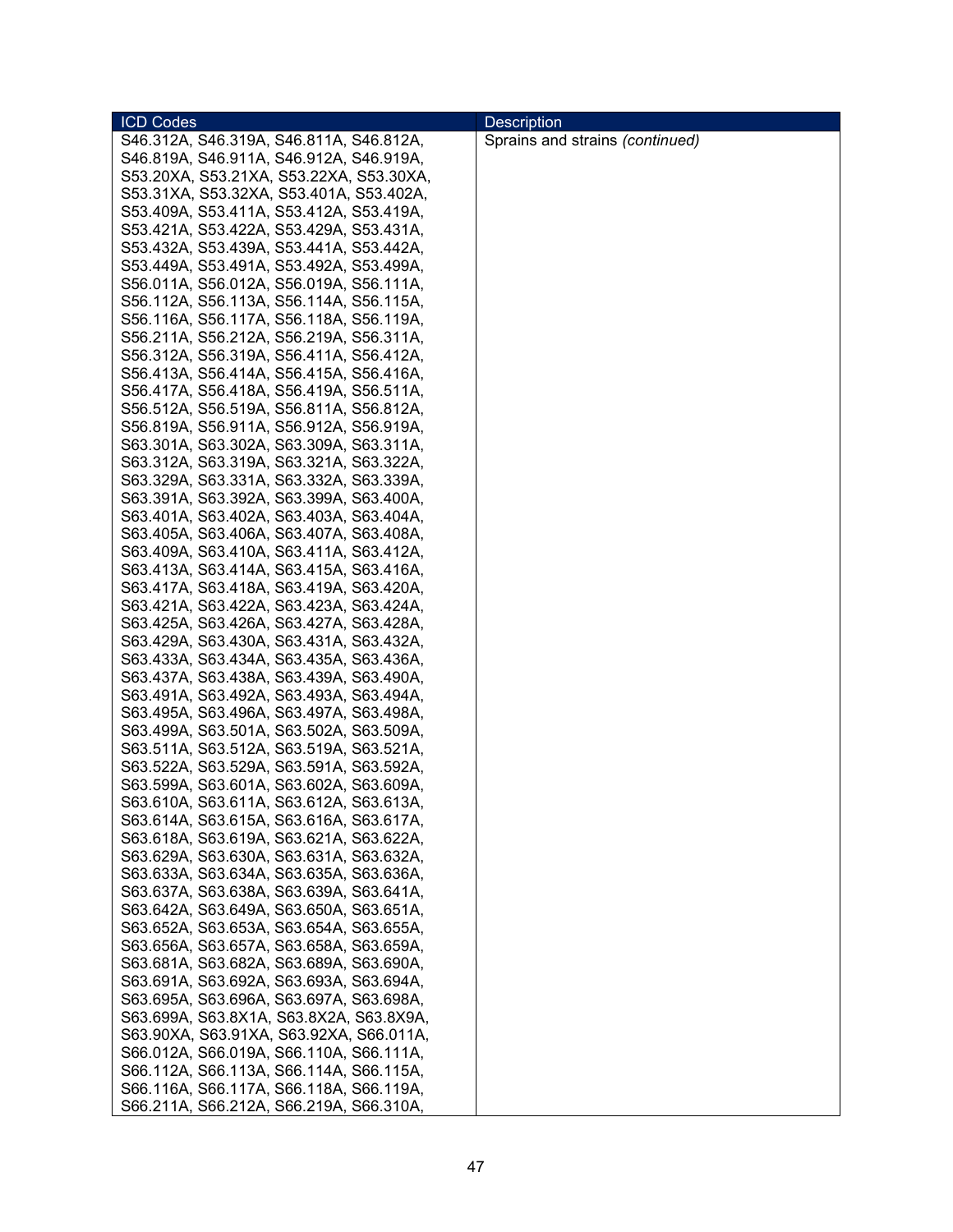| <b>ICD Codes</b>                                                                   | <b>Description</b>              |
|------------------------------------------------------------------------------------|---------------------------------|
| S66.311A, S66.312A, S66.313A, S66.314A,                                            | Sprains and strains (continued) |
| S66.315A, S66.316A, S66.317A, S66.318A,                                            |                                 |
| S66.319A, S66.411A, S66.412A, S66.419A,                                            |                                 |
| S66.510A, S66.511A, S66.512A, S66.513A,                                            |                                 |
| S66.514A, S66.515A, S66.516A, S66.517A,                                            |                                 |
| S66.518A, S66.519A, S66.811A, S66.812A,                                            |                                 |
| S66.819A, S66.911A, S66.912A, S66.919A,                                            |                                 |
| S73.101A, S73.102A, S73.109A, S73.111A,                                            |                                 |
| S73.112A, S73.119A, S73.121A, S73.122A,                                            |                                 |
| S73.129A, S73.191A, S73.192A, S73.199A,                                            |                                 |
| S76.011A, S76.012A, S76.019A, S76.111A,                                            |                                 |
| S76.112A, S76.119A, S76.211A, S76.212A,                                            |                                 |
| S76.219A, S76.311A, S76.312A, S76.319A,                                            |                                 |
| S76.811A, S76.812A, S76.819A, S76.911A,                                            |                                 |
| S76.912A, S76.919A, S83.401A, S83.402A,                                            |                                 |
| S83.409A, S83.411A, S83.412A, S83.419A,                                            |                                 |
| S83.421A, S83.422A, S83.429A, S83.501A,                                            |                                 |
| S83.502A, S83.509A, S83.511A, S83.512A,                                            |                                 |
| S83.519A, S83.521A, S83.522A, S83.529A,                                            |                                 |
| S83.60XA, S83.61XA, S83.62XA, S83.8X1A,                                            |                                 |
| S83.8X2A, S83.8X9A, S83.90XA, S83.91XA,                                            |                                 |
| S83.92XA, S86.011A, S86.012A, S86.019A,                                            |                                 |
| S86.111A, S86.112A, S86.119A, S86.211A,                                            |                                 |
| S86.212A, S86.219A, S86.311A, S86.312A,                                            |                                 |
| S86.319A, S86.811A, S86.812A, S86.819A,                                            |                                 |
| S86.911A, S86.912A, S86.919A, S93.401A,                                            |                                 |
| S93.402A, S93.409A, S93.411A, S93.412A,                                            |                                 |
| S93.419A, S93.421A, S93.422A, S93.429A,                                            |                                 |
| S93.431A, S93.432A, S93.439A, S93.491A,                                            |                                 |
| S93.492A, S93.499A, S93.501A, S93.502A,                                            |                                 |
| S93.503A, S93.504A, S93.505A, S93.506A,                                            |                                 |
| S93.509A, S93.511A, S93.512A, S93.513A,<br>S93.514A, S93.515A, S93.516A, S93.519A, |                                 |
| S93.521A, S93.522A, S93.523A, S93.524A,                                            |                                 |
| S93.525A, S93.526A, S93.529A, S93.601A,                                            |                                 |
| S93.602A, S93.609A, S93.611A, S93.612A,                                            |                                 |
| S93.619A, S93.621A, S93.622A, S93.629A,                                            |                                 |
| S93.691A, S93.692A, S93.699A, S96.011A,                                            |                                 |
| S96.012A, S96.019A, S96.111A, S96.112A,                                            |                                 |
| S96.119A, S96.211A, S96.212A, S96.219A,                                            |                                 |
| S96.811A, S96.812A, S96.819A, S96.911A,                                            |                                 |
| S96.912A, S96.919A                                                                 |                                 |
| ICD-10-CM: S06.0X0A, S06.0X1A, S06.0X9A,                                           | Intracranial injury             |
| S06.1X0A, S06.1X1A, S06.1X2A, S06.1X3A,                                            |                                 |
| S06.1X4A, S06.1X5A, S06.1X6A, S06.1X7A,                                            |                                 |
| S06.1X8A, S06.1X9A, S06.2X0A, S06.2X1A,                                            |                                 |
| S06.2X2A, S06.2X3A, S06.2X4A, S06.2X5A,                                            |                                 |
| S06.2X6A, S06.2X7A, S06.2X8A, S06.2X9A,                                            |                                 |
| S06.300A, S06.301A, S06.302A, S06.303A,                                            |                                 |
| S06.304A, S06.305A, S06.306A, S06.307A,                                            |                                 |
| S06.308A, S06.309A, S06.310A, S06.311A,                                            |                                 |
| S06.312A, S06.313A, S06.314A, S06.315A,                                            |                                 |
| S06.316A, S06.317A, S06.318A, S06.319A,                                            |                                 |
| S06.320A, S06.321A, S06.322A, S06.323A,                                            |                                 |
| S06.324A, S06.325A, S06.326A, S06.327A,                                            |                                 |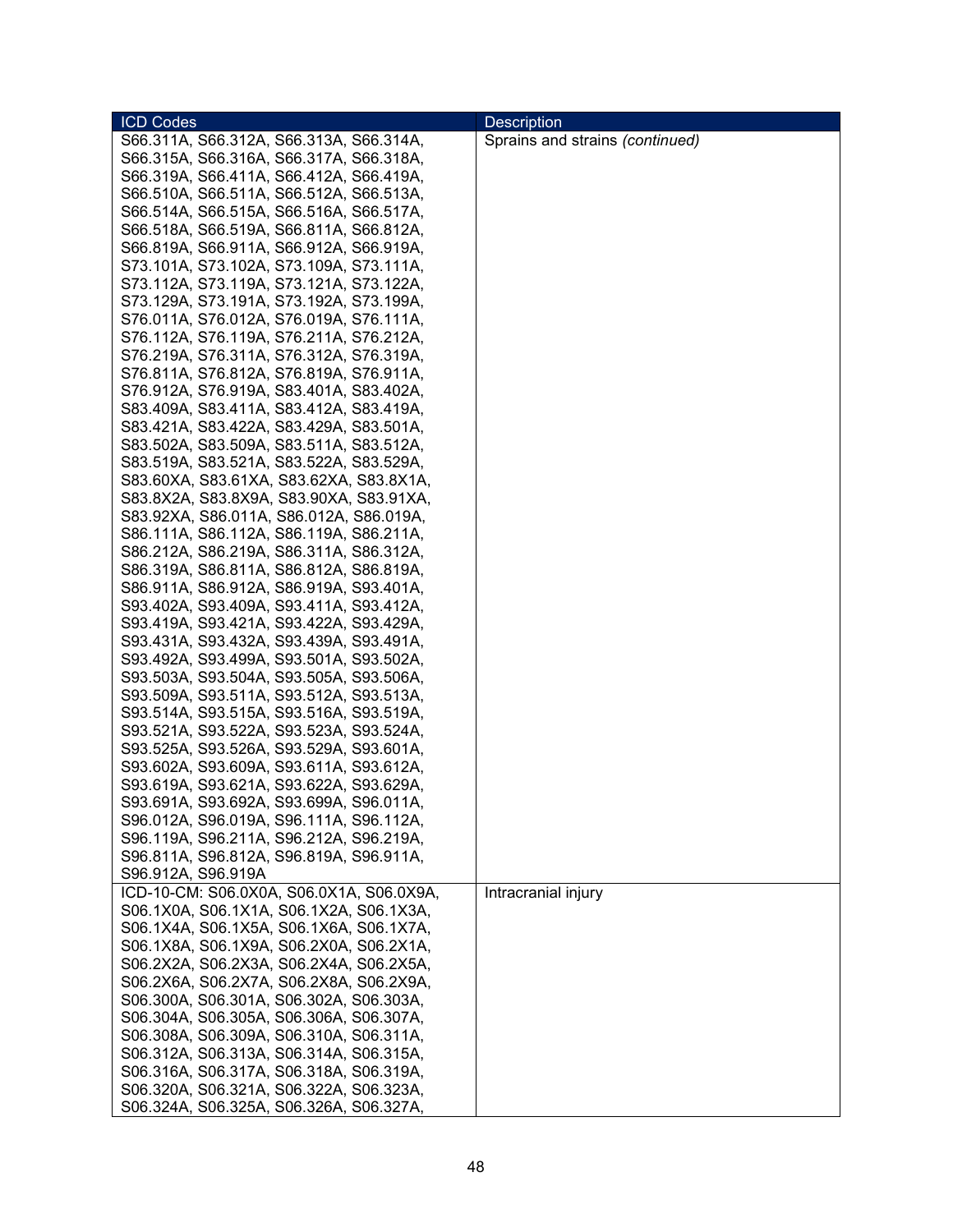| <b>ICD Codes</b>                         | <b>Description</b>                 |
|------------------------------------------|------------------------------------|
| S06.328A, S06.329A, S06.330A, S06.331A,  | Intracranial injury (continued)    |
| S06.332A, S06.333A, S06.334A, S06.335A,  |                                    |
| S06.336A, S06.337A, S06.338A, S06.339A,  |                                    |
| S06.340A, S06.341A, S06.342A, S06.343A,  |                                    |
| S06.344A, S06.345A, S06.346A, S06.347A,  |                                    |
| S06.348A, S06.349A, S06.350A, S06.351A,  |                                    |
| S06.352A, S06.353A, S06.354A, S06.355A,  |                                    |
| S06.356A, S06.357A, S06.358A, S06.359A,  |                                    |
| S06.360A, S06.361A, S06.362A, S06.363A,  |                                    |
| S06.364A, S06.365A, S06.366A, S06.367A,  |                                    |
| S06.368A, S06.369A, S06.370A, S06.371A,  |                                    |
| S06.372A, S06.373A, S06.374A, S06.375A,  |                                    |
| S06.376A, S06.377A, S06.378A, S06.379A,  |                                    |
| S06.380A, S06.381A, S06.382A, S06.383A,  |                                    |
| S06.384A, S06.385A, S06.386A, S06.387A,  |                                    |
| S06.388A, S06.389A, S06.4X0A, S06.4X1A,  |                                    |
| S06.4X2A, S06.4X3A, S06.4X4A, S06.4X5A,  |                                    |
| S06.4X6A, S06.4X7A, S06.4X8A, S06.4X9A,  |                                    |
| S06.5X0A, S06.5X1A, S06.5X2A, S06.5X3A,  |                                    |
| S06.5X4A, S06.5X5A, S06.5X6A, S06.5X7A,  |                                    |
| S06.5X8A, S06.5X9A, S06.6X0A, S06.6X1A,  |                                    |
| S06.6X2A, S06.6X3A, S06.6X4A, S06.6X5A,  |                                    |
| S06.6X6A, S06.6X7A, S06.6X8A, S06.6X9A,  |                                    |
| S06.810A, S06.811A, S06.812A, S06.813A,  |                                    |
| S06.814A, S06.815A, S06.816A, S06.817A,  |                                    |
| S06.818A, S06.819A, S06.820A, S06.821A,  |                                    |
| S06.822A, S06.823A, S06.824A, S06.825A,  |                                    |
| S06.826A, S06.827A, S06.828A, S06.829A,  |                                    |
| S06.890A, S06.891A, S06.892A, S06.893A,  |                                    |
| S06.894A, S06.895A, S06.896A, S06.897A,  |                                    |
| S06.898A, S06.899A, S06.9X0A, S06.9X1A,  |                                    |
| S06.9X2A, S06.9X3A, S06.9X4A, S06.9X5A,  |                                    |
| S06.9X6A, S06.9X7A, S06.9X8A, S06.9X9A,  |                                    |
| Z87.820                                  |                                    |
| ICD-10-CM: S07.0XXA, S07.1XXA, S07.8XXA, | Crushing injury or internal injury |
| S07.9XXA, S09.0XXA, S15.001A, S15.002A,  |                                    |
| S15.009A, S15.011A, S15.012A, S15.019A,  |                                    |
| S15.021A, S15.022A, S15.029A, S15.091A,  |                                    |
| S15.092A, S15.099A, S15.101A, S15.102A,  |                                    |
| S15.109A, S15.111A, S15.112A, S15.119A,  |                                    |
| S15.121A, S15.122A, S15.129A, S15.191A,  |                                    |
| S15.192A, S15.199A, S15.201A, S15.202A,  |                                    |
| S15.209A, S15.211A, S15.212A, S15.219A,  |                                    |
| S15.221A, S15.222A, S15.229A, S15.291A,  |                                    |
| S15.292A, S15.299A, S15.301A, S15.302A,  |                                    |
| S15.309A, S15.311A, S15.312A, S15.319A,  |                                    |
| S15.321A, S15.322A, S15.329A, S15.391A,  |                                    |
| S15.392A, S15.399A, S15.8XXA, S15.9XXA,  |                                    |
| S17.0XXA, S17.8XXA, S17.9XXA, S25.00XA,  |                                    |
| S25.01XA, S25.02XA, S25.09XA, S25.101A,  |                                    |
| S25.102A, S25.109A, S25.111A, S25.112A,  |                                    |
| S25.119A, S25.121A, S25.122A, S25.129A,  |                                    |
| S25.191A, S25.192A, S25.199A, S25.20XA,  |                                    |
| S25.21XA, S25.22XA, S25.29XA, S25.301A,  |                                    |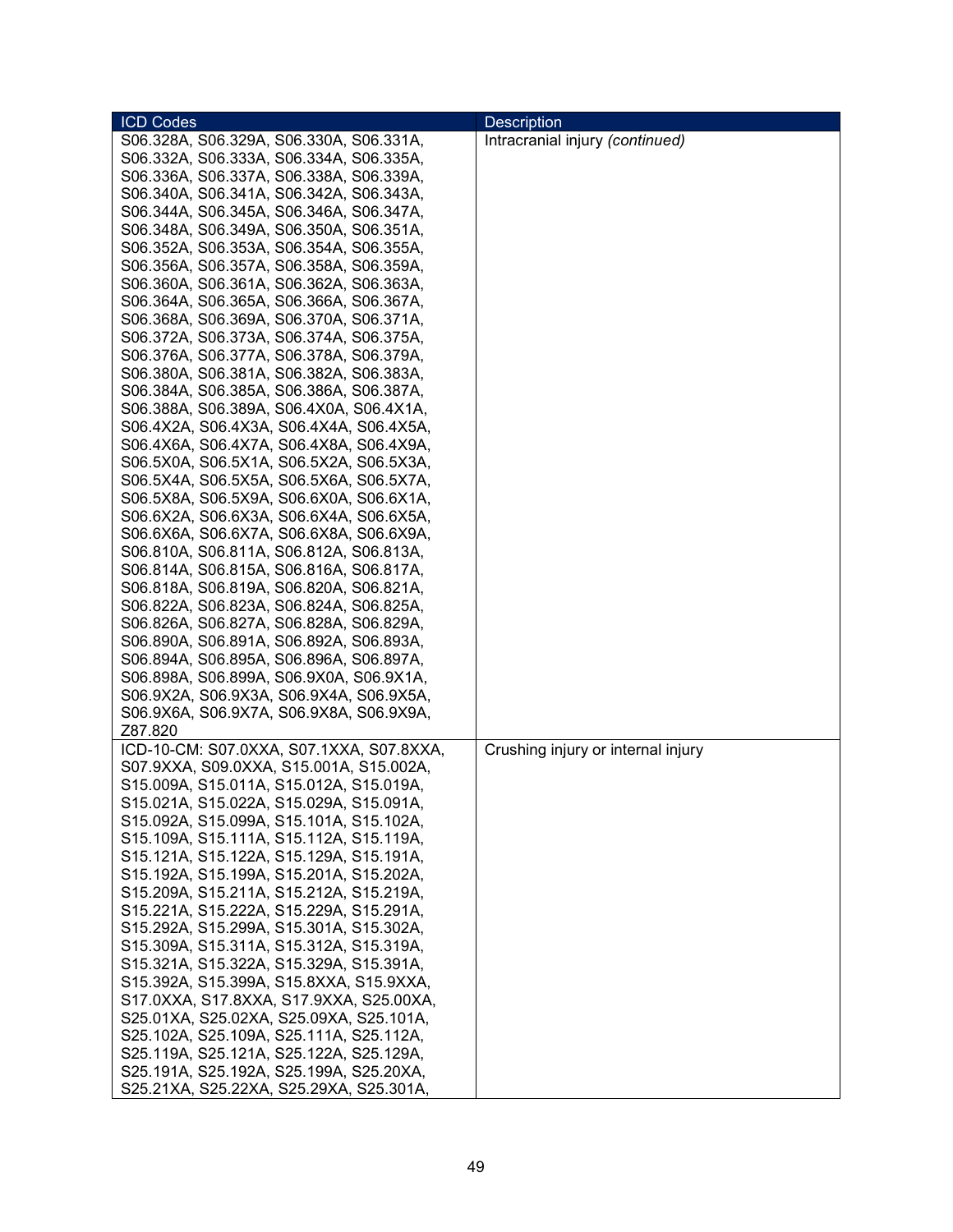| <b>ICD Codes</b>                        | <b>Description</b>                             |
|-----------------------------------------|------------------------------------------------|
| S25.302A, S25.309A, S25.311A, S25.312A, | Crushing injury or internal injury (continued) |
| S25.319A, S25.321A, S25.322A, S25.329A, |                                                |
| S25.391A, S25.392A, S25.399A, S25.401A, |                                                |
| S25.402A, S25.409A, S25.411A, S25.412A, |                                                |
| S25.419A, S25.421A, S25.422A, S25.429A, |                                                |
| S25.491A, S25.492A, S25.499A, S25.501A, |                                                |
| S25.502A, S25.509A, S25.511A, S25.512A, |                                                |
| S25.519A, S25.591A, S25.592A, S25.599A, |                                                |
| S25.801A, S25.802A, S25.809A, S25.811A, |                                                |
| S25.812A, S25.819A, S25.891A, S25.892A, |                                                |
| S25.899A, S25.90XA, S25.91XA, S25.99XA, |                                                |
| S26.00XA, S26.01XA, S26.020A, S26.021A, |                                                |
| S26.022A, S26.09XA, S26.10XA, S26.11XA, |                                                |
| S26.12XA, S26.19XA, S26.90XA, S26.91XA, |                                                |
| S26.92XA, S26.99XA, S27.0XXA, S27.1XXA, |                                                |
| S27.2XXA, S27.301A, S27.302A, S27.309A, |                                                |
| S27.311A, S27.312A, S27.319A, S27.321A, |                                                |
| S27.322A, S27.329A, S27.331A, S27.332A, |                                                |
| S27.339A, S27.391A, S27.392A, S27.399A, |                                                |
| S27.401A, S27.402A, S27.409A, S27.411A, |                                                |
| S27.412A, S27.419A, S27.421A, S27.422A, |                                                |
| S27.429A, S27.431A, S27.432A, S27.439A, |                                                |
| S27.491A, S27.492A, S27.499A, S27.50XA, |                                                |
| S27.51XA, S27.52XA, S27.53XA, S27.59XA, |                                                |
| S27.60XA, S27.63XA, S27.69XA, S27.802A, |                                                |
| S27.803A, S27.808A, S27.809A, S27.812A, |                                                |
| S27.813A, S27.818A, S27.819A, S27.892A, |                                                |
| S27.893A, S27.898A, S27.899A, S27.9XXA, |                                                |
| S28.0XXA, S35.00XA, S35.01XA, S35.02XA, |                                                |
| S35.09XA, S35.10XA, S35.11XA, S35.12XA, |                                                |
| S35.19XA, S35.211A, S35.212A, S35.218A, |                                                |
| S35.219A, S35.221A, S35.222A, S35.228A, |                                                |
| S35.229A, S35.231A, S35.232A, S35.238A, |                                                |
| S35.239A, S35.291A, S35.292A, S35.298A, |                                                |
| S35.299A, S35.311A, S35.318A, S35.319A, |                                                |
| S35.321A, S35.328A, S35.329A, S35.331A, |                                                |
| S35.338A, S35.339A, S35.341A, S35.348A, |                                                |
| S35.349A, S35.401A, S35.402A, S35.403A, |                                                |
| S35.404A, S35.405A, S35.406A, S35.411A, |                                                |
| S35.412A, S35.413A, S35.414A, S35.415A, |                                                |
| S35.416A, S35.491A, S35.492A, S35.493A, |                                                |
| S35.494A, S35.495A, S35.496A, S35.50XA, |                                                |
| S35.511A, S35.512A, S35.513A, S35.514A, |                                                |
| S35.515A, S35.516A, S35.531A, S35.532A, |                                                |
| S35.533A, S35.534A, S35.535A, S35.536A, |                                                |
| S35.59XA, S35.8X1A, S35.8X8A, S35.8X9A, |                                                |
| S35.90XA, S35.91XA, S35.99XA, S36.00XA, |                                                |
| S36.020A, S36.021A, S36.029A, S36.030A, |                                                |
| S36.031A, S36.032A, S36.039A, S36.09XA, |                                                |
| S36.112A, S36.113A, S36.114A, S36.115A, |                                                |
| S36.116A, S36.118A, S36.119A, S36.122A, |                                                |
| S36.123A, S36.128A, S36.129A, S36.13XA, |                                                |
| S36.200A, S36.201A, S36.202A, S36.209A, |                                                |
| S36.220A, S36.221A, S36.222A, S36.229A, |                                                |
| S36.230A, S36.231A, S36.232A, S36.239A, |                                                |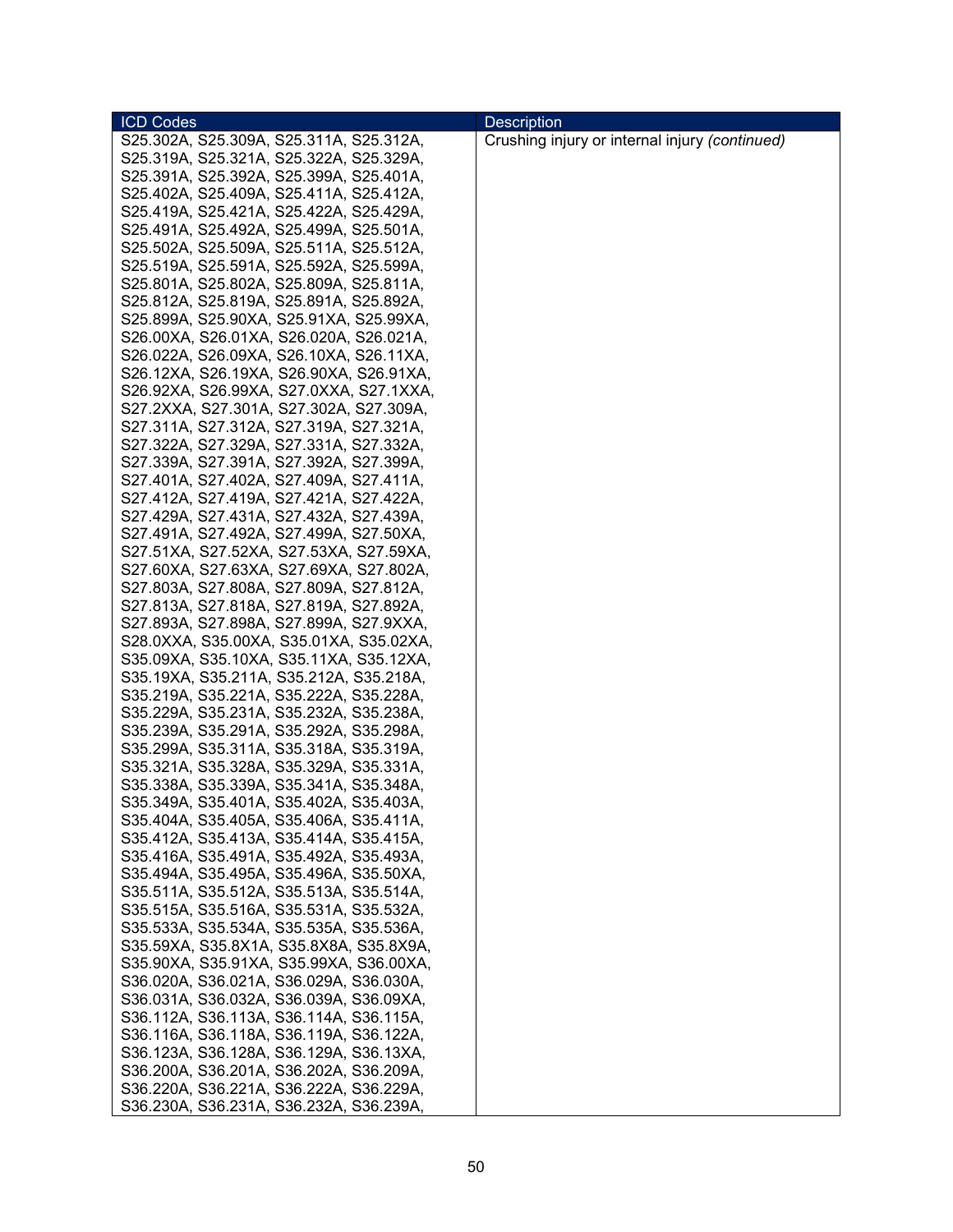| <b>ICD Codes</b>                        | <b>Description</b>                             |
|-----------------------------------------|------------------------------------------------|
| S36.240A, S36.241A, S36.242A, S36.249A, | Crushing injury or internal injury (continued) |
| S36.250A, S36.251A, S36.252A, S36.259A, |                                                |
| S36.260A, S36.261A, S36.262A, S36.269A, |                                                |
| S36.290A, S36.291A, S36.292A, S36.299A, |                                                |
| S36.30XA, S36.32XA, S36.33XA, S36.39XA, |                                                |
| S36.400A, S36.408A, S36.409A, S36.410A, |                                                |
| S36.418A, S36.419A, S36.420A, S36.428A, |                                                |
| S36.429A, S36.430A, S36.438A, S36.439A, |                                                |
| S36.490A, S36.498A, S36.499A, S36.500A, |                                                |
| S36.501A, S36.502A, S36.503A, S36.508A, |                                                |
| S36.509A, S36.510A, S36.511A, S36.512A, |                                                |
| S36.513A, S36.518A, S36.519A, S36.520A, |                                                |
| S36.521A, S36.522A, S36.523A, S36.528A, |                                                |
| S36.529A, S36.530A, S36.531A, S36.532A, |                                                |
| S36.533A, S36.538A, S36.539A, S36.590A, |                                                |
| S36.591A, S36.592A, S36.593A, S36.598A, |                                                |
| S36.599A, S36.60XA, S36.61XA, S36.62XA, |                                                |
| S36.63XA, S36.69XA, S36.81XA, S36.892A, |                                                |
| S36.893A, S36.898A, S36.899A, S36.90XA, |                                                |
| S36.92XA, S36.93XA, S36.99XA, S37.001A, |                                                |
| S37.002A, S37.009A, S37.011A, S37.012A, |                                                |
| S37.019A, S37.021A, S37.022A, S37.029A, |                                                |
| S37.031A, S37.032A, S37.039A, S37.041A, |                                                |
| S37.042A, S37.049A, S37.051A, S37.052A, |                                                |
| S37.059A, S37.061A, S37.062A, S37.069A, |                                                |
| S37.091A, S37.092A, S37.099A, S37.10XA, |                                                |
| S37.12XA, S37.13XA, S37.19XA, S37.20XA, |                                                |
| S37.22XA, S37.23XA, S37.29XA, S37.30XA, |                                                |
| S37.32XA, S37.33XA, S37.39XA, S37.401A, |                                                |
| S37.402A, S37.409A, S37.421A, S37.422A, |                                                |
| S37.429A, S37.431A, S37.432A, S37.439A, |                                                |
| S37.491A, S37.492A, S37.499A, S37.501A, |                                                |
| S37.502A, S37.509A, S37.511A, S37.512A, |                                                |
| S37.519A, S37.521A, S37.522A, S37.529A, |                                                |
| S37.531A, S37.532A, S37.539A, S37.591A, |                                                |
| S37.592A, S37.599A, S37.60XA, S37.62XA, |                                                |
| S37.63XA, S37.69XA, S37.812A, S37.813A, |                                                |
| S37.818A, S37.819A, S37.822A, S37.823A, |                                                |
| S37.828A, S37.829A, S37.892A, S37.893A, |                                                |
| S37.898A, S37.899A, S37.90XA, S37.92XA, |                                                |
| S37.93XA, S37.99XA, S38.001A, S38.002A, |                                                |
| S38.01XA, S38.02XA, S38.03XA, S38.1XXA, |                                                |
| S45.001A, S45.002A, S45.009A, S45.011A, |                                                |
| S45.012A, S45.019A, S45.091A, S45.092A, |                                                |
| S45.099A, S45.101A, S45.102A, S45.109A, |                                                |
| S45.111A, S45.112A, S45.119A, S45.191A, |                                                |
| S45.192A, S45.199A, S45.201A, S45.202A, |                                                |
| S45.209A, S45.211A, S45.212A, S45.219A, |                                                |
| S45.291A, S45.292A, S45.299A, S45.301A, |                                                |
| S45.302A, S45.309A, S45.311A, S45.312A, |                                                |
| S45.319A, S45.391A, S45.392A, S45.399A, |                                                |
| S45.801A, S45.802A, S45.809A, S45.811A, |                                                |
| S45.812A, S45.819A, S45.891A, S45.892A, |                                                |
| S45.899A, S45.901A, S45.902A, S45.909A, |                                                |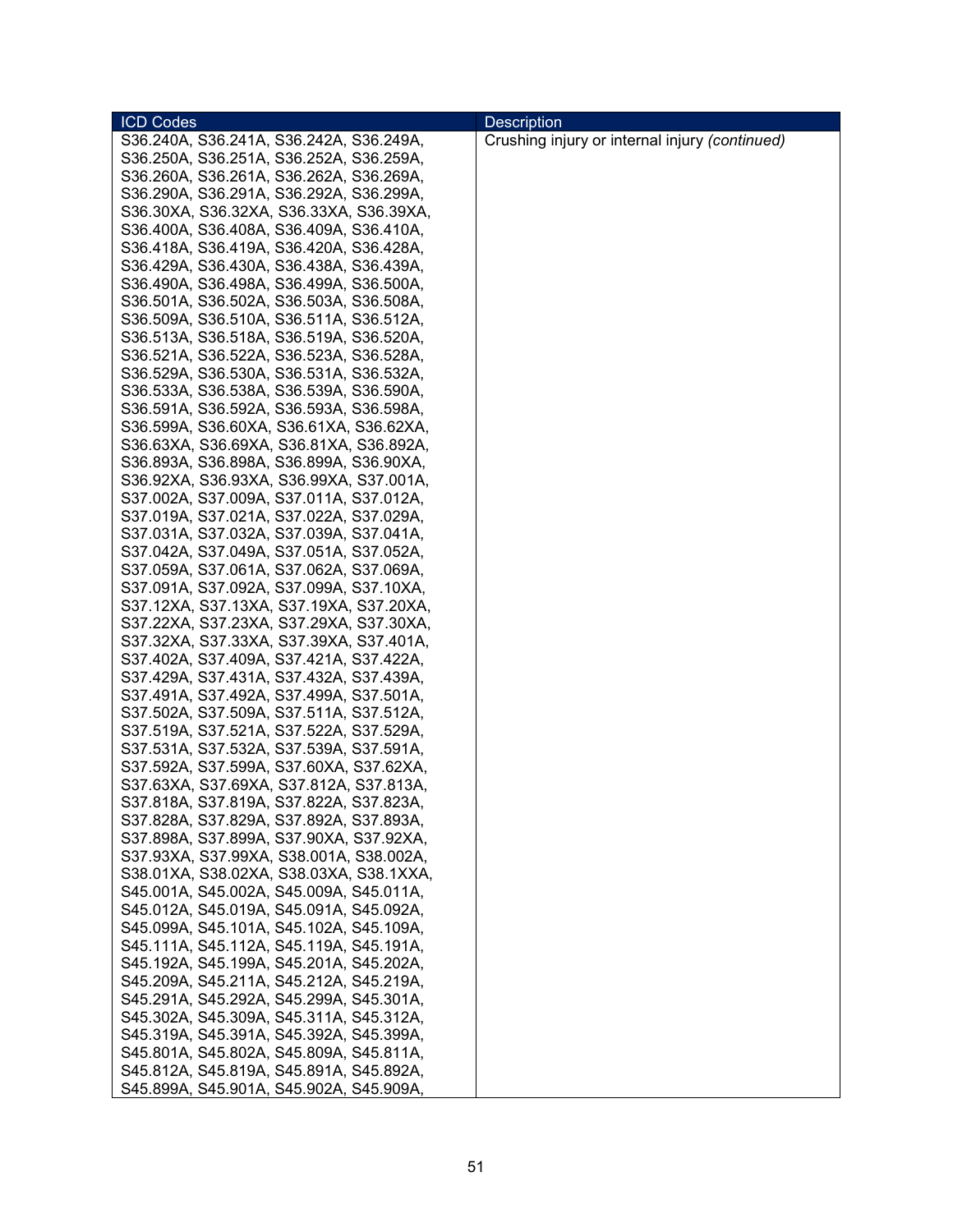| <b>ICD Codes</b>                        | <b>Description</b>                             |
|-----------------------------------------|------------------------------------------------|
| S45.911A, S45.912A, S45.919A, S45.991A, | Crushing injury or internal injury (continued) |
| S45.992A, S45.999A, S47.1XXA, S47.2XXA, |                                                |
| S47.9XXA, S55.001A, S55.002A, S55.009A, |                                                |
| S55.011A, S55.012A, S55.019A, S55.091A, |                                                |
| S55.092A, S55.099A, S55.101A, S55.102A, |                                                |
| S55.109A, S55.111A, S55.112A, S55.119A, |                                                |
| S55.191A, S55.192A, S55.199A, S55.201A, |                                                |
| S55.202A, S55.209A, S55.211A, S55.212A, |                                                |
| S55.219A, S55.291A, S55.292A, S55.299A, |                                                |
| S55.801A, S55.802A, S55.809A, S55.811A, |                                                |
| S55.812A, S55.819A, S55.891A, S55.892A, |                                                |
| S55.899A, S55.901A, S55.902A, S55.909A, |                                                |
| S55.911A, S55.912A, S55.919A, S55.991A, |                                                |
|                                         |                                                |
| S55.992A, S55.999A, S57.00XA, S57.01XA, |                                                |
| S57.02XA, S57.80XA, S57.81XA, S57.82XA, |                                                |
| S65.001A, S65.002A, S65.009A, S65.011A, |                                                |
| S65.012A, S65.019A, S65.091A, S65.092A, |                                                |
| S65.099A, S65.101A, S65.102A, S65.109A, |                                                |
| S65.111A, S65.112A, S65.119A, S65.191A, |                                                |
| S65.192A, S65.199A, S65.201A, S65.202A, |                                                |
| S65.209A, S65.211A, S65.212A, S65.219A, |                                                |
| S65.291A, S65.292A, S65.299A, S65.301A, |                                                |
| S65.302A, S65.309A, S65.311A, S65.312A, |                                                |
| S65.319A, S65.391A, S65.392A, S65.399A, |                                                |
| S65.401A, S65.402A, S65.409A, S65.411A, |                                                |
| S65.412A, S65.419A, S65.491A, S65.492A, |                                                |
| S65.499A, S65.500A, S65.501A, S65.502A, |                                                |
| S65.503A, S65.504A, S65.505A, S65.506A, |                                                |
| S65.507A, S65.508A, S65.509A, S65.510A, |                                                |
| S65.511A, S65.512A, S65.513A, S65.514A, |                                                |
| S65.515A, S65.516A, S65.517A, S65.518A, |                                                |
| S65.519A, S65.590A, S65.591A, S65.592A, |                                                |
| S65.593A, S65.594A, S65.595A, S65.596A, |                                                |
| S65.597A, S65.598A, S65.599A, S65.801A, |                                                |
| S65.802A, S65.809A, S65.811A, S65.812A, |                                                |
| S65.819A, S65.891A, S65.892A, S65.899A, |                                                |
| S65.901A, S65.902A, S65.909A, S65.911A, |                                                |
| S65.912A, S65.919A, S65.991A, S65.992A, |                                                |
| S65.999A, S67.00XA, S67.01XA, S67.02XA, |                                                |
| S67.10XA, S67.190A, S67.191A, S67.192A, |                                                |
| S67.193A, S67.194A, S67.195A, S67.196A, |                                                |
| S67.197A, S67.198A, S67.20XA, S67.21XA, |                                                |
| S67.22XA, S67.30XA, S67.31XA, S67.32XA, |                                                |
| S67.40XA, S67.41XA, S67.42XA, S67.90XA, |                                                |
| S67.91XA, S67.92XA, S75.001A, S75.002A, |                                                |
| S75.009A, S75.011A, S75.012A, S75.019A, |                                                |
| S75.021A, S75.022A, S75.029A, S75.091A, |                                                |
| S75.092A, S75.099A, S75.101A, S75.102A, |                                                |
| S75.109A, S75.111A, S75.112A, S75.119A, |                                                |
| S75.121A, S75.122A, S75.129A, S75.191A, |                                                |
| S75.192A, S75.199A, S75.201A, S75.202A, |                                                |
| S75.209A, S75.211A, S75.212A, S75.219A, |                                                |
| S75.221A, S75.222A, S75.229A, S75.291A, |                                                |
| S75.292A, S75.299A, S75.801A, S75.802A, |                                                |
| S75.809A, S75.811A, S75.812A, S75.819A, |                                                |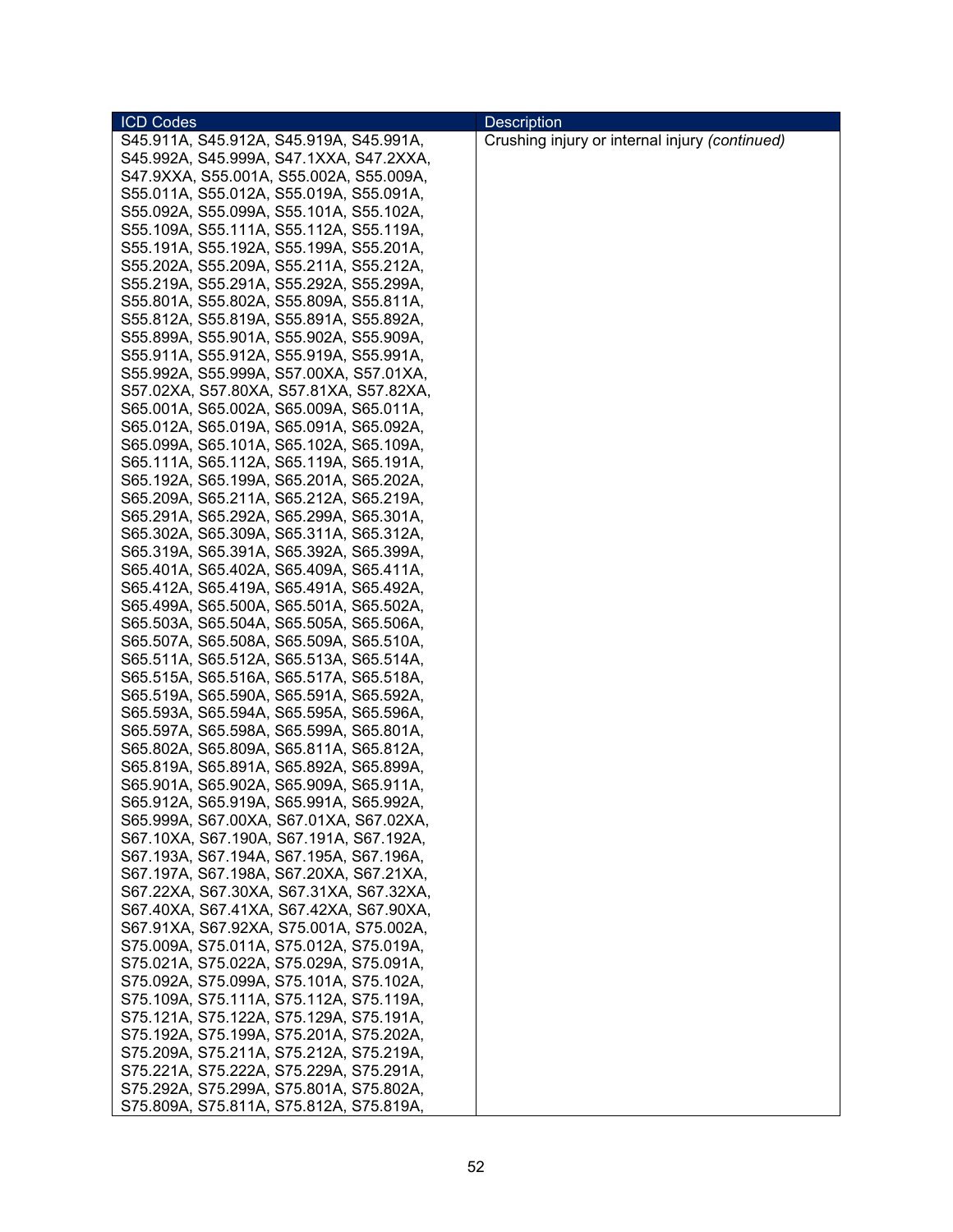| <b>ICD Codes</b>                        | <b>Description</b>                             |
|-----------------------------------------|------------------------------------------------|
| S75.891A, S75.892A, S75.899A, S75.901A, | Crushing injury or internal injury (continued) |
| S75.902A, S75.909A, S75.911A, S75.912A, |                                                |
| S75.919A, S75.991A, S75.992A, S75.999A, |                                                |
| S77.00XA, S77.01XA, S77.02XA, S77.10XA, |                                                |
| S77.11XA, S77.12XA, S77.20XA, S77.21XA, |                                                |
| S77.22XA, S85.001A, S85.002A, S85.009A, |                                                |
| S85.011A, S85.012A, S85.019A, S85.091A, |                                                |
| S85.092A, S85.099A, S85.101A, S85.102A, |                                                |
| S85.109A, S85.111A, S85.112A, S85.119A, |                                                |
| S85.121A, S85.122A, S85.129A, S85.131A, |                                                |
| S85.132A, S85.139A, S85.141A, S85.142A, |                                                |
| S85.149A, S85.151A, S85.152A, S85.159A, |                                                |
| S85.161A, S85.162A, S85.169A, S85.171A, |                                                |
| S85.172A, S85.179A, S85.181A, S85.182A, |                                                |
| S85.189A, S85.201A, S85.202A, S85.209A, |                                                |
| S85.211A, S85.212A, S85.219A, S85.291A, |                                                |
| S85.292A, S85.299A, S85.301A, S85.302A, |                                                |
| S85.309A, S85.311A, S85.312A, S85.319A, |                                                |
| S85.391A, S85.392A, S85.399A, S85.401A, |                                                |
| S85.402A, S85.409A, S85.411A, S85.412A, |                                                |
| S85.419A, S85.491A, S85.492A, S85.499A, |                                                |
| S85.501A, S85.502A, S85.509A, S85.511A, |                                                |
| S85.512A, S85.519A, S85.591A, S85.592A, |                                                |
| S85.599A, S85.801A, S85.802A, S85.809A, |                                                |
| S85.811A, S85.812A, S85.819A, S85.891A, |                                                |
| S85.892A, S85.899A, S85.901A, S85.902A, |                                                |
| S85.909A, S85.911A, S85.912A, S85.919A, |                                                |
| S85.991A, S85.992A, S85.999A, S87.00XA, |                                                |
| S87.01XA, S87.02XA, S87.80XA, S87.81XA, |                                                |
| S87.82XA, S95.001A, S95.002A, S95.009A, |                                                |
| S95.011A, S95.012A, S95.019A, S95.091A, |                                                |
| S95.092A, S95.099A, S95.101A, S95.102A, |                                                |
| S95.109A, S95.111A, S95.112A, S95.119A, |                                                |
| S95.191A, S95.192A, S95.199A, S95.201A, |                                                |
| S95.202A, S95.209A, S95.211A, S95.212A, |                                                |
| S95.219A, S95.291A, S95.292A, S95.299A, |                                                |
| S95.801A, S95.802A, S95.809A, S95.811A, |                                                |
| S95.812A, S95.819A, S95.891A, S95.892A, |                                                |
| S95.899A, S95.901A, S95.902A, S95.909A, |                                                |
| S95.911A, S95.912A, S95.919A, S95.991A, |                                                |
| S95.992A, S95.999A, S97.00XA, S97.01XA, |                                                |
| S97.02XA, S97.101A, S97.102A, S97.109A, |                                                |
| S97.111A, S97.112A, S97.119A, S97.121A, |                                                |
| S97.122A, S97.129A, S97.80XA, S97.81XA, |                                                |
| S97.82XA                                |                                                |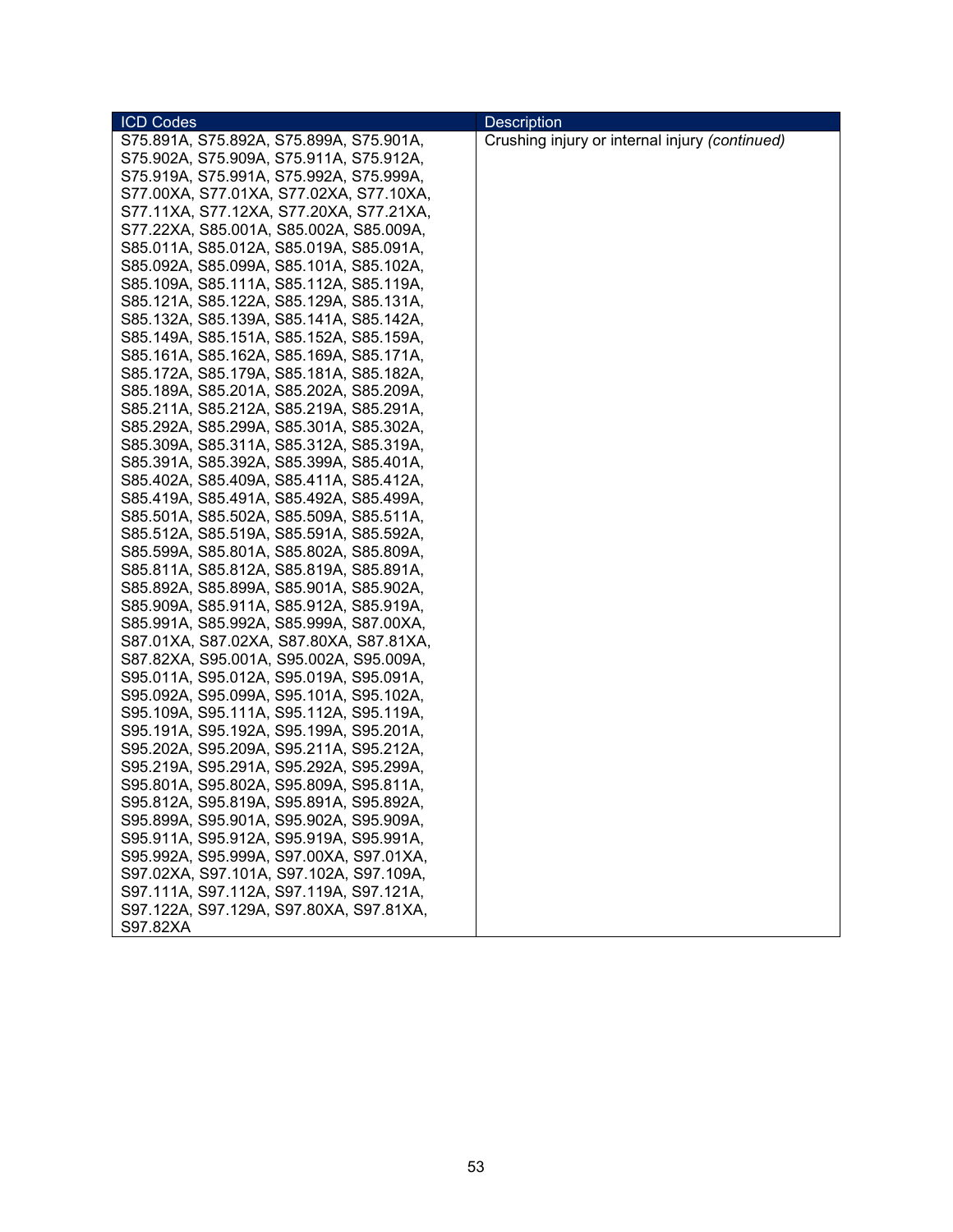| Open wounds of head; neck; and trunk<br>S01.00XA, S01.01XA, S01.02XA, S01.03XA,<br>S01.04XA, S01.05XA, S01.101A, S01.102A,<br>S01.109A, S01.111A, S01.112A, S01.119A,<br>S01.121A, S01.122A, S01.129A, S01.131A,<br>S01.132A, S01.139A, S01.141A, S01.142A,<br>S01.149A, S01.151A, S01.152A, S01.159A,<br>S01.20XA, S01.21XA, S01.22XA, S01.23XA,<br>S01.24XA, S01.25XA, S01.301A, S01.302A,<br>S01.309A, S01.311A, S01.312A, S01.319A,<br>S01.321A, S01.322A, S01.329A, S01.331A,<br>S01.332A, S01.339A, S01.341A, S01.342A,<br>S01.349A, S01.351A, S01.352A, S01.359A,<br>S01.401A, S01.402A, S01.409A, S01.411A,<br>S01.412A, S01.419A, S01.421A, S01.422A,<br>S01.429A, S01.431A, S01.432A, S01.439A,<br>S01.441A, S01.442A, S01.449A, S01.451A,<br>S01.452A, S01.459A, S01.501A, S01.502A,<br>S01.511A, S01.512A, S01.521A, S01.522A,<br>S01.531A, S01.532A, S01.541A, S01.542A,<br>S01.551A, S01.552A, S01.80XA, S01.81XA,<br>S01.82XA, S01.83XA, S01.84XA, S01.85XA,<br>S01.90XA, S01.91XA, S01.92XA, S01.93XA,<br>S01.94XA, S01.95XA, S05.20XA, S05.21XA,<br>S05.22XA, S05.30XA, S05.31XA, S05.32XA,<br>S05.40XA, S05.41XA, S05.42XA, S05.50XA,<br>S05.51XA, S05.52XA, S05.60XA, S05.61XA,<br>S05.62XA, S05.70XA, S05.71XA, S05.72XA,<br>S08.0XXA, S08.111A, S08.112A, S08.119A,<br>S08.121A, S08.122A, S08.129A, S08.811A,<br>S08.812A, S08.89XA, S09.12XA, S09.20XA,<br>S09.21XA, S09.22XA, S09.311A, S09.312A,<br>S09.313A, S09.319A, S11.011A, S11.012A,<br>S11.013A, S11.014A, S11.015A, S11.019A,<br>S11.021A, S11.022A, S11.023A, S11.024A,<br>S11.025A, S11.029A, S11.031A, S11.032A,<br>S11.033A, S11.034A, S11.035A, S11.039A, | <b>ICD Codes</b>                        | <b>Description</b> |
|--------------------------------------------------------------------------------------------------------------------------------------------------------------------------------------------------------------------------------------------------------------------------------------------------------------------------------------------------------------------------------------------------------------------------------------------------------------------------------------------------------------------------------------------------------------------------------------------------------------------------------------------------------------------------------------------------------------------------------------------------------------------------------------------------------------------------------------------------------------------------------------------------------------------------------------------------------------------------------------------------------------------------------------------------------------------------------------------------------------------------------------------------------------------------------------------------------------------------------------------------------------------------------------------------------------------------------------------------------------------------------------------------------------------------------------------------------------------------------------------------------------------------------------------------------------------------------------------------------------------------------------------------|-----------------------------------------|--------------------|
|                                                                                                                                                                                                                                                                                                                                                                                                                                                                                                                                                                                                                                                                                                                                                                                                                                                                                                                                                                                                                                                                                                                                                                                                                                                                                                                                                                                                                                                                                                                                                                                                                                                  |                                         |                    |
|                                                                                                                                                                                                                                                                                                                                                                                                                                                                                                                                                                                                                                                                                                                                                                                                                                                                                                                                                                                                                                                                                                                                                                                                                                                                                                                                                                                                                                                                                                                                                                                                                                                  |                                         |                    |
|                                                                                                                                                                                                                                                                                                                                                                                                                                                                                                                                                                                                                                                                                                                                                                                                                                                                                                                                                                                                                                                                                                                                                                                                                                                                                                                                                                                                                                                                                                                                                                                                                                                  |                                         |                    |
|                                                                                                                                                                                                                                                                                                                                                                                                                                                                                                                                                                                                                                                                                                                                                                                                                                                                                                                                                                                                                                                                                                                                                                                                                                                                                                                                                                                                                                                                                                                                                                                                                                                  |                                         |                    |
|                                                                                                                                                                                                                                                                                                                                                                                                                                                                                                                                                                                                                                                                                                                                                                                                                                                                                                                                                                                                                                                                                                                                                                                                                                                                                                                                                                                                                                                                                                                                                                                                                                                  |                                         |                    |
|                                                                                                                                                                                                                                                                                                                                                                                                                                                                                                                                                                                                                                                                                                                                                                                                                                                                                                                                                                                                                                                                                                                                                                                                                                                                                                                                                                                                                                                                                                                                                                                                                                                  |                                         |                    |
|                                                                                                                                                                                                                                                                                                                                                                                                                                                                                                                                                                                                                                                                                                                                                                                                                                                                                                                                                                                                                                                                                                                                                                                                                                                                                                                                                                                                                                                                                                                                                                                                                                                  |                                         |                    |
|                                                                                                                                                                                                                                                                                                                                                                                                                                                                                                                                                                                                                                                                                                                                                                                                                                                                                                                                                                                                                                                                                                                                                                                                                                                                                                                                                                                                                                                                                                                                                                                                                                                  |                                         |                    |
|                                                                                                                                                                                                                                                                                                                                                                                                                                                                                                                                                                                                                                                                                                                                                                                                                                                                                                                                                                                                                                                                                                                                                                                                                                                                                                                                                                                                                                                                                                                                                                                                                                                  |                                         |                    |
|                                                                                                                                                                                                                                                                                                                                                                                                                                                                                                                                                                                                                                                                                                                                                                                                                                                                                                                                                                                                                                                                                                                                                                                                                                                                                                                                                                                                                                                                                                                                                                                                                                                  |                                         |                    |
|                                                                                                                                                                                                                                                                                                                                                                                                                                                                                                                                                                                                                                                                                                                                                                                                                                                                                                                                                                                                                                                                                                                                                                                                                                                                                                                                                                                                                                                                                                                                                                                                                                                  |                                         |                    |
|                                                                                                                                                                                                                                                                                                                                                                                                                                                                                                                                                                                                                                                                                                                                                                                                                                                                                                                                                                                                                                                                                                                                                                                                                                                                                                                                                                                                                                                                                                                                                                                                                                                  |                                         |                    |
|                                                                                                                                                                                                                                                                                                                                                                                                                                                                                                                                                                                                                                                                                                                                                                                                                                                                                                                                                                                                                                                                                                                                                                                                                                                                                                                                                                                                                                                                                                                                                                                                                                                  |                                         |                    |
|                                                                                                                                                                                                                                                                                                                                                                                                                                                                                                                                                                                                                                                                                                                                                                                                                                                                                                                                                                                                                                                                                                                                                                                                                                                                                                                                                                                                                                                                                                                                                                                                                                                  |                                         |                    |
|                                                                                                                                                                                                                                                                                                                                                                                                                                                                                                                                                                                                                                                                                                                                                                                                                                                                                                                                                                                                                                                                                                                                                                                                                                                                                                                                                                                                                                                                                                                                                                                                                                                  |                                         |                    |
|                                                                                                                                                                                                                                                                                                                                                                                                                                                                                                                                                                                                                                                                                                                                                                                                                                                                                                                                                                                                                                                                                                                                                                                                                                                                                                                                                                                                                                                                                                                                                                                                                                                  |                                         |                    |
|                                                                                                                                                                                                                                                                                                                                                                                                                                                                                                                                                                                                                                                                                                                                                                                                                                                                                                                                                                                                                                                                                                                                                                                                                                                                                                                                                                                                                                                                                                                                                                                                                                                  |                                         |                    |
|                                                                                                                                                                                                                                                                                                                                                                                                                                                                                                                                                                                                                                                                                                                                                                                                                                                                                                                                                                                                                                                                                                                                                                                                                                                                                                                                                                                                                                                                                                                                                                                                                                                  |                                         |                    |
|                                                                                                                                                                                                                                                                                                                                                                                                                                                                                                                                                                                                                                                                                                                                                                                                                                                                                                                                                                                                                                                                                                                                                                                                                                                                                                                                                                                                                                                                                                                                                                                                                                                  |                                         |                    |
|                                                                                                                                                                                                                                                                                                                                                                                                                                                                                                                                                                                                                                                                                                                                                                                                                                                                                                                                                                                                                                                                                                                                                                                                                                                                                                                                                                                                                                                                                                                                                                                                                                                  |                                         |                    |
|                                                                                                                                                                                                                                                                                                                                                                                                                                                                                                                                                                                                                                                                                                                                                                                                                                                                                                                                                                                                                                                                                                                                                                                                                                                                                                                                                                                                                                                                                                                                                                                                                                                  |                                         |                    |
|                                                                                                                                                                                                                                                                                                                                                                                                                                                                                                                                                                                                                                                                                                                                                                                                                                                                                                                                                                                                                                                                                                                                                                                                                                                                                                                                                                                                                                                                                                                                                                                                                                                  |                                         |                    |
|                                                                                                                                                                                                                                                                                                                                                                                                                                                                                                                                                                                                                                                                                                                                                                                                                                                                                                                                                                                                                                                                                                                                                                                                                                                                                                                                                                                                                                                                                                                                                                                                                                                  |                                         |                    |
|                                                                                                                                                                                                                                                                                                                                                                                                                                                                                                                                                                                                                                                                                                                                                                                                                                                                                                                                                                                                                                                                                                                                                                                                                                                                                                                                                                                                                                                                                                                                                                                                                                                  |                                         |                    |
|                                                                                                                                                                                                                                                                                                                                                                                                                                                                                                                                                                                                                                                                                                                                                                                                                                                                                                                                                                                                                                                                                                                                                                                                                                                                                                                                                                                                                                                                                                                                                                                                                                                  |                                         |                    |
|                                                                                                                                                                                                                                                                                                                                                                                                                                                                                                                                                                                                                                                                                                                                                                                                                                                                                                                                                                                                                                                                                                                                                                                                                                                                                                                                                                                                                                                                                                                                                                                                                                                  |                                         |                    |
|                                                                                                                                                                                                                                                                                                                                                                                                                                                                                                                                                                                                                                                                                                                                                                                                                                                                                                                                                                                                                                                                                                                                                                                                                                                                                                                                                                                                                                                                                                                                                                                                                                                  |                                         |                    |
|                                                                                                                                                                                                                                                                                                                                                                                                                                                                                                                                                                                                                                                                                                                                                                                                                                                                                                                                                                                                                                                                                                                                                                                                                                                                                                                                                                                                                                                                                                                                                                                                                                                  |                                         |                    |
|                                                                                                                                                                                                                                                                                                                                                                                                                                                                                                                                                                                                                                                                                                                                                                                                                                                                                                                                                                                                                                                                                                                                                                                                                                                                                                                                                                                                                                                                                                                                                                                                                                                  |                                         |                    |
|                                                                                                                                                                                                                                                                                                                                                                                                                                                                                                                                                                                                                                                                                                                                                                                                                                                                                                                                                                                                                                                                                                                                                                                                                                                                                                                                                                                                                                                                                                                                                                                                                                                  |                                         |                    |
|                                                                                                                                                                                                                                                                                                                                                                                                                                                                                                                                                                                                                                                                                                                                                                                                                                                                                                                                                                                                                                                                                                                                                                                                                                                                                                                                                                                                                                                                                                                                                                                                                                                  |                                         |                    |
|                                                                                                                                                                                                                                                                                                                                                                                                                                                                                                                                                                                                                                                                                                                                                                                                                                                                                                                                                                                                                                                                                                                                                                                                                                                                                                                                                                                                                                                                                                                                                                                                                                                  |                                         |                    |
|                                                                                                                                                                                                                                                                                                                                                                                                                                                                                                                                                                                                                                                                                                                                                                                                                                                                                                                                                                                                                                                                                                                                                                                                                                                                                                                                                                                                                                                                                                                                                                                                                                                  |                                         |                    |
|                                                                                                                                                                                                                                                                                                                                                                                                                                                                                                                                                                                                                                                                                                                                                                                                                                                                                                                                                                                                                                                                                                                                                                                                                                                                                                                                                                                                                                                                                                                                                                                                                                                  |                                         |                    |
|                                                                                                                                                                                                                                                                                                                                                                                                                                                                                                                                                                                                                                                                                                                                                                                                                                                                                                                                                                                                                                                                                                                                                                                                                                                                                                                                                                                                                                                                                                                                                                                                                                                  |                                         |                    |
|                                                                                                                                                                                                                                                                                                                                                                                                                                                                                                                                                                                                                                                                                                                                                                                                                                                                                                                                                                                                                                                                                                                                                                                                                                                                                                                                                                                                                                                                                                                                                                                                                                                  |                                         |                    |
|                                                                                                                                                                                                                                                                                                                                                                                                                                                                                                                                                                                                                                                                                                                                                                                                                                                                                                                                                                                                                                                                                                                                                                                                                                                                                                                                                                                                                                                                                                                                                                                                                                                  |                                         |                    |
|                                                                                                                                                                                                                                                                                                                                                                                                                                                                                                                                                                                                                                                                                                                                                                                                                                                                                                                                                                                                                                                                                                                                                                                                                                                                                                                                                                                                                                                                                                                                                                                                                                                  | S11.10XA, S11.11XA, S11.12XA, S11.13XA, |                    |
| S11.14XA, S11.15XA, S11.20XA, S11.21XA,                                                                                                                                                                                                                                                                                                                                                                                                                                                                                                                                                                                                                                                                                                                                                                                                                                                                                                                                                                                                                                                                                                                                                                                                                                                                                                                                                                                                                                                                                                                                                                                                          |                                         |                    |
| S11.22XA, S11.23XA, S11.24XA, S11.25XA,                                                                                                                                                                                                                                                                                                                                                                                                                                                                                                                                                                                                                                                                                                                                                                                                                                                                                                                                                                                                                                                                                                                                                                                                                                                                                                                                                                                                                                                                                                                                                                                                          |                                         |                    |
| S11.80XA, S11.81XA, S11.82XA, S11.83XA,                                                                                                                                                                                                                                                                                                                                                                                                                                                                                                                                                                                                                                                                                                                                                                                                                                                                                                                                                                                                                                                                                                                                                                                                                                                                                                                                                                                                                                                                                                                                                                                                          |                                         |                    |
| S11.84XA, S11.85XA, S11.89XA, S11.90XA,                                                                                                                                                                                                                                                                                                                                                                                                                                                                                                                                                                                                                                                                                                                                                                                                                                                                                                                                                                                                                                                                                                                                                                                                                                                                                                                                                                                                                                                                                                                                                                                                          |                                         |                    |
| S11.91XA, S11.92XA, S11.93XA, S11.94XA,                                                                                                                                                                                                                                                                                                                                                                                                                                                                                                                                                                                                                                                                                                                                                                                                                                                                                                                                                                                                                                                                                                                                                                                                                                                                                                                                                                                                                                                                                                                                                                                                          |                                         |                    |
| S11.95XA, S16.2XXA, S21.001A, S21.002A,                                                                                                                                                                                                                                                                                                                                                                                                                                                                                                                                                                                                                                                                                                                                                                                                                                                                                                                                                                                                                                                                                                                                                                                                                                                                                                                                                                                                                                                                                                                                                                                                          |                                         |                    |
| S21.009A, S21.011A, S21.012A, S21.019A,                                                                                                                                                                                                                                                                                                                                                                                                                                                                                                                                                                                                                                                                                                                                                                                                                                                                                                                                                                                                                                                                                                                                                                                                                                                                                                                                                                                                                                                                                                                                                                                                          |                                         |                    |
| S21.021A, S21.022A, S21.029A, S21.031A,                                                                                                                                                                                                                                                                                                                                                                                                                                                                                                                                                                                                                                                                                                                                                                                                                                                                                                                                                                                                                                                                                                                                                                                                                                                                                                                                                                                                                                                                                                                                                                                                          |                                         |                    |
| S21.032A, S21.039A, S21.041A, S21.042A,                                                                                                                                                                                                                                                                                                                                                                                                                                                                                                                                                                                                                                                                                                                                                                                                                                                                                                                                                                                                                                                                                                                                                                                                                                                                                                                                                                                                                                                                                                                                                                                                          |                                         |                    |
| S21.049A, S21.051A, S21.052A, S21.059A,                                                                                                                                                                                                                                                                                                                                                                                                                                                                                                                                                                                                                                                                                                                                                                                                                                                                                                                                                                                                                                                                                                                                                                                                                                                                                                                                                                                                                                                                                                                                                                                                          |                                         |                    |
| S21.101A, S21.102A, S21.109A, S21.111A,                                                                                                                                                                                                                                                                                                                                                                                                                                                                                                                                                                                                                                                                                                                                                                                                                                                                                                                                                                                                                                                                                                                                                                                                                                                                                                                                                                                                                                                                                                                                                                                                          |                                         |                    |
| S21.112A, S21.119A, S21.121A, S21.122A,                                                                                                                                                                                                                                                                                                                                                                                                                                                                                                                                                                                                                                                                                                                                                                                                                                                                                                                                                                                                                                                                                                                                                                                                                                                                                                                                                                                                                                                                                                                                                                                                          |                                         |                    |
| S21.129A, S21.131A, S21.132A, S21.139A,                                                                                                                                                                                                                                                                                                                                                                                                                                                                                                                                                                                                                                                                                                                                                                                                                                                                                                                                                                                                                                                                                                                                                                                                                                                                                                                                                                                                                                                                                                                                                                                                          |                                         |                    |
| S21.141A, S21.142A, S21.149A, S21.151A,                                                                                                                                                                                                                                                                                                                                                                                                                                                                                                                                                                                                                                                                                                                                                                                                                                                                                                                                                                                                                                                                                                                                                                                                                                                                                                                                                                                                                                                                                                                                                                                                          |                                         |                    |
| S21.152A, S21.159A, S21.201A, S21.202A,                                                                                                                                                                                                                                                                                                                                                                                                                                                                                                                                                                                                                                                                                                                                                                                                                                                                                                                                                                                                                                                                                                                                                                                                                                                                                                                                                                                                                                                                                                                                                                                                          |                                         |                    |
| S21.209A, S21.211A, S21.212A, S21.219A,                                                                                                                                                                                                                                                                                                                                                                                                                                                                                                                                                                                                                                                                                                                                                                                                                                                                                                                                                                                                                                                                                                                                                                                                                                                                                                                                                                                                                                                                                                                                                                                                          |                                         |                    |
| S21.221A, S21.222A, S21.229A, S21.231A,                                                                                                                                                                                                                                                                                                                                                                                                                                                                                                                                                                                                                                                                                                                                                                                                                                                                                                                                                                                                                                                                                                                                                                                                                                                                                                                                                                                                                                                                                                                                                                                                          |                                         |                    |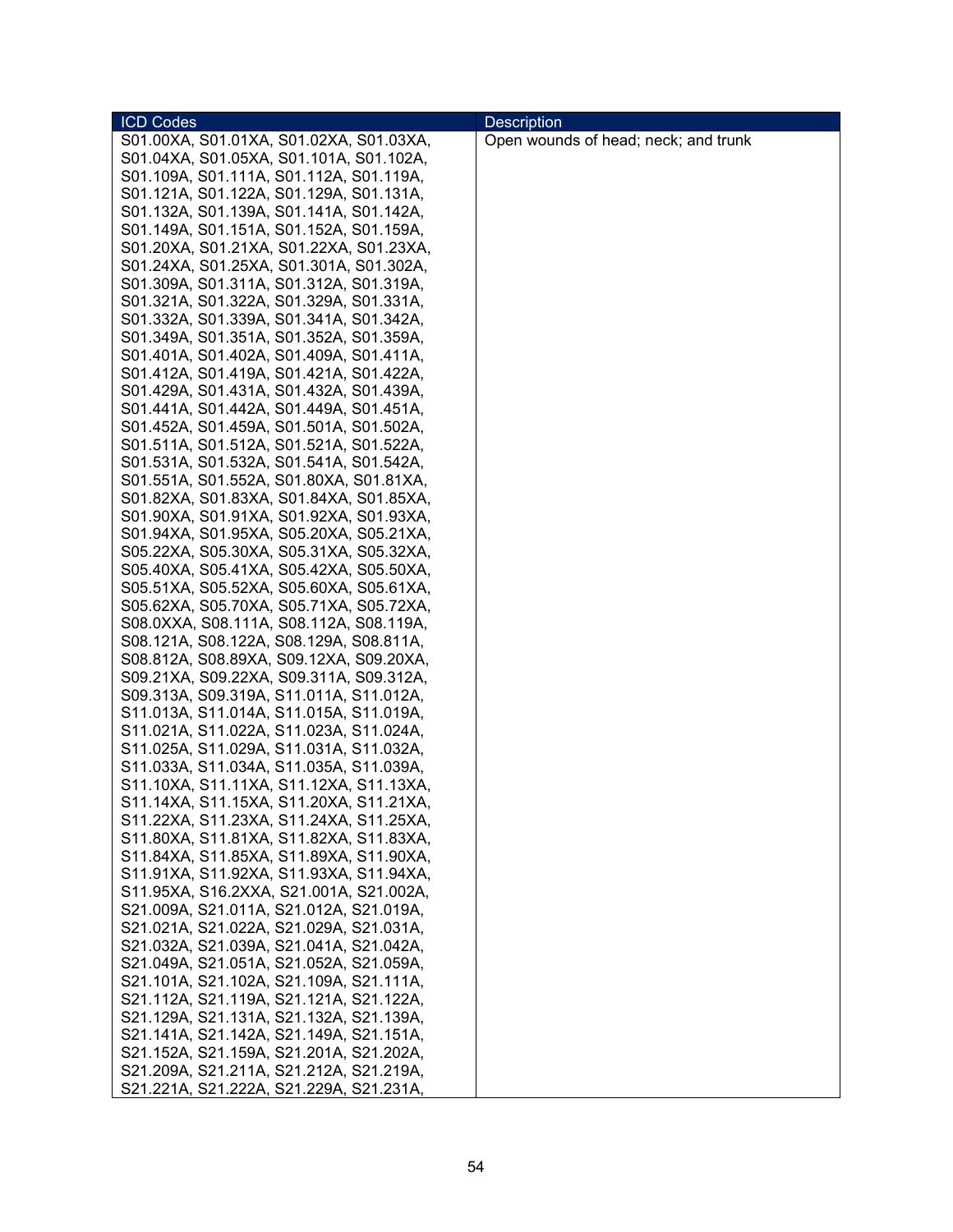| S21.232A, S21.239A, S21.241A, S21.242A,<br>Open wounds of head; neck; and trunk<br>(continued)<br>S21.249A, S21.251A, S21.252A, S21.259A,<br>S21.301A, S21.302A, S21.309A, S21.311A,<br>S21.312A, S21.319A, S21.321A, S21.322A, |
|---------------------------------------------------------------------------------------------------------------------------------------------------------------------------------------------------------------------------------|
|                                                                                                                                                                                                                                 |
|                                                                                                                                                                                                                                 |
|                                                                                                                                                                                                                                 |
|                                                                                                                                                                                                                                 |
| S21.329A, S21.331A, S21.332A, S21.339A,                                                                                                                                                                                         |
| S21.341A, S21.342A, S21.349A, S21.351A,                                                                                                                                                                                         |
| S21.352A, S21.359A, S21.401A, S21.402A,                                                                                                                                                                                         |
| S21.409A, S21.411A, S21.412A, S21.419A,                                                                                                                                                                                         |
| S21.421A, S21.422A, S21.429A, S21.431A,                                                                                                                                                                                         |
| S21.432A, S21.439A, S21.441A, S21.442A,                                                                                                                                                                                         |
| S21.449A, S21.451A, S21.452A, S21.459A,                                                                                                                                                                                         |
| S21.90XA, S21.91XA, S21.92XA, S21.93XA,                                                                                                                                                                                         |
| S21.94XA, S21.95XA, S28.1XXA, S28.211A,                                                                                                                                                                                         |
| S28.212A, S28.219A, S28.221A, S28.222A,                                                                                                                                                                                         |
| S28.229A, S29.021A, S29.022A, S29.029A,                                                                                                                                                                                         |
| S31.000A, S31.001A, S31.010A, S31.011A,                                                                                                                                                                                         |
| S31.020A, S31.021A, S31.030A, S31.031A,                                                                                                                                                                                         |
| S31.040A, S31.041A, S31.050A, S31.051A,                                                                                                                                                                                         |
| S31.100A, S31.101A, S31.102A, S31.103A,                                                                                                                                                                                         |
| S31.104A, S31.105A, S31.109A, S31.110A,                                                                                                                                                                                         |
| S31.111A, S31.112A, S31.113A, S31.114A,                                                                                                                                                                                         |
| S31.115A, S31.119A, S31.120A, S31.121A,                                                                                                                                                                                         |
| S31.122A, S31.123A, S31.124A, S31.125A,                                                                                                                                                                                         |
| S31.129A, S31.130A, S31.131A, S31.132A,                                                                                                                                                                                         |
| S31.133A, S31.134A, S31.135A, S31.139A,                                                                                                                                                                                         |
| S31.140A, S31.141A, S31.142A, S31.143A,                                                                                                                                                                                         |
| S31.144A, S31.145A, S31.149A, S31.150A,                                                                                                                                                                                         |
| S31.151A, S31.152A, S31.153A, S31.154A,                                                                                                                                                                                         |
| S31.155A, S31.159A, S31.20XA, S31.21XA,                                                                                                                                                                                         |
| S31.22XA, S31.23XA, S31.24XA, S31.25XA,                                                                                                                                                                                         |
| S31.30XA, S31.31XA, S31.32XA, S31.33XA,                                                                                                                                                                                         |
| S31.34XA, S31.35XA, S31.40XA, S31.41XA,                                                                                                                                                                                         |
| S31.42XA, S31.43XA, S31.44XA, S31.45XA,                                                                                                                                                                                         |
| S31.501A, S31.502A, S31.511A, S31.512A,                                                                                                                                                                                         |
| S31.521A, S31.522A, S31.531A, S31.532A,                                                                                                                                                                                         |
| S31.541A, S31.542A, S31.551A, S31.552A,                                                                                                                                                                                         |
| S31.600A, S31.601A, S31.602A, S31.603A,                                                                                                                                                                                         |
| S31.604A, S31.605A, S31.609A, S31.610A,                                                                                                                                                                                         |
| S31.611A, S31.612A, S31.613A, S31.614A,                                                                                                                                                                                         |
| S31.615A, S31.619A, S31.620A, S31.621A,                                                                                                                                                                                         |
| S31.622A, S31.623A, S31.624A, S31.625A,                                                                                                                                                                                         |
| S31.629A, S31.630A, S31.631A, S31.632A,                                                                                                                                                                                         |
| S31.633A, S31.634A, S31.635A, S31.639A,                                                                                                                                                                                         |
| S31.640A, S31.641A, S31.642A, S31.643A,                                                                                                                                                                                         |
| S31.644A, S31.645A, S31.649A, S31.650A,                                                                                                                                                                                         |
| S31.651A, S31.652A, S31.653A, S31.654A,                                                                                                                                                                                         |
| S31.655A, S31.659A, S31.801A, S31.802A,                                                                                                                                                                                         |
| S31.803A, S31.804A, S31.805A, S31.809A,                                                                                                                                                                                         |
| S31.811A, S31.812A, S31.813A, S31.814A,                                                                                                                                                                                         |
| S31.815A, S31.819A, S31.821A, S31.822A,                                                                                                                                                                                         |
| S31.823A, S31.824A, S31.825A, S31.829A,                                                                                                                                                                                         |
| S31.831A, S31.832A, S31.833A, S31.834A,                                                                                                                                                                                         |
|                                                                                                                                                                                                                                 |
| S31.835A, S31.839A, S38.211A, S38.212A,<br>S38.221A, S38.222A, S38.231A, S38.232A,                                                                                                                                              |
| S38.3XXA, S39.021A, S39.022A, S39.023A                                                                                                                                                                                          |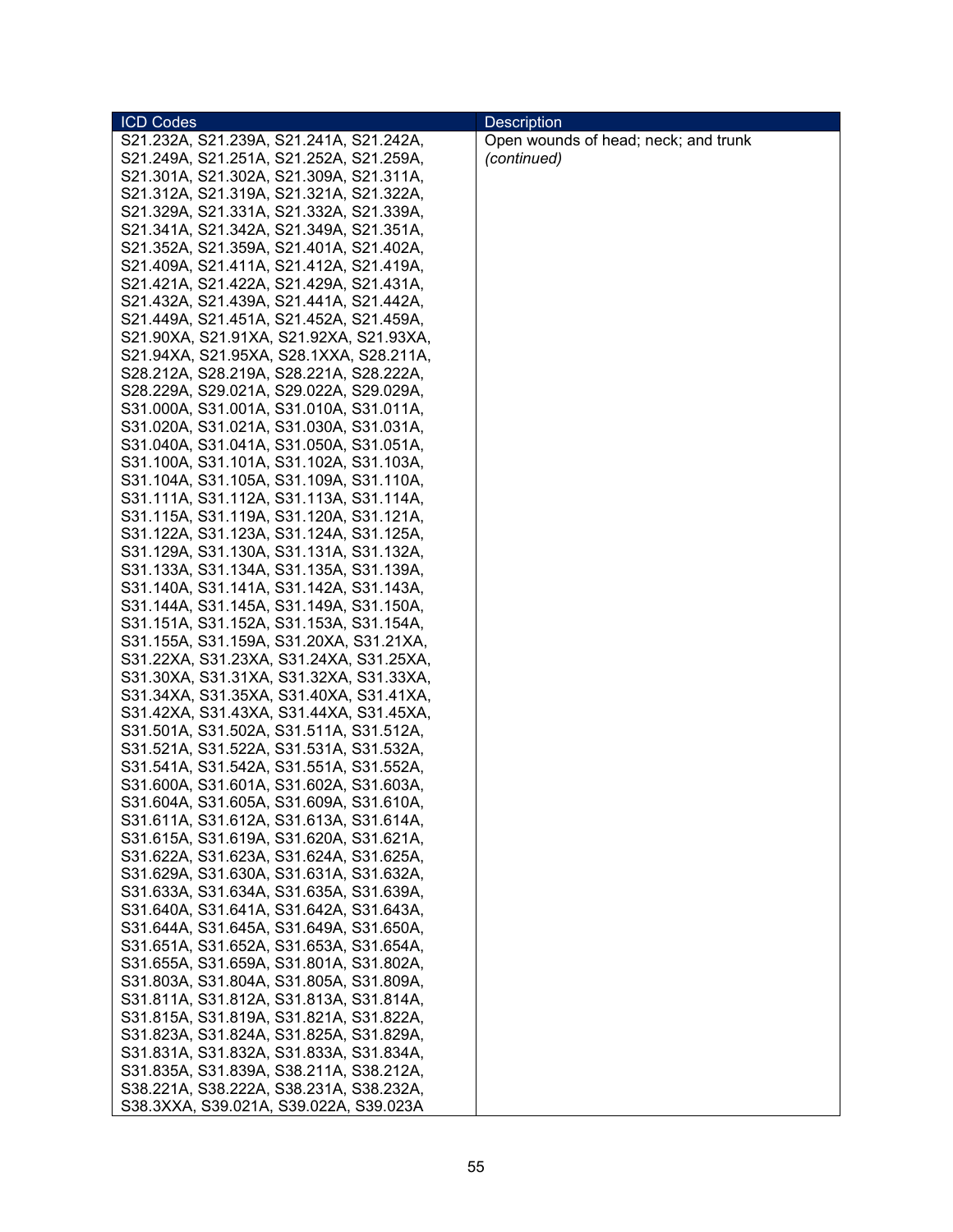| <b>ICD Codes</b>                             | <b>Description</b>                       |
|----------------------------------------------|------------------------------------------|
| ICD-10-CM: D89.810, D89.811, D89.812,        | Complication of device; implant or graft |
| D89.813, K94.00, K94.01, K94.02, K94.09,     |                                          |
| K94.10, K94.11, K94.12, K94.19, M96.621,     |                                          |
| M96.622, M96.629, M96.631, M96.632, M96.639, |                                          |
| M96.65, M96.661, M96.662, M96.669, M96.671,  |                                          |
| M96.672, M96.679, M96.69, S34.3XXA,          |                                          |
| T82.01XA, T82.02XA, T82.03XA, T82.09XA,      |                                          |
| T82.110A, T82.111A, T82.118A, T82.119A,      |                                          |
| T82.120A, T82.121A, T82.128A, T82.129A,      |                                          |
| T82.190A, T82.191A, T82.198A, T82.199A,      |                                          |
| T82.211A, T82.212A, T82.213A, T82.218A,      |                                          |
| T82.221A, T82.222A, T82.223A, T82.228A,      |                                          |
| T82.310A, T82.311A, T82.312A, T82.318A,      |                                          |
| T82.319A, T82.320A, T82.321A, T82.322A,      |                                          |
| T82.328A, T82.329A, T82.330A, T82.331A,      |                                          |
| T82.332A, T82.338A, T82.339A, T82.390A,      |                                          |
| T82.391A, T82.392A, T82.398A, T82.399A,      |                                          |
| T82.41XA, T82.42XA, T82.43XA, T82.49XA,      |                                          |
| T82.510A, T82.511A, T82.512A, T82.513A,      |                                          |
| T82.514A, T82.515A, T82.518A, T82.519A,      |                                          |
| T82.520A, T82.521A, T82.522A, T82.523A,      |                                          |
| T82.524A, T82.525A, T82.528A, T82.529A,      |                                          |
| T82.530A, T82.531A, T82.532A, T82.533A,      |                                          |
| T82.534A, T82.535A, T82.538A, T82.539A,      |                                          |
| T82.590A, T82.591A, T82.592A, T82.593A,      |                                          |
| T82.594A, T82.595A, T82.598A, T82.599A,      |                                          |
| T82.6XXA, T82.7XXA, T82.817A, T82.818A,      |                                          |
| T82.827A, T82.828A, T82.837A, T82.838A,      |                                          |
| T82.847A, T82.848A, T82.855A, T82.856A,      |                                          |
| T82.857A, T82.858A, T82.867A, T82.868A,      |                                          |
| T82.897A, T82.898A, T82.9XXA, T83.010A,      |                                          |
| T83.011A, T83.012A, T83.018A, T83.020A,      |                                          |
| T83.021A, T83.022A, T83.028A, T83.030A,      |                                          |
| T83.031A, T83.032A, T83.038A, T83.090A,      |                                          |
| T83.091A, T83.092A, T83.098A, T83.110A,      |                                          |
| T83.111A, T83.112A, T83.113A, T83.118A,      |                                          |
| T83.120A, T83.121A, T83.122A, T83.123A,      |                                          |
| T83.128A, T83.190A, T83.191A, T83.192A,      |                                          |
| T83.193A, T83.198A, T83.21XA, T83.22XA,      |                                          |
| T83.23XA, T83.24XA, T83.25XA, T83.29XA,      |                                          |
| T83.31XA, T83.32XA, T83.39XA, T83.410A,      |                                          |
| T83.411A, T83.420A, T83.421A, T83.490A,      |                                          |
| T83.491A, T83.510A, T83.511A, T83.512A,      |                                          |
| T83.518A, T83.590A, T83.591A, T83.592A,      |                                          |
| T83.593A, T83.598A, T83.61XA, T83.62XA,      |                                          |
| T83.711A, T83.712A, T83.713A, T83.714A,      |                                          |
| T83.718A, T83.719A, T83.721A, T83.722A,      |                                          |
| T83.723A, T83.724A, T83.728A, T83.729A,      |                                          |
| T83.79XA, T83.81XA, T83.82XA, T83.83XA,      |                                          |
| T83.84XA, T83.85XA, T83.86XA, T83.89XA,      |                                          |
| T83.9XXA, T84.010A, T84.011A, T84.012A,      |                                          |
| T84.013A, T84.018A, T84.019A, T84.020A,      |                                          |
| T84.021A, T84.022A, T84.023A, T84.028A,      |                                          |
| T84.029A, T84.030A, T84.031A, T84.032A,      |                                          |
| T84.033A, T84.038A, T84.039A, T84.040A,      |                                          |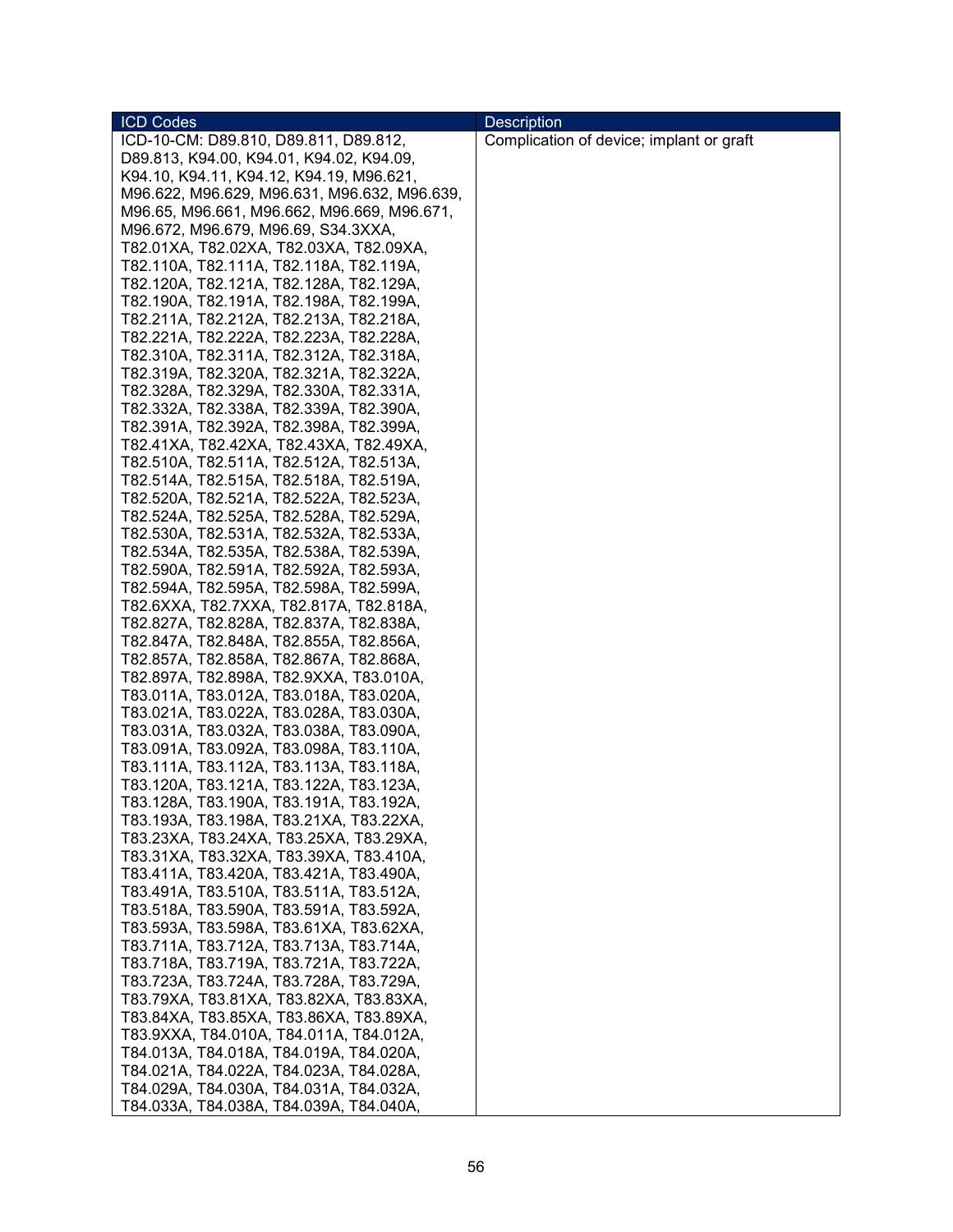| <b>ICD Codes</b>                                 | <b>Description</b>                       |
|--------------------------------------------------|------------------------------------------|
| T84.041A, T84.042A, T84.043A, T84.048A,          | Complication of device; implant or graft |
| T84.049A, T84.050A, T84.051A, T84.052A,          | (continued)                              |
| T84.053A, T84.058A, T84.059A, T84.060A,          |                                          |
| T84.061A, T84.062A, T84.063A, T84.068A,          |                                          |
| T84.069A, T84.090A, T84.091A, T84.092A,          |                                          |
| T84.093A, T84.098A, T84.099A, T84.110A,          |                                          |
| T84.111A, T84.112A, T84.113A, T84.114A,          |                                          |
| T84.115A, T84.116A, T84.117A, T84.119A,          |                                          |
| T84.120A, T84.121A, T84.122A, T84.123A,          |                                          |
| T84.124A, T84.125A, T84.126A, T84.127A,          |                                          |
|                                                  |                                          |
| T84.129A, T84.190A, T84.191A, T84.192A,          |                                          |
| T84.193A, T84.194A, T84.195A, T84.196A,          |                                          |
| T84.197A, T84.199A, T84.210A, T84.213A,          |                                          |
| T84.216A, T84.218A, T84.220A, T84.223A,          |                                          |
| T84.226A, T84.228A, T84.290A, T84.293A,          |                                          |
| T84.296A, T84.298A, T84.310A, T84.318A,          |                                          |
| T84.320A, T84.328A, T84.390A, T84.398A,          |                                          |
| T84.410A, T84.418A, T84.420A, T84.428A,          |                                          |
| T84.490A, T84.498A, T84.50XA, T84.51XA,          |                                          |
| T84.52XA, T84.53XA, T84.54XA, T84.59XA,          |                                          |
| T84.60XA, T84.610A, T84.611A, T84.612A,          |                                          |
| T84.613A, T84.614A, T84.615A, T84.619A,          |                                          |
| T84.620A, T84.621A, T84.622A, T84.623A,          |                                          |
| T84.624A, T84.625A, T84.629A, T84.63XA,          |                                          |
| T84.69XA, T84.7XXA, T84.81XA, T84.82XA,          |                                          |
| T84.83XA, T84.84XA, T84.85XA, T84.86XA,          |                                          |
| T84.89XA, T84.9XXA, T85.01XA, T85.02XA,          |                                          |
| T85.03XA, T85.09XA, T85.110A, T85.111A,          |                                          |
| T85.112A, T85.113A, T85.118A, T85.120A,          |                                          |
| T85.121A, T85.122A, T85.123A, T85.128A,          |                                          |
| T85.190A, T85.191A, T85.192A, T85.193A,          |                                          |
| T85.199A, T85.21XA, T85.22XA, T85.29XA,          |                                          |
| T85.310A, T85.311A, T85.318A, T85.320A,          |                                          |
| T85.321A, T85.328A, T85.390A, T85.391A,          |                                          |
| T85.398A, T85.510A, T85.511A, T85.518A,          |                                          |
| T85.520A, T85.521A, T85.528A, T85.590A,          |                                          |
| T85.591A, T85.598A, T85.610A, T85.611A,          |                                          |
| T85.612A, T85.613A, T85.614A, T85.615A,          |                                          |
| T85.618A, T85.620A, T85.621A, T85.622A,          |                                          |
| T85.623A, T85.624A, T85.625A, T85.628A,          |                                          |
| T85.630A, T85.631A, T85.633A, T85.635A,          |                                          |
| T85.638A, T85.690A, T85.691A, T85.692A,          |                                          |
| T85.693A, T85.694A, T85.695A, T85.698A,          |                                          |
| T85.71XA, T85.72XA, T85.730A, T85.731A,          |                                          |
| T85.732A, T85.733A, T85.734A, T85.735A,          |                                          |
| T85.738A, T85.79XA, T85.810A, T85.818A,          |                                          |
| T85.820A, T85.828A, T85.830A, T85.838A,          |                                          |
| T85.840A, T85.848A, T85.850A, T85.858A,          |                                          |
| T85.860A, T85.868A, T85.890A, T85.898A,          |                                          |
| T85.9XXA, T86.00, T86.01, T86.02, T86.03,        |                                          |
| T86.09, T86.10, T86.11, T86.12, T86.13, T86.19,  |                                          |
| T86.20, T86.21, T86.22, T86.23, T86.290,         |                                          |
| T86.298, T86.40, T86.41, T86.42, T86.43, T86.49, |                                          |
| T86.5, T86.820, T86.821, T86.822, T86.828,       |                                          |
| T86.829, T86.830, T86.831, T86.832, T86.838,     |                                          |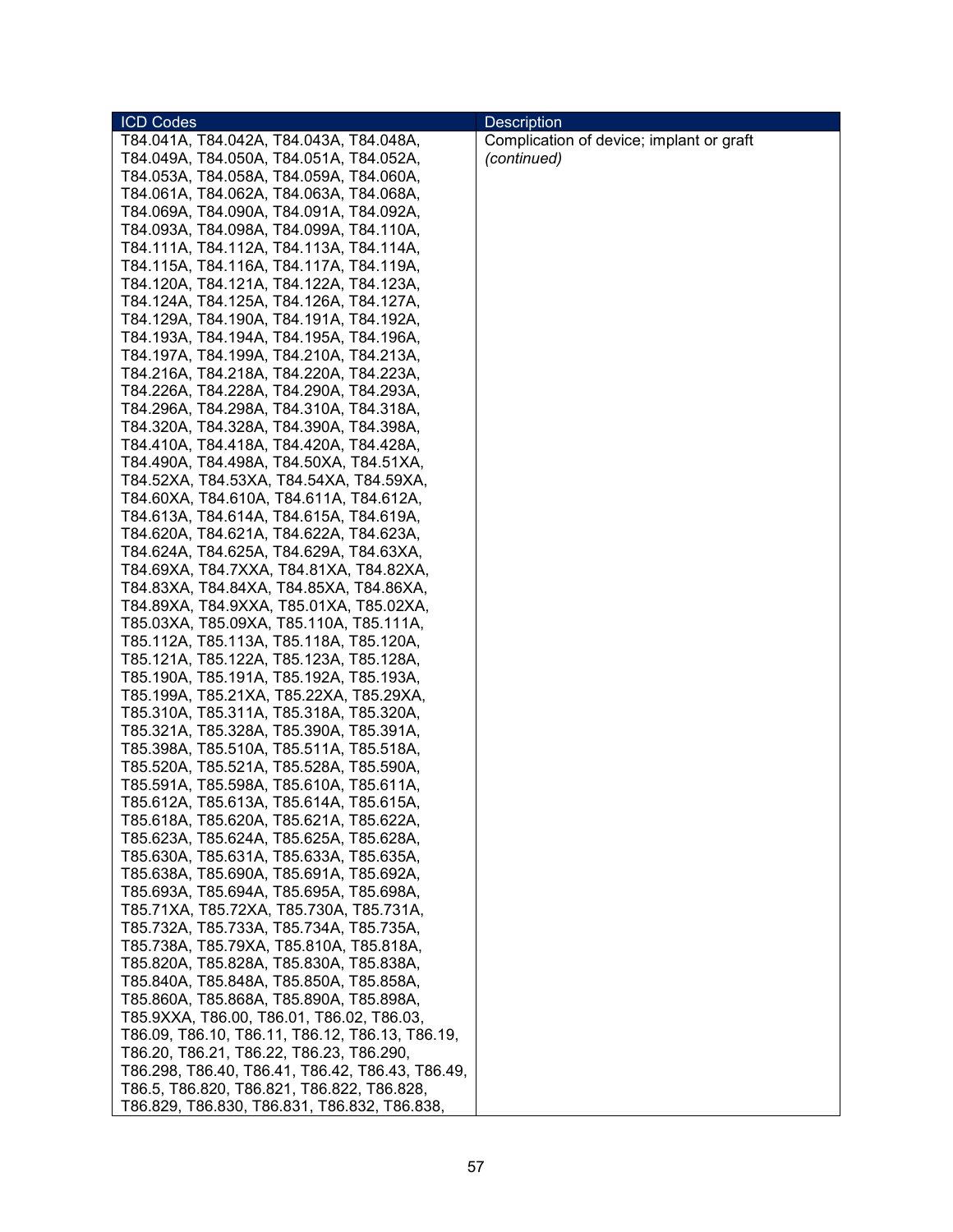| <b>ICD Codes</b>                                                                             | <b>Description</b>                              |
|----------------------------------------------------------------------------------------------|-------------------------------------------------|
| T86.839, T86.840, T86.841, T86.842, T86.848,                                                 | Complication of device; implant or graft        |
| T86.849, T86.850, T86.851, T86.852, T86.858,                                                 | (continued)                                     |
| T86.859, T86.890, T86.891, T86.892, T86.898,                                                 |                                                 |
| T86.899, T86.90, T86.91, T86.92, T86.93, T86.99,                                             |                                                 |
| T87.0X1, T87.0X2, T87.0X9, T87.1X1, T87.1X2,                                                 |                                                 |
| T87.1X9, T87.2                                                                               |                                                 |
| ICD-10-CM: D64.81, D69.51, D78.01, D78.02,                                                   | Complications of surgical procedures or medical |
| D78.11, D78.12, D78.21, D78.22, D78.31,                                                      | care                                            |
| D78.32, D78.33, D78.34, D78.81, D78.89,                                                      |                                                 |
| E36.01, E36.02, E36.11, E36.12, E36.8, E71.43,                                               |                                                 |
| E87.71, E88.3, E89.0, E89.1, E89.2, E89.3,                                                   |                                                 |
| E89.40, E89.41, E89.5, E89.6, E89.810, E89.811,                                              |                                                 |
| E89.820, E89.821, E89.822, E89.823, E89.89,                                                  |                                                 |
| G97.0, G97.1, G97.2, G97.31, G97.32, G97.41,                                                 |                                                 |
| G97.48, G97.49, G97.51, G97.52, G97.61,                                                      |                                                 |
| G97.62, G97.63, G97.64, G97.81, G97.82,                                                      |                                                 |
| H59.011, H59.012, H59.013, H59.019, H59.021,                                                 |                                                 |
| H59.022, H59.023, H59.029, H59.031, H59.032,                                                 |                                                 |
| H59.033, H59.039, H59.091, H59.092, H59.093,                                                 |                                                 |
| H59.099, H59.111, H59.112, H59.113, H59.119,                                                 |                                                 |
| H59.121, H59.122, H59.123, H59.129, H59.211,                                                 |                                                 |
|                                                                                              |                                                 |
| H59.212, H59.213, H59.219, H59.221, H59.222,                                                 |                                                 |
| H59.223, H59.229, H59.311, H59.312, H59.313,<br>H59.319, H59.321, H59.322, H59.323, H59.329, |                                                 |
|                                                                                              |                                                 |
| H59.331, H59.332, H59.333, H59.339, H59.341,                                                 |                                                 |
| H59.342, H59.343, H59.349, H59.351, H59.352,<br>H59.353, H59.359, H59.361, H59.362, H59.363, |                                                 |
|                                                                                              |                                                 |
| H59.369, H59.40, H59.41, H59.42, H59.43,                                                     |                                                 |
| H59.811, H59.812, H59.813, H59.819, H59.88,                                                  |                                                 |
| H59.89, H95.21, H95.22, H95.31, H95.32,                                                      |                                                 |
| H95.41, H95.42, H95.51, H95.52, H95.53,<br>H95.54, H95.811, H95.812, H95.813, H95.819,       |                                                 |
| H95.88, H95.89, I95.2, I95.3, I95.81, I97.0,                                                 |                                                 |
| 197.110, 197.111, 197.120, 197.121, 197.130,                                                 |                                                 |
| 197.131, 197.190, 197.191, 197.2, 197.3, 197.410,                                            |                                                 |
| 197.411, 197.418, 197.42, 197.51, 197.52, 197.610,                                           |                                                 |
| 197.611, 197.618, 197.62, 197.620, 197.621,                                                  |                                                 |
| 197.622, 197.630, 197.631, 197.638, 197.640,                                                 |                                                 |
| 197.641, 197.648, 197.710, 197.711, 197.790,                                                 |                                                 |
| 197.791, 197.810, 197.811, 197.820, 197.821,                                                 |                                                 |
| 197.88, 197.89, J95.00, J95.01, J95.02, J95.03,                                              |                                                 |
| J95.04, J95.09, J95.1, J95.2, J95.3, J95.4, J95.5,                                           |                                                 |
| J95.61, J95.62, J95.71, J95.72, J95.811, J95.812,                                            |                                                 |
| J95.821, J95.822, J95.830, J95.831, J95.84,                                                  |                                                 |
| J95.850, J95.851, J95.859, J95.860, J95.861,                                                 |                                                 |
| J95.862, J95.863, J95.88, J95.89, K12.32,                                                    |                                                 |
| K68.11, K91.0, K91.1, K91.2, K91.3, K91.30,                                                  |                                                 |
| K91.31, K91.32, K91.61, K91.62, K91.71, K91.72,                                              |                                                 |
| K91.81, K91.82, K91.83, K91.840, K91.841,                                                    |                                                 |
| K91.850, K91.858, K91.86, K91.870, K91.871,                                                  |                                                 |
| K91.872, K91.873, K91.89, K94.03, K94.13,                                                    |                                                 |
| K94.20, K94.21, K94.22, K94.23, K94.29, K94.30,                                              |                                                 |
| K94.31, K94.32, K94.33, K94.39, K95.01, K95.09,                                              |                                                 |
| K95.81, K95.89, L76.01, L76.02, L76.11, L76.12,                                              |                                                 |
| L76.21, L76.22, L76.31, L76.32, L76.33, L76.34,                                              |                                                 |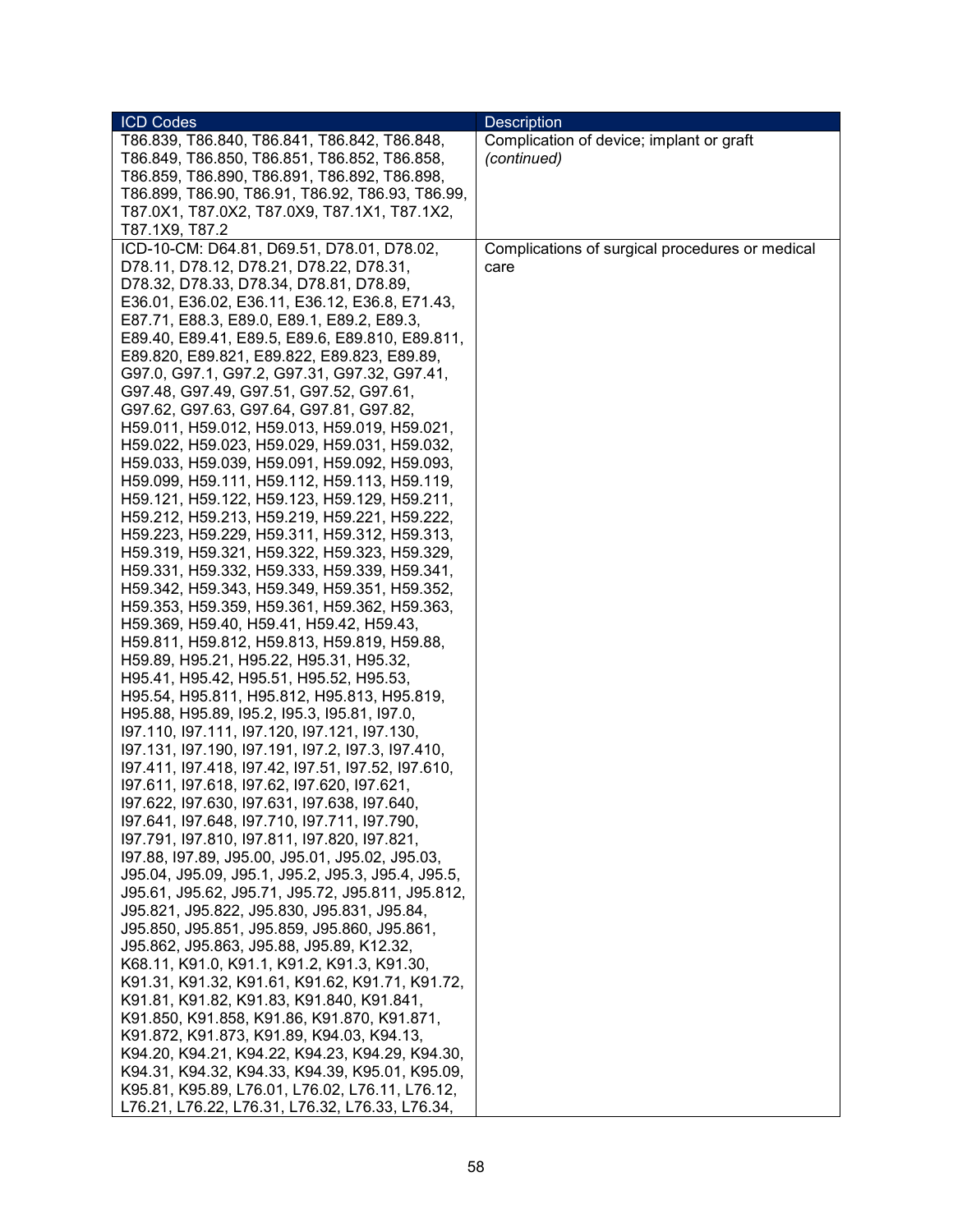| <b>ICD Codes</b>                                | <b>Description</b>                              |
|-------------------------------------------------|-------------------------------------------------|
| L76.81, L76.82, M96.0, M96.810, M96.811,        | Complications of surgical procedures or medical |
| M96.820, M96.821, M96.830, M96.831, M96.840,    | care (continued)                                |
| M96.841, M96.842, M96.843, M96.89, M97.01XA,    |                                                 |
| M97.02XA, M97.11XA, M97.12XA, M97.21XA,         |                                                 |
| M97.22XA, M97.31XA, M97.32XA, M97.41XA,         |                                                 |
| M97.42XA, M97.8XXA, M97.9XXA, N98.0, N98.1,     |                                                 |
| N98.2, N98.3, N98.8, N98.9, N99.0, N99.110,     |                                                 |
| N99.111, N99.112, N99.113, N99.114, N99.115,    |                                                 |
| N99.12, N99.2, N99.3, N99.4, N99.510, N99.511,  |                                                 |
| N99.512, N99.518, N99.520, N99.521, N99.522,    |                                                 |
| N99.523, N99.524, N99.528, N99.530, N99.531,    |                                                 |
| N99.532, N99.533, N99.534, N99.538, N99.61,     |                                                 |
| N99.62, N99.71, N99.72, N99.81, N99.820,        |                                                 |
| N99.821, N99.83, N99.840, N99.841, N99.842,     |                                                 |
| N99.843, N99.89, R50.82, R50.83, R50.84,        |                                                 |
| T80.0XXA, T80.1XXA, T80.211A, T80.212A,         |                                                 |
| T80.218A, T80.219A, T80.22XA, T80.29XA,         |                                                 |
| T80.30XA, T80.310A, T80.311A, T80.319A,         |                                                 |
| T80.39XA, T80.40XA, T80.410A, T80.411A,         |                                                 |
| T80.419A, T80.49XA, T80.51XA, T80.52XA,         |                                                 |
| T80.59XA, T80.61XA, T80.62XA, T80.69XA,         |                                                 |
| T80.810A, T80.818A, T80.89XA, T80.90XA,         |                                                 |
| T80.910A, T80.911A, T80.919A, T80.92XA,         |                                                 |
| T80.A0XA, T80.A10A, T80.A11A, T80.A19A,         |                                                 |
| T80.A9XA, T81.10XA, T81.11XA, T81.12XA,         |                                                 |
| T81.19XA, T81.30XA, T81.31XA, T81.32XA,         |                                                 |
| T81.33XA, T81.4XXA, T81.500A, T81.501A,         |                                                 |
| T81.502A, T81.503A, T81.504A, T81.505A,         |                                                 |
| T81.506A, T81.507A, T81.508A, T81.509A,         |                                                 |
| T81.510A, T81.511A, T81.512A, T81.513A,         |                                                 |
| T81.514A, T81.515A, T81.516A, T81.517A,         |                                                 |
| T81.518A, T81.519A, T81.520A, T81.521A,         |                                                 |
| T81.522A, T81.523A, T81.524A, T81.525A,         |                                                 |
| T81.526A, T81.527A, T81.528A, T81.529A,         |                                                 |
| T81.530A, T81.531A, T81.532A, T81.533A,         |                                                 |
| T81.534A, T81.535A, T81.536A, T81.537A,         |                                                 |
| T81.538A, T81.539A, T81.590A, T81.591A,         |                                                 |
| T81.592A, T81.593A, T81.594A, T81.595A,         |                                                 |
| T81.596A, T81.597A, T81.598A, T81.599A,         |                                                 |
| T81.60XA, T81.61XA, T81.69XA, T81.710A,         |                                                 |
| T81.711A, T81.718A, T81.719A, T81.72XA,         |                                                 |
| T81.81XA, T81.82XA, T81.83XA, T81.89XA,         |                                                 |
| T81.9XXA, T87.30, T87.31, T87.32, T87.33,       |                                                 |
| T87.34, T87.40, T87.41, T87.42, T87.43, T87.44, |                                                 |
| T87.50, T87.51, T87.52, T87.53, T87.54, T87.81, |                                                 |
| T87.89, T87.9, T88.0XXA, T88.1XXA, T88.2XXA,    |                                                 |
| T88.3XXA, T88.4XXA, T88.51XA, T88.52XA,         |                                                 |
| T88.53XA, T88.59XA, T88.6XXA, T88.7XXA,         |                                                 |
| T88.8XXA, T88.9XXA, Z18.01, Z18.09, Z87.821,    |                                                 |
| Z92.83, Z92.84                                  |                                                 |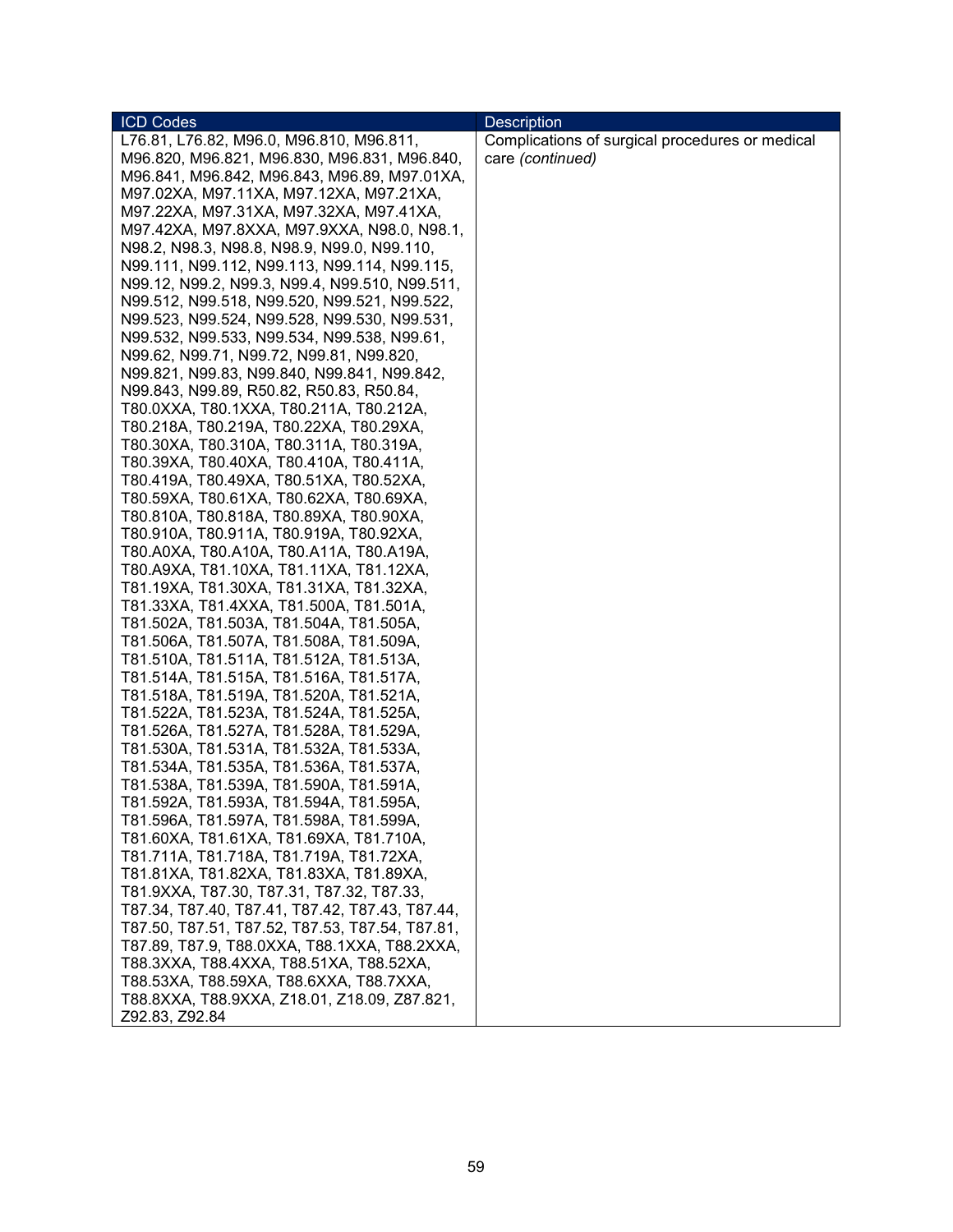| <b>ICD Codes</b>                         | <b>Description</b>            |
|------------------------------------------|-------------------------------|
| ICD-10-CM: S00.00XA, S00.01XA, S00.02XA, | Superficial injury; contusion |
| S00.03XA, S00.04XA, S00.05XA, S00.06XA,  |                               |
| S00.07XA, S00.10XA, S00.11XA, S00.12XA,  |                               |
| S00.201A, S00.202A, S00.209A, S00.211A,  |                               |
| S00.212A, S00.219A, S00.221A, S00.222A,  |                               |
| S00.229A, S00.241A, S00.242A, S00.249A,  |                               |
| S00.251A, S00.252A, S00.259A, S00.261A,  |                               |
| S00.262A, S00.269A, S00.271A, S00.272A,  |                               |
| S00.279A, S00.30XA, S00.31XA, S00.32XA,  |                               |
| S00.33XA, S00.34XA, S00.35XA, S00.36XA,  |                               |
| S00.37XA, S00.401A, S00.402A, S00.409A,  |                               |
| S00.411A, S00.412A, S00.419A, S00.421A,  |                               |
| S00.422A, S00.429A, S00.431A, S00.432A,  |                               |
|                                          |                               |
| S00.439A, S00.441A, S00.442A, S00.449A,  |                               |
| S00.451A, S00.452A, S00.459A, S00.461A,  |                               |
| S00.462A, S00.469A, S00.471A, S00.472A,  |                               |
| S00.479A, S00.501A, S00.502A, S00.511A,  |                               |
| S00.512A, S00.521A, S00.522A, S00.531A,  |                               |
| S00.532A, S00.541A, S00.542A, S00.551A,  |                               |
| S00.552A, S00.561A, S00.562A, S00.571A,  |                               |
| S00.572A, S00.80XA, S00.81XA, S00.82XA,  |                               |
| S00.83XA, S00.84XA, S00.85XA, S00.86XA,  |                               |
| S00.87XA, S00.90XA, S00.91XA, S00.92XA,  |                               |
| S00.93XA, S00.94XA, S00.95XA, S00.96XA,  |                               |
| S00.97XA, S05.00XA, S05.01XA, S05.02XA,  |                               |
| S05.10XA, S05.11XA, S05.12XA, S10.0XXA,  |                               |
| S10.10XA, S10.11XA, S10.12XA, S10.14XA,  |                               |
| S10.15XA, S10.16XA, S10.17XA, S10.80XA,  |                               |
| S10.81XA, S10.82XA, S10.83XA, S10.84XA,  |                               |
| S10.85XA, S10.86XA, S10.87XA, S10.90XA,  |                               |
| S10.91XA, S10.92XA, S10.93XA, S10.94XA,  |                               |
| S10.95XA, S10.96XA, S10.97XA, S20.00XA,  |                               |
| S20.01XA, S20.02XA, S20.101A, S20.102A,  |                               |
| S20.109A, S20.111A, S20.112A, S20.119A,  |                               |
| S20.121A, S20.122A, S20.129A, S20.141A,  |                               |
| S20.142A, S20.149A, S20.151A, S20.152A,  |                               |
| S20.159A, S20.161A, S20.162A, S20.169A,  |                               |
| S20.171A, S20.172A, S20.179A, S20.20XA,  |                               |
| S20.211A, S20.212A, S20.219A, S20.221A,  |                               |
| S20.222A, S20.229A, S20.301A, S20.302A,  |                               |
| S20.309A, S20.311A, S20.312A, S20.319A,  |                               |
| S20.321A, S20.322A, S20.329A, S20.341A,  |                               |
| S20.342A, S20.349A, S20.351A, S20.352A,  |                               |
| S20.359A, S20.361A, S20.362A, S20.369A,  |                               |
| S20.371A, S20.372A, S20.379A, S20.401A,  |                               |
| S20.402A, S20.409A, S20.411A, S20.412A,  |                               |
| S20.419A, S20.421A, S20.422A, S20.429A,  |                               |
| S20.441A, S20.442A, S20.449A, S20.451A,  |                               |
| S20.452A, S20.459A, S20.461A, S20.462A,  |                               |
| S20.469A, S20.471A, S20.472A, S20.479A,  |                               |
| S20.90XA, S20.91XA, S20.92XA, S20.94XA,  |                               |
| S20.95XA, S20.96XA, S20.97XA, S30.0XXA,  |                               |
| S30.1XXA, S30.201A, S30.202A, S30.21XA,  |                               |
| S30.22XA, S30.23XA, S30.3XXA, S30.810A,  |                               |
| S30.811A, S30.812A, S30.813A, S30.814A,  |                               |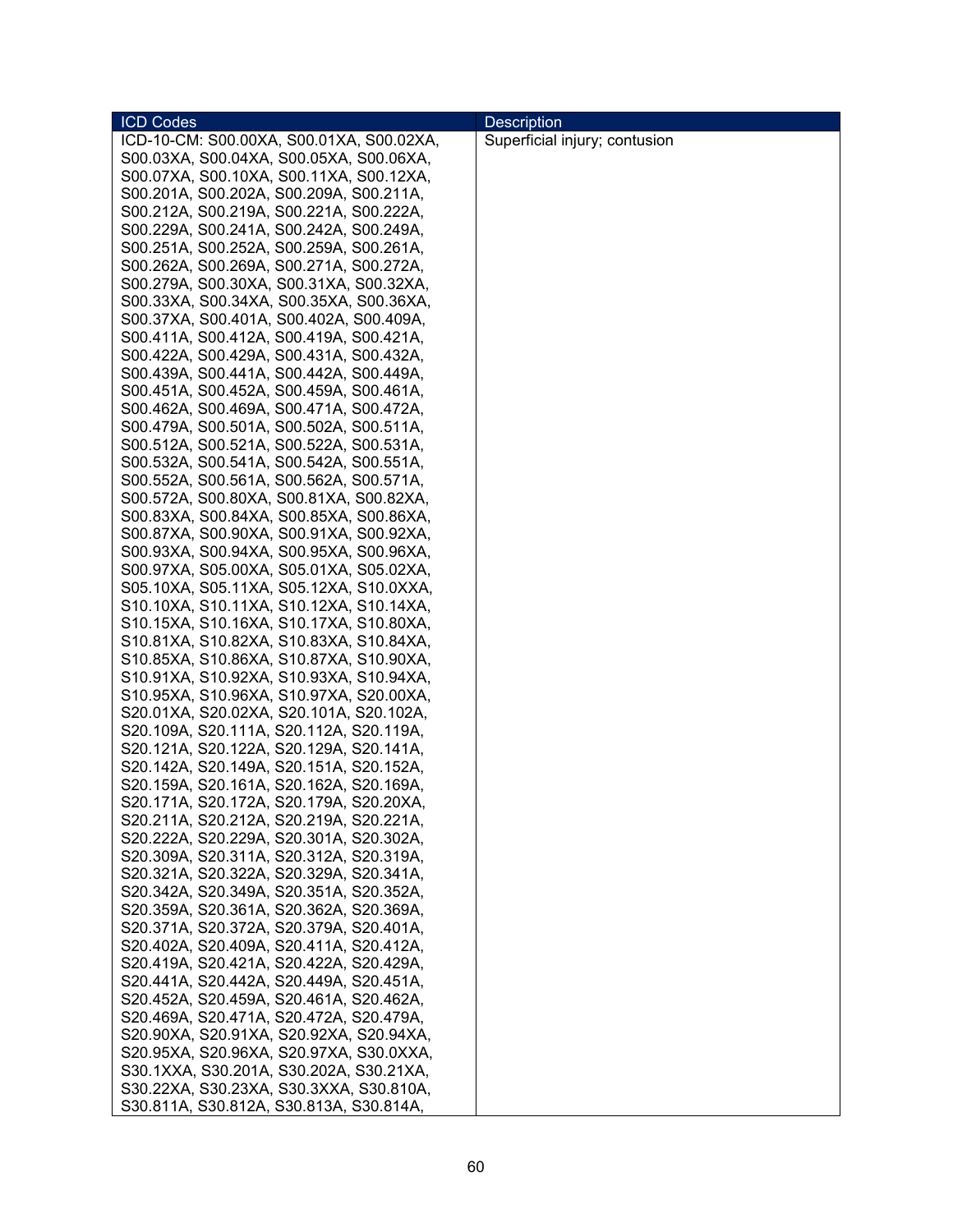| <b>ICD Codes</b>                        | <b>Description</b>                        |
|-----------------------------------------|-------------------------------------------|
| S30.815A, S30.816A, S30.817A, S30.820A, | Superficial injury; contusion (continued) |
| S30.821A, S30.822A, S30.823A, S30.824A, |                                           |
| S30.825A, S30.826A, S30.827A, S30.840A, |                                           |
| S30.841A, S30.842A, S30.843A, S30.844A, |                                           |
| S30.845A, S30.846A, S30.850A, S30.851A, |                                           |
| S30.852A, S30.853A, S30.854A, S30.855A, |                                           |
| S30.856A, S30.857A, S30.860A, S30.861A, |                                           |
| S30.862A, S30.863A, S30.864A, S30.865A, |                                           |
| S30.866A, S30.867A, S30.870A, S30.871A, |                                           |
| S30.872A, S30.873A, S30.874A, S30.875A, |                                           |
| S30.876A, S30.877A, S30.91XA, S30.92XA, |                                           |
| S30.93XA, S30.94XA, S30.95XA, S30.96XA, |                                           |
| S30.97XA, S30.98XA, S40.011A, S40.012A, |                                           |
| S40.019A, S40.021A, S40.022A, S40.029A, |                                           |
| S40.211A, S40.212A, S40.219A, S40.221A, |                                           |
| S40.222A, S40.229A, S40.241A, S40.242A, |                                           |
| S40.249A, S40.251A, S40.252A, S40.259A, |                                           |
| S40.261A, S40.262A, S40.269A, S40.271A, |                                           |
| S40.272A, S40.279A, S40.811A, S40.812A, |                                           |
| S40.819A, S40.821A, S40.822A, S40.829A, |                                           |
| S40.841A, S40.842A, S40.849A, S40.851A, |                                           |
| S40.852A, S40.859A, S40.861A, S40.862A, |                                           |
| S40.869A, S40.871A, S40.872A, S40.879A, |                                           |
| S40.911A, S40.912A, S40.919A, S40.921A, |                                           |
| S40.922A, S40.929A, S50.00XA, S50.01XA, |                                           |
| S50.02XA, S50.10XA, S50.11XA, S50.12XA, |                                           |
| S50.311A, S50.312A, S50.319A, S50.321A, |                                           |
| S50.322A, S50.329A, S50.341A, S50.342A, |                                           |
| S50.349A, S50.351A, S50.352A, S50.359A, |                                           |
| S50.361A, S50.362A, S50.369A, S50.371A, |                                           |
| S50.372A, S50.379A, S50.811A, S50.812A, |                                           |
| S50.819A, S50.821A, S50.822A, S50.829A, |                                           |
| S50.841A, S50.842A, S50.849A, S50.851A, |                                           |
| S50.852A, S50.859A, S50.861A, S50.862A, |                                           |
| S50.869A, S50.871A, S50.872A, S50.879A, |                                           |
| S50.901A, S50.902A, S50.909A, S50.911A, |                                           |
| S50.912A, S50.919A, S60.00XA, S60.011A, |                                           |
| S60.012A, S60.019A, S60.021A, S60.022A, |                                           |
| S60.029A, S60.031A, S60.032A, S60.039A, |                                           |
| S60.041A, S60.042A, S60.049A, S60.051A, |                                           |
| S60.052A, S60.059A, S60.10XA, S60.111A, |                                           |
| S60.112A, S60.119A, S60.121A, S60.122A, |                                           |
| S60.129A, S60.131A, S60.132A, S60.139A, |                                           |
| S60.141A, S60.142A, S60.149A, S60.151A, |                                           |
| S60.152A, S60.159A, S60.211A, S60.212A, |                                           |
| S60.219A, S60.221A, S60.222A, S60.229A, |                                           |
| S60.311A, S60.312A, S60.319A, S60.321A, |                                           |
| S60.322A, S60.329A, S60.341A, S60.342A, |                                           |
| S60.349A, S60.351A, S60.352A, S60.359A, |                                           |
| S60.361A, S60.362A, S60.369A, S60.371A, |                                           |
| S60.372A, S60.379A, S60.391A, S60.392A, |                                           |
| S60.399A, S60.410A, S60.411A, S60.412A, |                                           |
| S60.413A, S60.414A, S60.415A, S60.416A, |                                           |
| S60.417A, S60.418A, S60.419A, S60.420A, |                                           |
| S60.421A, S60.422A, S60.423A, S60.424A, |                                           |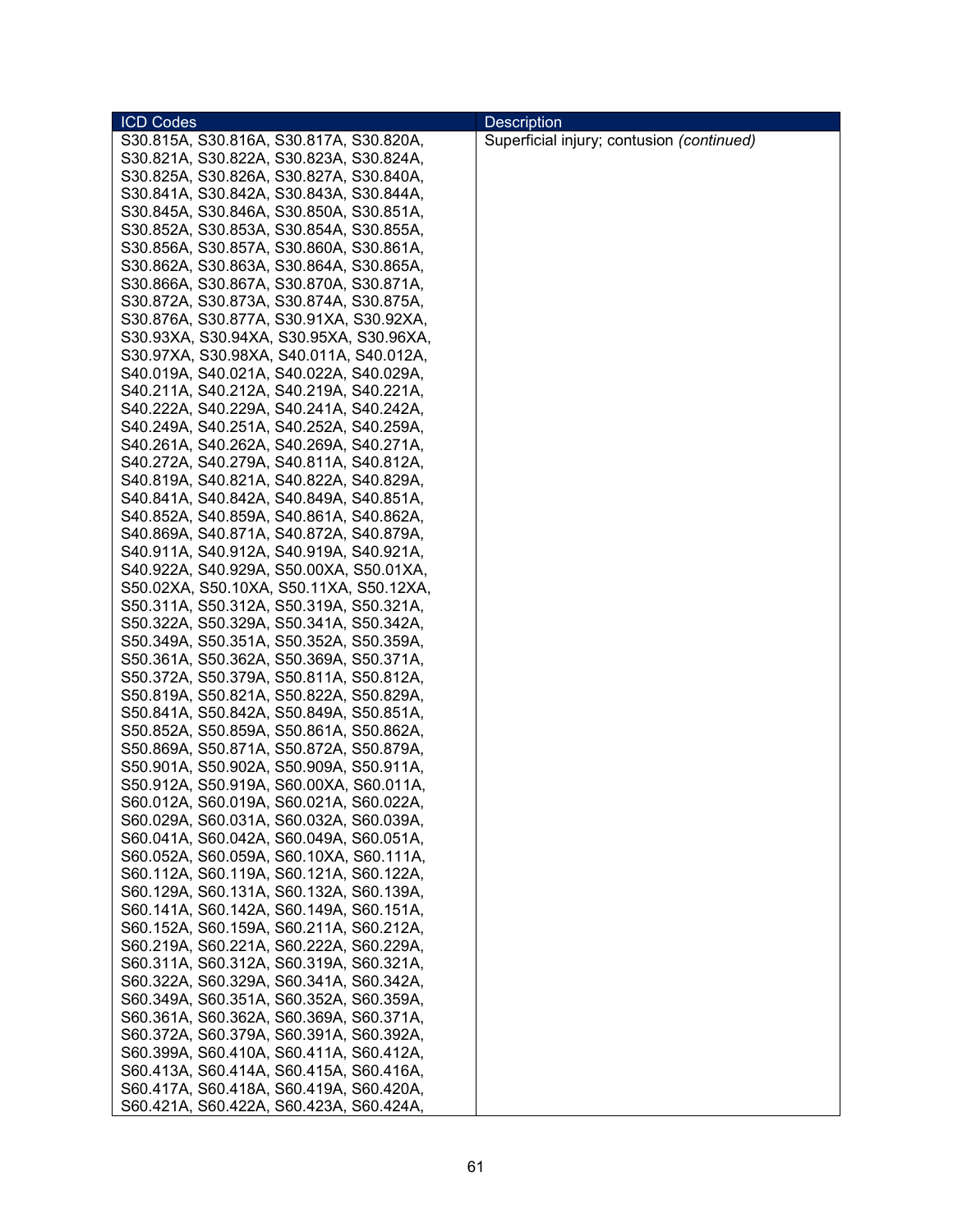| <b>ICD Codes</b>                        | <b>Description</b>                        |
|-----------------------------------------|-------------------------------------------|
| S60.425A, S60.426A, S60.427A, S60.428A, | Superficial injury; contusion (continued) |
| S60.429A, S60.440A, S60.441A, S60.442A, |                                           |
| S60.443A, S60.444A, S60.445A, S60.446A, |                                           |
| S60.447A, S60.448A, S60.449A, S60.450A, |                                           |
| S60.451A, S60.452A, S60.453A, S60.454A, |                                           |
| S60.455A, S60.456A, S60.457A, S60.458A, |                                           |
| S60.459A, S60.460A, S60.461A, S60.462A, |                                           |
| S60.463A, S60.464A, S60.465A, S60.466A, |                                           |
| S60.467A, S60.468A, S60.469A, S60.470A, |                                           |
| S60.471A, S60.472A, S60.473A, S60.474A, |                                           |
| S60.475A, S60.476A, S60.477A, S60.478A, |                                           |
|                                         |                                           |
| S60.479A, S60.511A, S60.512A, S60.519A, |                                           |
| S60.521A, S60.522A, S60.529A, S60.541A, |                                           |
| S60.542A, S60.549A, S60.551A, S60.552A, |                                           |
| S60.559A, S60.561A, S60.562A, S60.569A, |                                           |
| S60.571A, S60.572A, S60.579A, S60.811A, |                                           |
| S60.812A, S60.819A, S60.821A, S60.822A, |                                           |
| S60.829A, S60.841A, S60.842A, S60.849A, |                                           |
| S60.851A, S60.852A, S60.859A, S60.861A, |                                           |
| S60.862A, S60.869A, S60.871A, S60.872A, |                                           |
| S60.879A, S60.911A, S60.912A, S60.919A, |                                           |
| S60.921A, S60.922A, S60.929A, S60.931A, |                                           |
| S60.932A, S60.939A, S60.940A, S60.941A, |                                           |
| S60.942A, S60.943A, S60.944A, S60.945A, |                                           |
| S60.946A, S60.947A, S60.948A, S60.949A, |                                           |
| S70.00XA, S70.01XA, S70.02XA, S70.10XA, |                                           |
| S70.11XA, S70.12XA, S70.211A, S70.212A, |                                           |
| S70.219A, S70.221A, S70.222A, S70.229A, |                                           |
| S70.241A, S70.242A, S70.249A, S70.251A, |                                           |
| S70.252A, S70.259A, S70.261A, S70.262A, |                                           |
| S70.269A, S70.271A, S70.272A, S70.279A, |                                           |
| S70.311A, S70.312A, S70.319A, S70.321A, |                                           |
| S70.322A, S70.329A, S70.341A, S70.342A, |                                           |
| S70.349A, S70.351A, S70.352A, S70.359A, |                                           |
| S70.361A, S70.362A, S70.369A, S70.371A, |                                           |
| S70.372A, S70.379A, S70.911A, S70.912A, |                                           |
| S70.919A, S70.921A, S70.922A, S70.929A, |                                           |
| S80.00XA, S80.01XA, S80.02XA, S80.10XA, |                                           |
| S80.11XA, S80.12XA, S80.211A, S80.212A, |                                           |
| S80.219A, S80.221A, S80.222A, S80.229A, |                                           |
| S80.241A, S80.242A, S80.249A, S80.251A, |                                           |
| S80.252A, S80.259A, S80.261A, S80.262A, |                                           |
|                                         |                                           |
| S80.269A, S80.271A, S80.272A, S80.279A, |                                           |
| S80.811A, S80.812A, S80.819A, S80.821A, |                                           |
| S80.822A, S80.829A, S80.841A, S80.842A, |                                           |
| S80.849A, S80.851A, S80.852A, S80.859A, |                                           |
| S80.861A, S80.862A, S80.869A, S80.871A, |                                           |
| S80.872A, S80.879A, S80.911A, S80.912A, |                                           |
| S80.919A, S80.921A, S80.922A, S80.929A, |                                           |
| S90.00XA, S90.01XA, S90.02XA, S90.111A, |                                           |
| S90.112A, S90.119A, S90.121A, S90.122A, |                                           |
| S90.129A, S90.211A, S90.212A, S90.219A, |                                           |
| S90.221A, S90.222A, S90.229A, S90.30XA, |                                           |
| S90.31XA, S90.32XA, S90.411A, S90.412A, |                                           |
| S90.413A, S90.414A, S90.415A, S90.416A, |                                           |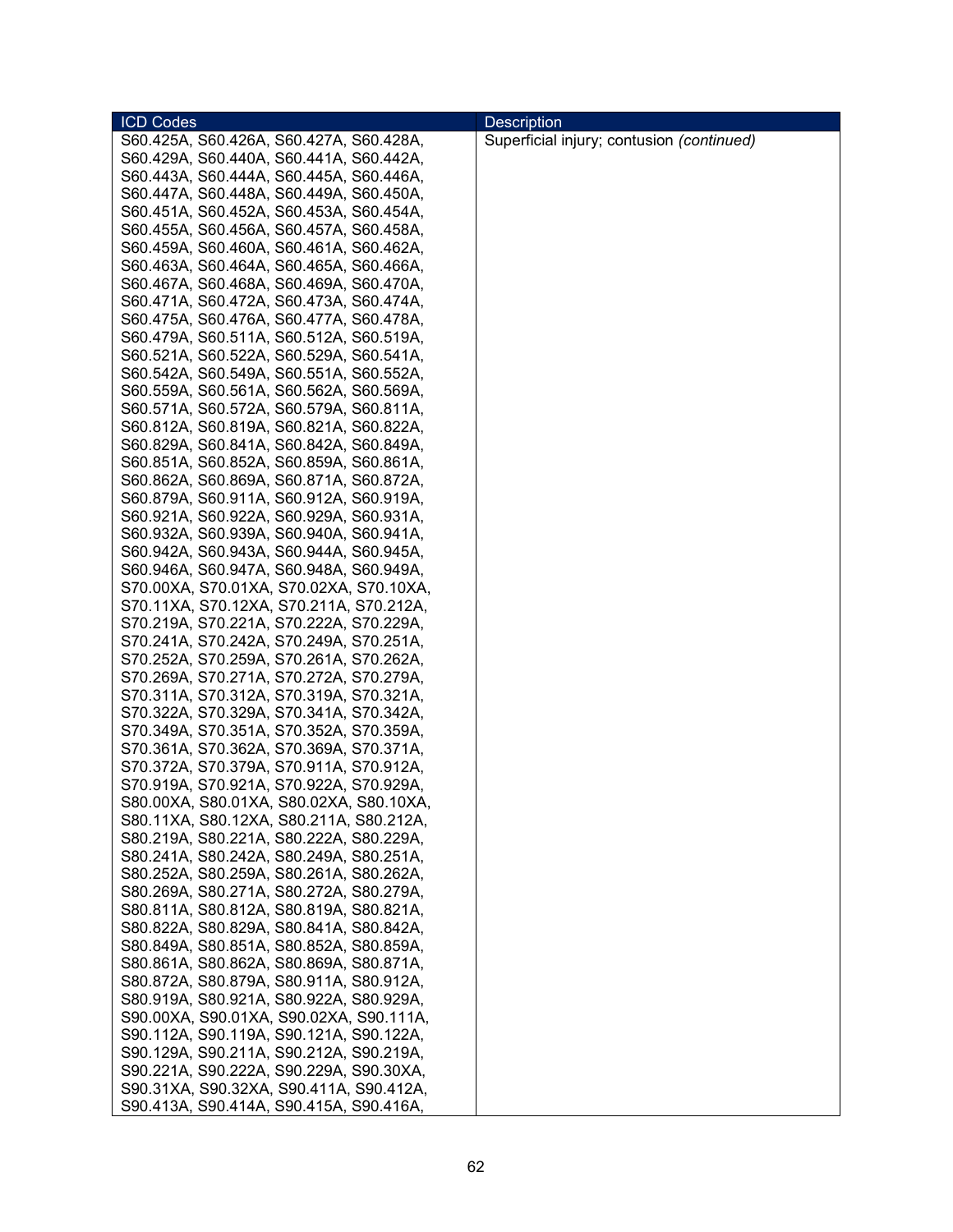| <b>ICD Codes</b>                                                                   | <b>Description</b>                        |
|------------------------------------------------------------------------------------|-------------------------------------------|
| S90.421A, S90.422A, S90.423A, S90.424A,                                            | Superficial injury; contusion (continued) |
| S90.425A, S90.426A, S90.441A, S90.442A,                                            |                                           |
| S90.443A, S90.444A, S90.445A, S90.446A,                                            |                                           |
| S90.451A, S90.452A, S90.453A, S90.454A,                                            |                                           |
| S90.455A, S90.456A, S90.461A, S90.462A,                                            |                                           |
| S90.463A, S90.464A, S90.465A, S90.466A,                                            |                                           |
| S90.471A, S90.472A, S90.473A, S90.474A,                                            |                                           |
| S90.475A, S90.476A, S90.511A, S90.512A,                                            |                                           |
| S90.519A, S90.521A, S90.522A, S90.529A,                                            |                                           |
| S90.541A, S90.542A, S90.549A, S90.551A,                                            |                                           |
| S90.552A, S90.559A, S90.561A, S90.562A,                                            |                                           |
| S90.569A, S90.571A, S90.572A, S90.579A,                                            |                                           |
| S90.811A, S90.812A, S90.819A, S90.821A,                                            |                                           |
| S90.822A, S90.829A, S90.841A, S90.842A,                                            |                                           |
| S90.849A, S90.851A, S90.852A, S90.859A,                                            |                                           |
| S90.861A, S90.862A, S90.869A, S90.871A,                                            |                                           |
| S90.872A, S90.879A, S90.911A, S90.912A,                                            |                                           |
| S90.919A, S90.921A, S90.922A, S90.929A,                                            |                                           |
| S90.931A, S90.932A, S90.933A, S90.934A,                                            |                                           |
| S90.935A, S90.936A                                                                 |                                           |
| ICD-10-CM: T20.00XA, T20.011A, T20.012A,                                           | <b>Burns</b>                              |
| T20.019A, T20.02XA, T20.03XA, T20.04XA,                                            |                                           |
| T20.05XA, T20.06XA, T20.07XA, T20.09XA,                                            |                                           |
| T20.10XA, T20.111A, T20.112A, T20.119A,                                            |                                           |
| T20.12XA, T20.13XA, T20.14XA, T20.15XA,                                            |                                           |
| T20.16XA, T20.17XA, T20.19XA, T20.20XA,                                            |                                           |
| T20.211A, T20.212A, T20.219A, T20.22XA,                                            |                                           |
| T20.23XA, T20.24XA, T20.25XA, T20.26XA,                                            |                                           |
| T20.27XA, T20.29XA, T20.30XA, T20.311A,                                            |                                           |
| T20.312A, T20.319A, T20.32XA, T20.33XA,                                            |                                           |
| T20.34XA, T20.35XA, T20.36XA, T20.37XA,                                            |                                           |
| T20.39XA, T20.40XA, T20.411A, T20.412A,                                            |                                           |
| T20.419A, T20.42XA, T20.43XA, T20.44XA,                                            |                                           |
| T20.45XA, T20.46XA, T20.47XA, T20.49XA,                                            |                                           |
| T20.50XA, T20.511A, T20.512A, T20.519A,                                            |                                           |
| T20.52XA, T20.53XA, T20.54XA, T20.55XA,                                            |                                           |
| T20.56XA, T20.57XA, T20.59XA, T20.60XA,                                            |                                           |
| T20.611A, T20.612A, T20.619A, T20.62XA,                                            |                                           |
| T20.63XA, T20.64XA, T20.65XA, T20.66XA,                                            |                                           |
| T20.67XA, T20.69XA, T20.70XA, T20.711A,                                            |                                           |
| T20.712A, T20.719A, T20.72XA, T20.73XA,                                            |                                           |
| T20.74XA, T20.75XA, T20.76XA, T20.77XA,                                            |                                           |
| T20.79XA, T21.00XA, T21.01XA, T21.02XA,                                            |                                           |
| T21.03XA, T21.04XA, T21.05XA, T21.06XA,                                            |                                           |
| T21.07XA, T21.09XA, T21.10XA, T21.11XA,                                            |                                           |
| T21.12XA, T21.13XA, T21.14XA, T21.15XA,                                            |                                           |
| T21.16XA, T21.17XA, T21.19XA, T21.20XA,                                            |                                           |
| T21.21XA, T21.22XA, T21.23XA, T21.24XA,                                            |                                           |
| T21.25XA, T21.26XA, T21.27XA, T21.29XA,                                            |                                           |
| T21.30XA, T21.31XA, T21.32XA, T21.33XA,                                            |                                           |
|                                                                                    |                                           |
| T21.34XA, T21.35XA, T21.36XA, T21.37XA,                                            |                                           |
| T21.39XA, T21.40XA, T21.41XA, T21.42XA,<br>T21.43XA, T21.44XA, T21.45XA, T21.46XA, |                                           |
| T21.47XA, T21.49XA, T21.50XA, T21.51XA,                                            |                                           |
|                                                                                    |                                           |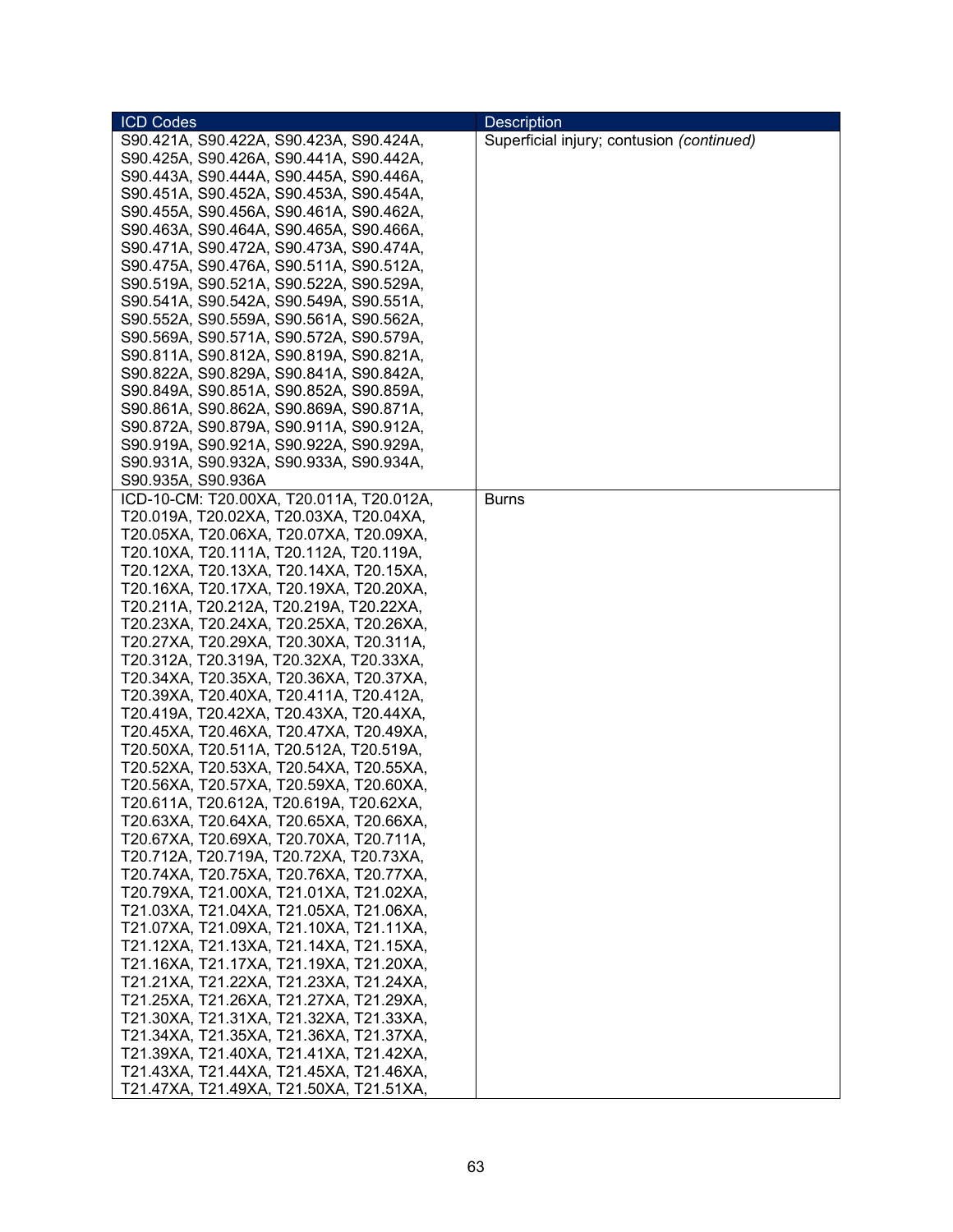| Burns (continued)<br>T21.52XA, T21.53XA, T21.54XA, T21.55XA,<br>T21.56XA, T21.57XA, T21.59XA, T21.60XA,<br>T21.61XA, T21.62XA, T21.63XA, T21.64XA,<br>T21.65XA, T21.66XA, T21.67XA, T21.69XA,<br>T21.70XA, T21.71XA, T21.72XA, T21.73XA, | <b>ICD Codes</b> | <b>Description</b> |
|------------------------------------------------------------------------------------------------------------------------------------------------------------------------------------------------------------------------------------------|------------------|--------------------|
|                                                                                                                                                                                                                                          |                  |                    |
|                                                                                                                                                                                                                                          |                  |                    |
|                                                                                                                                                                                                                                          |                  |                    |
|                                                                                                                                                                                                                                          |                  |                    |
|                                                                                                                                                                                                                                          |                  |                    |
| T21.74XA, T21.75XA, T21.76XA, T21.77XA,                                                                                                                                                                                                  |                  |                    |
| T21.79XA, T22.00XA, T22.011A, T22.012A,                                                                                                                                                                                                  |                  |                    |
| T22.019A, T22.021A, T22.022A, T22.029A,                                                                                                                                                                                                  |                  |                    |
| T22.031A, T22.032A, T22.039A, T22.041A,                                                                                                                                                                                                  |                  |                    |
| T22.042A, T22.049A, T22.051A, T22.052A,                                                                                                                                                                                                  |                  |                    |
| T22.059A, T22.061A, T22.062A, T22.069A,                                                                                                                                                                                                  |                  |                    |
| T22.091A, T22.092A, T22.099A, T22.10XA,                                                                                                                                                                                                  |                  |                    |
| T22.111A, T22.112A, T22.119A, T22.121A,                                                                                                                                                                                                  |                  |                    |
| T22.122A, T22.129A, T22.131A, T22.132A,                                                                                                                                                                                                  |                  |                    |
| T22.139A, T22.141A, T22.142A, T22.149A,                                                                                                                                                                                                  |                  |                    |
| T22.151A, T22.152A, T22.159A, T22.161A,                                                                                                                                                                                                  |                  |                    |
| T22.162A, T22.169A, T22.191A, T22.192A,                                                                                                                                                                                                  |                  |                    |
|                                                                                                                                                                                                                                          |                  |                    |
| T22.199A, T22.20XA, T22.211A, T22.212A,<br>T22.219A, T22.221A, T22.222A, T22.229A,                                                                                                                                                       |                  |                    |
|                                                                                                                                                                                                                                          |                  |                    |
| T22.231A, T22.232A, T22.239A, T22.241A,                                                                                                                                                                                                  |                  |                    |
| T22.242A, T22.249A, T22.251A, T22.252A,                                                                                                                                                                                                  |                  |                    |
| T22.259A, T22.261A, T22.262A, T22.269A,                                                                                                                                                                                                  |                  |                    |
| T22.291A, T22.292A, T22.299A, T22.30XA,                                                                                                                                                                                                  |                  |                    |
| T22.311A, T22.312A, T22.319A, T22.321A,                                                                                                                                                                                                  |                  |                    |
| T22.322A, T22.329A, T22.331A, T22.332A,                                                                                                                                                                                                  |                  |                    |
| T22.339A, T22.341A, T22.342A, T22.349A,                                                                                                                                                                                                  |                  |                    |
| T22.351A, T22.352A, T22.359A, T22.361A,                                                                                                                                                                                                  |                  |                    |
| T22.362A, T22.369A, T22.391A, T22.392A,                                                                                                                                                                                                  |                  |                    |
| T22.399A, T22.40XA, T22.411A, T22.412A,                                                                                                                                                                                                  |                  |                    |
| T22.419A, T22.421A, T22.422A, T22.429A,                                                                                                                                                                                                  |                  |                    |
| T22.431A, T22.432A, T22.439A, T22.441A,                                                                                                                                                                                                  |                  |                    |
| T22.442A, T22.449A, T22.451A, T22.452A,                                                                                                                                                                                                  |                  |                    |
| T22.459A, T22.461A, T22.462A, T22.469A,                                                                                                                                                                                                  |                  |                    |
| T22.491A, T22.492A, T22.499A, T22.50XA,                                                                                                                                                                                                  |                  |                    |
| T22.511A, T22.512A, T22.519A, T22.521A,                                                                                                                                                                                                  |                  |                    |
| T22.522A, T22.529A, T22.531A, T22.532A,                                                                                                                                                                                                  |                  |                    |
| T22.539A, T22.541A, T22.542A, T22.549A,                                                                                                                                                                                                  |                  |                    |
| T22.551A, T22.552A, T22.559A, T22.561A,                                                                                                                                                                                                  |                  |                    |
| T22.562A, T22.569A, T22.591A, T22.592A,                                                                                                                                                                                                  |                  |                    |
| T22.599A, T22.60XA, T22.611A, T22.612A,                                                                                                                                                                                                  |                  |                    |
| T22.619A, T22.621A, T22.622A, T22.629A,                                                                                                                                                                                                  |                  |                    |
| T22.631A, T22.632A, T22.639A, T22.641A,                                                                                                                                                                                                  |                  |                    |
| T22.642A, T22.649A, T22.651A, T22.652A,                                                                                                                                                                                                  |                  |                    |
| T22.659A, T22.661A, T22.662A, T22.669A,                                                                                                                                                                                                  |                  |                    |
| T22.691A, T22.692A, T22.699A, T22.70XA,                                                                                                                                                                                                  |                  |                    |
| T22.711A, T22.712A, T22.719A, T22.721A,<br>T22.722A, T22.729A, T22.731A, T22.732A,                                                                                                                                                       |                  |                    |
|                                                                                                                                                                                                                                          |                  |                    |
| T22.739A, T22.741A, T22.742A, T22.749A,                                                                                                                                                                                                  |                  |                    |
| T22.751A, T22.752A, T22.759A, T22.761A,                                                                                                                                                                                                  |                  |                    |
| T22.762A, T22.769A, T22.791A, T22.792A,<br>T22.799A, T23.001A, T23.002A, T23.009A,                                                                                                                                                       |                  |                    |
| T23.011A, T23.012A, T23.019A, T23.021A,                                                                                                                                                                                                  |                  |                    |
| T23.022A, T23.029A, T23.031A, T23.032A,                                                                                                                                                                                                  |                  |                    |
| T23.039A, T23.041A, T23.042A, T23.049A,                                                                                                                                                                                                  |                  |                    |
| T23.051A, T23.052A, T23.059A, T23.061A,                                                                                                                                                                                                  |                  |                    |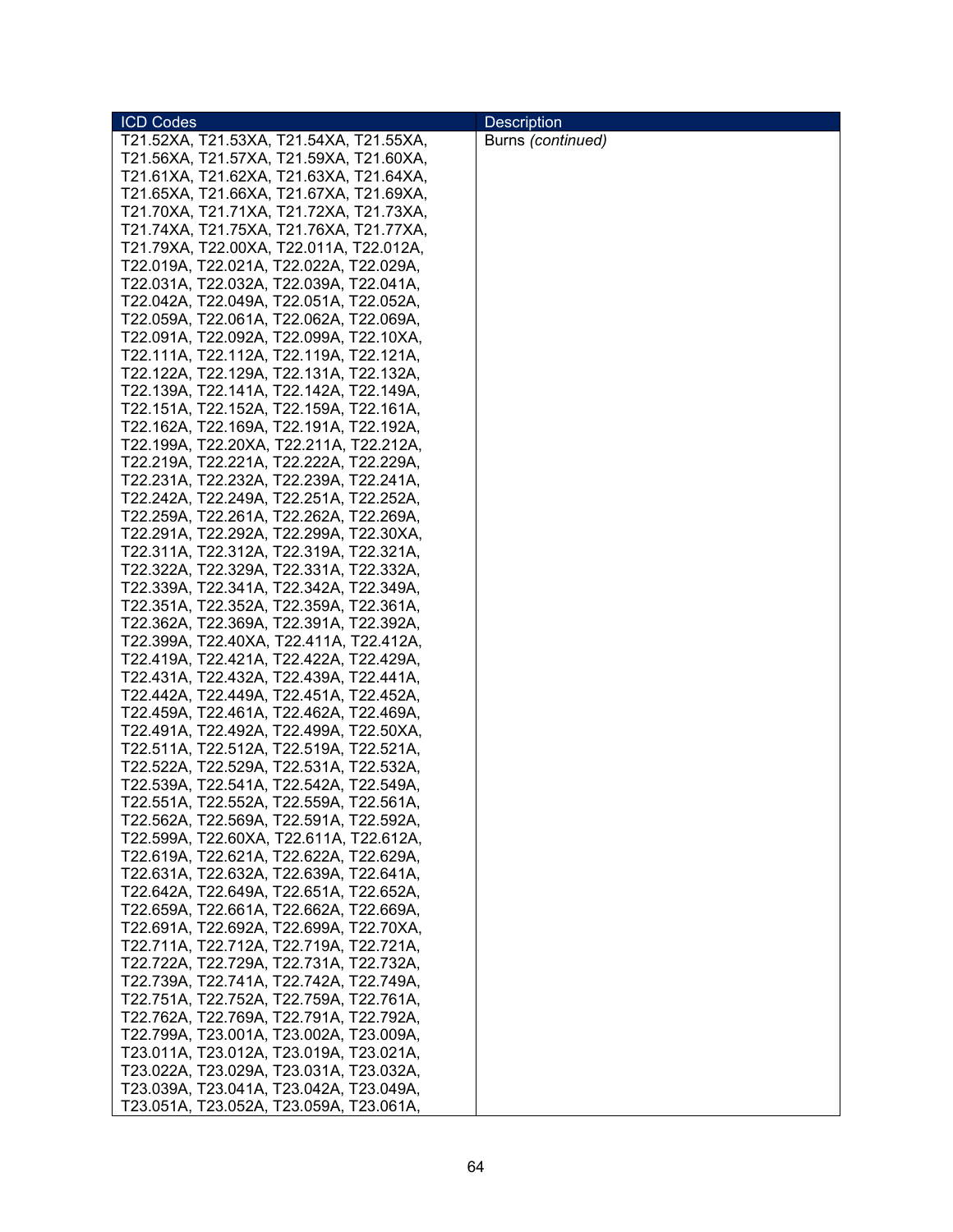| <b>ICD Codes</b>                        | <b>Description</b> |
|-----------------------------------------|--------------------|
| T23.062A, T23.069A, T23.071A, T23.072A, | Burns (continued)  |
| T23.079A, T23.091A, T23.092A, T23.099A, |                    |
| T23.101A, T23.102A, T23.109A, T23.111A, |                    |
| T23.112A, T23.119A, T23.121A, T23.122A, |                    |
| T23.129A, T23.131A, T23.132A, T23.139A, |                    |
| T23.141A, T23.142A, T23.149A, T23.151A, |                    |
| T23.152A, T23.159A, T23.161A, T23.162A, |                    |
| T23.169A, T23.171A, T23.172A, T23.179A, |                    |
| T23.191A, T23.192A, T23.199A, T23.201A, |                    |
| T23.202A, T23.209A, T23.211A, T23.212A, |                    |
| T23.219A, T23.221A, T23.222A, T23.229A, |                    |
| T23.231A, T23.232A, T23.239A, T23.241A, |                    |
| T23.242A, T23.249A, T23.251A, T23.252A, |                    |
| T23.259A, T23.261A, T23.262A, T23.269A, |                    |
| T23.271A, T23.272A, T23.279A, T23.291A, |                    |
| T23.292A, T23.299A, T23.301A, T23.302A, |                    |
| T23.309A, T23.311A, T23.312A, T23.319A, |                    |
| T23.321A, T23.322A, T23.329A, T23.331A, |                    |
| T23.332A, T23.339A, T23.341A, T23.342A, |                    |
| T23.349A, T23.351A, T23.352A, T23.359A, |                    |
| T23.361A, T23.362A, T23.369A, T23.371A, |                    |
| T23.372A, T23.379A, T23.391A, T23.392A, |                    |
| T23.399A, T23.401A, T23.402A, T23.409A, |                    |
| T23.411A, T23.412A, T23.419A, T23.421A, |                    |
| T23.422A, T23.429A, T23.431A, T23.432A, |                    |
| T23.439A, T23.441A, T23.442A, T23.449A, |                    |
| T23.451A, T23.452A, T23.459A, T23.461A, |                    |
| T23.462A, T23.469A, T23.471A, T23.472A, |                    |
| T23.479A, T23.491A, T23.492A, T23.499A, |                    |
| T23.501A, T23.502A, T23.509A, T23.511A, |                    |
| T23.512A, T23.519A, T23.521A, T23.522A, |                    |
| T23.529A, T23.531A, T23.532A, T23.539A, |                    |
| T23.541A, T23.542A, T23.549A, T23.551A, |                    |
| T23.552A, T23.559A, T23.561A, T23.562A, |                    |
| T23.569A, T23.571A, T23.572A, T23.579A, |                    |
| T23.591A, T23.592A, T23.599A, T23.601A, |                    |
| T23.602A, T23.609A, T23.611A, T23.612A, |                    |
| T23.619A, T23.621A, T23.622A, T23.629A, |                    |
| T23.631A, T23.632A, T23.639A, T23.641A, |                    |
| T23.642A, T23.649A, T23.651A, T23.652A, |                    |
| T23.659A, T23.661A, T23.662A, T23.669A, |                    |
| T23.671A, T23.672A, T23.679A, T23.691A, |                    |
| T23.692A, T23.699A, T23.701A, T23.702A, |                    |
| T23.709A, T23.711A, T23.712A, T23.719A, |                    |
| T23.721A, T23.722A, T23.729A, T23.731A, |                    |
| T23.732A, T23.739A, T23.741A, T23.742A, |                    |
| T23.749A, T23.751A, T23.752A, T23.759A, |                    |
| T23.761A, T23.762A, T23.769A, T23.771A, |                    |
| T23.772A, T23.779A, T23.791A, T23.792A, |                    |
| T23.799A, T24.001A, T24.002A, T24.009A, |                    |
| T24.011A, T24.012A, T24.019A, T24.021A, |                    |
| T24.022A, T24.029A, T24.031A, T24.032A, |                    |
| T24.039A, T24.091A, T24.092A, T24.099A, |                    |
| T24.101A, T24.102A, T24.109A, T24.111A, |                    |
| T24.112A, T24.119A, T24.121A, T24.122A, |                    |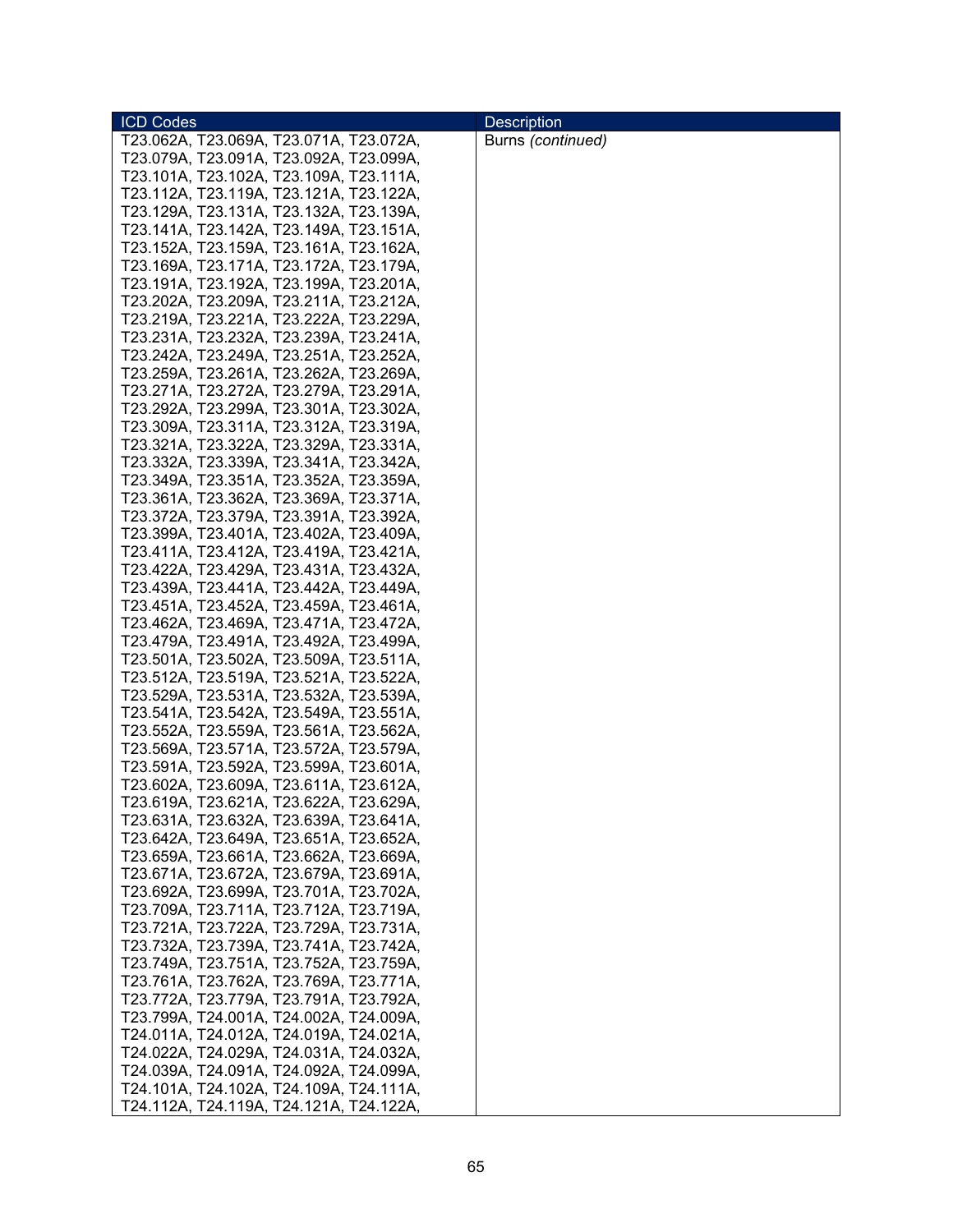| <b>ICD Codes</b>                        | <b>Description</b> |
|-----------------------------------------|--------------------|
| T24.129A, T24.131A, T24.132A, T24.139A, | Burns (continued)  |
| T24.191A, T24.192A, T24.199A, T24.201A, |                    |
| T24.202A, T24.209A, T24.211A, T24.212A, |                    |
| T24.219A, T24.221A, T24.222A, T24.229A, |                    |
| T24.231A, T24.232A, T24.239A, T24.291A, |                    |
| T24.292A, T24.299A, T24.301A, T24.302A, |                    |
| T24.309A, T24.311A, T24.312A, T24.319A, |                    |
| T24.321A, T24.322A, T24.329A, T24.331A, |                    |
| T24.332A, T24.339A, T24.391A, T24.392A, |                    |
| T24.399A, T24.401A, T24.402A, T24.409A, |                    |
| T24.411A, T24.412A, T24.419A, T24.421A, |                    |
| T24.422A, T24.429A, T24.431A, T24.432A, |                    |
| T24.439A, T24.491A, T24.492A, T24.499A, |                    |
| T24.501A, T24.502A, T24.509A, T24.511A, |                    |
| T24.512A, T24.519A, T24.521A, T24.522A, |                    |
| T24.529A, T24.531A, T24.532A, T24.539A, |                    |
| T24.591A, T24.592A, T24.599A, T24.601A, |                    |
| T24.602A, T24.609A, T24.611A, T24.612A, |                    |
| T24.619A, T24.621A, T24.622A, T24.629A, |                    |
| T24.631A, T24.632A, T24.639A, T24.691A, |                    |
| T24.692A, T24.699A, T24.701A, T24.702A, |                    |
| T24.709A, T24.711A, T24.712A, T24.719A, |                    |
| T24.721A, T24.722A, T24.729A, T24.731A, |                    |
| T24.732A, T24.739A, T24.791A, T24.792A, |                    |
| T24.799A, T25.011A, T25.012A, T25.019A, |                    |
| T25.021A, T25.022A, T25.029A, T25.031A, |                    |
| T25.032A, T25.039A, T25.091A, T25.092A, |                    |
| T25.099A, T25.111A, T25.112A, T25.119A, |                    |
| T25.121A, T25.122A, T25.129A, T25.131A, |                    |
| T25.132A, T25.139A, T25.191A, T25.192A, |                    |
| T25.199A, T25.211A, T25.212A, T25.219A, |                    |
| T25.221A, T25.222A, T25.229A, T25.231A, |                    |
| T25.232A, T25.239A, T25.291A, T25.292A, |                    |
| T25.299A, T25.311A, T25.312A, T25.319A, |                    |
| T25.321A, T25.322A, T25.329A, T25.331A, |                    |
| T25.332A, T25.339A, T25.391A, T25.392A, |                    |
| T25.399A, T25.411A, T25.412A, T25.419A, |                    |
| T25.421A, T25.422A, T25.429A, T25.431A, |                    |
| T25.432A, T25.439A, T25.491A, T25.492A, |                    |
| T25.499A, T25.511A, T25.512A, T25.519A, |                    |
| T25.521A, T25.522A, T25.529A, T25.531A, |                    |
| T25.532A, T25.539A, T25.591A, T25.592A, |                    |
| T25.599A, T25.611A, T25.612A, T25.619A, |                    |
| T25.621A, T25.622A, T25.629A, T25.631A, |                    |
| T25.632A, T25.639A, T25.691A, T25.692A, |                    |
| T25.699A, T25.711A, T25.712A, T25.719A, |                    |
| T25.721A, T25.722A, T25.729A, T25.731A, |                    |
| T25.732A, T25.739A, T25.791A, T25.792A, |                    |
| T25.799A, T26.00XA, T26.01XA, T26.02XA, |                    |
| T26.10XA, T26.11XA, T26.12XA, T26.20XA, |                    |
| T26.21XA, T26.22XA, T26.30XA, T26.31XA, |                    |
| T26.32XA, T26.40XA, T26.41XA, T26.42XA, |                    |
| T26.50XA, T26.51XA, T26.52XA, T26.60XA, |                    |
| T26.61XA, T26.62XA, T26.70XA, T26.71XA, |                    |
| T26.72XA, T26.80XA, T26.81XA, T26.82XA, |                    |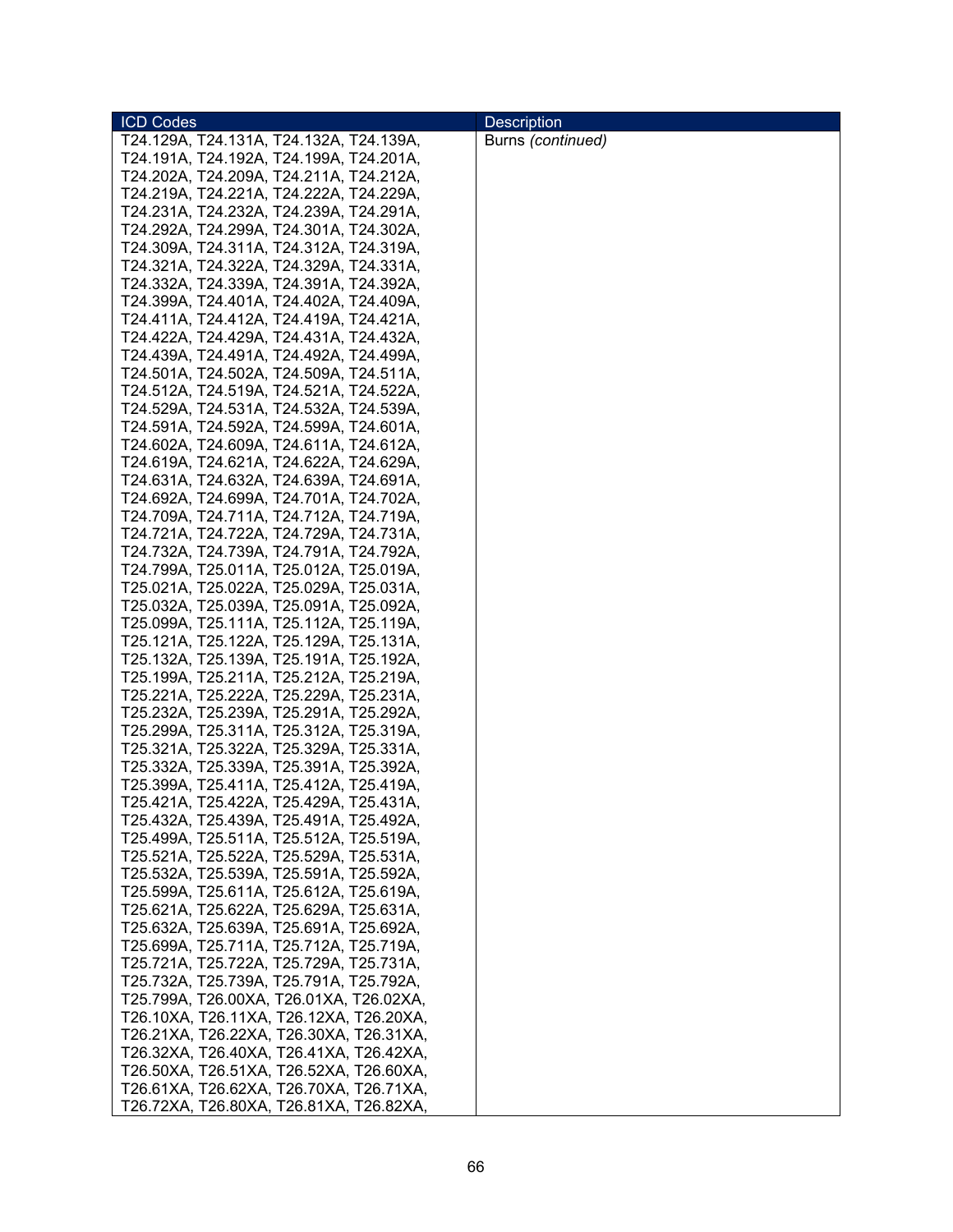| <b>ICD Codes</b>                                                                   | Description                      |
|------------------------------------------------------------------------------------|----------------------------------|
| T26.90XA, T26.91XA, T26.92XA, T27.0XXA,                                            | Burns (continued)                |
| T27.1XXA, T27.2XXA, T27.3XXA, T27.4XXA,                                            |                                  |
| T27.5XXA, T27.6XXA, T27.7XXA, T28.0XXA,                                            |                                  |
| T28.1XXA, T28.2XXA, T28.3XXA, T28.40XA,                                            |                                  |
| T28.411A, T28.412A, T28.419A, T28.49XA,                                            |                                  |
| T28.5XXA, T28.6XXA, T28.7XXA, T28.8XXA,                                            |                                  |
| T28.90XA, T28.911A, T28.912A, T28.919A,                                            |                                  |
| T28.99XA, T30.0, T30.4, T31.0, T31.10, T31.11,                                     |                                  |
| T31.20, T31.21, T31.22, T31.30, T31.31, T31.32,                                    |                                  |
| T31.33, T31.40, T31.41, T31.42, T31.43, T31.44,                                    |                                  |
| T31.50, T31.51, T31.52, T31.53, T31.54, T31.55,                                    |                                  |
| T31.60, T31.61, T31.62, T31.63, T31.64, T31.65,                                    |                                  |
| T31.66, T31.70, T31.71, T31.72, T31.73, T31.74,                                    |                                  |
| T31.75, T31.76, T31.77, T31.80, T31.81, T31.82,                                    |                                  |
| T31.83, T31.84, T31.85, T31.86, T31.87, T31.88,                                    |                                  |
| T31.90, T31.91, T31.92, T31.93, T31.94, T31.95,                                    |                                  |
| T31.96, T31.97, T31.98, T31.99, T32.0, T32.10,                                     |                                  |
| T32.11, T32.20, T32.21, T32.22, T32.30, T32.31,                                    |                                  |
| T32.32, T32.33, T32.40, T32.41, T32.42, T32.43,                                    |                                  |
| T32.44, T32.50, T32.51, T32.52, T32.53, T32.54,                                    |                                  |
| T32.55, T32.60, T32.61, T32.62, T32.63, T32.64,                                    |                                  |
| T32.65, T32.66, T32.70, T32.71, T32.72, T32.73,                                    |                                  |
| T32.74, T32.75, T32.76, T32.77, T32.80, T32.81,                                    |                                  |
| T32.82, T32.83, T32.84, T32.85, T32.86, T32.87,                                    |                                  |
| T32.88, T32.90, T32.91, T32.92, T32.93, T32.94,                                    |                                  |
| T32.95, T32.96, T32.97, T32.98, T32.99                                             |                                  |
| ICD-10-CM: T42.4X1A, T42.4X3A, T42.4X4A,                                           | Poisoning by psychotropic agents |
| T43.011A, T43.013A, T43.014A, T43.021A,                                            |                                  |
| T43.023A, T43.024A, T43.1X1A, T43.1X3A,                                            |                                  |
| T43.1X4A, T43.201A, T43.203A, T43.204A,                                            |                                  |
| T43.211A, T43.213A, T43.214A, T43.221A,<br>T43.223A, T43.224A, T43.291A, T43.293A, |                                  |
| T43.294A, T43.3X1A, T43.3X3A, T43.3X4A,                                            |                                  |
| T43.4X1A, T43.4X3A, T43.4X4A, T43.501A,                                            |                                  |
| T43.503A, T43.504A, T43.591A, T43.593A,                                            |                                  |
| T43.594A, T43.601A, T43.603A, T43.604A,                                            |                                  |
| T43.611A, T43.613A, T43.614A, T43.621A,                                            |                                  |
| T43.623A, T43.624A, T43.631A, T43.633A,                                            |                                  |
| T43.634A, T43.691A, T43.693A, T43.694A,                                            |                                  |
| T43.8X1A, T43.8X3A, T43.8X4A, T43.91XA,                                            |                                  |
| T43.93XA, T43.94XA                                                                 |                                  |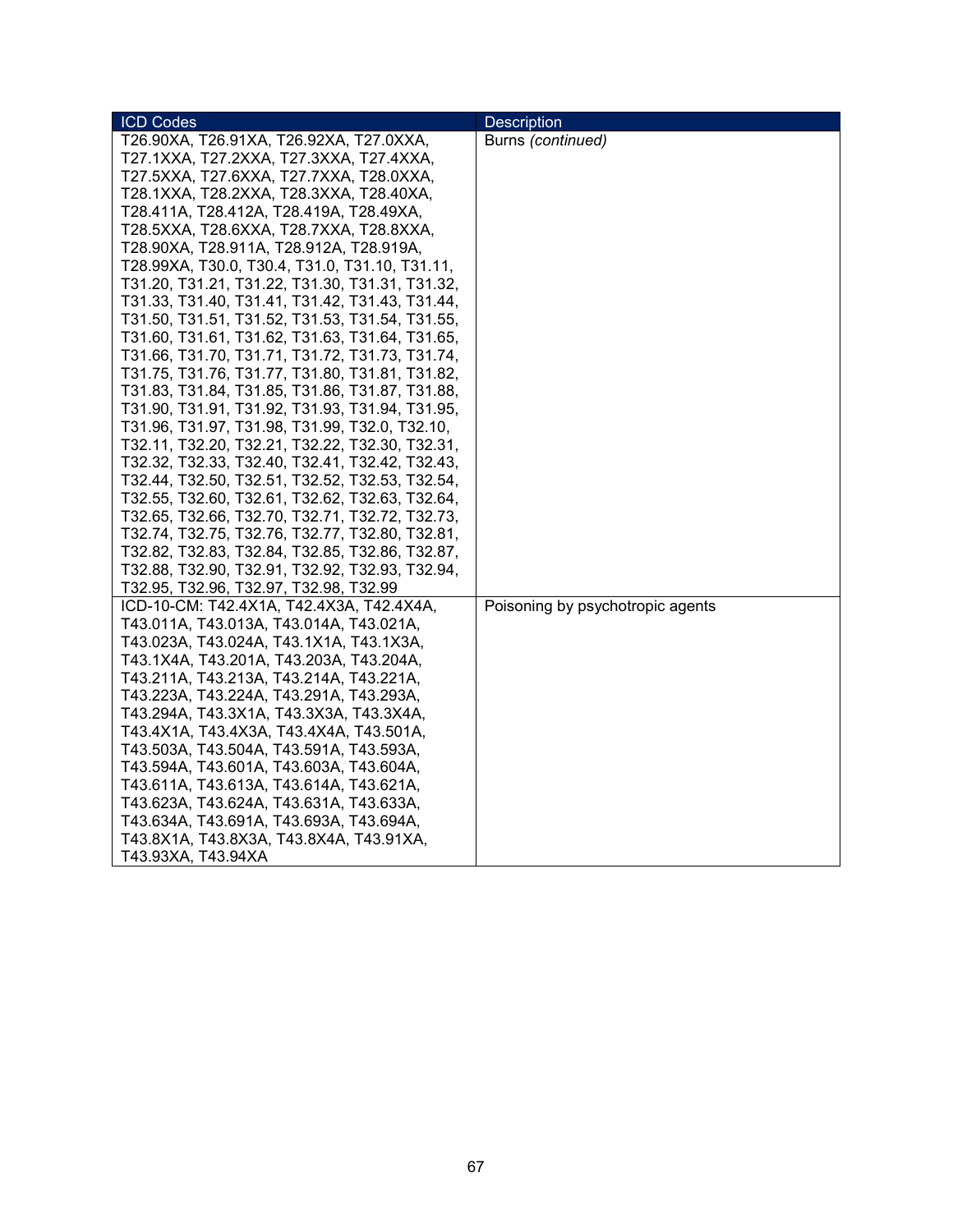| <b>ICD Codes</b>                        | <b>Description</b>                       |
|-----------------------------------------|------------------------------------------|
| ICD-10-CM: K12.31, K12.33, T36.0X1A,    | Poisoning by other medications and drugs |
| T36.0X3A, T36.0X4A, T36.1X1A, T36.1X3A, |                                          |
| T36.1X4A, T36.2X1A, T36.2X3A, T36.2X4A, |                                          |
| T36.3X1A, T36.3X3A, T36.3X4A, T36.4X1A, |                                          |
| T36.4X3A, T36.4X4A, T36.5X1A, T36.5X3A, |                                          |
| T36.5X4A, T36.6X1A, T36.6X3A, T36.6X4A, |                                          |
| T36.7X1A, T36.7X3A, T36.7X4A, T36.8X1A, |                                          |
| T36.8X3A, T36.8X4A, T36.91XA, T36.93XA, |                                          |
|                                         |                                          |
| T36.94XA, T37.0X1A, T37.0X3A, T37.0X4A, |                                          |
| T37.1X1A, T37.1X3A, T37.1X4A, T37.2X1A, |                                          |
| T37.2X3A, T37.2X4A, T37.3X1A, T37.3X3A, |                                          |
| T37.3X4A, T37.4X1A, T37.4X3A, T37.4X4A, |                                          |
| T37.5X1A, T37.5X3A, T37.5X4A, T37.8X1A, |                                          |
| T37.8X3A, T37.8X4A, T37.91XA, T37.93XA, |                                          |
| T37.94XA, T38.0X1A, T38.0X3A, T38.0X4A, |                                          |
| T38.1X1A, T38.1X3A, T38.1X4A, T38.2X1A, |                                          |
| T38.2X3A, T38.2X4A, T38.3X1A, T38.3X3A, |                                          |
| T38.3X4A, T38.4X1A, T38.4X3A, T38.4X4A, |                                          |
| T38.5X1A, T38.5X3A, T38.5X4A, T38.6X1A, |                                          |
| T38.6X3A, T38.6X4A, T38.7X1A, T38.7X3A, |                                          |
| T38.7X4A, T38.801A, T38.803A, T38.804A, |                                          |
| T38.811A, T38.813A, T38.814A, T38.891A, |                                          |
| T38.893A, T38.894A, T38.901A, T38.903A, |                                          |
| T38.904A, T38.991A, T38.993A, T38.994A, |                                          |
| T39.011A, T39.013A, T39.014A, T39.091A, |                                          |
| T39.093A, T39.094A, T39.1X1A, T39.1X3A, |                                          |
| T39.1X4A, T39.2X1A, T39.2X3A, T39.2X4A, |                                          |
| T39.311A, T39.313A, T39.314A, T39.391A, |                                          |
| T39.393A, T39.394A, T39.4X1A, T39.4X3A, |                                          |
| T39.4X4A, T39.8X1A, T39.8X3A, T39.8X4A, |                                          |
| T39.91XA, T39.93XA, T39.94XA, T40.2X1A, |                                          |
| T40.2X3A, T40.2X4A, T40.3X1A, T40.3X3A, |                                          |
| T40.3X4A, T40.4X1A, T40.4X3A, T40.4X4A, |                                          |
| T40.601A, T40.603A, T40.604A, T40.691A, |                                          |
| T40.693A, T40.694A, T41.0X1A, T41.0X3A, |                                          |
| T41.0X4A, T41.1X1A, T41.1X3A, T41.1X4A, |                                          |
| T41.201A, T41.203A, T41.204A, T41.291A, |                                          |
| T41.293A, T41.294A, T41.3X1A, T41.3X3A, |                                          |
| T41.3X4A, T41.41XA, T41.43XA, T41.44XA, |                                          |
| T41.5X1A, T41.5X3A, T41.5X4A, T42.0X1A, |                                          |
| T42.0X3A, T42.0X4A, T42.1X1A, T42.1X3A, |                                          |
|                                         |                                          |
| T42.1X4A, T42.2X1A, T42.2X3A, T42.2X4A, |                                          |
| T42.3X1A, T42.3X3A, T42.3X4A, T42.5X1A, |                                          |
| T42.5X3A, T42.5X4A, T42.6X1A, T42.6X3A, |                                          |
| T42.6X4A, T42.71XA, T42.73XA, T42.74XA, |                                          |
| T42.8X1A, T42.8X3A, T42.8X4A, T44.0X1A, |                                          |
| T44.0X3A, T44.0X4A, T44.1X1A, T44.1X3A, |                                          |
| T44.1X4A, T44.2X1A, T44.2X3A, T44.2X4A, |                                          |
| T44.3X1A, T44.3X3A, T44.3X4A, T44.4X1A, |                                          |
| T44.4X3A, T44.4X4A, T44.5X1A, T44.5X3A, |                                          |
| T44.5X4A, T44.6X1A, T44.6X3A, T44.6X4A, |                                          |
| T44.7X1A, T44.7X3A, T44.7X4A, T44.8X1A, |                                          |
| T44.8X3A, T44.8X4A, T44.901A, T44.903A, |                                          |
| T44.904A, T44.991A, T44.993A, T44.994A, |                                          |
| T45.0X1A, T45.0X3A, T45.0X4A, T45.1X1A, |                                          |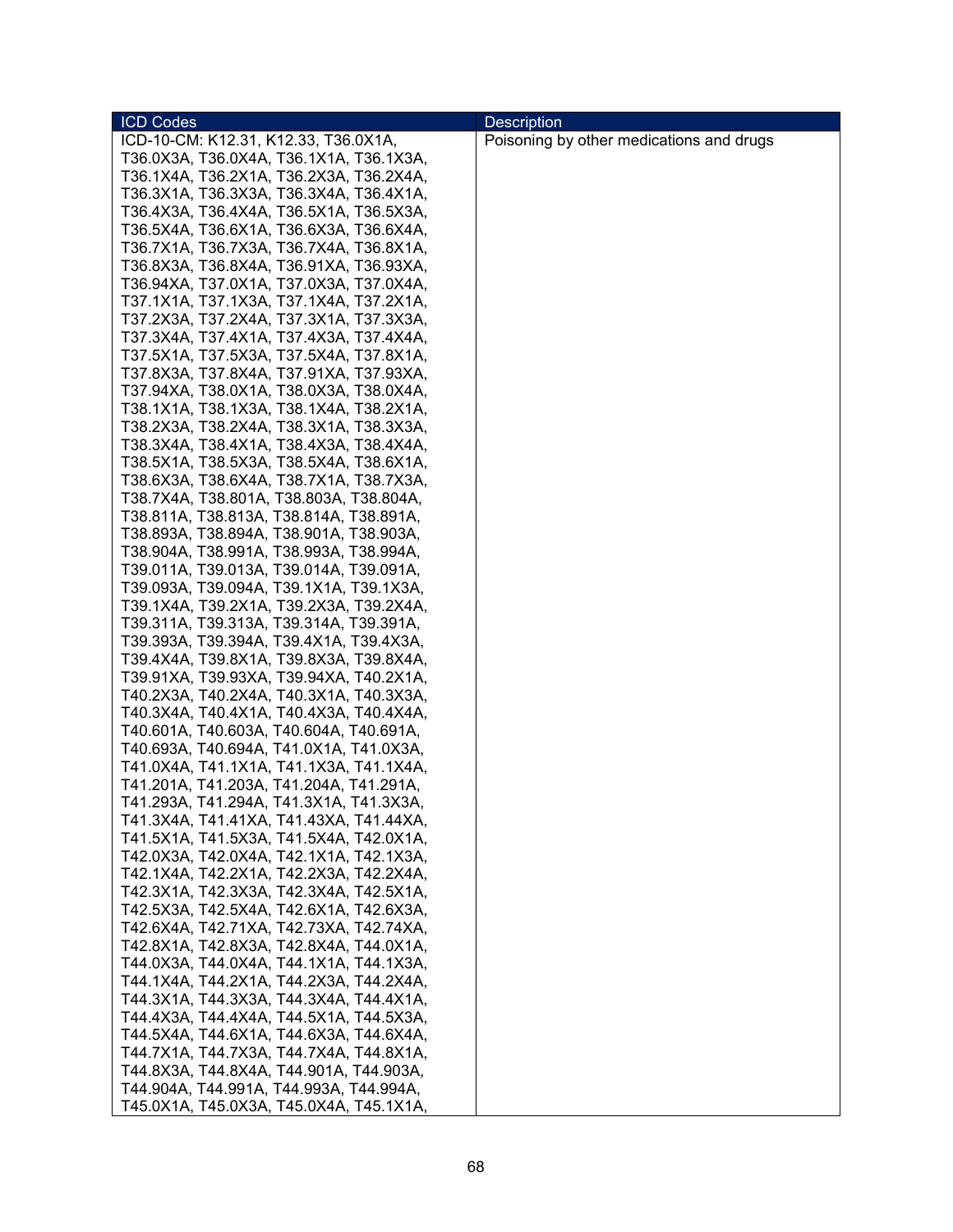| <b>ICD Codes</b>                        | <b>Description</b>                       |
|-----------------------------------------|------------------------------------------|
| T45.1X3A, T45.1X4A, T45.2X1A, T45.2X3A, | Poisoning by other medications and drugs |
| T45.2X4A, T45.3X1A, T45.3X3A, T45.3X4A, | (continued)                              |
| T45.4X1A, T45.4X3A, T45.4X4A, T45.511A, |                                          |
| T45.513A, T45.514A, T45.521A, T45.523A, |                                          |
| T45.524A, T45.601A, T45.603A, T45.604A, |                                          |
| T45.611A, T45.613A, T45.614A, T45.621A, |                                          |
| T45.623A, T45.624A, T45.691A, T45.693A, |                                          |
| T45.694A, T45.7X1A, T45.7X3A, T45.7X4A, |                                          |
| T45.8X1A, T45.8X3A, T45.8X4A, T45.91XA, |                                          |
| T45.93XA, T45.94XA, T46.0X1A, T46.0X3A, |                                          |
| T46.0X4A, T46.1X1A, T46.1X3A, T46.1X4A, |                                          |
| T46.2X1A, T46.2X3A, T46.2X4A, T46.3X1A, |                                          |
| T46.3X3A, T46.3X4A, T46.4X1A, T46.4X3A, |                                          |
| T46.4X4A, T46.5X1A, T46.5X3A, T46.5X4A, |                                          |
| T46.6X1A, T46.6X3A, T46.6X4A, T46.7X1A, |                                          |
| T46.7X3A, T46.7X4A, T46.8X1A, T46.8X3A, |                                          |
| T46.8X4A, T46.901A, T46.903A, T46.904A, |                                          |
| T46.991A, T46.993A, T46.994A, T47.0X1A, |                                          |
| T47.0X3A, T47.0X4A, T47.1X1A, T47.1X3A, |                                          |
| T47.1X4A, T47.2X1A, T47.2X3A, T47.2X4A, |                                          |
| T47.3X1A, T47.3X3A, T47.3X4A, T47.4X1A, |                                          |
| T47.4X3A, T47.4X4A, T47.5X1A, T47.5X3A, |                                          |
| T47.5X4A, T47.6X1A, T47.6X3A, T47.6X4A, |                                          |
| T47.7X1A, T47.7X3A, T47.7X4A, T47.8X1A, |                                          |
| T47.8X3A, T47.8X4A, T47.91XA, T47.93XA, |                                          |
| T47.94XA, T48.0X1A, T48.0X3A, T48.0X4A, |                                          |
| T48.1X1A, T48.1X3A, T48.1X4A, T48.201A, |                                          |
| T48.203A, T48.204A, T48.291A, T48.293A, |                                          |
| T48.294A, T48.3X1A, T48.3X3A, T48.3X4A, |                                          |
| T48.4X1A, T48.4X3A, T48.4X4A, T48.5X1A, |                                          |
| T48.5X3A, T48.5X4A, T48.6X1A, T48.6X3A, |                                          |
| T48.6X4A, T48.901A, T48.903A, T48.904A, |                                          |
| T48.991A, T48.993A, T48.994A, T49.0X1A, |                                          |
| T49.0X3A, T49.0X4A, T49.1X1A, T49.1X3A, |                                          |
| T49.1X4A, T49.2X1A, T49.2X3A, T49.2X4A, |                                          |
| T49.3X1A, T49.3X3A, T49.3X4A, T49.4X1A, |                                          |
| T49.4X3A, T49.4X4A, T49.5X1A, T49.5X3A, |                                          |
| T49.5X4A, T49.6X1A, T49.6X3A, T49.6X4A, |                                          |
| T49.7X1A, T49.7X3A, T49.7X4A, T49.8X1A, |                                          |
| T49.8X3A, T49.8X4A, T49.91XA, T49.93XA, |                                          |
| T49.94XA, T50.0X1A, T50.0X3A, T50.0X4A, |                                          |
| T50.1X1A, T50.1X3A, T50.1X4A, T50.2X1A, |                                          |
| T50.2X3A, T50.2X4A, T50.3X1A, T50.3X3A, |                                          |
| T50.3X4A, T50.4X1A, T50.4X3A, T50.4X4A, |                                          |
| T50.5X1A, T50.5X3A, T50.5X4A, T50.6X1A, |                                          |
| T50.6X3A, T50.6X4A, T50.7X1A, T50.7X3A, |                                          |
| T50.7X4A, T50.8X1A, T50.8X3A, T50.8X4A, |                                          |
| T50.901A, T50.903A, T50.904A, T50.991A, |                                          |
| T50.993A, T50.994A, T50.A11A, T50.A13A, |                                          |
| T50.A14A, T50.A21A, T50.A23A, T50.A24A, |                                          |
| T50.A91A, T50.A93A, T50.A94A, T50.B11A, |                                          |
| T50.B13A, T50.B14A, T50.B91A, T50.B93A, |                                          |
| T50.B94A, T50.Z11A, T50.Z13A, T50.Z14A, |                                          |
| T50.Z91A, T50.Z93A, T50.Z94A, T51.0X1A, |                                          |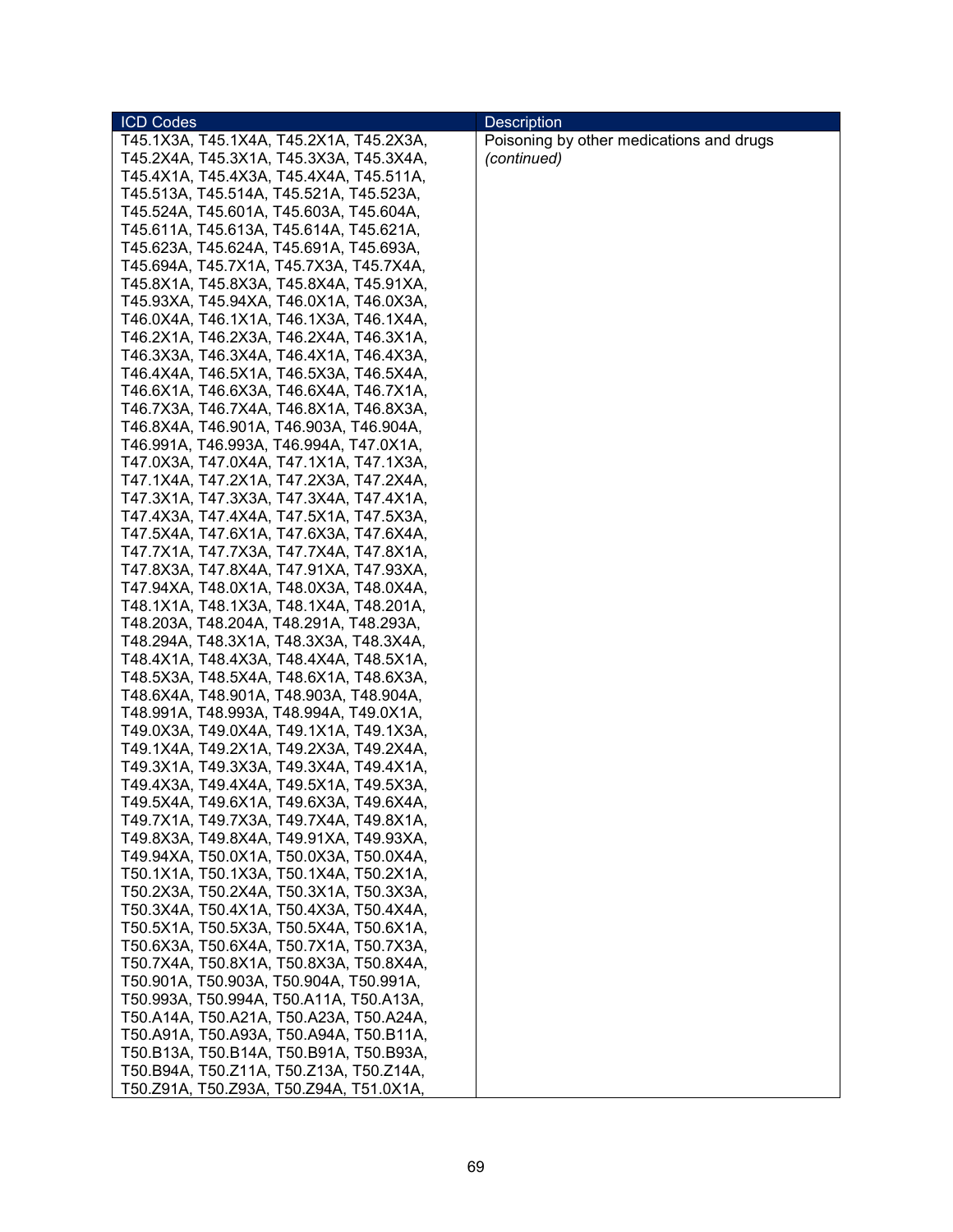| <b>ICD Codes</b>                                                                   | <b>Description</b>                       |
|------------------------------------------------------------------------------------|------------------------------------------|
| T51.0X3A, T51.0X4A, T51.1X1A, T51.1X3A,                                            | Poisoning by other medications and drugs |
| T51.1X4A, T51.2X1A, T51.2X3A, T51.2X4A,                                            | (continued)                              |
| T51.3X1A, T51.3X3A, T51.3X4A, T51.8X1A,                                            |                                          |
| T51.8X3A, T51.8X4A, T51.91XA, T51.93XA,                                            |                                          |
| T51.94XA, T52.0X1A, T52.0X3A, T52.0X4A,                                            |                                          |
| T52.1X1A, T52.1X3A, T52.1X4A, T52.2X1A,                                            |                                          |
| T52.2X3A, T52.2X4A, T52.3X1A, T52.3X3A,                                            |                                          |
| T52.3X4A, T52.4X1A, T52.4X3A, T52.4X4A,                                            |                                          |
| T52.8X1A, T52.8X3A, T52.8X4A, T52.91XA,                                            |                                          |
| T52.93XA, T52.94XA, T53.0X1A, T53.0X3A,                                            |                                          |
| T53.0X4A, T53.1X1A, T53.1X3A, T53.1X4A,                                            |                                          |
| T53.2X1A, T53.2X3A, T53.2X4A, T53.3X1A,                                            |                                          |
| T53.3X3A, T53.3X4A, T53.4X1A, T53.4X3A,                                            |                                          |
| T53.4X4A, T53.5X1A, T53.5X3A, T53.5X4A,                                            |                                          |
| T53.6X1A, T53.6X3A, T53.6X4A, T53.7X1A,                                            |                                          |
| T53.7X3A, T53.7X4A, T53.91XA, T53.93XA,                                            |                                          |
| T53.94XA, T54.0X1A, T54.0X3A, T54.0X4A,                                            |                                          |
| T54.1X1A, T54.1X3A, T54.1X4A, T54.2X1A,                                            |                                          |
| T54.2X3A, T54.2X4A, T54.3X1A, T54.3X3A,                                            |                                          |
| T54.3X4A, T54.91XA, T54.93XA, T54.94XA,                                            |                                          |
| T55.0X1A, T55.0X3A, T55.0X4A, T55.1X1A,                                            |                                          |
| T55.1X3A, T55.1X4A, T56.0X1A, T56.0X3A,                                            |                                          |
| T56.0X4A, T56.1X1A, T56.1X3A, T56.1X4A,                                            |                                          |
| T56.2X1A, T56.2X3A, T56.2X4A, T56.3X1A,                                            |                                          |
| T56.3X3A, T56.3X4A, T56.4X1A, T56.4X3A,                                            |                                          |
| T56.4X4A, T56.5X1A, T56.5X3A, T56.5X4A,                                            |                                          |
| T56.6X1A, T56.6X3A, T56.6X4A, T56.7X1A,                                            |                                          |
| T56.7X3A, T56.7X4A, T56.811A, T56.813A,                                            |                                          |
| T56.814A, T56.891A, T56.893A, T56.894A,                                            |                                          |
| T56.91XA, T56.93XA, T56.94XA, T57.0X1A,                                            |                                          |
| T57.0X3A, T57.0X4A, T57.1X1A, T57.1X3A,                                            |                                          |
| T57.1X4A, T57.2X1A, T57.2X3A, T57.2X4A,                                            |                                          |
| T57.3X1A, T57.3X3A, T57.3X4A, T57.8X1A,                                            |                                          |
| T57.8X3A, T57.8X4A, T57.91XA, T57.93XA,                                            |                                          |
| T57.94XA, T58.01XA, T58.03XA, T58.04XA,                                            |                                          |
| T58.11XA, T58.13XA, T58.14XA, T58.2X1A,                                            |                                          |
| T58.2X3A, T58.2X4A, T58.8X1A, T58.8X3A,                                            |                                          |
| T58.8X4A, T58.91XA, T58.93XA, T58.94XA,                                            |                                          |
| T59.0X1A, T59.0X3A, T59.0X4A, T59.1X1A,                                            |                                          |
| T59.1X3A, T59.1X4A, T59.2X1A, T59.2X3A,<br>T59.2X4A, T59.3X1A, T59.3X3A, T59.3X4A, |                                          |
| T59.4X1A, T59.4X3A, T59.4X4A, T59.5X1A,                                            |                                          |
| T59.5X3A, T59.5X4A, T59.6X1A, T59.6X3A,                                            |                                          |
| T59.6X4A, T59.7X1A, T59.7X3A, T59.7X4A,                                            |                                          |
| T59.811A, T59.813A, T59.814A, T59.891A,                                            |                                          |
| T59.893A, T59.894A, T59.91XA, T59.93XA,                                            |                                          |
| T59.94XA, T60.0X1A, T60.0X3A, T60.0X4A,                                            |                                          |
| T60.1X1A, T60.1X3A, T60.1X4A, T60.2X1A,                                            |                                          |
| T60.2X3A, T60.2X4A, T60.3X1A, T60.3X3A,                                            |                                          |
| T60.3X4A, T60.4X1A, T60.4X3A, T60.4X4A,                                            |                                          |
| T60.8X1A, T60.8X3A, T60.8X4A, T60.91XA,                                            |                                          |
| T60.93XA, T60.94XA, T61.01XA, T61.03XA,                                            |                                          |
| T61.04XA, T61.11XA, T61.13XA, T61.14XA,                                            |                                          |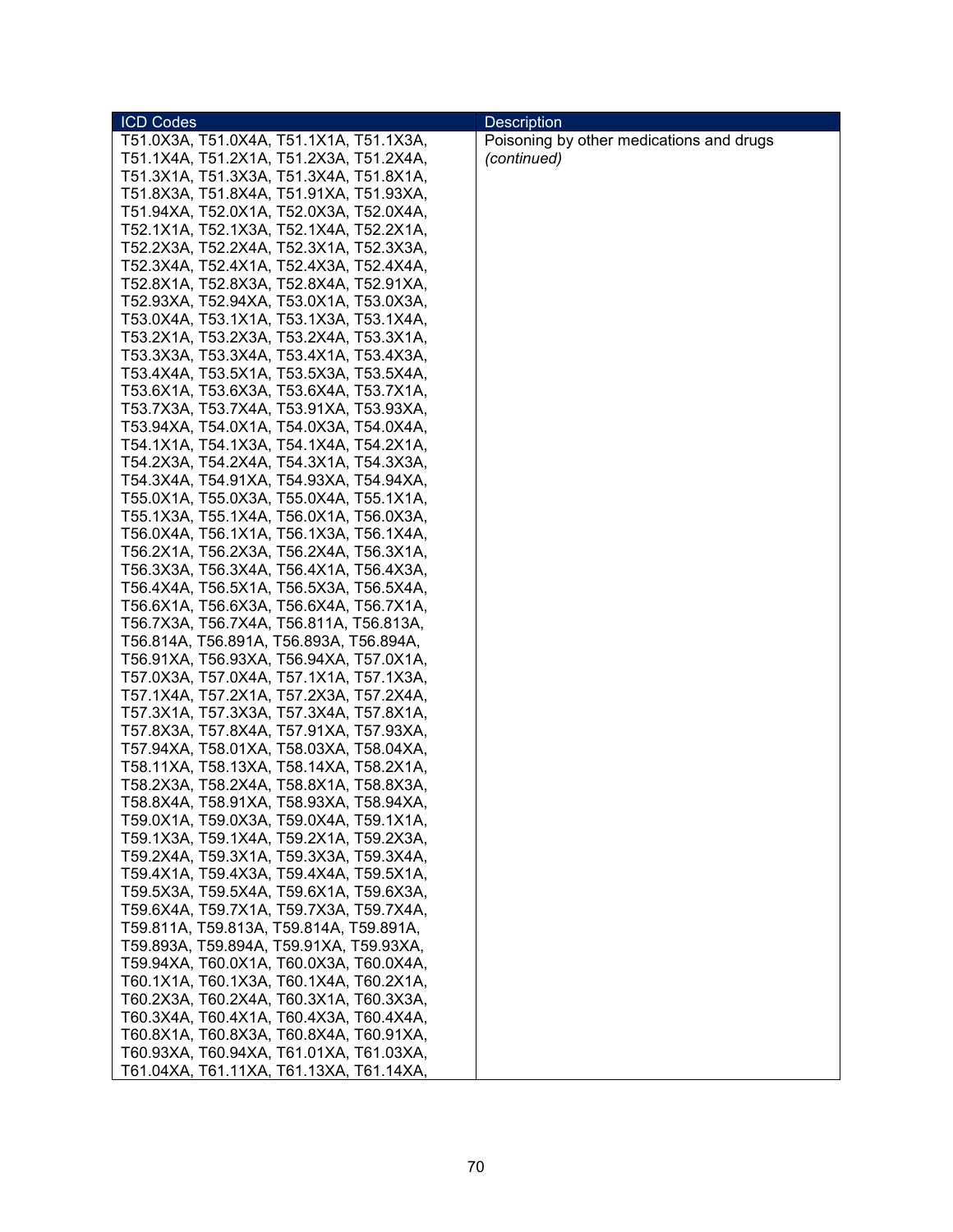| <b>ICD Codes</b>                        | <b>Description</b>                       |
|-----------------------------------------|------------------------------------------|
| T61.771A, T61.773A, T61.774A, T61.781A, | Poisoning by other medications and drugs |
| T61.783A, T61.784A, T61.8X1A, T61.8X3A, | (continued)                              |
| T61.8X4A, T61.91XA, T61.93XA, T61.94XA, |                                          |
| T62.0X1A, T62.0X3A, T62.0X4A, T62.1X1A, |                                          |
| T62.1X3A, T62.1X4A, T62.2X1A, T62.2X3A, |                                          |
| T62.2X4A, T62.8X1A, T62.8X3A, T62.8X4A, |                                          |
| T62.91XA, T62.93XA, T62.94XA, T63.001A, |                                          |
| T63.003A, T63.004A, T63.011A, T63.013A, |                                          |
| T63.014A, T63.021A, T63.023A, T63.024A, |                                          |
| T63.031A, T63.033A, T63.034A, T63.041A, |                                          |
| T63.043A, T63.044A, T63.061A, T63.063A, |                                          |
| T63.064A, T63.071A, T63.073A, T63.074A, |                                          |
| T63.081A, T63.083A, T63.084A, T63.091A, |                                          |
| T63.093A, T63.094A, T63.111A, T63.113A, |                                          |
| T63.114A, T63.121A, T63.123A, T63.124A, |                                          |
| T63.191A, T63.193A, T63.194A, T63.2X1A, |                                          |
| T63.2X3A, T63.2X4A, T63.301A, T63.303A, |                                          |
| T63.304A, T63.311A, T63.313A, T63.314A, |                                          |
| T63.321A, T63.323A, T63.324A, T63.331A, |                                          |
| T63.333A, T63.334A, T63.391A, T63.393A, |                                          |
| T63.394A, T63.411A, T63.413A, T63.414A, |                                          |
| T63.421A, T63.423A, T63.424A, T63.431A, |                                          |
| T63.433A, T63.434A, T63.441A, T63.443A, |                                          |
| T63.444A, T63.451A, T63.453A, T63.454A, |                                          |
| T63.461A, T63.463A, T63.464A, T63.481A, |                                          |
| T63.483A, T63.484A, T63.511A, T63.513A, |                                          |
| T63.514A, T63.591A, T63.593A, T63.594A, |                                          |
| T63.611A, T63.613A, T63.614A, T63.621A, |                                          |
| T63.623A, T63.624A, T63.631A, T63.633A, |                                          |
| T63.634A, T63.691A, T63.693A, T63.694A, |                                          |
| T63.711A, T63.713A, T63.714A, T63.791A, |                                          |
| T63.793A, T63.794A, T63.811A, T63.813A, |                                          |
| T63.814A, T63.821A, T63.823A, T63.824A, |                                          |
| T63.831A, T63.833A, T63.834A, T63.891A, |                                          |
| T63.893A, T63.894A, T63.91XA, T63.93XA, |                                          |
| T63.94XA, T64.01XA, T64.03XA, T64.04XA, |                                          |
| T64.81XA, T64.83XA, T64.84XA, T65.0X1A, |                                          |
| T65.0X3A, T65.0X4A, T65.1X1A, T65.1X3A, |                                          |
| T65.1X4A, T65.211A, T65.213A, T65.214A, |                                          |
| T65.221A, T65.223A, T65.224A, T65.291A, |                                          |
| T65.293A, T65.294A, T65.3X1A, T65.3X3A, |                                          |
| T65.3X4A, T65.4X1A, T65.4X3A, T65.4X4A, |                                          |
| T65.5X1A, T65.5X3A, T65.5X4A, T65.6X1A, |                                          |
| T65.6X3A, T65.6X4A, T65.811A, T65.813A, |                                          |
| T65.814A, T65.821A, T65.823A, T65.824A, |                                          |
| T65.831A, T65.833A, T65.834A, T65.891A, |                                          |
| T65.893A, T65.894A, T65.91XA, T65.93XA, |                                          |
| T65.94XA                                |                                          |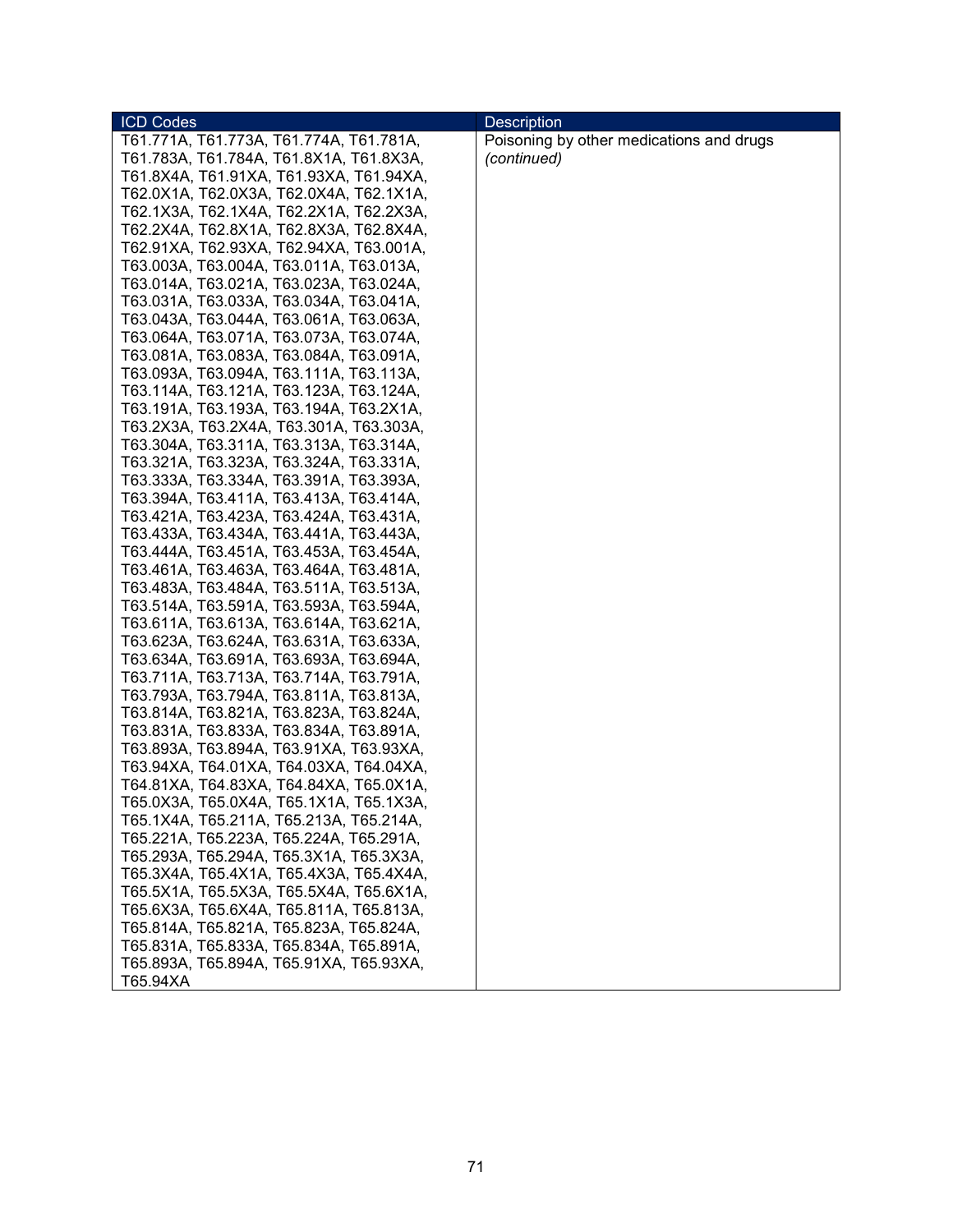| <b>ICD Codes</b>                                                                   | <b>Description</b>                            |
|------------------------------------------------------------------------------------|-----------------------------------------------|
| ICD-10-CM: R65.10, R65.11, R82.5, R82.6,                                           | Other injuries and conditions due to external |
| S04.011A, S04.012A, S04.019A, S04.02XA,                                            | causes                                        |
| S04.031A, S04.032A, S04.039A, S04.041A,                                            |                                               |
| S04.042A, S04.049A, S04.10XA, S04.11XA,                                            |                                               |
| S04.12XA, S04.20XA, S04.21XA, S04.22XA,                                            |                                               |
| S04.30XA, S04.31XA, S04.32XA, S04.40XA,                                            |                                               |
| S04.41XA, S04.42XA, S04.50XA, S04.51XA,                                            |                                               |
| S04.52XA, S04.60XA, S04.61XA, S04.62XA,                                            |                                               |
| S04.70XA, S04.71XA, S04.72XA, S04.811A,                                            |                                               |
| S04.812A, S04.819A, S04.891A, S04.892A,                                            |                                               |
| S04.899A, S04.9XXA, S05.8X1A, S05.8X2A,                                            |                                               |
| S05.8X9A, S05.90XA, S05.91XA, S05.92XA,                                            |                                               |
| S09.10XA, S09.19XA, S09.301A, S09.302A,                                            |                                               |
| S09.309A, S09.391A, S09.392A, S09.399A,                                            |                                               |
| S09.8XXA, S09.90XA, S09.91XA, S09.92XA,                                            |                                               |
| S09.93XA, S14.2XXA, S14.3XXA, S14.4XXA,                                            |                                               |
| S14.5XXA, S14.8XXA, S14.9XXA, S16.8XXA,                                            |                                               |
| S16.9XXA, S19.80XA, S19.81XA, S19.82XA,                                            |                                               |
| S19.83XA, S19.84XA, S19.85XA, S19.89XA,                                            |                                               |
| S19.9XXA, S24.2XXA, S24.3XXA, S24.4XXA,                                            |                                               |
| S24.8XXA, S24.9XXA, S29.001A, S29.002A,                                            |                                               |
| S29.009A, S29.091A, S29.092A, S29.099A,                                            |                                               |
| S29.8XXA, S29.9XXA, S34.21XA, S34.22XA,                                            |                                               |
| S34.4XXA, S34.5XXA, S34.6XXA, S34.8XXA,                                            |                                               |
| S34.9XXA, S39.001A, S39.002A, S39.003A,                                            |                                               |
| S39.091A, S39.092A, S39.093A, S39.81XA,                                            |                                               |
| S39.82XA, S39.83XA, S39.840A, S39.848A,                                            |                                               |
| S39.91XA, S39.92XA, S39.93XA, S39.94XA,                                            |                                               |
| S44.00XA, S44.01XA, S44.02XA, S44.10XA,                                            |                                               |
| S44.11XA, S44.12XA, S44.20XA, S44.21XA,                                            |                                               |
| S44.22XA, S44.30XA, S44.31XA, S44.32XA,                                            |                                               |
| S44.40XA, S44.41XA, S44.42XA, S44.50XA,                                            |                                               |
| S44.51XA, S44.52XA, S44.8X1A, S44.8X2A,                                            |                                               |
| S44.8X9A, S44.90XA, S44.91XA, S44.92XA,                                            |                                               |
| S46.001A, S46.002A, S46.009A, S46.091A,                                            |                                               |
| S46.092A, S46.099A, S46.101A, S46.102A,<br>S46.109A, S46.191A, S46.192A, S46.199A, |                                               |
| S46.201A, S46.202A, S46.209A, S46.291A,                                            |                                               |
| S46.292A, S46.299A, S46.301A, S46.302A,                                            |                                               |
| S46.309A, S46.391A, S46.392A, S46.399A,                                            |                                               |
| S46.801A, S46.802A, S46.809A, S46.891A,                                            |                                               |
| S46.892A, S46.899A, S46.901A, S46.902A,                                            |                                               |
| S46.909A, S46.991A, S46.992A, S46.999A,                                            |                                               |
| S49.80XA, S49.81XA, S49.82XA, S49.90XA,                                            |                                               |
| S49.91XA, S49.92XA, S54.00XA, S54.01XA,                                            |                                               |
| S54.02XA, S54.10XA, S54.11XA, S54.12XA,                                            |                                               |
| S54.20XA, S54.21XA, S54.22XA, S54.30XA,                                            |                                               |
| S54.31XA, S54.32XA, S54.8X1A, S54.8X2A,                                            |                                               |
| S54.8X9A, S54.90XA, S54.91XA, S54.92XA,                                            |                                               |
| S56.001A, S56.002A, S56.009A, S56.091A,                                            |                                               |
| S56.092A, S56.099A, S56.101A, S56.102A,                                            |                                               |
| S56.103A, S56.104A, S56.105A, S56.106A,                                            |                                               |
| S56.107A, S56.108A, S56.109A, S56.191A,                                            |                                               |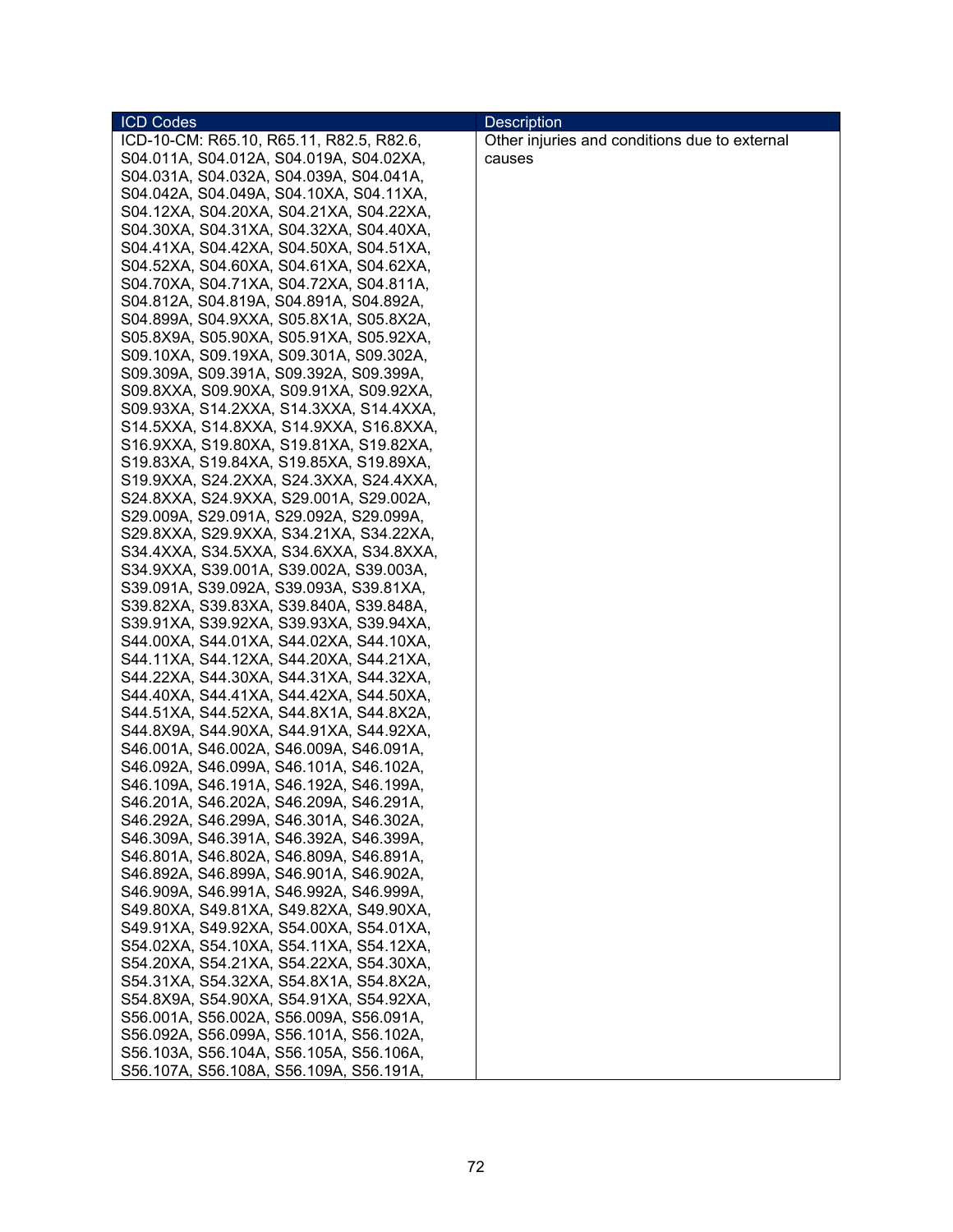| <b>ICD Codes</b>                        | <b>Description</b>                            |
|-----------------------------------------|-----------------------------------------------|
| S56.192A, S56.193A, S56.194A, S56.195A, | Other injuries and conditions due to external |
| S56.196A, S56.197A, S56.198A, S56.199A, | causes (continued)                            |
| S56.201A, S56.202A, S56.209A, S56.291A, |                                               |
| S56.292A, S56.299A, S56.301A, S56.302A, |                                               |
| S56.309A, S56.391A, S56.392A, S56.399A, |                                               |
| S56.401A, S56.402A, S56.403A, S56.404A, |                                               |
| S56.405A, S56.406A, S56.407A, S56.408A, |                                               |
| S56.409A, S56.491A, S56.492A, S56.493A, |                                               |
| S56.494A, S56.495A, S56.496A, S56.497A, |                                               |
| S56.498A, S56.499A, S56.501A, S56.502A, |                                               |
| S56.509A, S56.591A, S56.592A, S56.599A, |                                               |
| S56.801A, S56.802A, S56.809A, S56.891A, |                                               |
| S56.892A, S56.899A, S56.901A, S56.902A, |                                               |
| S56.909A, S56.991A, S56.992A, S56.999A, |                                               |
| S59.801A, S59.802A, S59.809A, S59.811A, |                                               |
| S59.812A, S59.819A, S59.901A, S59.902A, |                                               |
| S59.909A, S59.911A, S59.912A, S59.919A, |                                               |
| S64.00XA, S64.01XA, S64.02XA, S64.10XA, |                                               |
| S64.11XA, S64.12XA, S64.20XA, S64.21XA, |                                               |
| S64.22XA, S64.30XA, S64.31XA, S64.32XA, |                                               |
|                                         |                                               |
| S64.40XA, S64.490A, S64.491A, S64.492A, |                                               |
| S64.493A, S64.494A, S64.495A, S64.496A, |                                               |
| S64.497A, S64.498A, S64.8X1A, S64.8X2A, |                                               |
| S64.8X9A, S64.90XA, S64.91XA, S64.92XA, |                                               |
| S66.001A, S66.002A, S66.009A, S66.091A, |                                               |
| S66.092A, S66.099A, S66.100A, S66.101A, |                                               |
| S66.102A, S66.103A, S66.104A, S66.105A, |                                               |
| S66.106A, S66.107A, S66.108A, S66.109A, |                                               |
| S66.190A, S66.191A, S66.192A, S66.193A, |                                               |
| S66.194A, S66.195A, S66.196A, S66.197A, |                                               |
| S66.198A, S66.199A, S66.201A, S66.202A, |                                               |
| S66.209A, S66.291A, S66.292A, S66.299A, |                                               |
| S66.300A, S66.301A, S66.302A, S66.303A, |                                               |
| S66.304A, S66.305A, S66.306A, S66.307A, |                                               |
| S66.308A, S66.309A, S66.390A, S66.391A, |                                               |
| S66.392A, S66.393A, S66.394A, S66.395A, |                                               |
| S66.396A, S66.397A, S66.398A, S66.399A, |                                               |
| S66.401A, S66.402A, S66.409A, S66.491A, |                                               |
| S66.492A, S66.499A, S66.500A, S66.501A, |                                               |
| S66.502A, S66.503A, S66.504A, S66.505A, |                                               |
| S66.506A, S66.507A, S66.508A, S66.509A, |                                               |
| S66.590A, S66.591A, S66.592A, S66.593A, |                                               |
| S66.594A, S66.595A, S66.596A, S66.597A, |                                               |
| S66.598A, S66.599A, S66.801A, S66.802A, |                                               |
| S66.809A, S66.891A, S66.892A, S66.899A, |                                               |
| S66.901A, S66.902A, S66.909A, S66.991A, |                                               |
| S66.992A, S66.999A, S69.80XA, S69.81XA, |                                               |
| S69.82XA, S69.90XA, S69.91XA, S69.92XA, |                                               |
| S74.00XA, S74.01XA, S74.02XA, S74.10XA, |                                               |
| S74.11XA, S74.12XA, S74.20XA, S74.21XA, |                                               |
| S74.22XA, S74.8X1A, S74.8X2A, S74.8X9A, |                                               |
| S74.90XA, S74.91XA, S74.92XA, S76.001A, |                                               |
| S76.002A, S76.009A, S76.091A, S76.092A, |                                               |
| S76.099A, S76.101A, S76.102A, S76.109A, |                                               |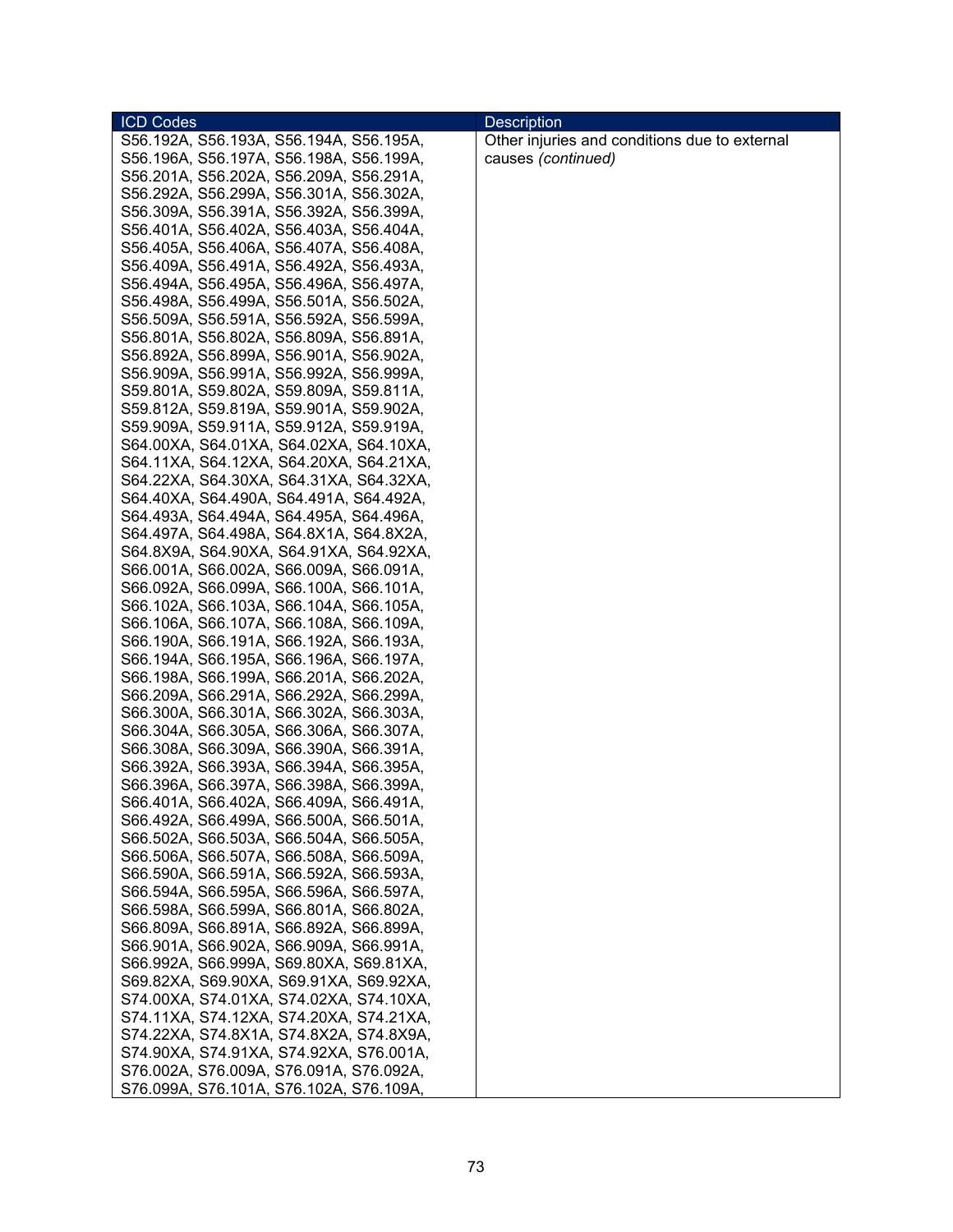| <b>ICD Codes</b>                        | <b>Description</b>                            |
|-----------------------------------------|-----------------------------------------------|
| S76.191A, S76.192A, S76.199A, S76.201A, | Other injuries and conditions due to external |
| S76.202A, S76.209A, S76.291A, S76.292A, | causes (continued)                            |
| S76.299A, S76.301A, S76.302A, S76.309A, |                                               |
| S76.391A, S76.392A, S76.399A, S76.801A, |                                               |
| S76.802A, S76.809A, S76.891A, S76.892A, |                                               |
| S76.899A, S76.901A, S76.902A, S76.909A, |                                               |
| S76.991A, S76.992A, S76.999A, S79.811A, |                                               |
| S79.812A, S79.819A, S79.821A, S79.822A, |                                               |
| S79.829A, S79.911A, S79.912A, S79.919A, |                                               |
| S79.921A, S79.922A, S79.929A, S84.00XA, |                                               |
| S84.01XA, S84.02XA, S84.10XA, S84.11XA, |                                               |
| S84.12XA, S84.20XA, S84.21XA, S84.22XA, |                                               |
| S84.801A, S84.802A, S84.809A, S84.90XA, |                                               |
| S84.91XA, S84.92XA, S86.001A, S86.002A, |                                               |
| S86.009A, S86.091A, S86.092A, S86.099A, |                                               |
| S86.101A, S86.102A, S86.109A, S86.191A, |                                               |
| S86.192A, S86.199A, S86.201A, S86.202A, |                                               |
| S86.209A, S86.291A, S86.292A, S86.299A, |                                               |
| S86.301A, S86.302A, S86.309A, S86.391A, |                                               |
| S86.392A, S86.399A, S86.801A, S86.802A, |                                               |
|                                         |                                               |
| S86.809A, S86.891A, S86.892A, S86.899A, |                                               |
| S86.901A, S86.902A, S86.909A, S86.991A, |                                               |
| S86.992A, S86.999A, S89.80XA, S89.81XA, |                                               |
| S89.82XA, S89.90XA, S89.91XA, S89.92XA, |                                               |
| S94.00XA, S94.01XA, T34.41XA, T34.42XA, |                                               |
| T34.511A, T34.512A, T34.519A, T34.521A, |                                               |
| T34.522A, T34.529A, T34.531A, T34.532A, |                                               |
| T34.539A, T34.60XA, T34.61XA, T34.62XA, |                                               |
| T34.70XA, T34.71XA, T34.72XA, T34.811A, |                                               |
| T34.812A, T34.819A, T34.821A, T34.822A, |                                               |
| T34.829A, T34.831A, T34.832A, T34.839A, |                                               |
| T34.90XA, T34.99XA, T36.0X6A, T36.1X6A, |                                               |
| T36.2X6A, T36.3X6A, T36.4X6A, T36.5X6A, |                                               |
| T36.6X6A, T36.7X6A, T36.8X6A, T36.96XA, |                                               |
| T37.0X6A, T37.1X6A, T37.2X6A, T37.3X6A, |                                               |
| T37.4X6A, T37.5X6A, T37.8X6A, T37.96XA, |                                               |
| T38.0X6A, T38.1X6A, T38.2X6A, T38.3X6A, |                                               |
| T38.4X6A, T38.5X6A, T38.6X6A, T38.7X6A, |                                               |
| T38.806A, T38.816A, T38.896A, T38.906A, |                                               |
| T38.996A, T39.016A, T39.096A, T39.1X6A, |                                               |
| T39.2X6A, T39.316A, T39.396A, T39.4X6A, |                                               |
| T39.8X6A, S94.02XA, S94.10XA, S94.11XA, |                                               |
| S94.12XA, S94.20XA, S94.21XA, S94.22XA, |                                               |
| S94.30XA, S94.31XA, S94.32XA, S94.8X1A, |                                               |
| S94.8X2A, S94.8X9A, S94.90XA, S94.91XA, |                                               |
| S94.92XA, S96.001A, S96.002A, S96.009A, |                                               |
| S96.091A, S96.092A, S96.099A, S96.101A, |                                               |
| S96.102A, S96.109A, S96.191A, S96.192A, |                                               |
| S96.199A, S96.201A, S96.202A, S96.209A, |                                               |
| S96.291A, S96.292A, S96.299A, S96.801A, |                                               |
| S96.802A, S96.809A, S96.891A, S96.892A, |                                               |
| S96.899A, S96.901A, S96.902A, S96.909A, |                                               |
| S96.991A, S96.992A, S96.999A, S99.811A, |                                               |
| S99.812A, S99.819A, S99.821A, S99.822A, |                                               |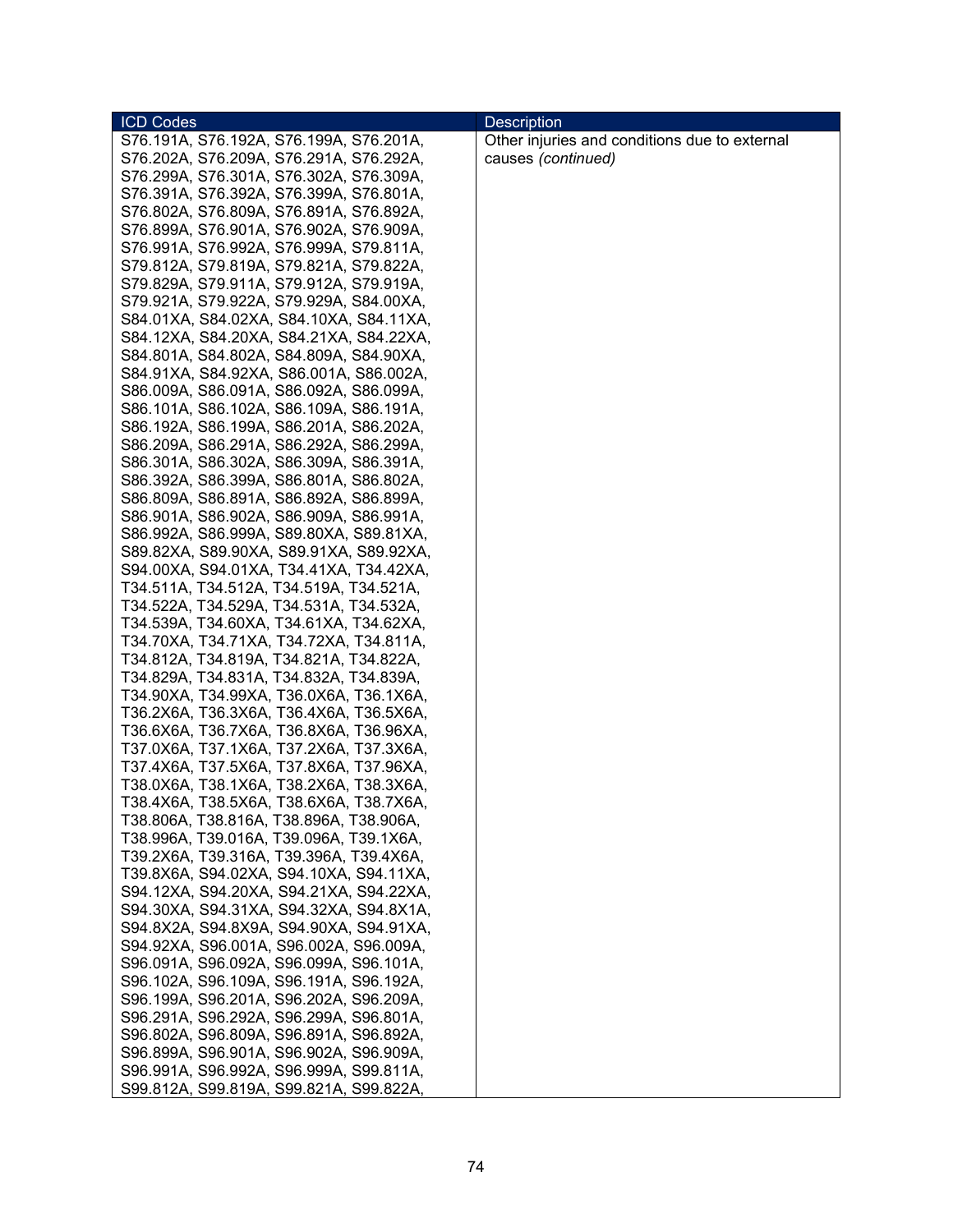| <b>ICD Codes</b>                             | <b>Description</b>                            |
|----------------------------------------------|-----------------------------------------------|
| S99.829A, S99.911A, S99.912A, S99.919A,      | Other injuries and conditions due to external |
| S99.921A, S99.922A, S99.929A, T07, T07.XXXA, | causes (continued)                            |
| T14.8, T14.8XXA, T14.90, T14.90XA, T15.00XA, |                                               |
| T15.01XA, T15.02XA, T15.10XA, T15.11XA,      |                                               |
| T15.12XA, T15.80XA, T15.81XA, T15.82XA,      |                                               |
| T15.90XA, T15.91XA, T15.92XA, T16.1XXA,      |                                               |
| T16.2XXA, T16.9XXA, T17.0XXA, T17.1XXA,      |                                               |
| T17.200A, T17.208A, T17.210A, T17.218A,      |                                               |
| T17.220A, T17.228A, T17.290A, T17.298A,      |                                               |
| T17.300A, T17.308A, T17.310A, T17.318A,      |                                               |
| T17.320A, T17.328A, T17.390A, T17.398A,      |                                               |
| T17.400A, T17.408A, T17.410A, T17.418A,      |                                               |
| T17.420A, T17.428A, T17.490A, T17.498A,      |                                               |
| T17.500A, T17.508A, T17.510A, T17.518A,      |                                               |
| T17.520A, T17.528A, T17.590A, T17.598A,      |                                               |
| T17.800A, T17.808A, T17.810A, T17.818A,      |                                               |
| T17.820A, T17.828A, T17.890A, T17.898A,      |                                               |
| T17.900A, T17.908A, T17.910A, T17.918A,      |                                               |
| T17.920A, T17.928A, T17.990A, T17.998A,      |                                               |
| T18.0XXA, T18.100A, T18.108A, T18.110A,      |                                               |
| T18.118A, T18.120A, T18.128A, T18.190A,      |                                               |
| T18.198A, T18.2XXA, T18.3XXA, T18.4XXA,      |                                               |
| T18.5XXA, T18.8XXA, T18.9XXA, T19.0XXA,      |                                               |
| T19.1XXA, T19.2XXA, T19.3XXA, T19.4XXA,      |                                               |
| T19.8XXA, T19.9XXA, T33.011A, T33.012A,      |                                               |
| T33.019A, T33.02XA, T33.09XA, T33.1XXA,      |                                               |
| T33.2XXA, T33.3XXA, T33.40XA, T33.41XA,      |                                               |
| T33.42XA, T33.511A, T33.512A, T33.519A,      |                                               |
| T33.521A, T33.522A, T33.529A, T33.531A,      |                                               |
| T33.532A, T33.539A, T33.60XA, T33.61XA,      |                                               |
| T33.62XA, T33.70XA, T33.71XA, T33.72XA,      |                                               |
| T33.811A, T33.812A, T33.819A, T33.821A,      |                                               |
| T33.822A, T33.829A, T33.831A, T33.832A,      |                                               |
| T33.839A, T33.90XA, T33.99XA, T34.011A,      |                                               |
| T34.012A, T34.019A, T34.02XA, T34.09XA,      |                                               |
| T34.1XXA, T34.2XXA, T34.3XXA, T34.40XA,      |                                               |
| T39.96XA, T40.2X6A, T40.3X6A, T40.4X6A,      |                                               |
| T40.606A, T40.696A, T41.0X6A, T41.1X6A,      |                                               |
| T41.206A, T41.296A, T41.3X6A, T41.46XA,      |                                               |
| T41.5X6A, T42.0X6A, T42.1X6A, T42.2X6A,      |                                               |
| T42.3X6A, T42.4X6A, T42.5X6A, T42.6X6A,      |                                               |
| T42.76XA, T42.8X6A, T43.016A, T43.026A,      |                                               |
| T43.1X6A, T43.206A, T43.216A, T43.226A,      |                                               |
| T43.296A, T43.3X6A, T43.4X6A, T43.506A,      |                                               |
| T43.596A, T43.606A, T43.616A, T43.626A,      |                                               |
| T43.636A, T43.696A, T43.8X6A, T43.96XA,      |                                               |
| T44.0X6A, T44.1X6A, T44.2X6A, T44.3X6A,      |                                               |
| T44.4X6A, T44.5X6A, T44.6X6A, T44.7X6A,      |                                               |
| T44.8X6A, T44.906A, T44.996A, T45.0X6A,      |                                               |
| T45.1X6A, T45.2X6A, T45.3X6A, T45.4X6A,      |                                               |
| T45.516A, T45.526A, T45.606A, T45.616A,      |                                               |
| T45.626A, T45.696A, T45.7X6A, T45.8X6A,      |                                               |
| T45.96XA, T46.0X6A, T46.1X6A, T46.2X6A,      |                                               |
| T46.3X6A, T46.4X6A, T46.5X6A, T46.6X6A,      |                                               |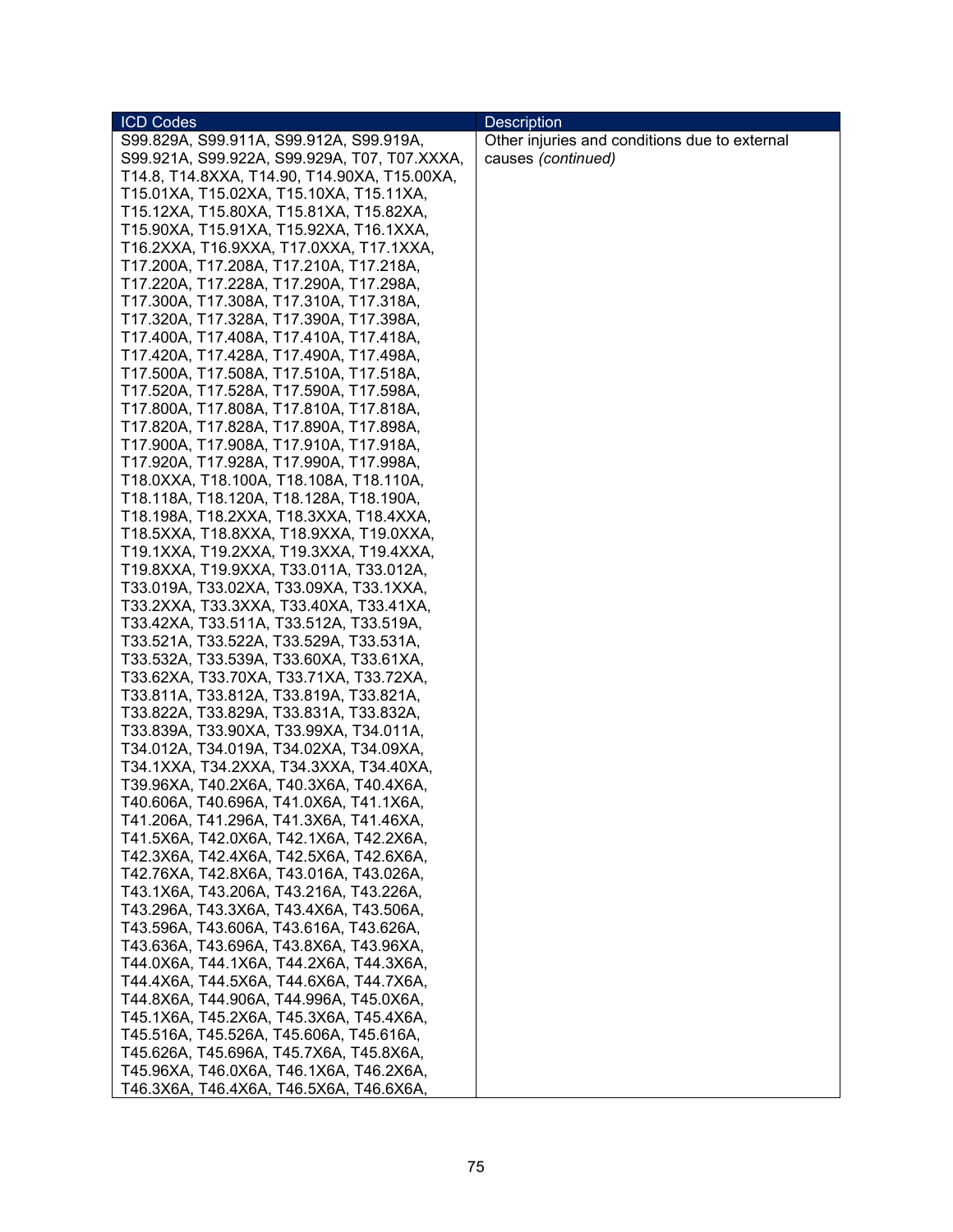| <b>ICD Codes</b>                               | <b>Description</b>                            |
|------------------------------------------------|-----------------------------------------------|
| T46.7X6A, T46.8X6A, T46.906A, T46.996A,        | Other injuries and conditions due to external |
| T47.0X6A, T47.1X6A, T47.2X6A, T47.3X6A,        | causes (continued)                            |
| T47.4X6A, T47.5X6A, T47.6X6A, T47.7X6A,        |                                               |
| T47.8X6A, T47.96XA, T48.0X6A, T48.1X6A,        |                                               |
| T48.206A, T48.296A, T48.3X6A, T48.4X6A,        |                                               |
| T48.5X6A, T48.6X6A, T48.906A, T48.996A,        |                                               |
| T49.0X6A, T49.1X6A, T49.2X6A, T49.3X6A,        |                                               |
| T49.4X6A, T49.5X6A, T49.6X6A, T49.7X6A,        |                                               |
| T49.8X6A, T49.96XA, T50.0X6A, T50.1X6A,        |                                               |
| T50.2X6A, T50.3X6A, T50.4X6A, T50.5X6A,        |                                               |
| T50.6X6A, T50.7X6A, T50.8X6A, T50.906A,        |                                               |
| T50.996A, T50.A16A, T50.A26A, T50.A96A,        |                                               |
| T50.B16A, T50.B96A, T50.Z16A, T50.Z96A,        |                                               |
| T66.XXXA, T67.0XXA, T67.1XXA, T67.2XXA,        |                                               |
| T67.3XXA, T67.4XXA, T67.5XXA, T67.6XXA,        |                                               |
| T67.7XXA, T67.8XXA, T67.9XXA, T68.XXXA,        |                                               |
| T69.011A, T69.012A, T69.019A, T69.021A,        |                                               |
| T69.022A, T69.029A, T69.1XXA, T69.8XXA,        |                                               |
| T69.9XXA, T70.0XXA, T70.1XXA, T70.20XA,        |                                               |
| T70.29XA, T70.3XXA, T70.4XXA, T70.8XXA,        |                                               |
| T70.9XXA, T71.111A, T71.113A, T71.114A,        |                                               |
| T71.121A, T71.123A, T71.124A, T71.131A,        |                                               |
| T71.133A, T71.134A, T71.141A, T71.143A,        |                                               |
| T71.144A, T71.151A, T71.153A, T71.154A,        |                                               |
| T71.161A, T71.163A, T71.164A, T71.191A,        |                                               |
| T71.193A, T71.194A, T71.20XA, T71.21XA,        |                                               |
| T71.221A, T71.223A, T71.224A, T71.231A,        |                                               |
| T71.233A, T71.234A, T71.29XA, T71.9XXA,        |                                               |
| T73.0XXA, T73.1XXA, T73.2XXA, T73.3XXA,        |                                               |
| T73.8XXA, T73.9XXA, T74.01XA, T74.02XA,        |                                               |
| T74.11XA, T74.12XA, T74.21XA, T74.22XA,        |                                               |
| T74.31XA, T74.32XA, T74.4XXA, T74.91XA,        |                                               |
| T74.92XA, T75.00XA, T75.01XA, T75.09XA,        |                                               |
| T75.1XXA, T75.20XA, T75.21XA, T75.22XA,        |                                               |
| T75.23XA, T75.29XA, T75.3XXA, T75.4XXA,        |                                               |
| T75.81XA, T75.82XA, T75.89XA, T76.01XA,        |                                               |
| T76.02XA, T76.11XA, T76.12XA, T76.21XA,        |                                               |
| T76.22XA, T76.31XA, T76.32XA, T76.91XA,        |                                               |
| T76.92XA, T78.3XXA, T78.41XA, T78.8XXA,        |                                               |
| T79.0XXA, T79.1XXA, T79.2XXA, T79.4XXA,        |                                               |
| T79.5XXA, T79.6XXA, T79.7XXA, T79.8XXA,        |                                               |
| T79.9XXA, T79.A0XA, T79.A11A, T79.A12A,        |                                               |
| T79.A19A, T79.A21A, T79.A22A, T79.A29A,        |                                               |
| T79.A3XA, T79.A9XA, Z04.1, Z04.2, Z04.3,       |                                               |
| Z18.10, Z18.11, Z18.12, Z18.2, Z18.31, Z18.32, |                                               |
| Z18.33, Z18.39, Z18.81, Z18.83, Z18.89, Z18.9, |                                               |
| Z87.81, Z87.828, Z91.81                        |                                               |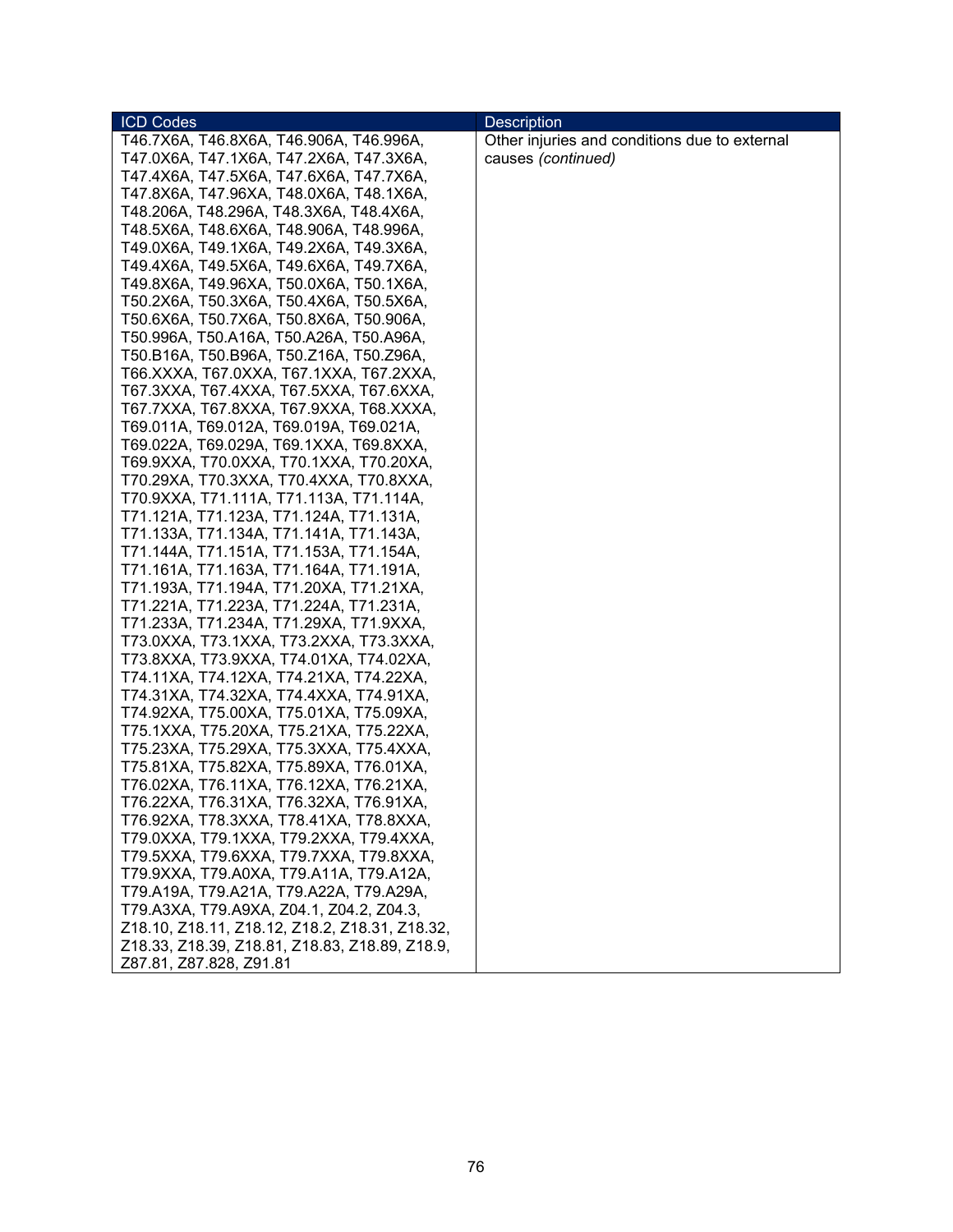| <b>ICD Codes</b>                                   | <b>Description</b>                   |
|----------------------------------------------------|--------------------------------------|
| ICD-10-CM: B44.81, J30.5, K52.2, K52.21,           | Allergic reactions                   |
| K52.22, K52.29, K90.41, L20.0, L20.81, L20.82,     |                                      |
| L20.83, L20.84, L20.89, L20.9, L22, L23.0, L23.1,  |                                      |
| L23.2, L23.3, L23.4, L23.5, L23.6, L23.7, L23.81,  |                                      |
| L23.89, L23.9, L24.0, L24.1, L24.2, L24.3, L24.4,  |                                      |
| L24.5, L24.6, L24.7, L24.81, L24.89, L24.9, L25.0, |                                      |
| L25.1, L25.2, L25.3, L25.4, L25.5, L25.8, L25.9,   |                                      |
| L27.0, L27.1, L27.2, L27.8, L27.9, L30.0, L30.2,   |                                      |
| L30.8, L30.9, L50.0, L50.1, L50.2, L50.3, L50.4,   |                                      |
| L50.5, L50.6, L50.8, L50.9, L56.0, L56.1, L56.2,   |                                      |
| L56.3, L56.4, L56.8, L56.9, L57.8, L57.9, L58.0,   |                                      |
| L58.1, L58.9, L59.0, L59.8, L59.9, T78.00XA,       |                                      |
| T78.01XA, T78.02XA, T78.03XA, T78.04XA,            |                                      |
|                                                    |                                      |
| T78.05XA, T78.06XA, T78.07XA, T78.08XA,            |                                      |
| T78.09XA, T78.1XXA, T78.2XXA, T78.40XA,            |                                      |
| T78.49XA, Z51.6, Z87.892, Z88.0, Z88.1, Z88.2,     |                                      |
| Z88.3, Z88.4, Z88.5, Z88.6, Z88.7, Z88.8, Z88.9,   |                                      |
| Z91.010, Z91.011, Z91.012, Z91.013, Z91.018,       |                                      |
| Z91.02, Z91.030, Z91.038, Z91.040, Z91.041,        |                                      |
| Z91.048, Z91.09                                    |                                      |
| ICD-10-CM: E08.00, E08.01, E08.10, E08.11,         | Diabetes mellitus with complications |
| E08.52, E08.641, E09.00, E09.01, E09.10,           |                                      |
| E09.11, E09.52, E09.641, E10.10, E10.11,           |                                      |
| E10.52, E10.641, E11.00, E11.01, E11.10,           |                                      |
| E11.11, E11.52, E11.641, E13.00, E13.01,           |                                      |
| E13.10, E13.11, E13.52, E13.641                    |                                      |
| ICD-10-CM: F11.10, F11.11, F11.120, F11.121,       | Substance-related disorders          |
| F11.122, F11.129, F11.14, F11.150, F11.151,        |                                      |
| F11.159, F11.181, F11.182, F11.188, F11.19,        |                                      |
| F11.20, F11.21, F11.220, F11.221, F11.222,         |                                      |
| F11.229, F11.23, F11.24, F11.250, F11.251,         |                                      |
| F11.259, F11.281, F11.282, F11.288, F11.29,        |                                      |
| F11.90, F11.920, F11.921, F11.922, F11.929,        |                                      |
| F11.93, F11.94, F11.950, F11.951, F11.959,         |                                      |
| F11.981, F11.982, F11.988, F11.99, F12.10,         |                                      |
| F12.11, F12.120, F12.121, F12.122, F12.129,        |                                      |
| F12.150, F12.151, F12.159, F12.180, F12.188,       |                                      |
| F12.19, F12.20, F12.21, F12.220, F12.221,          |                                      |
| F12.222, F12.229, F12.250, F12.251, F12.259,       |                                      |
| F12.280, F12.288, F12.29, F12.90, F12.920,         |                                      |
| F12.921, F12.922, F12.929, F12.950, F12.951,       |                                      |
| F12.959, F12.980, F12.988, F12.99, F13.10,         |                                      |
| F13.11, F13.120, F13.121, F13.129, F13.14,         |                                      |
| F13.150, F13.151, F13.159, F13.180, F13.181,       |                                      |
|                                                    |                                      |
| F13.182, F13.188, F13.19, F13.20, F13.21,          |                                      |
| F13.220, F13.221, F13.229, F13.230, F13.231,       |                                      |
| F13.232, F13.239, F13.24, F13.250, F13.251,        |                                      |
| F13.259, F13.26, F13.27, F13.280, F13.281,         |                                      |
| F13.282, F13.288, F13.29, F13.90, F13.920,         |                                      |
| F13.921, F13.929, F13.930, F13.931, F13.932,       |                                      |
| F13.939, F13.94, F13.950, F13.951, F13.959,        |                                      |
| F13.96, F13.97, F13.980, F13.981, F13.982,         |                                      |
| F13.988, F13.99, F14.10, F14.11, F14.120,          |                                      |
| F14.121, F14.122, F14.129, F14.14, F14.150,        |                                      |
| F14.151, F14.159, F14.180, F14.181, F14.182,       |                                      |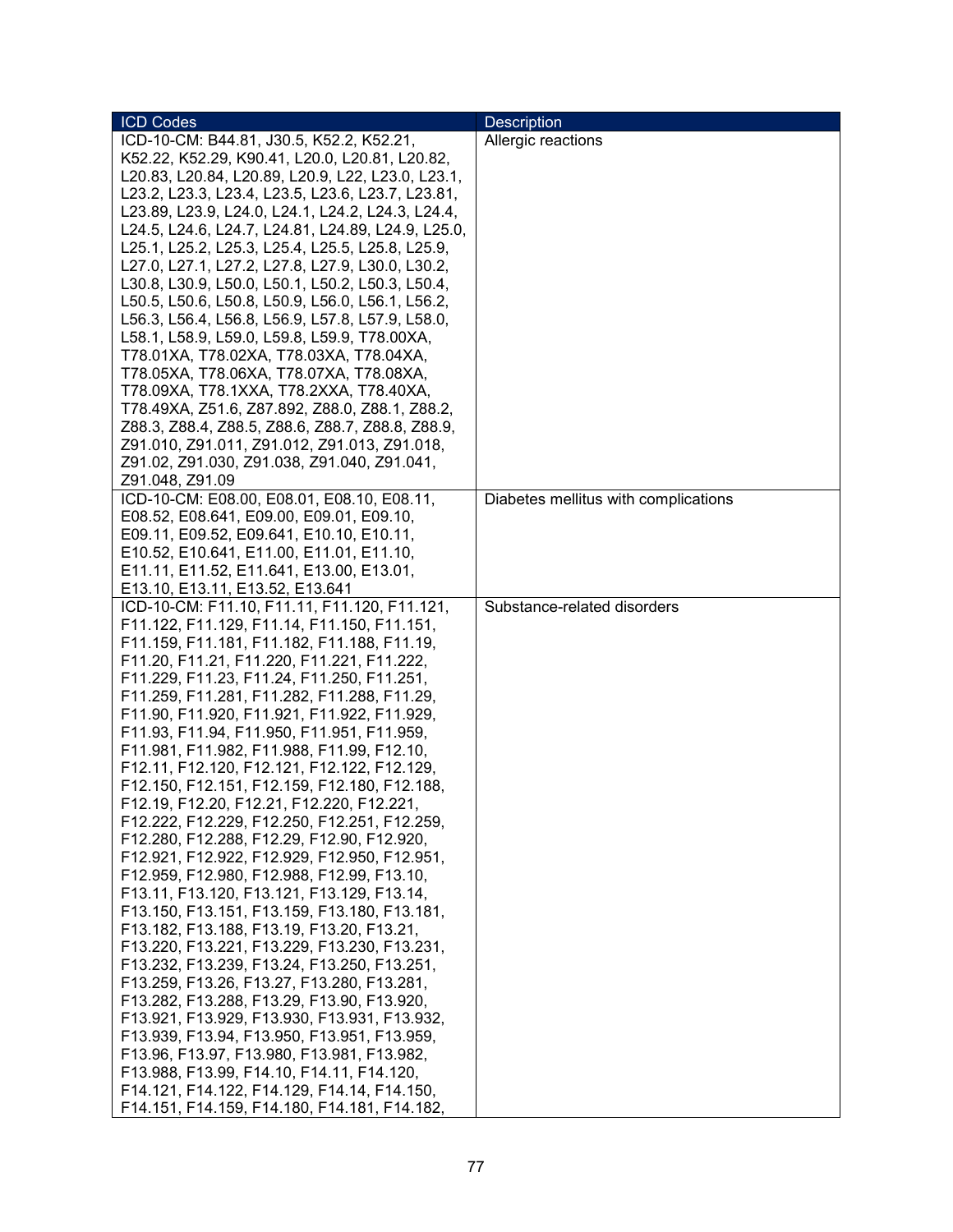| <b>ICD Codes</b>                                                                         | <b>Description</b>                      |
|------------------------------------------------------------------------------------------|-----------------------------------------|
| F14.188, F14.19, F14.20, F14.21, F14.220,                                                | Substance-related disorders (continued) |
| F14.221, F14.222, F14.229, F14.23, F14.24,                                               |                                         |
| F14.250, F14.251, F14.259, F14.280, F14.281,                                             |                                         |
| F14.282, F14.288, F14.29, F14.90, F14.920,                                               |                                         |
| F14.921, F14.922, F14.929, F14.94, F14.950,                                              |                                         |
| F14.951, F14.959, F14.980, F14.981, F14.982,                                             |                                         |
| F14.988, F14.99, F15.10, F15.11, F15.120,                                                |                                         |
| F15.121, F15.122, F15.129, F15.14, F15.150,                                              |                                         |
| F15.151, F15.159, F15.180, F15.181, F15.182,                                             |                                         |
| F15.188, F15.19, F15.20, F15.21, F15.220,                                                |                                         |
| F15.221, F15.222, F15.229, F15.23, F15.24,                                               |                                         |
| F15.250, F15.251, F15.259, F15.280, F15.281,                                             |                                         |
| F15.282, F15.288, F15.29, F15.90, F15.920,                                               |                                         |
| F15.921, F15.922, F15.929, F15.93, F15.94,                                               |                                         |
| F15.950, F15.951, F15.959, F15.980, F15.981,                                             |                                         |
| F15.982, F15.988, F15.99, F16.10, F16.11,                                                |                                         |
| F16.120, F16.121, F16.122, F16.129, F16.14,                                              |                                         |
| F16.150, F16.151, F16.159, F16.180, F16.183,                                             |                                         |
| F16.188, F16.19, F16.20, F16.21, F16.220,                                                |                                         |
| F16.221, F16.229, F16.24, F16.250, F16.251,                                              |                                         |
| F16.259, F16.280, F16.283, F16.288, F16.29,                                              |                                         |
| F16.90, F16.920, F16.921, F16.929, F16.94,                                               |                                         |
| F16.950, F16.951, F16.959, F16.980, F16.983,                                             |                                         |
| F16.988, F16.99, F17.200, F17.201, F17.203,                                              |                                         |
| F17.208, F17.209, F17.210, F17.211, F17.213,                                             |                                         |
| F17.218, F17.219, F17.220, F17.221, F17.223,                                             |                                         |
| F17.228, F17.229, F17.290, F17.291, F17.293,                                             |                                         |
| F17.298, F17.299, F18.10, F18.11, F18.120,                                               |                                         |
| F18.121, F18.129, F18.14, F18.150, F18.151,                                              |                                         |
| F18.159, F18.17, F18.180, F18.188, F18.19,<br>F18.20, F18.21, F18.220, F18.221, F18.229, |                                         |
| F18.24, F18.250, F18.251, F18.259, F18.27,                                               |                                         |
| F18.280, F18.288, F18.29, F18.90, F18.920,                                               |                                         |
| F18.921, F18.929, F18.94, F18.950, F18.951,                                              |                                         |
| F18.959, F18.97, F18.980, F18.988, F18.99,                                               |                                         |
| F19.10, F19.11, F19.120, F19.121, F19.122,                                               |                                         |
| F19.129, F19.14, F19.150, F19.151, F19.159,                                              |                                         |
| F19.16, F19.17, F19.180, F19.181, F19.182,                                               |                                         |
| F19.188, F19.19, F19.20, F19.21, F19.220,                                                |                                         |
| F19.221, F19.222, F19.229, F19.230, F19.231,                                             |                                         |
| F19.232, F19.239, F19.24, F19.250, F19.251,                                              |                                         |
| F19.259, F19.26, F19.27, F19.280, F19.281,                                               |                                         |
| F19.282, F19.288, F19.29, F19.90, F19.920,                                               |                                         |
| F19.921, F19.922, F19.929, F19.930, F19.931,                                             |                                         |
| F19.932, F19.939, F19.94, F19.950, F19.951,                                              |                                         |
| F19.959, F19.96, F19.97, F19.980, F19.981,                                               |                                         |
| F19.982, F19.988, F19.99, F55.0, F55.1, F55.2,                                           |                                         |
| F55.3, F55.4, F55.8, O99.320, O99.321, O99.322,                                          |                                         |
| O99.323, O99.324, O99.325, P04.41, P04.49,                                               |                                         |
| P96.1, P96.2, T40.0X1A, T40.0X3A, T40.0X4A,                                              |                                         |
| T40.0X5A, T40.0X6A, T40.1X1A, T40.1X3A,                                                  |                                         |
| T40.1X4A, T40.5X1A, T40.5X3A, T40.5X4A,                                                  |                                         |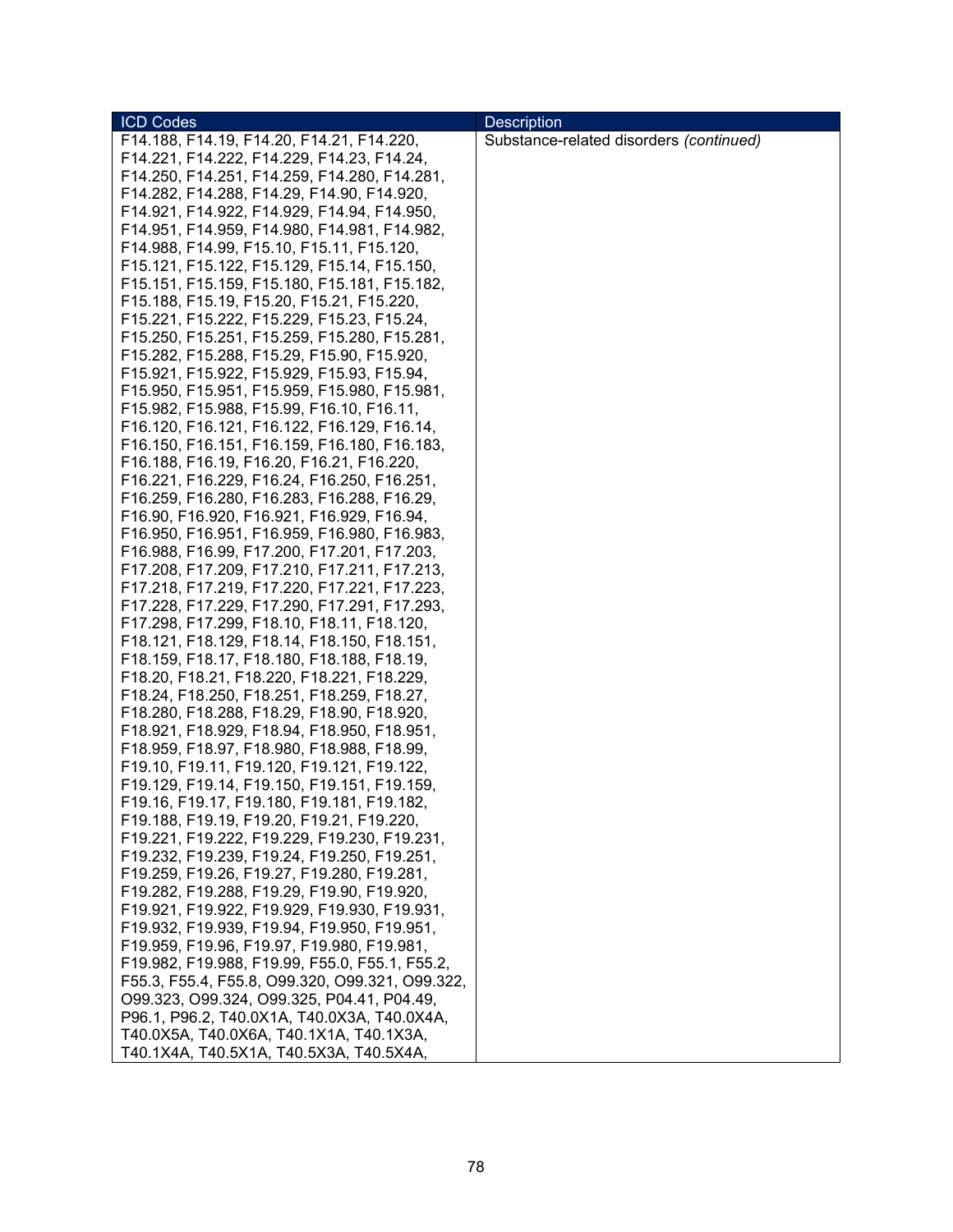| <b>ICD Codes</b>                        | <b>Description</b>                            |
|-----------------------------------------|-----------------------------------------------|
| T40.5X5A, T40.5X6A, T40.7X1A, T40.7X3A, | Substance-related disorders (continued)       |
| T40.7X4A, T40.7X5A, T40.7X6A, T40.8X1A, |                                               |
| T40.8X3A, T40.8X4A, T40.901A, T40.903A, |                                               |
| T40.904A, T40.905A, T40.906A, T40.991A, |                                               |
| T40.993A, T40.994A, T40.995A, T40.996A  |                                               |
| ICD-10-CM: R45.851, T14.91, T14.91XA,   | Suicide and intentional self-inflicted injury |
| T36.0X2A, T36.1X2A, T36.2X2A, T36.3X2A, |                                               |
| T36.4X2A, T36.5X2A, T36.6X2A, T36.7X2A, |                                               |
| T36.8X2A, T36.92XA, T37.0X2A, T37.1X2A, |                                               |
| T37.2X2A, T37.3X2A, T37.4X2A, T37.5X2A, |                                               |
|                                         |                                               |
| T37.8X2A, T37.92XA, T38.0X2A, T38.1X2A, |                                               |
| T38.2X2A, T38.3X2A, T38.4X2A, T38.5X2A, |                                               |
| T38.6X2A, T38.7X2A, T38.802A, T38.812A, |                                               |
| T38.892A, T38.902A, T38.992A, T39.012A, |                                               |
| T39.092A, T39.1X2A, T39.2X2A, T39.312A, |                                               |
| T39.392A, T39.4X2A, T39.8X2A, T39.92XA, |                                               |
| T40.0X2A, T40.1X2A, T40.2X2A, T40.3X2A, |                                               |
| T40.4X2A, T40.5X2A, T40.602A, T40.692A, |                                               |
| T40.7X2A, T40.8X2A, T40.902A, T40.992A, |                                               |
| T41.0X2A, T41.1X2A, T41.202A, T41.292A, |                                               |
| T41.3X2A, T41.42XA, T41.5X2A, T42.0X2A, |                                               |
| T42.1X2A, T42.2X2A, T42.3X2A, T42.4X2A, |                                               |
| T42.5X2A, T42.6X2A, T42.72XA, T42.8X2A, |                                               |
| T43.012A, T43.022A, T43.1X2A, T43.202A, |                                               |
| T43.212A, T43.222A, T43.292A, T43.3X2A, |                                               |
| T43.4X2A, T43.502A, T43.592A, T43.602A, |                                               |
| T43.612A, T43.622A, T43.632A, T43.692A, |                                               |
| T43.8X2A, T43.92XA, T44.0X2A, T44.1X2A, |                                               |
| T44.2X2A, T44.3X2A, T44.4X2A, T44.5X2A, |                                               |
| T44.6X2A, T44.7X2A, T44.8X2A, T44.902A, |                                               |
| T44.992A, T45.0X2A, T45.1X2A, T45.2X2A, |                                               |
| T45.3X2A, T45.4X2A, T45.512A, T45.522A, |                                               |
| T45.602A, T45.612A, T45.622A, T45.692A, |                                               |
| T45.7X2A, T45.8X2A, T45.92XA, T46.0X2A, |                                               |
| T46.1X2A, T46.2X2A, T46.3X2A, T46.4X2A, |                                               |
| T46.5X2A, T46.6X2A, T46.7X2A, T46.8X2A, |                                               |
| T46.902A, T46.992A, T47.0X2A, T47.1X2A, |                                               |
| T47.2X2A, T47.3X2A, T47.4X2A, T47.5X2A, |                                               |
| T47.6X2A, T47.7X2A, T47.8X2A, T47.92XA, |                                               |
| T48.0X2A, T48.1X2A, T48.202A, T48.292A, |                                               |
| T48.3X2A, T48.4X2A, T48.5X2A, T48.6X2A, |                                               |
|                                         |                                               |
| T48.902A, T48.992A, T49.0X2A, T49.1X2A, |                                               |
| T49.2X2A, T49.3X2A, T49.4X2A, T49.5X2A, |                                               |
| T49.6X2A, T49.7X2A, T49.8X2A, T49.92XA, |                                               |
| T50.0X2A, T50.1X2A, T50.2X2A, T50.3X2A, |                                               |
| T50.4X2A, T50.5X2A, T50.6X2A, T50.7X2A, |                                               |
| T50.8X2A, T50.902A, T50.992A, T50.A12A, |                                               |
| T50.A22A, T50.A92A, T50.B12A, T50.B92A, |                                               |
| T50.Z12A, T50.Z92A, T51.0X2A, T51.1X2A, |                                               |
| T51.2X2A, T51.3X2A, T51.8X2A, T51.92XA, |                                               |
| T52.0X2A, T52.1X2A, T52.2X2A, T52.3X2A, |                                               |
| T52.4X2A, T52.8X2A, T52.92XA, T53.0X2A, |                                               |
| T53.1X2A, T53.2X2A, T53.3X2A, T53.4X2A, |                                               |
| T53.5X2A, T53.6X2A, T53.7X2A, T53.92XA, |                                               |
| T54.0X2A, T54.1X2A, T54.2X2A, T54.3X2A, |                                               |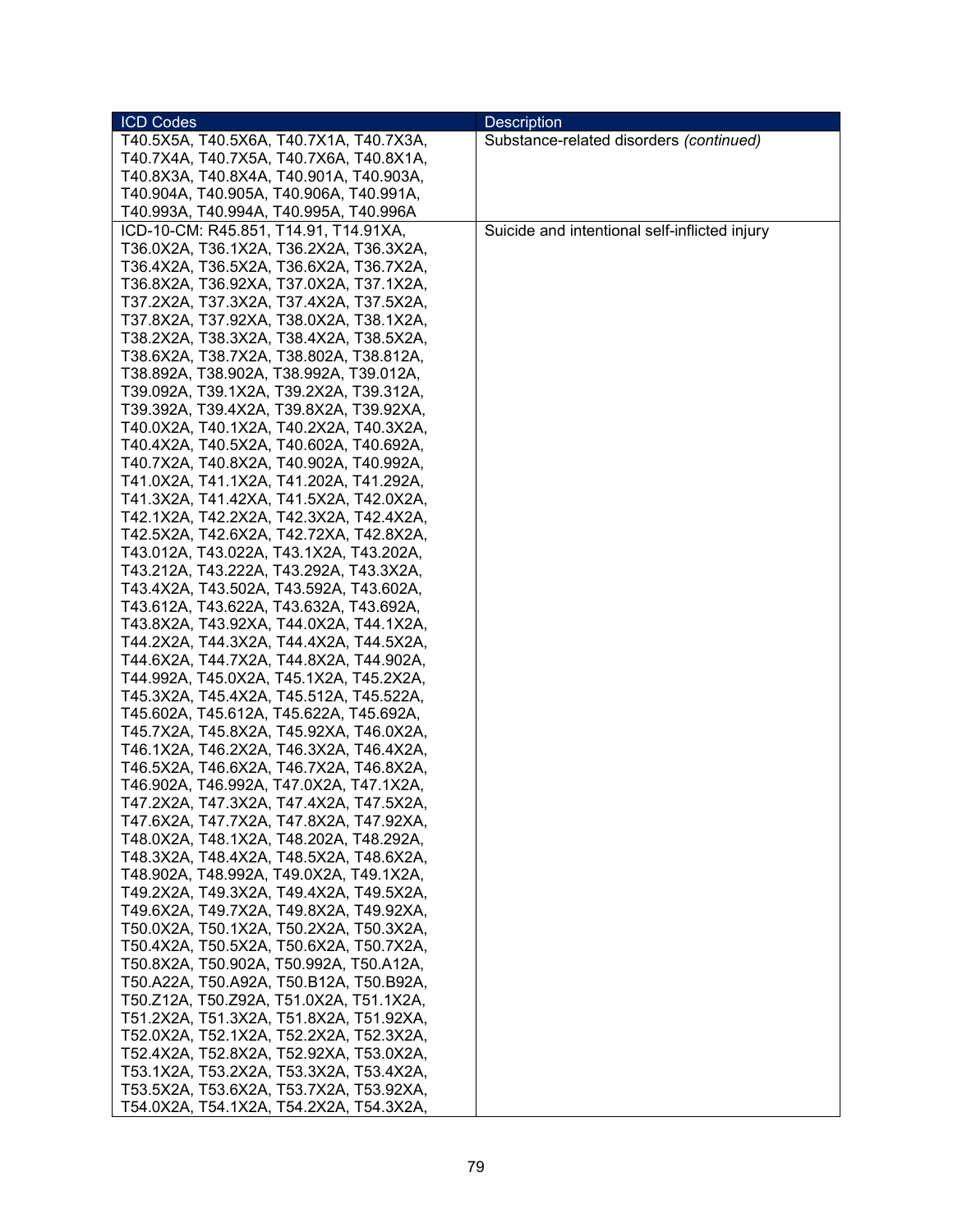| <b>ICD Codes</b>                        | <b>Description</b>                            |
|-----------------------------------------|-----------------------------------------------|
| T54.92XA, T55.0X2A, T55.1X2A, T56.0X2A, | Suicide and intentional self-inflicted injury |
| T56.1X2A, T56.2X2A, T56.3X2A, T56.4X2A, | (continued)                                   |
| T56.5X2A, T56.6X2A, T56.7X2A, T56.812A, |                                               |
| T56.892A, T56.92XA, T57.0X2A, T57.1X2A, |                                               |
| T57.2X2A, T57.3X2A, T57.8X2A, T57.92XA, |                                               |
| T58.02XA, T58.12XA, T58.2X2A, T58.8X2A, |                                               |
| T58.92XA, T59.0X2A, T59.1X2A, T59.2X2A, |                                               |
| T59.3X2A, T59.4X2A, T59.5X2A, T59.6X2A, |                                               |
| T59.7X2A, T59.812A, T59.892A, T59.92XA, |                                               |
| T60.0X2A, T60.1X2A, T60.2X2A, T60.3X2A, |                                               |
| T60.4X2A, T60.8X2A, T60.92XA, T61.02XA, |                                               |
| T61.12XA, T61.772A, T61.782A, T61.8X2A, |                                               |
| T61.92XA, T62.0X2A, T62.1X2A, T62.2X2A, |                                               |
| T62.8X2A, T62.92XA, T63.002A, T63.012A, |                                               |
| T63.022A, T63.032A, T63.042A, T63.062A, |                                               |
| T63.072A, T63.082A, T63.092A, T63.112A, |                                               |
| T63.122A, T63.192A, T63.2X2A, T63.302A, |                                               |
| T63.312A, T63.322A, T63.332A, T63.392A, |                                               |
| T63.412A, T63.422A, T63.432A, T63.442A, |                                               |
| T63.452A, T63.462A, T63.482A, T63.512A, |                                               |
| T63.592A, T63.612A, T63.622A, T63.632A, |                                               |
| T63.692A, T63.712A, T63.792A, T63.812A, |                                               |
| T63.822A, T63.832A, T63.892A, T63.92XA, |                                               |
| T64.02XA, T64.82XA, T65.0X2A, T65.1X2A, |                                               |
| T65.212A, T65.222A, T65.292A, T65.3X2A, |                                               |
| T65.4X2A, T65.5X2A, T65.6X2A, T65.812A, |                                               |
| T65.822A, T65.832A, T65.892A, T65.92XA, |                                               |
| T71.112A, T71.122A, T71.132A, T71.152A, |                                               |
| T71.162A, T71.192A, T71.222A, T71.232A, |                                               |
| X71.0XXA, X71.1XXA, X71.2XXA, X71.3XXA, |                                               |
| X71.8XXA, X71.9XXA, X72.XXXA, X73.0XXA, |                                               |
| X73.1XXA, X73.2XXA, X73.8XXA, X73.9XXA, |                                               |
| X74.01XA, X74.02XA, X74.09XA, X74.8XXA, |                                               |
| X74.9XXA, X75.XXXA, X76.XXXA, X77.0XXA, |                                               |
| X77.1XXA, X77.2XXA, X77.3XXA, X77.8XXA, |                                               |
| X77.9XXA, X78.0XXA, X78.1XXA, X78.2XXA, |                                               |
| X78.8XXA, X78.9XXA, X79.XXXA, X80.XXXA, |                                               |
| X81.0XXA, X81.1XXA, X81.8XXA, X82.0XXA, |                                               |
| X82.1XXA, X82.2XXA, X82.8XXA, X83.0XXA, |                                               |
| X83.1XXA, X83.2XXA, X83.8XXA, Z91.5     |                                               |

## **Denominator Statement**

The risk-adjusted outcome measure does not have a traditional numerator and denominator. The denominator statement describes the measure population. The measure population consists of eligible index admissions to IPFs. A readmission within 30-days will also be eligible as an index admission, if it meets all other eligibility criteria. Patients may have more than one index admission within the measurement period.

Index admissions are defined as admissions to IPFs for patients with the following characteristics:

- Age 18 or older at admission
- Discharged alive
- Enrolled in Medicare FFS Parts A and B during the 12 months prior to, the month of, and at least one month after the index admission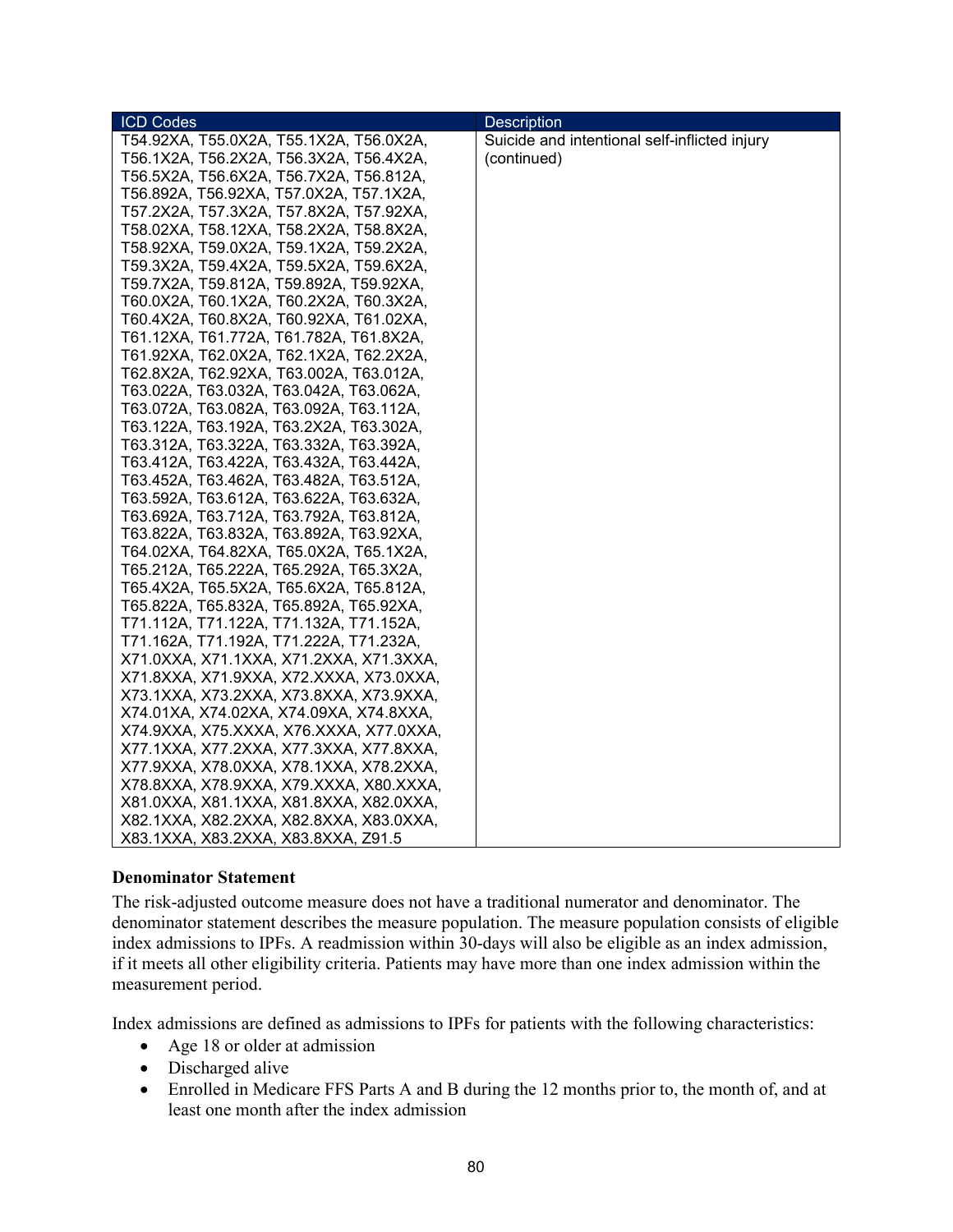• Discharged with a psychiatric principal diagnosis included in one of the Agency for Healthcare Research and Quality (AHRQ) Clinical Classification Software (CCS) ICD groupings in Table B5. (More information on grouping ICD codes into clinically coherent groups is available at the following link: [https://www.hcup](https://www.hcup-us.ahrq.gov/toolssoftware/ccs/ccs.jsp)[us.ahrq.gov/toolssoftware/ccs/ccs.jsp](https://www.hcup-us.ahrq.gov/toolssoftware/ccs/ccs.jsp).)

#### **Table B5. Principal discharge diagnosis clinical categories designating psychiatric illness for measure cohort**

| <b>Diagnosis</b><br><b>CCS</b> | <b>Description</b>                                                |
|--------------------------------|-------------------------------------------------------------------|
| 650                            | Adjustment disorders                                              |
| 651                            | Anxiety disorders                                                 |
| 652                            | Attention-deficit, conduct, and disruptive behavior disorders     |
| 653                            | Delirium, dementia, and amnestic and other cognitive disorders    |
| 654                            | Developmental disorders                                           |
| 655                            | Disorders usually diagnosed in infancy, childhood, or adolescence |
| 656                            | Impulse control disorders, NEC                                    |
| 657                            | Mood disorders                                                    |
| 658                            | Personality disorders                                             |
| 659                            | Schizophrenia and other psychotic disorders                       |
| 660                            | Alcohol-related disorders                                         |
| 661                            | Substance-related disorders                                       |
| 662                            | Suicide and intentional self-inflicted injury                     |
| 663                            | Screening and history of mental health and substance abuse codes  |
| 670                            | Miscellaneous disorders                                           |

The measure population excludes admissions for patients with the following characteristics:

- Discharged against medical advice (AMA) because the IPF may have limited opportunity to complete treatment and prepare for discharge
- With unreliable demographic and vital status data defined as the following: Age greater than 115 years
- Missing gender
- Discharge status of "dead" but with subsequent admissions
- Death date prior to admission date
- Death date within the admission and discharge dates but the discharge status was not "dead"
- With readmissions on the day of discharge or day following discharge because those readmissions are likely transfers to another inpatient facility. The hospital that discharges the patient to home or a non-acute care setting is accountable for subsequent readmissions.
- With readmissions two days following discharge because readmissions to the same IPF within two days of discharge are combined into the same claim as the index admission and do not appear as readmissions due to the interrupted stay billing policy. Therefore, complete data on readmissions within two days of discharge are not available.

## **Statistical Risk Model and Variables**

Hierarchical logistic regression is used to estimate a risk standardized readmission rate.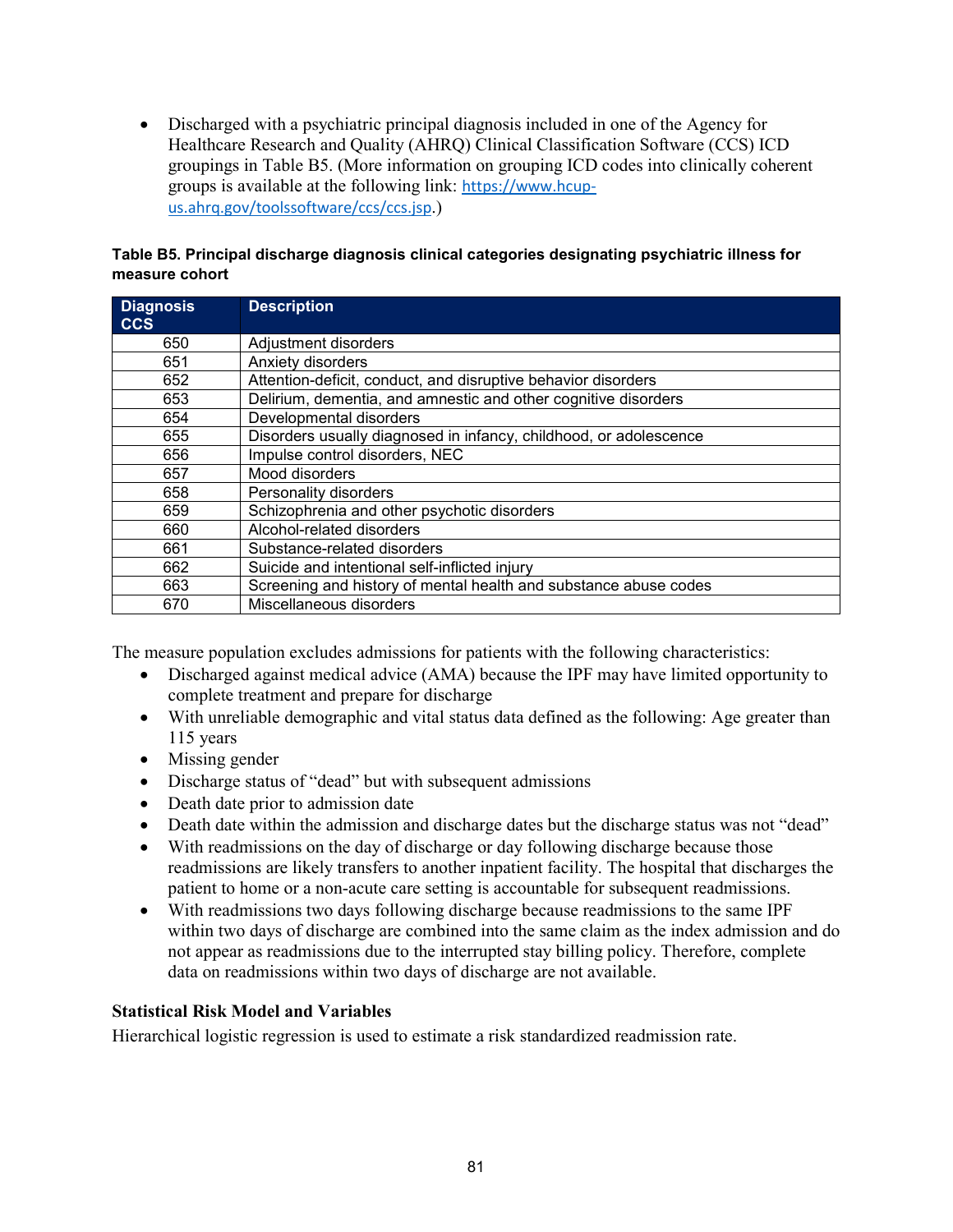## **Risk Factor Variables**

Four types of risk factors are included in the risk adjustment model:

- 1. Demographics (Table B6)
	- Principal discharge diagnosis of the IPF index admission (Table B7) Discharge diagnoses were summarized into 13 distinct principal discharge risk factors using a modified version of the AHRQ CCS groupings.
- 2. Comorbidity risk variables (Table B8)
	- Comorbidities were summarized into 51 distinct psychiatric and non-psychiatric risk factors using a modified version of CMS's Hierarchical Condition Categories (CC). The comorbidity risk factors are derived from three sources: Secondary diagnoses of the index admission when not considered a potential complication of care.
		- Principal or secondary diagnoses of inpatient encounters during the 12 months prior to the index admission.
		- Primary or secondary diagnoses of outpatient encounters that had evaluation and management (E&M) procedure codes indicating services were provided by physicians or qualified health professionals. To eliminate diagnoses that may have been assigned during diagnostic work up without later confirmation, a minimum of two outpatient claims with a diagnosis in the same CC are required during the 12 months prior to the index admission for inclusion as a risk variable for a given patient.
- 3. Other risk factor variables among psychiatric patients (Table B9)
	- Other risk factors were summarized into three distinct risk factors using Medicare FFS claims.

#### **Table B6. Demographic risk factors**

| <b>Risk Factor Name/Description</b> |
|-------------------------------------|
| Gender: Male                        |
| Age                                 |
| $18 - 34$                           |
| $35 - 44$                           |
| $45 - 54$                           |
| $55 - 64$                           |
| $65 - 74$                           |
| $75 - 84$                           |
| 85+                                 |

**Table B7. Modified AHRQ CCS (ICD-10-CM Version 2017.1) Groupings for Principal Discharge Diagnosis Risk Factors** 

| <b>ICD-9-CM and ICD-10-CM</b><br><b>Codes</b>                                                               | <b>Modified</b><br>ccs | <b>Modified CCS</b> | <b>CCS</b> | AHRQ AHRQ CCS<br><b>Description</b> |
|-------------------------------------------------------------------------------------------------------------|------------------------|---------------------|------------|-------------------------------------|
| <b>ICD-9-CM: All ICD-9- CM</b><br>codes from CCS 650<br>$ICD-10-CM$ : All $ICD-10-CM$<br>codes from CCS 650 | 650                    | Adjustment Disorder | 650        | Adjustment<br><b>Disorders</b>      |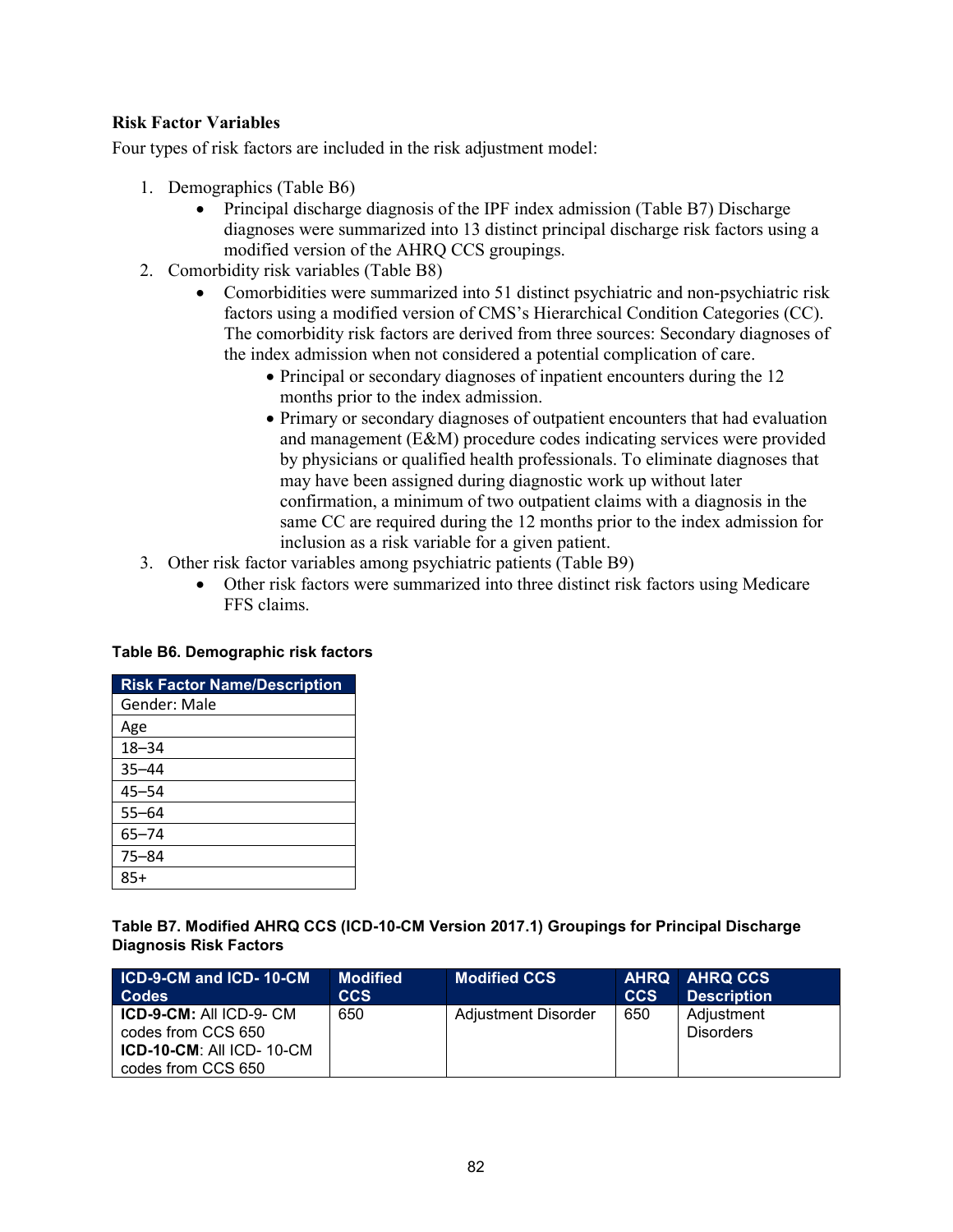| ICD-9-CM and ICD-10-CM                         | <b>Modified</b> | <b>Modified CCS</b>                 | <b>AHRQ</b> | <b>AHRQ CCS</b>                            |
|------------------------------------------------|-----------------|-------------------------------------|-------------|--------------------------------------------|
| <b>Codes</b>                                   | <b>CCS</b>      |                                     | <b>CCS</b>  | <b>Description</b>                         |
| ICD-9-CM: All ICD-9- CM                        | 651             | Anxiety                             | 651         | <b>Anxiety Disorders</b>                   |
| codes from CCS 651                             |                 |                                     |             |                                            |
| ICD-10-CM: F06.4, F40.00,                      |                 |                                     |             |                                            |
| F40.01, F40.02, F40.10,                        |                 |                                     |             |                                            |
| F40.11, F40.210, F40.218,                      |                 |                                     |             |                                            |
| F40.220, F40.228, F40.230,                     |                 |                                     |             |                                            |
| F40.231, F40.232, F40.233,                     |                 |                                     |             |                                            |
| F40.240, F40.241, F40.242,                     |                 |                                     |             |                                            |
| F40.243, F40.248, F40.290,                     |                 |                                     |             |                                            |
| F40.291, F40.298, F40.8,                       |                 |                                     |             |                                            |
| F40.9, F41.0, F41.1, F41.3,                    |                 |                                     |             |                                            |
| F41.8, F41.9, F42, F42.2,                      |                 |                                     |             |                                            |
| F42.3, F42.4, F42.8, F42.9,                    |                 |                                     |             |                                            |
| F43.0, F43.10, F43.11,                         |                 |                                     |             |                                            |
| F43.12, F48.8, F48.9, R45.2,                   |                 |                                     |             |                                            |
| R45.7, R46.81                                  |                 |                                     |             |                                            |
| ICD-9-CM: All ICD-9- CM                        | 652/654/655     | ADD/ Developmental/                 | 652         | Attention-Deficit,                         |
| codes from CCS 652, 654,<br>and 655            |                 | <b>Childhood Disorders</b>          |             | Conduct, and<br><b>Disruptive Behavior</b> |
| ICD-10-CM: F64.2, F70,                         |                 |                                     |             | <b>Disorders</b>                           |
| F71, F72, F73, F78, F79,                       |                 |                                     | 654         | Developmental                              |
| F80.0, F80.1, F80.2, F80.4,                    |                 |                                     |             | <b>Disorders</b>                           |
| F80.81, F80.82, F80.89,                        |                 |                                     |             |                                            |
| F80.9, F81.0, F81.2, F81.81,                   |                 |                                     |             |                                            |
| F81.89, F81.9, F82, F84.0,                     |                 |                                     | 94          | Other ear and sense                        |
| F84.2, F84.3, F84.5, F84.8,                    |                 |                                     |             | organ disorders                            |
| F84.9, F88, F89, F90.0,                        |                 |                                     |             |                                            |
| F90.1, F90.2, F90.8, F90.9,                    |                 |                                     |             |                                            |
| F91.0, F91.1, F91.2, F91.3,                    |                 |                                     | 655         | <b>Disorders Usually</b>                   |
| F91.8, F91.9, F93.0, F93.8,                    |                 |                                     |             | Diagnosed in                               |
| F93.9, F94.0, F94.1, F94.2,                    |                 |                                     |             | Infancy, Childhood,                        |
| F94.8, F94.9, F95.0, F95.1,                    |                 |                                     |             | or Adolescence                             |
| F95.2, F95.8, F95.9, F98.0,                    |                 |                                     |             |                                            |
| F98.1, F98.21, F98.29,                         |                 |                                     |             |                                            |
| F98.3, F98.4, F98.5, F98.8,                    |                 |                                     |             |                                            |
| F98.9, H93.25, R41.83,                         |                 |                                     |             |                                            |
| R48.0                                          |                 |                                     |             |                                            |
| ICD-9-CM: All ICD-9- CM                        | 653             | Dementia                            | 653         | Delirium, Dementia,                        |
| codes from CCS 653                             |                 |                                     |             | and Amnestic and                           |
| ICD-10-CM: F01.50, F01.51,                     |                 |                                     |             | <b>Other Cognitive</b>                     |
| F02.80, F02.81, F03.90,                        |                 |                                     |             | <b>Disorders</b>                           |
| F03.91, F04, F05, F07.0,                       |                 |                                     |             |                                            |
| F07.81, F07.89, F07.9, F09,                    |                 |                                     |             |                                            |
| F48.2, G30.0, G30.1, G30.8,                    |                 |                                     |             |                                            |
| G30.9, G31.01, G31.09,                         |                 |                                     |             |                                            |
| G31.1, G31.83, R41.81, R54                     |                 |                                     |             |                                            |
| ICD-9-CM: All ICD-9- CM                        | 656             | Impulse Control<br><b>Disorders</b> | 656         | Impulse Control                            |
| codes from CCS 656<br>ICD-10-CM: All ICD-10-CM |                 |                                     |             | Disorders, NEC                             |
| codes from CCS 656                             |                 |                                     |             |                                            |
| excluding R45.850                              |                 |                                     |             |                                            |
|                                                |                 |                                     |             |                                            |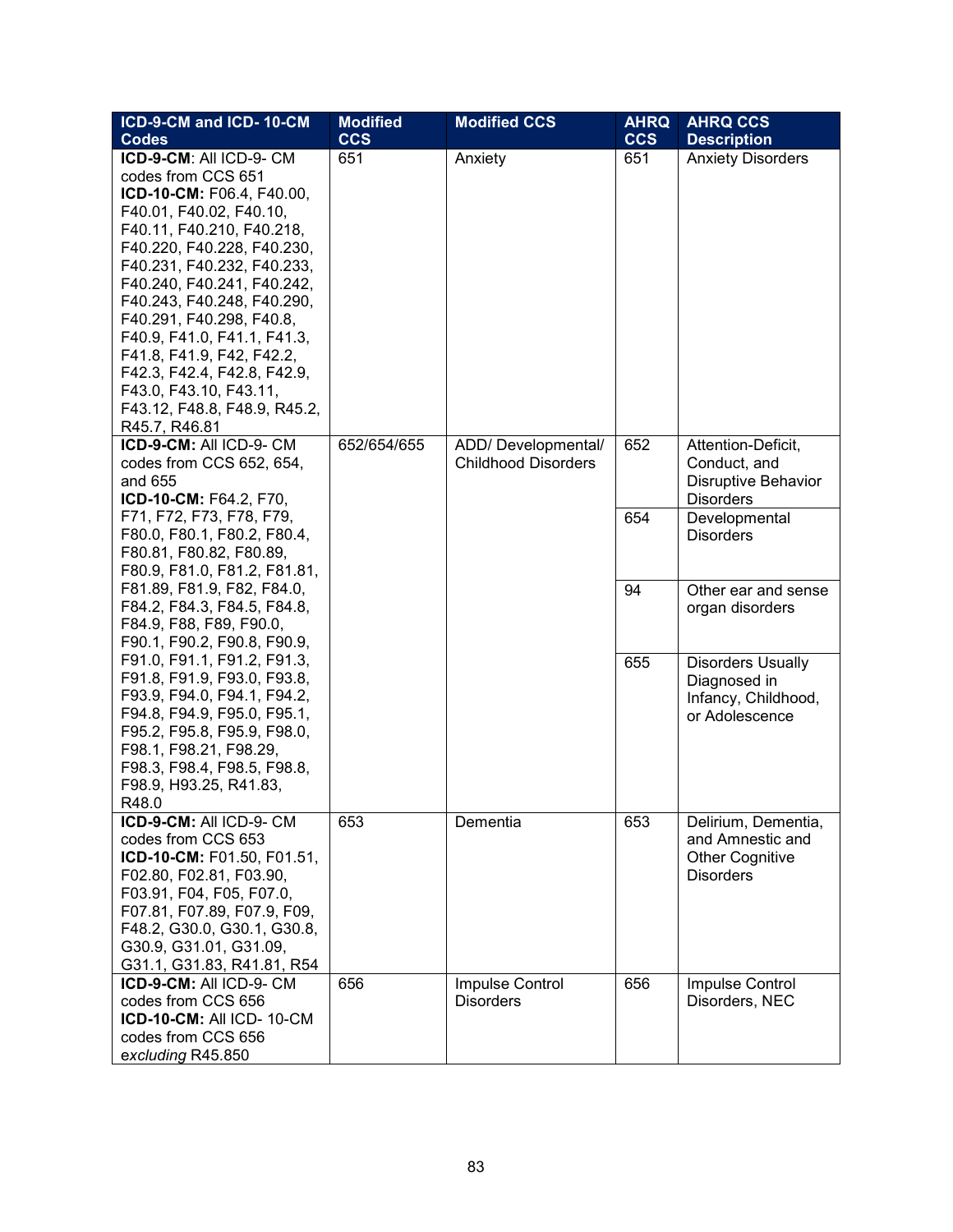| ICD-9-CM and ICD-10-CM       | <b>Modified</b> | <b>Modified CCS</b>         | <b>AHRQ</b> | <b>AHRQ CCS</b>       |
|------------------------------|-----------------|-----------------------------|-------------|-----------------------|
| <b>Codes</b>                 | <b>CCS</b>      |                             | <b>CCS</b>  | <b>Description</b>    |
| ICD-9-CM: 296.00, 296.01,    | 657.1           | <b>Bipolar Disorder</b>     | 657         | <b>Mood Disorders</b> |
| 296.02, 296.03, 296.04,      |                 |                             |             |                       |
| 296.05, 296.06, 296.10,      |                 |                             |             |                       |
| 296.11, 296.12, 296.13,      |                 |                             |             |                       |
| 296.14, 296.15, 296.16,      |                 |                             |             |                       |
| 296.40, 296.41, 296.42,      |                 |                             |             |                       |
| 296.43, 296.44, 296.45,      |                 |                             |             |                       |
| 296.46, 296.50, 296.51,      |                 |                             |             |                       |
| 296.52, 296.53, 296.54,      |                 |                             |             |                       |
| 296.55, 296.56, 296.60,      |                 |                             |             |                       |
| 296.61, 296.62, 296.63,      |                 |                             |             |                       |
| 296.64, 296.65, 296.66,      |                 |                             |             |                       |
| 296.7, 296.80, 296.81,       |                 |                             |             |                       |
| 296.82, 296.89, 296.90,      |                 |                             |             |                       |
| 296.99                       |                 |                             |             |                       |
| ICD-10-CM: F06.33, F06.34,   |                 |                             |             |                       |
| F30.10, F30.11, F30.12,      |                 |                             |             |                       |
| F30.13, F30.2, F30.3, F30.4, |                 |                             |             |                       |
| F30.8, F30.9, F31.0, F31.10, |                 |                             |             |                       |
| F31.11, F31.12, F31.13,      |                 |                             |             |                       |
| F31.2, F31.30, F31.31,       |                 |                             |             |                       |
| F31.32, F31.4, F31.5,        |                 |                             |             |                       |
| F31.60, F31.61, F31.62,      |                 |                             |             |                       |
| F31.63, F31.64, F31.70,      |                 |                             |             |                       |
| F31.71, F31.72, F31.73,      |                 |                             |             |                       |
| F31.74, F31.75, F31.76,      |                 |                             |             |                       |
| F31.77, F31.78, F31.81,      |                 |                             |             |                       |
| F31.89, F31.9, F34.0, F34.8, |                 |                             |             |                       |
| F34.9, F39                   |                 |                             |             |                       |
| ICD-9-CM: 293.83, 296.20,    | 657.2/, 662     | Depressive Disorder         | 657         | <b>Mood Disorders</b> |
| 296.21, 296.22, 296.23,      |                 |                             |             |                       |
| 296.24, 296.25, 296.26,      |                 |                             |             |                       |
| 296.30, 296.31, 296.32,      |                 |                             |             |                       |
| 296.33, 296.34, 296.35,      |                 |                             |             |                       |
| 296.36, 300.4, 311, V62.84   |                 |                             |             |                       |
| ICD-10-CM: F06.30, F06.31,   |                 |                             | 662         | Suicide and           |
| F06.32, F32.0, F32.1, F32.2, |                 |                             |             | Intentional Self-     |
| F32.3, F32.4, F32.5, F32.8,  |                 |                             |             | Inflicted Injury      |
| F32.81, F32.89, F32.9,       |                 |                             |             |                       |
| F33.0, F33.1, F33.2, F33.3,  |                 |                             |             |                       |
| F33.40, F33.41, F33.42,      |                 |                             |             |                       |
| F33.8, F33.9, F34.1, F34.81, |                 |                             |             |                       |
| F34.89, All ICD- 10-CM       |                 |                             |             |                       |
| codes from CCS 662           |                 |                             |             |                       |
| ICD-9-CM: All ICD-9- CM      | 658             | <b>Personality Disorder</b> | 658         | Personality           |
| codes from CCS 658           |                 |                             |             | <b>Disorders</b>      |
| ICD-10-CM: F21, F60.0,       |                 |                             | 659         | Schizophrenia and     |
| F60.1, F60.2, F60.3, F60.4,  |                 |                             |             | Other Psychotic       |
| F60.5, F60.6, F60.7, F60.81, |                 |                             |             | <b>Disorders</b>      |
| F60.89, F60.9, F69           |                 |                             |             |                       |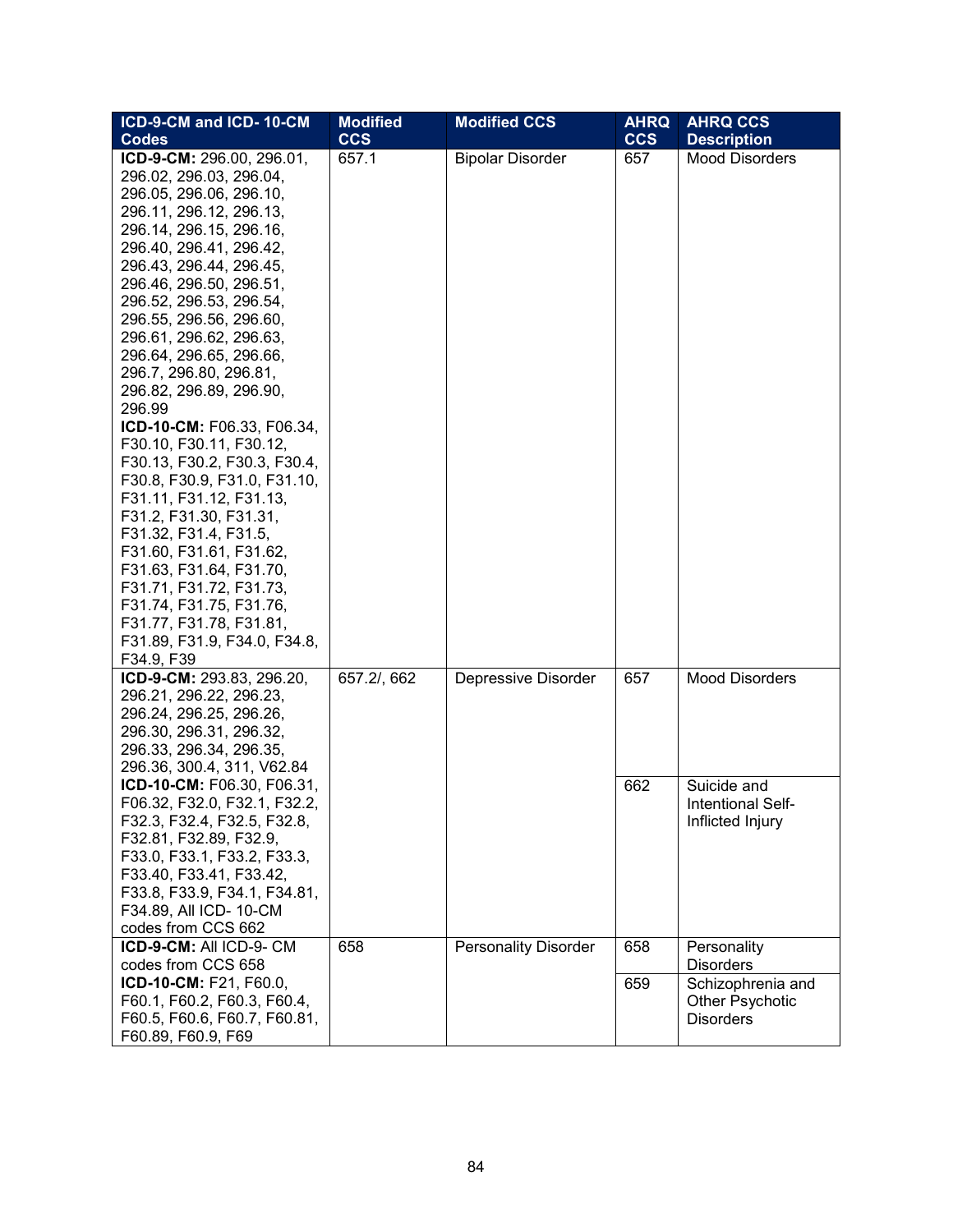| ICD-9-CM and ICD-10-CM                             | <b>Modified</b> | <b>Modified CCS</b>      | <b>AHRQ</b> | <b>AHRQ CCS</b>                     |
|----------------------------------------------------|-----------------|--------------------------|-------------|-------------------------------------|
| Codes                                              | <b>CCS</b>      |                          | <b>CCS</b>  | <b>Description</b>                  |
| ICD-9-CM: 295.70, 295.71,                          | 659.1           | Schizo-Affective         | 659         | Schizophrenia and                   |
| 295.72, 295.73, 295.74,                            |                 |                          |             | Other Psychotic                     |
| 295.75                                             |                 |                          |             | <b>Disorders</b>                    |
| ICD-10-CM: F250, F251,                             |                 |                          |             |                                     |
| F258, F259                                         |                 |                          |             |                                     |
| ICD-9-CM: 293.81, 293.82,                          | 659.2           | Psychosis                | 659         | Schizophrenia and                   |
| 295.00, 295.01, 295.02,                            |                 |                          |             | Other Psychotic                     |
| 295.03, 295.04, 295.05,                            |                 |                          |             | <b>Disorders</b>                    |
| 295.10, 295.11, 295.12,                            |                 |                          |             |                                     |
| 295.13, 295.14, 295.15,                            |                 |                          |             |                                     |
| 295.20, 295.21, 295.22,                            |                 |                          |             |                                     |
| 295.23, 295.24, 295.25,                            |                 |                          |             |                                     |
| 295.30, 295.31, 295.32,                            |                 |                          |             |                                     |
| 295.33, 295.34, 295.35,<br>295.40, 295.41, 295.42, |                 |                          |             |                                     |
| 295.43, 295.44, 295.45,                            |                 |                          |             |                                     |
| 295.50, 295.51, 295.52,                            |                 |                          |             |                                     |
| 295.53, 295.54, 295.55,                            |                 |                          |             |                                     |
| 295.60, 295.61, 295.62,                            |                 |                          |             |                                     |
| 295.63, 295.64, 295.65,                            |                 |                          |             |                                     |
| 295.80, 295.81, 295.82,                            |                 |                          |             |                                     |
| 295.83, 295.84, 295.85,                            |                 |                          |             |                                     |
| 295.90, 295.91, 295.92,                            |                 |                          |             |                                     |
| 295.93, 295.94, 295.95,                            |                 |                          |             |                                     |
| 297.0, 297.1, 297.2, 297.3,                        |                 |                          |             |                                     |
| 297.8, 297.9, 298.0, 298.1,                        |                 |                          |             |                                     |
| 298.2, 298.3, 298.4, 298.8,                        |                 |                          |             |                                     |
| 298.9                                              |                 |                          |             |                                     |
| ICD-10-CM: F06.0, F06.2,                           |                 |                          |             |                                     |
| F20.0, F20.1, F20.2, F20.3,                        |                 |                          |             |                                     |
| F20.5, F20.81, F20.89,                             |                 |                          |             |                                     |
| F20.9, F22, F23, F24, F28,                         |                 |                          |             |                                     |
| F <sub>29</sub>                                    |                 |                          |             |                                     |
| ICD-9-CM: All ICD-9- CM                            | 660             | <b>Alcohol Disorders</b> | 243         | Poisoning by                        |
| codes from CCS 660                                 |                 |                          |             | Nonmedicinal                        |
| ICD-10-CM: All ICD-10-CM                           |                 |                          |             | Substances                          |
| codes from CCS 660 and<br>T51.0X1A, T51.0X3A,      |                 |                          | 660         | Alcohol-Related<br><b>Disorders</b> |
| T51.0X4A                                           |                 |                          |             |                                     |
| ICD-9-CM: All ICD-9-CM                             | 661             | <b>Drug Disorders</b>    | 242         | Poisoning by Other                  |
| codes from CCS 661                                 |                 |                          |             | Medications and                     |
| <b>ICD-10-CM: All ICD-10--CM</b>                   |                 |                          |             | Drugs                               |
| codes from CCS 661 and                             |                 |                          | 255         | Administrative/Social               |
| T40.3X1A, T40.3X3A,                                |                 |                          |             | Admission                           |
| T40.3X4A, T40.2X1A,                                |                 |                          |             |                                     |
| T40.2X3A, T40.2X4A,                                |                 |                          |             |                                     |
| T40.4X1A, T40.4X3A,                                |                 |                          | 661         | Substance-Related                   |
| T40.4X4A, T40.601A,                                |                 |                          |             | <b>Disorders</b>                    |
| T40.603A, T40.604A,                                |                 |                          |             |                                     |
| T40.691A, T40.693A,                                |                 |                          |             |                                     |
| T40.694A, Z71.41, Z71.42,                          |                 |                          |             |                                     |
| Z71.51, Z71.52, Z71.6                              |                 |                          |             |                                     |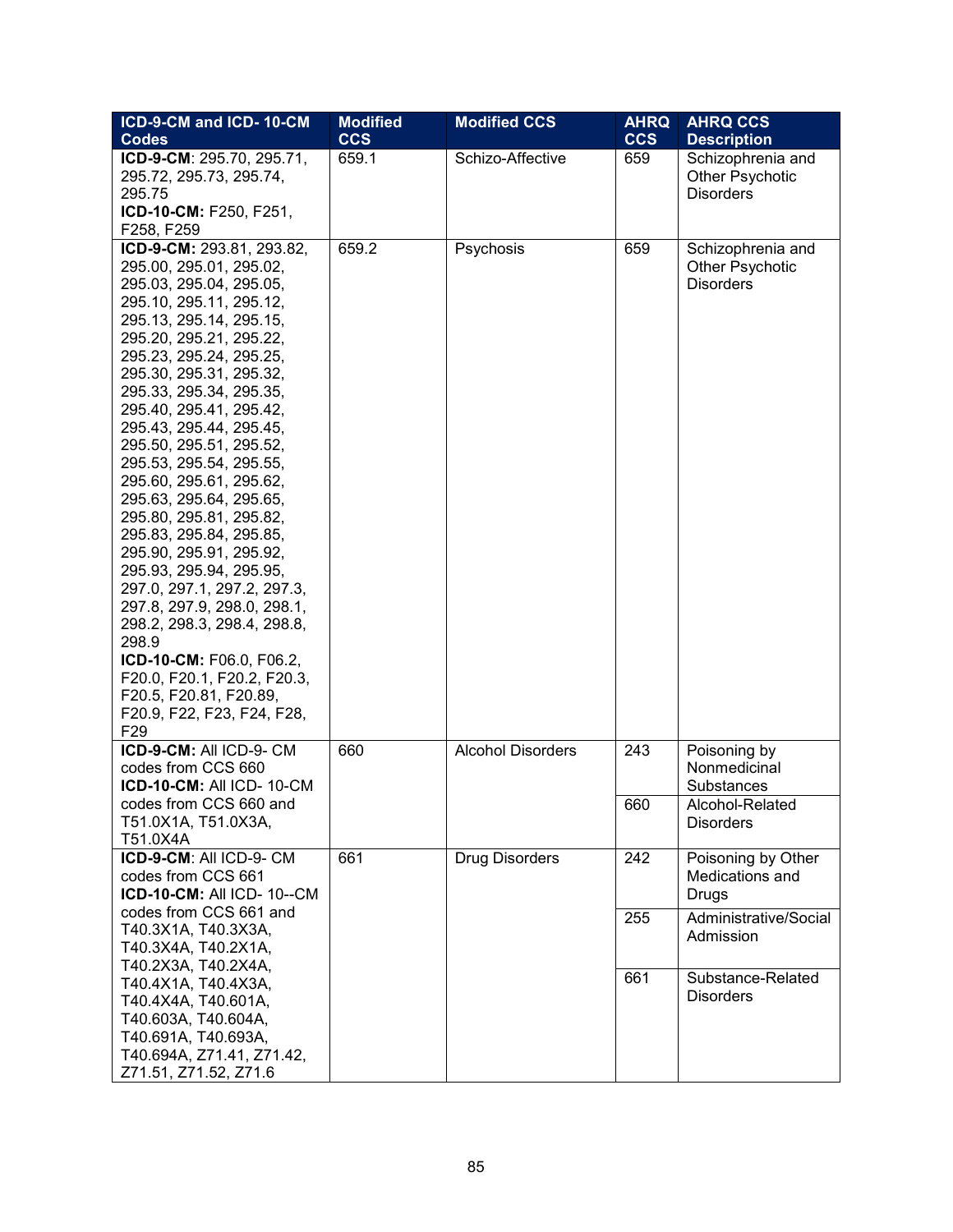| ICD-9-CM and ICD-10-CM      | <b>Modified</b> | <b>Modified CCS</b> | <b>AHRQ</b> | <b>AHRQ CCS</b>          |
|-----------------------------|-----------------|---------------------|-------------|--------------------------|
| <b>Codes</b>                | <b>CCS</b>      |                     | <b>CCS</b>  | <b>Description</b>       |
| ICD-9-CM: All ICD-9-CM      | 670/663         | <b>Other Mental</b> | 95          | Other nervous            |
| codes from CCS 663, 670,    |                 | <b>Disorders</b>    |             | system disorders         |
| and 302.0                   |                 |                     | 181         | Other complications      |
| ICD-10-CM: All ICD-10-CM    |                 |                     |             | of pregnancy             |
| codes from CCS 663, 670,    |                 |                     | 195         | Other complications      |
| and G21.0, O99.340,         |                 |                     |             | of birth; puerperium     |
| O99.341, O99.342, O99.343,  |                 |                     |             | affecting                |
| O99.344, O99.345, R45.0,    |                 |                     |             | management of            |
| R45.1, R45.3, R45.4, R45.5, |                 |                     |             | mother                   |
| R45.6, R45.81, R45.82,      |                 |                     | 259         | Residual codes;          |
| R45.83, R45.84, R45.850,    |                 |                     |             | unclassified             |
| R45.86, R46.0, R46.1,       |                 |                     | 651         | Anxiety disorders        |
| R46.2, R46.3, R46.4, R46.5, |                 |                     |             |                          |
| R46.6, R46.7, R46.89,       |                 |                     | 652         | Attention-deficit        |
| R78.0, R78.1, R78.2, R78.3, |                 |                     |             | conduct and              |
| R78.4, R78.5, R78.6         |                 |                     |             | disruptive behavior      |
|                             |                 |                     |             | disorders                |
|                             |                 |                     | 653         | Delirium dementia        |
|                             |                 |                     |             | and amnestic and         |
|                             |                 |                     |             | other cognitive          |
|                             |                 |                     |             | disorders                |
|                             |                 |                     | 656         | Impulse control          |
|                             |                 |                     |             | disorders NEC            |
|                             |                 |                     | 657         | Mood disorders           |
|                             |                 |                     | 658         | Personality              |
|                             |                 |                     |             | disorders                |
|                             |                 |                     | 670         | Miscellaneous            |
|                             |                 |                     |             | <b>Disorders</b>         |
|                             |                 |                     | 663         | Screening and            |
|                             |                 |                     |             | <b>History of Mental</b> |
|                             |                 |                     |             | Health and               |
|                             |                 |                     |             | Substance Abuse          |
|                             |                 |                     |             | Codes                    |

# **Table B8. Modified CMS CC Version 22 Groupings for Comorbidity Risk Factors**

| ICD-9-CM and ICD-10-          | <b>Modified</b> | <b>Modified CC</b>    | <b>CMS</b> | <b>CMS CC</b>      | <b>Complication</b> |
|-------------------------------|-----------------|-----------------------|------------|--------------------|---------------------|
| <b>CM Codes</b>               | cc              | <b>Description</b>    | cc         | <b>Description</b> |                     |
| <b>ICD-9-CM: 780.1</b>        | 50.1            | <b>Hallucinations</b> | 50         | Delirium and       | Complication        |
| <b>ICD-10-CM: R44.0,</b>      |                 |                       |            | Encephalopathy     | if not POA          |
| R44.1, R44.2, R44.3           |                 |                       |            |                    |                     |
| ICD-9-CM: All ICD-9-CM        | 54              | Drug/Alcohol          | 54         | Drug/Alcohol       | Complication        |
| codes in CC 54                |                 | Psychosis             |            | Psychosis          | if not POA          |
| <b>ICD-10-CM: All ICD-10-</b> |                 |                       |            |                    |                     |
| CM codes in CC 54             |                 |                       |            |                    |                     |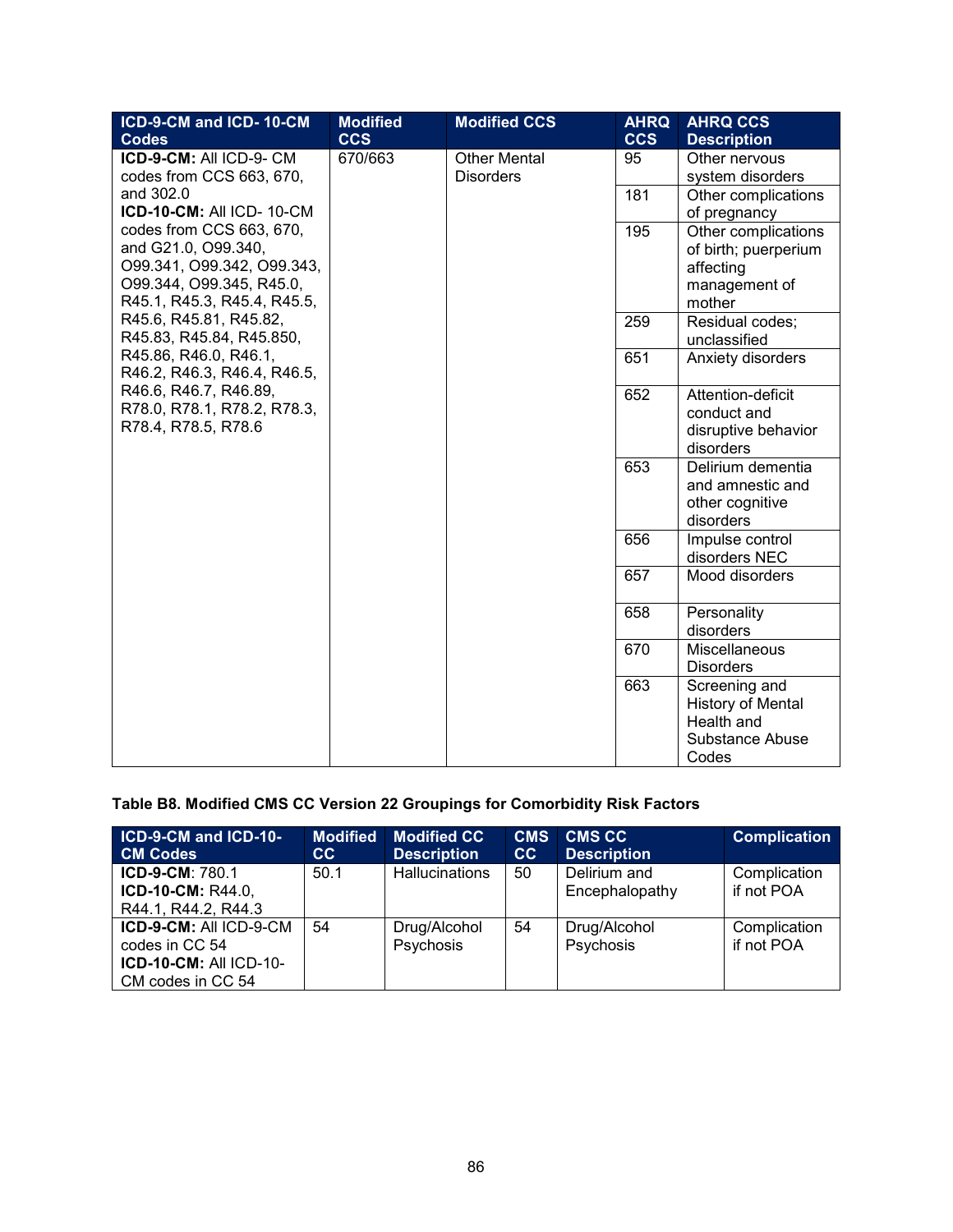| ICD-9-CM and ICD-10-          | <b>Modified</b> | <b>Modified CC</b> | <b>CMS</b> | <b>CMS CC</b>             | <b>Complication</b> |
|-------------------------------|-----------------|--------------------|------------|---------------------------|---------------------|
| <b>CM Codes</b>               | cc              | <b>Description</b> | cc         | <b>Description</b>        |                     |
| ICD-9-CM: All ICD-9-CM        | 55-56           | Drug/Alcohol       | 55         | Drug/Alcohol              | $\overline{a}$      |
| codes in CC 55 and CC         |                 | dependence/        |            | Dependence                |                     |
| 56 excluding 305.1            |                 | abuse              |            |                           |                     |
| <b>ICD-10-CM: All ICD-10-</b> |                 |                    |            |                           |                     |
| CM codes in CC 55 and         |                 |                    |            |                           |                     |
| CC 56 excluding               |                 |                    | 56         | Drug/Alcohol Abuse,       | ---                 |
| F17.200, F17.201,             |                 |                    |            |                           |                     |
| F17.203, F17.208,             |                 |                    |            | <b>Without Dependence</b> |                     |
| F17.209, F17.210,             |                 |                    |            |                           |                     |
| F17.211, F17.213,             |                 |                    |            |                           |                     |
| F17.218, F17.219,             |                 |                    |            |                           |                     |
| F17.220, F17.221,             |                 |                    |            |                           |                     |
| F17.223, F17.228,             |                 |                    |            |                           |                     |
| F17.229, F17.290,             |                 |                    |            |                           |                     |
| F17.291, F17.293,             |                 |                    |            |                           |                     |
| F17.298, F17.299              |                 |                    |            |                           |                     |
| ICD-9-CM: 305.1               | 56.1            | Nicotine           | 56         | Drug/Alcohol Abuse,       |                     |
| ICD-10-CM: F17.200,           |                 | dependence         |            | <b>Without Dependence</b> |                     |
| F17.201, F17.203,             |                 | disorder           |            |                           |                     |
| F17.208, F17.209,             |                 |                    |            |                           |                     |
| F17.210, F17.211,             |                 |                    |            |                           |                     |
| F17.213, F17.218,             |                 |                    |            |                           |                     |
| F17.219, F17.220,             |                 |                    |            |                           |                     |
| F17.221, F17.223,             |                 |                    |            |                           |                     |
| F17.228, F17.229,             |                 |                    |            |                           |                     |
| F17.290, F17.291,             |                 |                    |            |                           |                     |
| F17.293, F17.298,             |                 |                    |            |                           |                     |
| F17.299                       |                 |                    |            |                           |                     |
| ICD-9-CM: All ICD-9-CM        | 57/58.3/        | Schizophrenia/     | 57         | Schizophrenia             | ---                 |
| codes in CC 57 and CC         | 59              | psychosis          |            |                           |                     |
| 59 and 297, 297.0,            |                 |                    | 58         | Major Depressive,         | ---                 |
| 297.1, 297.2, 297.3,          |                 |                    |            | Bipolar, and Paranoid     |                     |
| 297.8, 297.9                  |                 |                    |            | <b>Disorders</b>          |                     |
| <b>ICD-10-CM: All ICD-10-</b> |                 |                    | 59         | Reactive and              | ---                 |
| CM codes in CC 57 and         |                 |                    |            | Unspecified               |                     |
| CC 59 and F22, F24            |                 |                    |            | Psychosis                 |                     |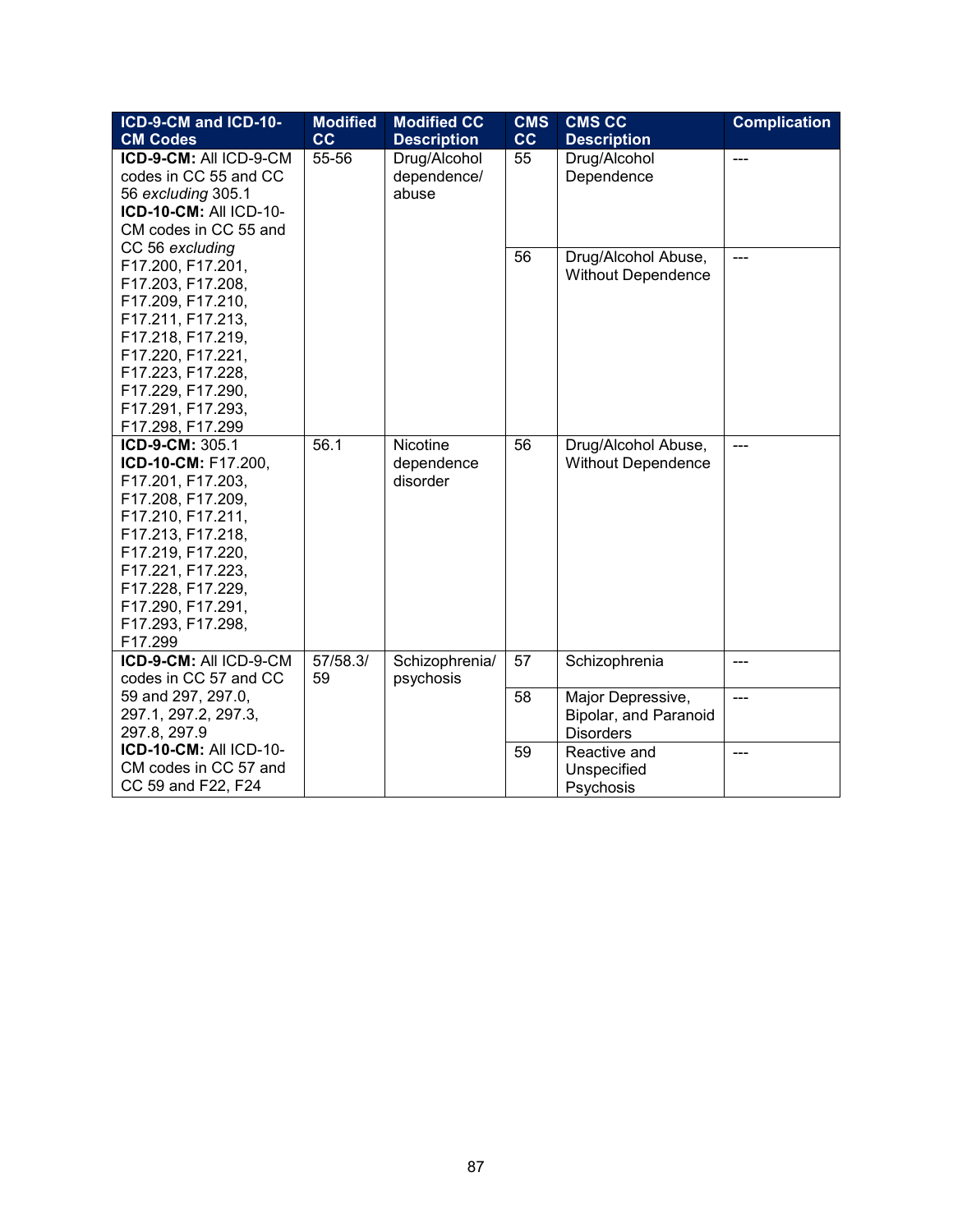| ICD-9-CM and ICD-10-    | <b>Modified</b> | <b>Modified CC</b> | <b>CMS</b> | <b>CMS CC</b>         | <b>Complication</b> |
|-------------------------|-----------------|--------------------|------------|-----------------------|---------------------|
| <b>CM Codes</b>         | cc              | <b>Description</b> | cc         | <b>Description</b>    |                     |
| ICD-9-CM: 296, 296.0,   | 58.1            | <b>Bipolar</b>     | 58         | Major Depressive,     |                     |
| 296.1, 296.4, 296.5,    |                 |                    |            | Bipolar, and Paranoid |                     |
| 296.6, 296.7, 296.8,    |                 |                    |            | <b>Disorders</b>      |                     |
| 296.9, 296.00, 296.01,  |                 |                    |            |                       |                     |
| 296.02, 296.03, 296.04, |                 |                    |            |                       |                     |
| 296.05, 296.06, 296.10, |                 |                    |            |                       |                     |
| 296.11, 296.12, 296.13, |                 |                    |            |                       |                     |
| 296.14, 296.15, 296.16, |                 |                    |            |                       |                     |
| 296.40, 296.41, 296.42, |                 |                    |            |                       |                     |
| 296.43, 296.44, 296.45, |                 |                    |            |                       |                     |
| 296.46, 296.50, 296.51, |                 |                    |            |                       |                     |
| 296.52, 296.53, 296.54, |                 |                    |            |                       |                     |
| 296.55, 296.56, 296.60, |                 |                    |            |                       |                     |
| 296.61, 296.62, 296.63, |                 |                    |            |                       |                     |
| 296.64, 296.65, 296.66, |                 |                    |            |                       |                     |
| 296.80, 296.81, 296.82, |                 |                    |            |                       |                     |
| 296.89, 296.90, 296.99  |                 |                    |            |                       |                     |
| ICD-10-CM: F30.10,      |                 |                    |            |                       |                     |
| F30.11, F30.12, F30.13, |                 |                    |            |                       |                     |
| F30.2, F30.3, F30.4,    |                 |                    |            |                       |                     |
| F30.8, F30.9, F31.0,    |                 |                    |            |                       |                     |
| F31.10, F31.11, F31.12, |                 |                    |            |                       |                     |
| F31.13, F31.2, F31.30,  |                 |                    |            |                       |                     |
| F31.31, F31.32, F31.4,  |                 |                    |            |                       |                     |
| F31.5, F31.60, F31.61,  |                 |                    |            |                       |                     |
| F31.62, F31.63, F31.64, |                 |                    |            |                       |                     |
| F31.70, F31.71, F31.72, |                 |                    |            |                       |                     |
| F31.73, F31.74, F31.75, |                 |                    |            |                       |                     |
| F31.76, F31.77, F31.78, |                 |                    |            |                       |                     |
| F31.81, F31.89, F31.9,  |                 |                    |            |                       |                     |
| F33.8, F34.8, F34.81,   |                 |                    |            |                       |                     |
| F34.89, F34.9, F39      |                 |                    |            |                       |                     |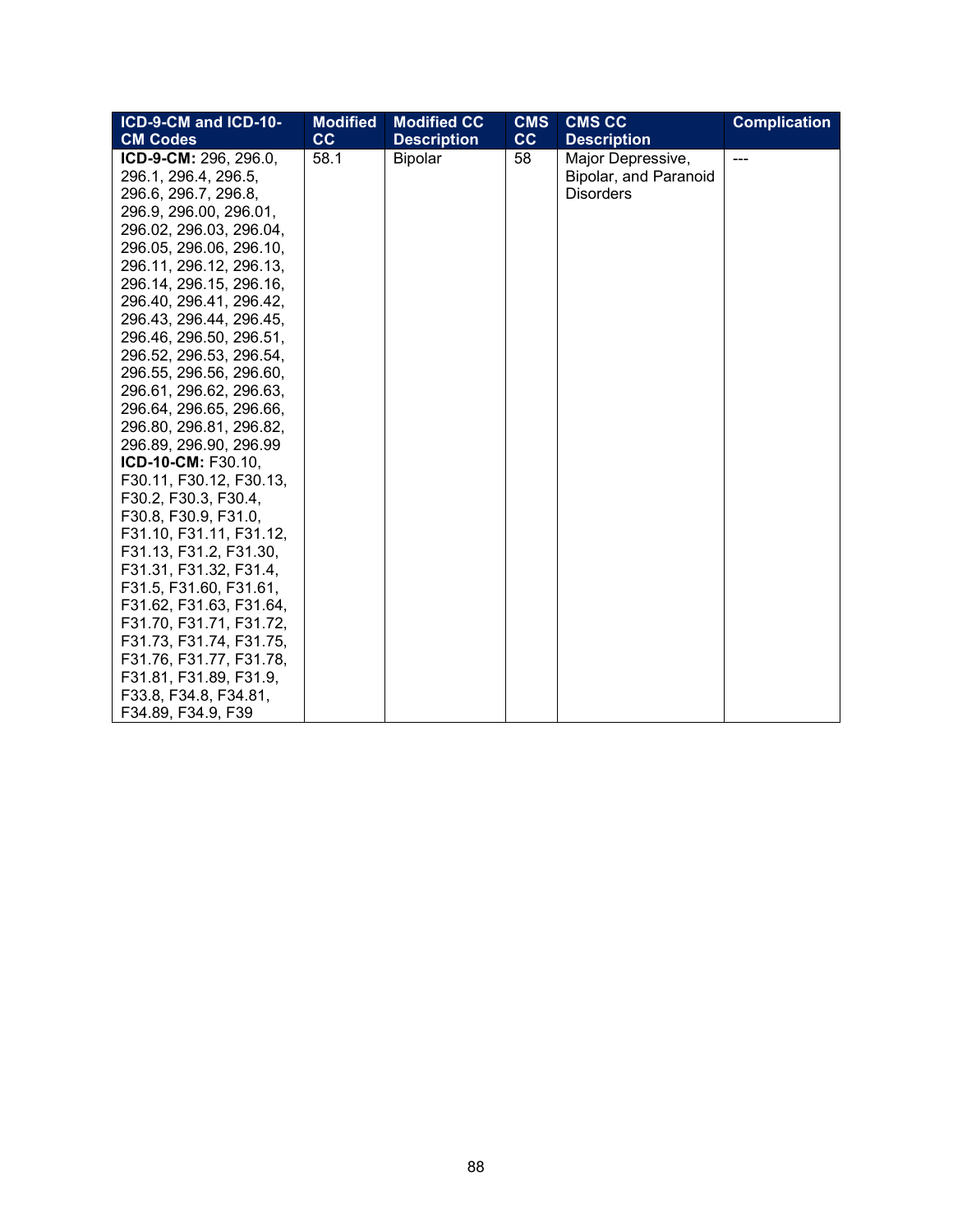| ICD-9-CM and ICD-10-                                                                                                                                                                                                                                                                                                                                                                                                                                                                                                                                                   | <b>Modified</b> | <b>Modified CC</b>                       | <b>CMS</b>             | <b>CMS CC</b>                                                  | <b>Complication</b> |
|------------------------------------------------------------------------------------------------------------------------------------------------------------------------------------------------------------------------------------------------------------------------------------------------------------------------------------------------------------------------------------------------------------------------------------------------------------------------------------------------------------------------------------------------------------------------|-----------------|------------------------------------------|------------------------|----------------------------------------------------------------|---------------------|
| <b>CM Codes</b>                                                                                                                                                                                                                                                                                                                                                                                                                                                                                                                                                        | cc              | <b>Description</b>                       | $\overline{\text{cc}}$ | <b>Description</b>                                             |                     |
| ICD-9-CM: All ICD-9-CM<br>codes in CC 61 and<br>296.2, 296.20, 296.21,<br>296.22, 296.23, 296.24,<br>296.25, 296.26, 296.3,<br>296.30, 296.31, 296.32,<br>296.33, 296.34, 296.35,<br>296.36, E95, E95.0,<br>E95.00, E95.01, E95.02,<br>E95.03, E95.04, E95.05,<br>E95.06, E95.07, E95.08,<br>E95.09, E95.1, E95.10,                                                                                                                                                                                                                                                    | 58.2/61         | Depressive<br><b>Disorders</b>           | 58                     | Major Depressive,<br>Bipolar, and Paranoid<br><b>Disorders</b> | ---                 |
| E95.11, E95.18, E95.2,<br>E95.20, E95.21, E95.28,<br>E95.29, E95.3, E95.30,<br>E95.31, E95.38, E95.39,<br>E95.4, E95.5, E95.50,<br>E95.51, E95.52, E95.53,<br>E95.54, E95.55, E95.56,<br>E95.57, E95.59, E95.6,<br>E95.7, E95.70, E95.71,<br>E95.72, E95.79, E95.8,<br>E95.80, E95.81, E95.82,<br>E95.83, E95.84, E95.85,<br>E95.86, E95.87, E95.88,<br>E95.89, E95.9<br>ICD-10-CM: F32.0,<br>F32.1, F32.2, F32.3,<br>F32.4, F32.5, F32.8,<br>F32.81, F32.89, F32.9,<br>F33.0, F33.1, F33.2,<br>F33.3, F33.40, F33.41,<br>F33.42, F33.9, F34.0,<br>F34.1, X71.x- X83.x |                 |                                          | 61                     | Depression                                                     |                     |
| ICD-9-CM: 301.7<br>ICD-10-CM: F60.2                                                                                                                                                                                                                                                                                                                                                                                                                                                                                                                                    | 60.1            | Antisocial<br><b>Disorders</b>           | 60                     | <b>Antisocial Disorders</b>                                    |                     |
| ICD-9-CM: All ICD-9-CM<br>codes in CC 60<br>excluding 301.7<br><b>ICD-10-CM: All ICD-10-</b><br>CM codes in CC 60<br>excluding F60.2                                                                                                                                                                                                                                                                                                                                                                                                                                   | 60.2            | Other<br>Personality<br><b>Disorders</b> | 60                     | Other personality<br>disorders                                 | $\overline{a}$      |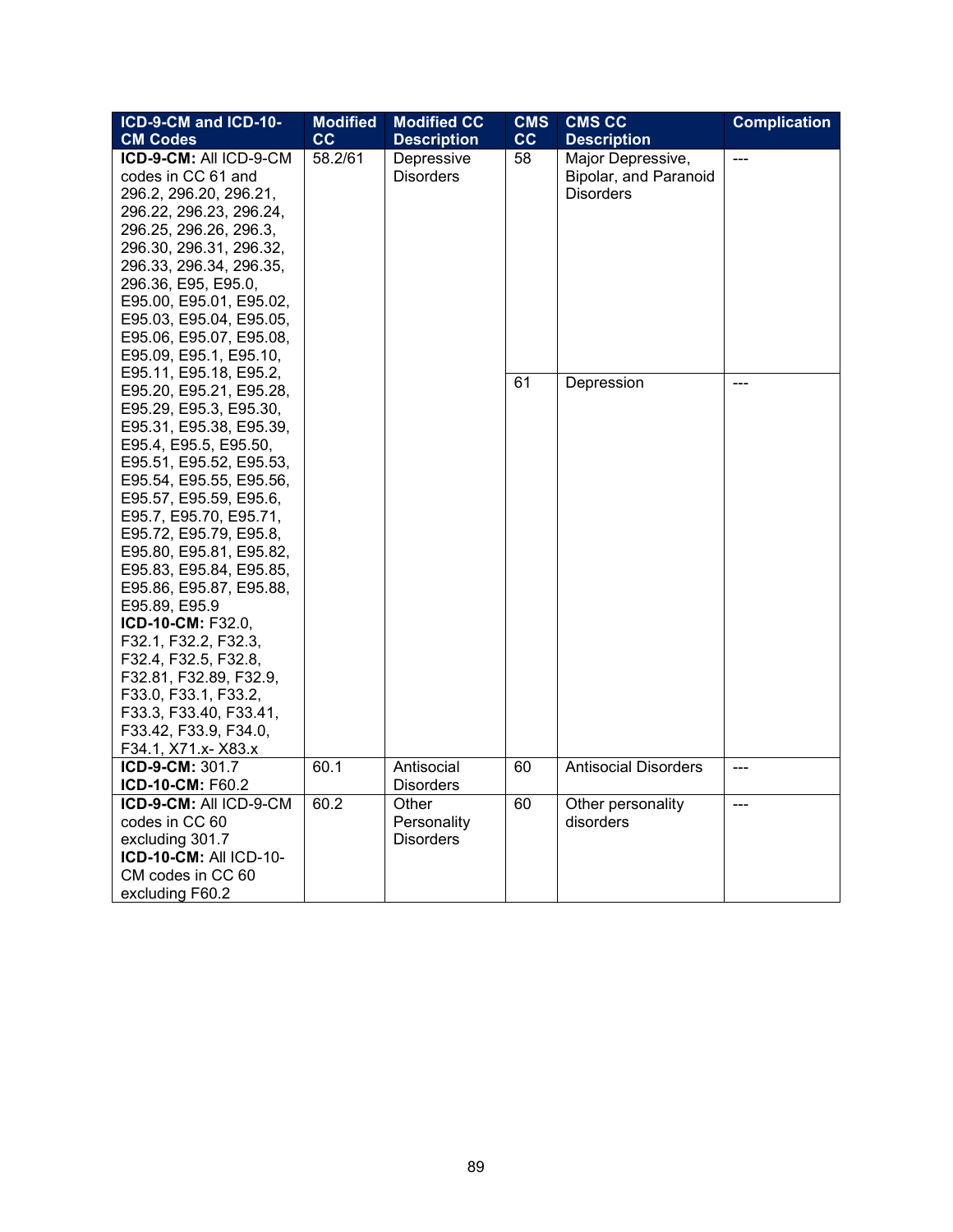| ICD-9-CM and ICD-10-                         | <b>Modified</b> | <b>Modified CC</b> | <b>CMS</b> | <b>CMS CC</b>                            | <b>Complication</b> |
|----------------------------------------------|-----------------|--------------------|------------|------------------------------------------|---------------------|
| <b>CM Codes</b>                              | cc              | <b>Description</b> | cc         | <b>Description</b>                       |                     |
| ICD-9-CM: 293.84,                            | 62.1            | Anxiety            | 50         | Delirium and                             | $\overline{a}$      |
| 300.1, 300.2, 300.3,                         |                 |                    |            | Encephalopathy                           |                     |
| 300.5, 300.7, 300.00,                        |                 |                    |            |                                          |                     |
| 300.01, 300.02, 300.09,                      |                 |                    |            |                                          |                     |
| 300.10, 300.11, 300.16,                      |                 |                    |            |                                          |                     |
| 300.19, 300.20, 300.21,                      |                 |                    | 62         | <b>Anxiety Disorders</b>                 | ---                 |
| 300.22, 300.23, 300.29,                      |                 |                    |            |                                          |                     |
| 300.81, 300.82, 300.89,                      |                 |                    |            |                                          |                     |
| 307.1, 307.51, 313.0,                        |                 |                    |            |                                          |                     |
| 313.21, 313.22                               |                 |                    |            |                                          |                     |
| ICD-10-CM: F06.4,<br>F40.00, F40.01, F40.02, |                 |                    |            |                                          |                     |
| F40.10, F40.11,                              |                 |                    | 63         | Other Psychiatric                        |                     |
| F40.210, F40.218,                            |                 |                    |            | <b>Disorders</b>                         |                     |
| F40.220, F40.228,                            |                 |                    |            |                                          |                     |
| F40.230, F40.231,                            |                 |                    |            |                                          |                     |
| F40.232, F40.233,                            |                 |                    |            |                                          |                     |
| F40.240, F40.241,                            |                 |                    | 68         |                                          |                     |
| F40.242, F40.243,                            |                 |                    |            | <b>Other Developmental</b><br>Disability |                     |
| F40.248, F40.290,                            |                 |                    |            |                                          |                     |
| F40.291, F40.298,                            |                 |                    |            |                                          |                     |
| F40.8, F40.9, F41.0,                         |                 |                    |            |                                          |                     |
| F41.1, F41.3, F41.8,                         |                 |                    |            |                                          |                     |
| F41.9, F42, F42.2,                           |                 |                    |            |                                          |                     |
| F42.3, F42.4, F42.8,                         |                 |                    |            |                                          |                     |
| F42.9, F44.2, F44.4,                         |                 |                    |            |                                          |                     |
| F44.5, F44.6, F44.7,                         |                 |                    |            |                                          |                     |
| F44.89, F44.9, F45.0,                        |                 |                    |            |                                          |                     |
| F45.1, F45.20, F45.21,                       |                 |                    |            |                                          |                     |
| F45.22, F45.29, F45.8,                       |                 |                    |            |                                          |                     |
| F45.9, F48.8, F50.00,                        |                 |                    |            |                                          |                     |
| F50.01, F50.02, F50.2,                       |                 |                    |            |                                          |                     |
| F68.10, F68.11, F68.12,                      |                 |                    |            |                                          |                     |
| F68.13<br>ICD-9-CM: 309.81                   | 62.2            | <b>PTSD</b>        | 62         | <b>Anxiety Disorders</b>                 | ---                 |
| ICD-10-CM: F43.10,                           |                 |                    |            |                                          |                     |
| F43.11, F43.12                               |                 |                    |            |                                          |                     |
| ICD-9-CM: All ICD-9-CM                       | 63              | Other              | 63         | Other Psychiatric                        |                     |
| codes in CC 63                               |                 | Psychiatric        |            | <b>Disorders</b>                         |                     |
| excluding 300.00,                            |                 | <b>Disorders</b>   |            |                                          |                     |
| 300.09, 300.5                                |                 |                    |            |                                          |                     |
| <b>ICD-10-CM: All ICD-10-</b>                |                 |                    |            |                                          |                     |
| CM codes in CC 63                            |                 |                    |            |                                          |                     |
| excluding F41.3, F41.8,                      |                 |                    |            |                                          |                     |
| F41.9, F48.8                                 |                 |                    |            |                                          |                     |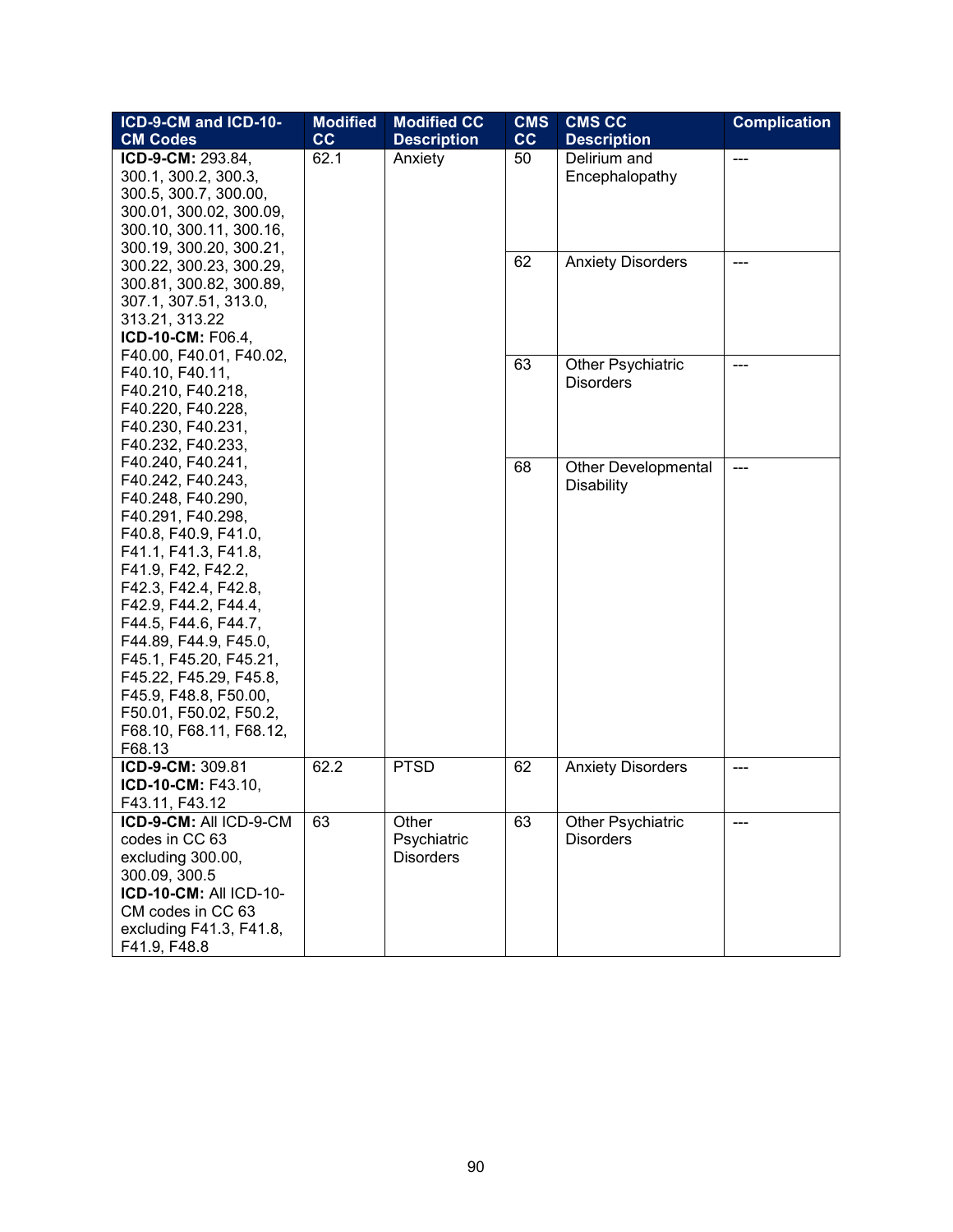| ICD-9-CM and ICD-10-           | <b>Modified</b> | <b>Modified CC</b>   | <b>CMS</b> | <b>CMS CC</b>                               | <b>Complication</b> |
|--------------------------------|-----------------|----------------------|------------|---------------------------------------------|---------------------|
| <b>CM Codes</b>                | cc              | <b>Description</b>   | cc         | <b>Description</b>                          |                     |
| ICD-9-CM: All ICD-9-CM         | 64-67           | Intellectual         | 64         | <b>Profound Mental</b>                      | ---                 |
| codes in CC 64, CC 65,         |                 | <b>Disability</b>    |            | Retardation/                                |                     |
| CC 66, and CC 67               |                 |                      |            | Developmental                               |                     |
| <b>ICD-10-CM: All ICD-10-</b>  |                 |                      |            | <b>Disability</b>                           |                     |
| CM codes in CC 64, CC          |                 |                      | 65         | <b>Severe Mental</b>                        | ---                 |
| 65, CC 66, and CC 67           |                 |                      |            | Retardation/                                |                     |
|                                |                 |                      |            | Developmental                               |                     |
|                                |                 |                      | 66         | <b>Disability</b><br><b>Moderate Mental</b> |                     |
|                                |                 |                      |            | Retardation/                                |                     |
|                                |                 |                      |            | Developmental                               |                     |
|                                |                 |                      |            | <b>Disability</b>                           |                     |
|                                |                 |                      | 67         | Mild/Unspecified                            | ---                 |
|                                |                 |                      |            | Mental Retardation/                         |                     |
|                                |                 |                      |            | Developmental                               |                     |
|                                |                 |                      |            | <b>Disability</b>                           |                     |
| ICD-9-CM: All ICD-9-CM         | 68-69           | Developmental        | 68         | <b>Other Developmental</b>                  | ---                 |
| codes in CC 68 and CC          |                 | <b>Disorders</b>     |            | <b>Disability</b>                           |                     |
| 69 excluding 313.0,            |                 |                      | 69         | <b>Attention Deficit</b>                    | $---$               |
| 313.21, 313.22                 |                 |                      |            | <b>Disorder</b>                             |                     |
| <b>ICD-10-CM: All ICD-10-</b>  |                 |                      |            |                                             |                     |
| CM codes in CC 68 and<br>CC 69 |                 |                      |            |                                             |                     |
| Non-Psychiatric                |                 |                      |            |                                             |                     |
| ICD-9-CM: All ICD-9-CM         | 1               | Other Infection      | 7          | Other Infectious                            | X                   |
| codes from the                 |                 |                      |            | <b>Diseases</b>                             |                     |
| corresponding CMS CCs          | 4.1             | <b>Diabetes</b>      | 17         | Diabetes with Acute                         | X                   |
| <b>ICD-10-CM: All ICD-10-</b>  |                 | Acute                |            | Complications                               |                     |
| CM codes from the              |                 | Complications        |            |                                             |                     |
| corresponding CMS CCs          | 4.2             | <b>Diabetes</b>      | 18         | Diabetes with                               | ---                 |
|                                |                 | Chronic              |            | Chronic                                     |                     |
|                                |                 | Complications        |            | Complications                               |                     |
|                                | 5               | <b>Diabetes</b>      | 19         | Diabetes without                            | ---                 |
|                                |                 |                      |            | complication                                |                     |
|                                |                 |                      | 122        | Proliferative Diabetic                      | ---                 |
|                                |                 |                      |            | Retinopathy and<br>Vitreous Hemorrhage      |                     |
|                                |                 |                      | 123        | Diabetic and Other                          | ---                 |
|                                |                 |                      |            | Vascular                                    |                     |
|                                |                 |                      |            | Retinopathies                               |                     |
|                                | $\overline{7}$  | Hematological        | 46         | Severe                                      | $---$               |
|                                |                 | <b>Disorder</b>      |            | Hematological                               |                     |
|                                |                 |                      |            | <b>Disorders</b>                            |                     |
|                                | 9               | Seizures             | 79         | Seizure Disorders                           | $---$               |
|                                |                 |                      |            | and Convulsions                             |                     |
|                                | 10              | <b>Heart Failure</b> | 85         | Congestive Heart                            | X                   |
|                                |                 |                      |            | Failure                                     |                     |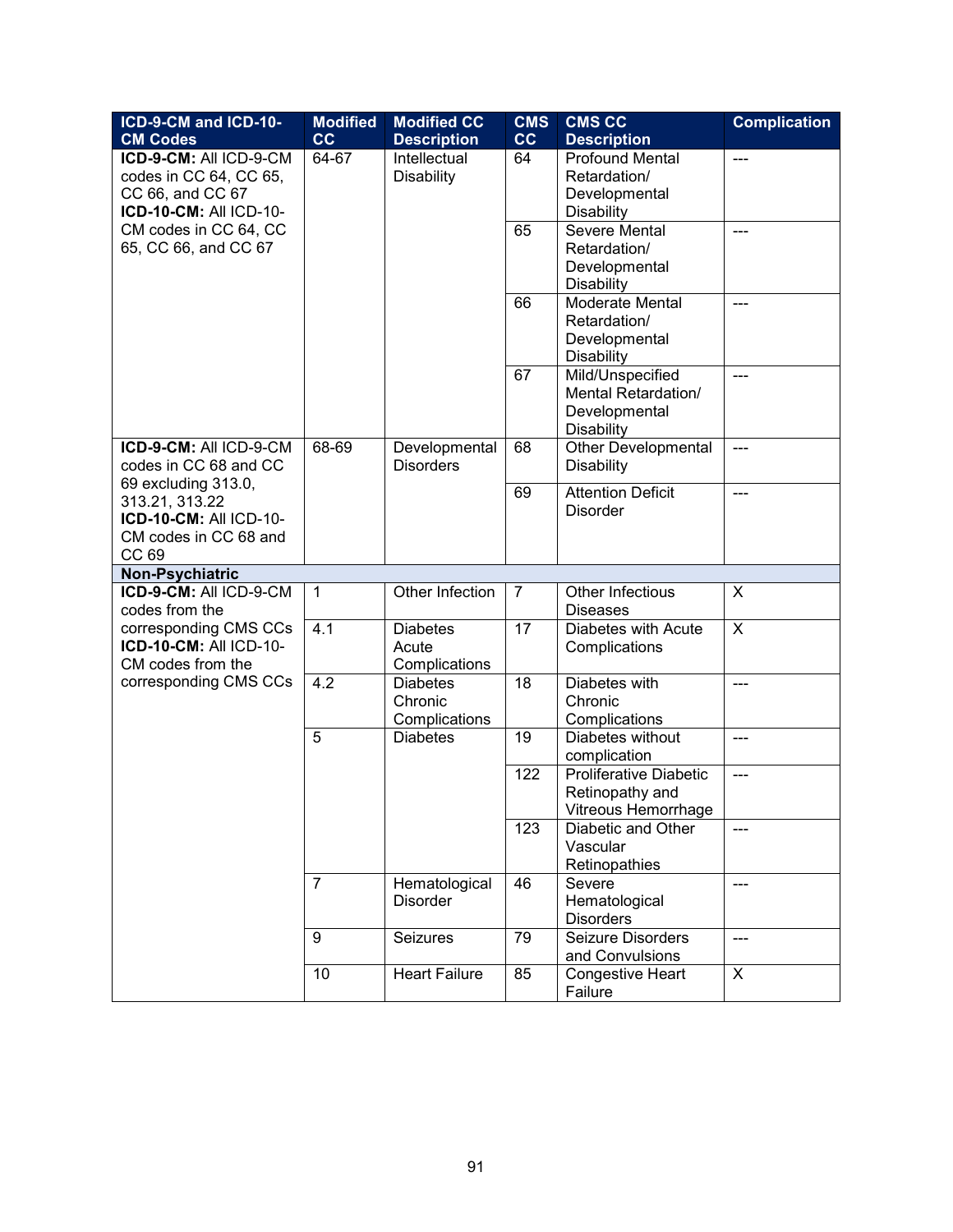| ICD-9-CM and ICD-10-<br><b>CM Codes</b>                                     | <b>Modified</b><br>cc | <b>Modified CC</b><br><b>Description</b> | <b>CMS</b><br>cc | <b>CMS CC</b><br><b>Description</b>                                                     | <b>Complication</b> |
|-----------------------------------------------------------------------------|-----------------------|------------------------------------------|------------------|-----------------------------------------------------------------------------------------|---------------------|
| ICD-9-CM: All ICD-9-CM<br>codes from the                                    | 11                    | Arrhythmia                               | 96               | <b>Specified Heart</b><br>Arrhythmias                                                   | $\sf X$             |
| corresponding CMS CCs<br><b>ICD-10-CM: All ICD-10-</b><br>CM codes from the |                       |                                          | 97               | Other Heart Rhythm<br>and Conduction<br><b>Disorders</b>                                | $\mathsf{X}$        |
| corresponding CMS CCs                                                       | 12                    | Asthma                                   | 113              | Asthma                                                                                  | ---                 |
|                                                                             | 13                    | <b>Dialysis</b>                          | 134              | <b>Dialysis Status</b>                                                                  | X                   |
|                                                                             | 15                    | Endocrine<br><b>Disease</b>              | 23               | Other Significant<br>Endocrine and<br><b>Metabolic Disorders</b>                        | ---                 |
|                                                                             |                       |                                          | 24               | Disorders of<br>Fluid/Electrolyte/Acid-<br><b>Base Balance</b>                          | X                   |
|                                                                             | 16                    | Anemia                                   | 49               | Iron Deficiency and<br>Other/Unspecified<br>Anemias and Blood<br><b>Disease</b>         | ---                 |
|                                                                             | 20                    | Pancreatic<br><b>Disease</b>             | 34               | <b>Chronic Pancreatitis</b>                                                             | ---                 |
|                                                                             | 21                    | <b>Urinary Tract</b><br><b>Disorder</b>  | 145              | Other Urinary Tract<br><b>Disorders</b>                                                 | $---$               |
|                                                                             | 22                    | Coagulation<br><b>Defects</b>            | 48               | <b>Coagulation Defects</b><br>and Other Specified<br>Hematological<br><b>Disorders</b>  | X                   |
|                                                                             | 23                    | Peptic Ulcer                             | 36               | Peptic Ulcer,<br>Hemorrhage, Other<br>Specified<br>Gastrointestinal<br><b>Disorders</b> | X                   |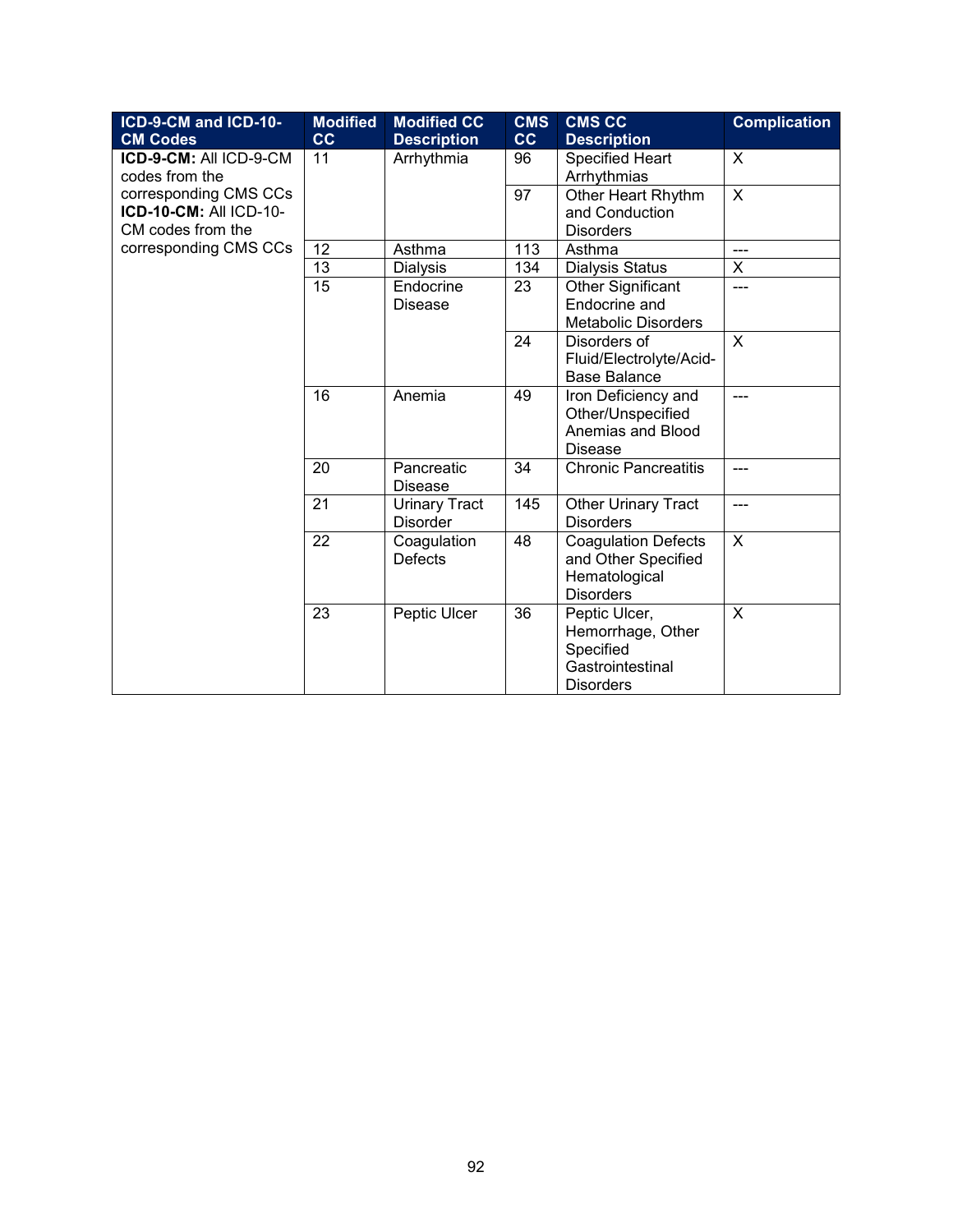| ICD-9-CM and ICD-10-   | <b>Modified</b> | <b>Modified CC</b>   | <b>CMS</b>     | <b>CMS CC</b>              | <b>Complication</b> |
|------------------------|-----------------|----------------------|----------------|----------------------------|---------------------|
| <b>CM Codes</b>        | cc              | <b>Description</b>   | cc             | <b>Description</b>         |                     |
| ICD-9-CM: All ICD-9-CM | 24              | Infection            | 1              | <b>HIV/AIDS</b>            | $\overline{a}$      |
| codes from the         |                 |                      | $\overline{3}$ | Bacterial, Fungal,         | $---$               |
| corresponding CMS CCs  |                 |                      |                | and Parasitic Central      |                     |
| ICD-10-CM: All ICD-10- |                 |                      |                | Nervous System             |                     |
| CM codes from the      |                 |                      |                | Infections                 |                     |
| corresponding CMS CCs  |                 |                      | 4              | Viral and Late Effects     | $\overline{a}$      |
|                        |                 |                      |                | <b>Central Nervous</b>     |                     |
|                        |                 |                      |                | System Infections          |                     |
|                        |                 |                      | 5              | Tuberculosis               | ---                 |
|                        |                 |                      | 6              | Opportunistic              | $---$               |
|                        |                 |                      |                | Infections                 |                     |
|                        |                 |                      | 39             | Bone/Joint/Muscle          | $\overline{a}$      |
|                        |                 |                      |                | Infections/Necrosis        |                     |
|                        |                 |                      | 164            | Cellulitis, Local Skin     | $\mathsf{X}$        |
|                        |                 |                      |                | Infection                  |                     |
|                        | 25              | Liver Disease        | 27             | End-Stage Liver            | $\overline{a}$      |
|                        |                 |                      |                | <b>Disease</b>             |                     |
|                        |                 |                      | 28             | Cirrhosis of Liver         | ---                 |
|                        |                 |                      | 29             | <b>Chronic Hepatitis</b>   | ---                 |
|                        |                 |                      | 30             | <b>Acute Liver</b>         | $\mathsf{X}$        |
|                        |                 |                      |                | Failure/Disease            |                     |
|                        | 26              | <b>Heart Disease</b> | 31             | Other Hepatitis and        | $\frac{1}{2}$       |
|                        |                 |                      |                | Liver Disease              |                     |
|                        |                 |                      | 89             | Coronary                   | $\overline{a}$      |
|                        |                 |                      |                | Atherosclerosis/Other      |                     |
|                        |                 |                      |                | Chronic Ischemic           |                     |
|                        |                 |                      |                | <b>Heart Disease</b>       |                     |
|                        |                 |                      | 88             | Angina Pectoris            | $\overline{a}$      |
|                        |                 |                      | 94             | <b>Hypertensive Heart</b>  | ---                 |
|                        |                 |                      |                | <b>Disease</b>             |                     |
|                        |                 |                      | 107            | <b>Vascular Disease</b>    | $\mathsf{X}$        |
|                        |                 |                      |                | with Complications         |                     |
|                        |                 |                      | 108            | Vascular Disease           | X                   |
|                        |                 |                      | 109            | Other Circulatory          | $\overline{X}$      |
|                        |                 |                      |                | <b>Disease</b>             |                     |
|                        | 28              | <b>COPD/Fibrosis</b> | 111            | <b>Chronic Obstructive</b> | ---                 |
|                        |                 |                      |                | <b>Pulmonary Disease</b>   |                     |
|                        |                 |                      | 112            | Fibrosis of Lung and       | $\overline{a}$      |
|                        |                 |                      |                | Other Chronic Lung         |                     |
|                        |                 |                      |                | <b>Disorders</b>           |                     |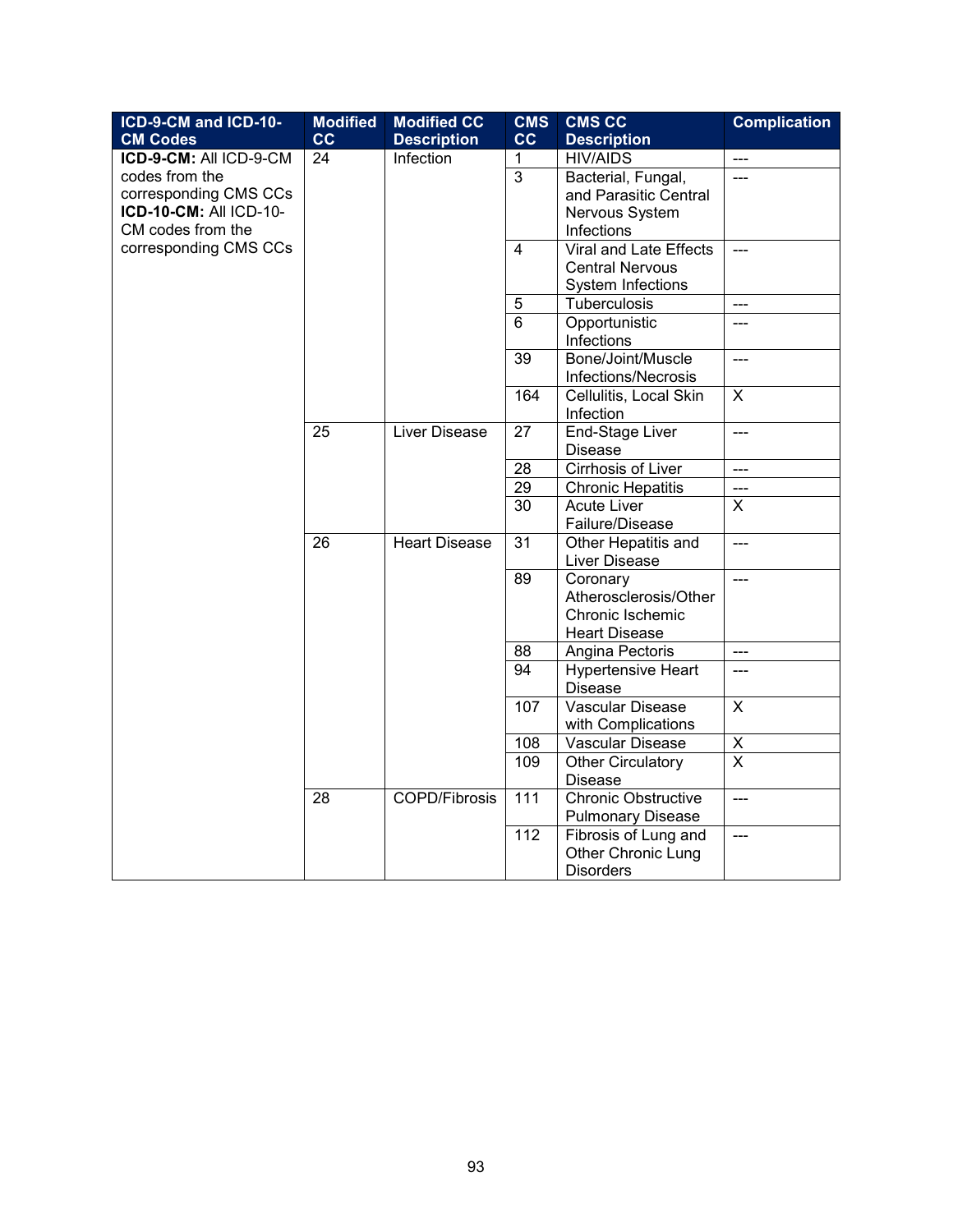| ICD-9-CM and ICD-10-          | <b>Modified</b> | <b>Modified CC</b> | <b>CMS</b> | <b>CMS CC</b>       | <b>Complication</b> |
|-------------------------------|-----------------|--------------------|------------|---------------------|---------------------|
| <b>CM Codes</b>               | cc              | <b>Description</b> | cc         | <b>Description</b>  |                     |
| ICD-9-CM: All ICD-9-CM        | 34              | Injury             | 162        | Severe Skin Burn or |                     |
| codes from the                |                 |                    |            | Condition           |                     |
| corresponding CMS CCs         |                 |                    | 163        | Moderate Skin Burn  |                     |
| <b>ICD-10-CM: All ICD-10-</b> |                 |                    |            | or Condition        |                     |
| CM codes from the             |                 |                    | 167        | Major Head Injury   | $\times$            |
| corresponding CMS CCs         |                 |                    | 168        | Concussion or       | $\times$            |
|                               |                 |                    |            | Unspecified Head    |                     |
|                               |                 |                    |            | <b>Injury</b>       |                     |
|                               |                 |                    | 172        | Internal Injuries   |                     |
|                               |                 |                    | 174        | Other Injuries      | X                   |
|                               |                 |                    | 175        | Poisonings and      | $\times$            |
|                               |                 |                    |            | Allergic and        |                     |
|                               |                 |                    |            | Inflammatory        |                     |
|                               |                 |                    |            | Reactions           |                     |

#### **Table B9. Other risk factors**

| <b>Risk Factor Name/Description</b> |                                                                                                 |
|-------------------------------------|-------------------------------------------------------------------------------------------------|
| Suicide attempt/self-harm           | At least 1 claim with a diagnosis in the 12 months prior to the index<br>$\bullet$<br>admission |
|                                     | Secondary diagnosis during the index admission<br>٠                                             |
| Aggression                          | Diagnosis during inpatient admission in the 12 months prior to the<br>٠<br>index admission      |
|                                     | At least 2 outpatient claims in the 12 months prior to the index<br>٠<br>admission              |
|                                     | Secondary diagnosis during the index admission<br>٠                                             |
| Discharge disposition               | Discharged AMA in prior 12 months<br>$\bullet$                                                  |
|                                     | Not discharged AMA in prior 12 months<br>٠                                                      |
|                                     | No admissions to determine AMA discharge                                                        |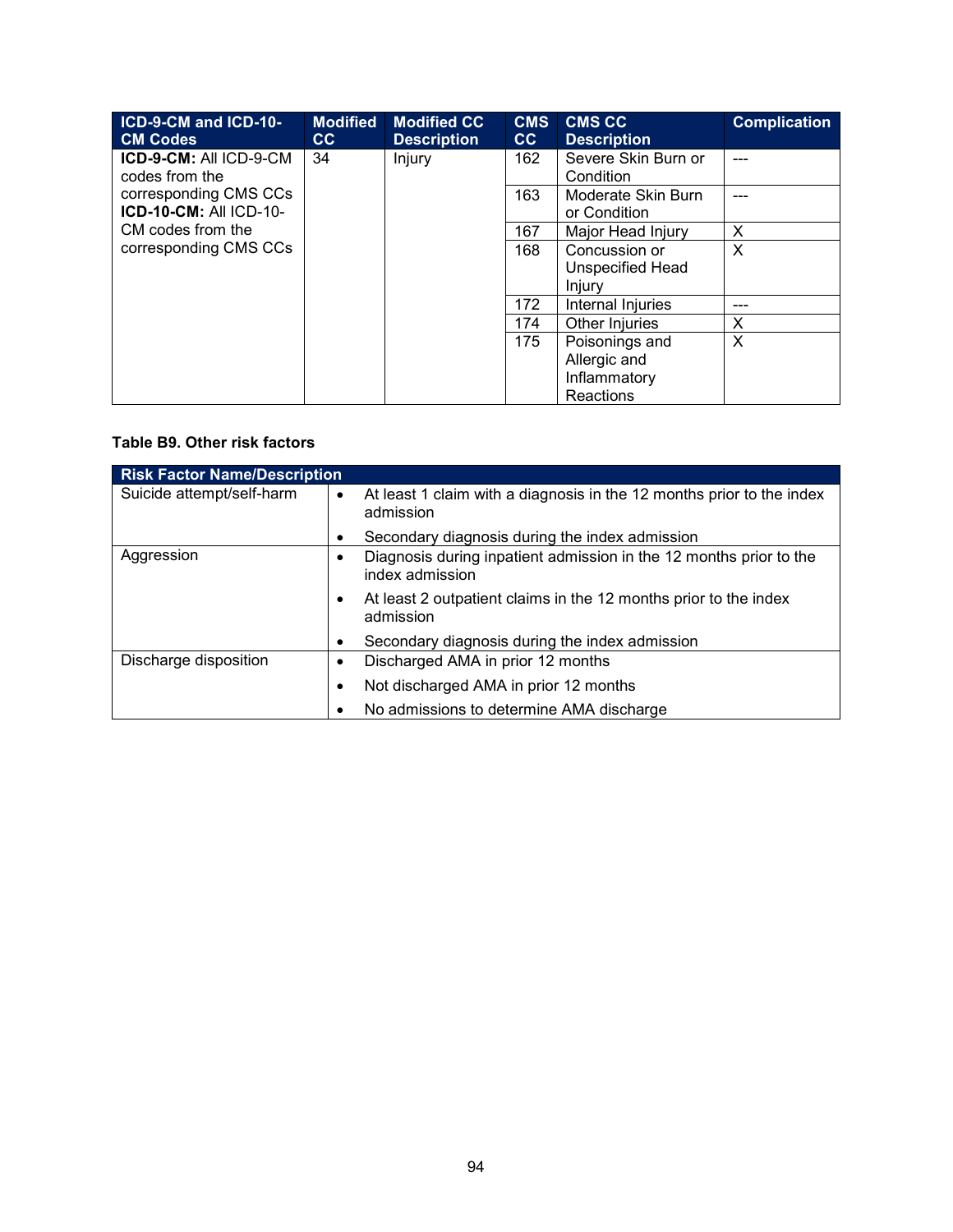# **Appendix: Summary of Measure Updates**

# **Appendix A. Follow-Up After Hospitalization for Mental Illness (FUH) Measure Updates Version 3.0 – Fiscal Year 2020 Public Reporting**

- 1. Added one ICD-10-CM code (F68.A) to identify principal mental illness diagnosis
	- $\circ$  Rationale: This code was added to align with NQF #0576 measure specifications
- 2. Added 939 ICD-10-CM codes related to intentional self-harm to identify principal mental illness diagnosis
	- $\circ$  Rationale: These codes were added to align with NQF #0576 measure specifications
- 3. Added new taxonomy codes to identify mental health providers:
	- i. Counselor (101Y00000X, 101YA0400X, 101YM0800X, 101YP1600X, 101YS0200X)
	- ii. Psychoanalyst (102L00000X)
	- iii. Clinical Neuropsychologist (103G00000X, 103GC0700X)
	- iv. Behavior Analyst (103K00000X)
	- v. Social Worker (104100000X, 1041S0200X)
	- vi. Marriage & Family Therapist (106H00000X)
	- vii. Registered Nurse Specialized in Addiction or Psychiatric/Mental Health (163WA0400X, 163WP0807X, 163WP0808X, 163WP0809X)
	- viii. Allopathic & Osteopathic Physicians in Psychiatry & Neurology (2084B0040X)
		- o Rationale: These codes meet the definition of mental health practitioners in NQF 0576
- 4. Added a specialty code for Clinical Psychologist (68) to identify mental health providers.
	- o Rationale: This code was added to align with NQF #0576 measure specifications
- 5. Removed three CPT codes (90867, 90868, 90869) related to transitional care management services to the numerator definition.
	- o Rationale: These codes were removed to align with NQF #0576 measure specifications
- 6. Added five Electroconvulsive therapy (ECT) ICD-10-PCS codes (GZB0ZZ, GZB1ZZZ, GZB2ZZZ, GZB3ZZZ, GZB4ZZZ) to the numerator definition
	- o Rationale: These codes were added to align with NQF #0576 measure specifications
- 7. Added one CPT code cognitive assessment and care plan services (99483) to the numerator definition
	- $\circ$  Rationale: This code was added to align with NQF #0576 measure specifications
- 8. Reclassified two CPT codes (99381, 99382) in the numerator definition to remove place of service requirements
	- o Rationale: These codes were reclassified to align with NQF #0576 measure specifications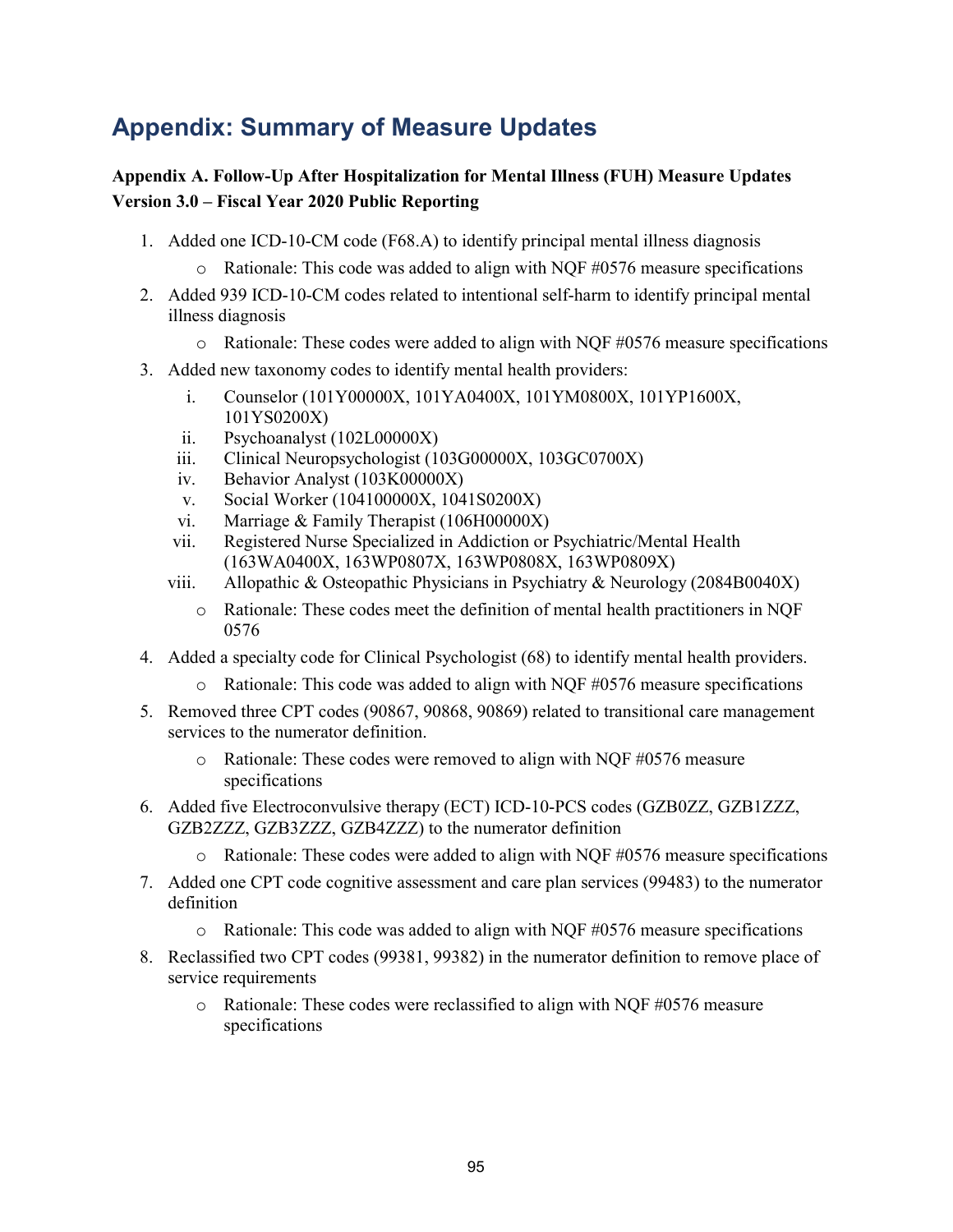- 9. Reclassified 8 CPT codes (90832-90834 and 90836-90840) in the numerator definition to require a place of service
	- o Rationale: These codes were reclassified to align with NQF #0576 measure specifications
- 10. Removed one CPT code for pharmacologic management (90863) from the numerator definition
	- o Rationale: This codes was removed to align with NQF #0576 measure specifications
- 11. Added two HCPCS codes (G0463 and T1015) to the numerator definition
	- o Rationale: These codes were added to align with NQF #0576 measure specifications
- 12. Updated the first day of follow-up from the day of discharge to day after discharge
	- o Rationale: The day of discharge was changed to align with NQF #0576 measure specifications and to better reflect the start date of follow-up visits. Visits on the date of discharge should not be the only follow-up that patients receive; therefore, they do not meet the intent of the measure.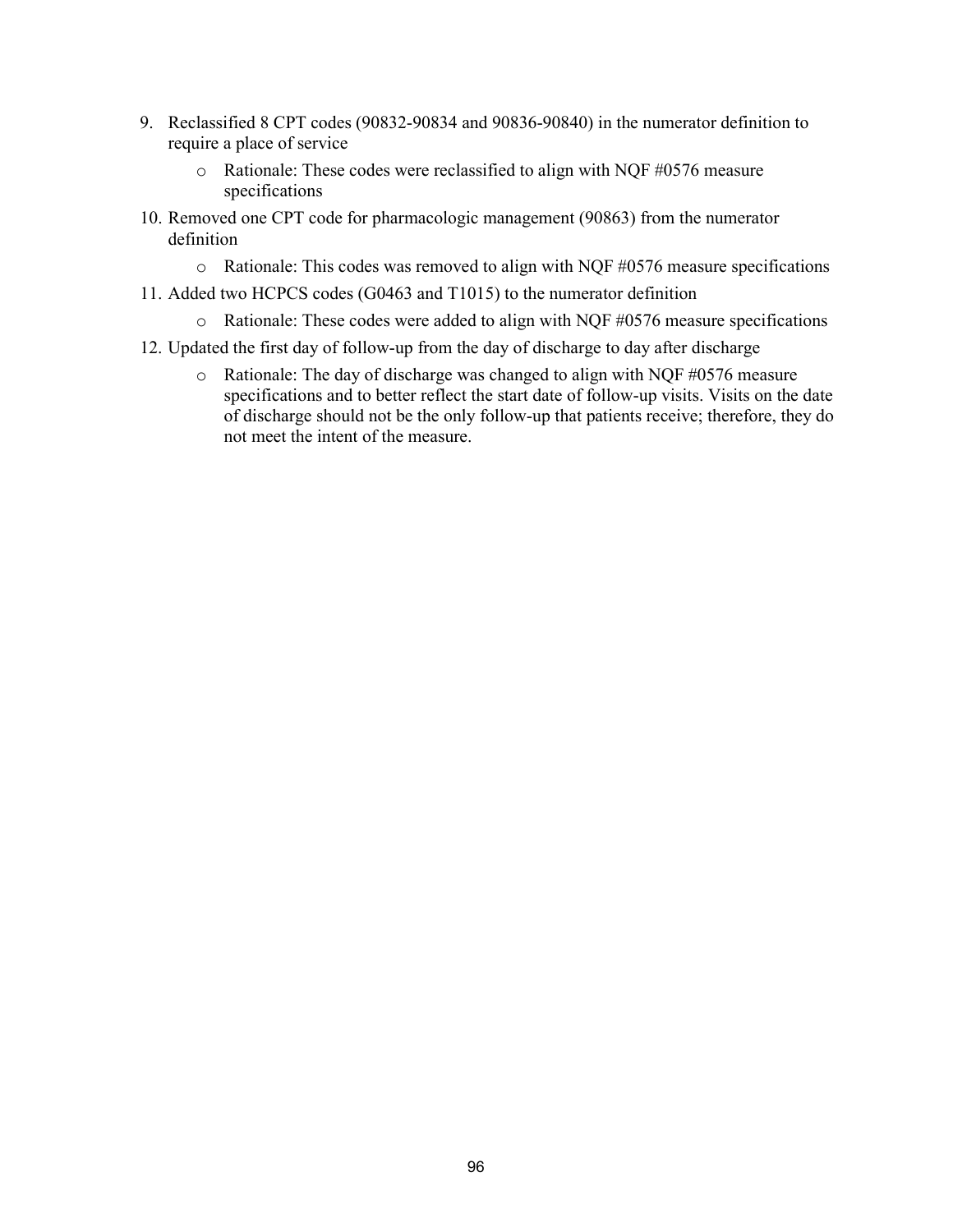# **Appendix B. 30-Day All-Cause Unplanned Readmission Following Psychiatric Hospitalization in an IPF Measure Updates**

#### **Version 3.0 – Fiscal Year 2020 Public Reporting**

- 1. Updated Table B3. Potentially planned procedure categories:
	- i. Added Procedure CCS 2 Insertion; replacement; or removal of extracranial ventricular shunt
	- ii. Added Procedure CCS 42 Other OR Rx procedures on respiratory system and mediastinum
	- iii. Added Procedure CCS 94 Other OR upper GI therapeutic procedures
	- iv. Added Procedure CCS 123 Other operations on fallopian tubes
	- v. Added Procedure CCS 125 Other excision of cervix and uterus
	- vi. Added Procedure CCS 147- Fracture treatment including reposition with or without fixation; lower extremity fracture or dislocation (other than hip or femur)
	- vii. Added Procedure CCS 148 -Fracture treatment including reposition with or without fixation of other fracture or dislocation
	- viii. Added Procedure CCS 161 -Other OR therapeutic procedures on bone
	- ix. Added Procedure CCS 164 -Other OR therapeutic procedures on musculoskeletal system
	- x. Added Procedure CCS 202 -Electrocardiogram
	- xi. Added Procedure CCS 211- Radiation therapy
	- xii. Added Procedure CCS 224- Cancer chemotherapy
	- xiii. Removed Procedure CCS 49 Other Or heart procedures
	- xiv. Removed ICD-10-PCS codes from 0B5N0ZZ, 0B5N3ZZ, 0B5N4ZZ, 0B5P0ZZ, 0B5P3ZZ, 0B5P4ZZ, 0BW10FZ, 0BW13FZ, 0BW14FZ Laryngectomy, revision of tracheostomy, scarification of pleura
	- xv. Added new procedures categories and ICD-10-PCS codes for
		- o Excision; lysis peritoneal adhesions
		- o Fracture treatment including reposition with or without fixation; hip or femur fracture or dislocation
		- o Other OR therapeutic procedures; male genital
		- o Other non-OR therapeutic procedures on musculoskeletal system
		- o Other non-OR therapeutic procedures on skin subcutaneous tissue fascia and breast
		- o Other OR heart procedures
		- o Other non-OR therapeutic cardiovascular procedures
		- o Other non-OR lower GI therapeutic procedures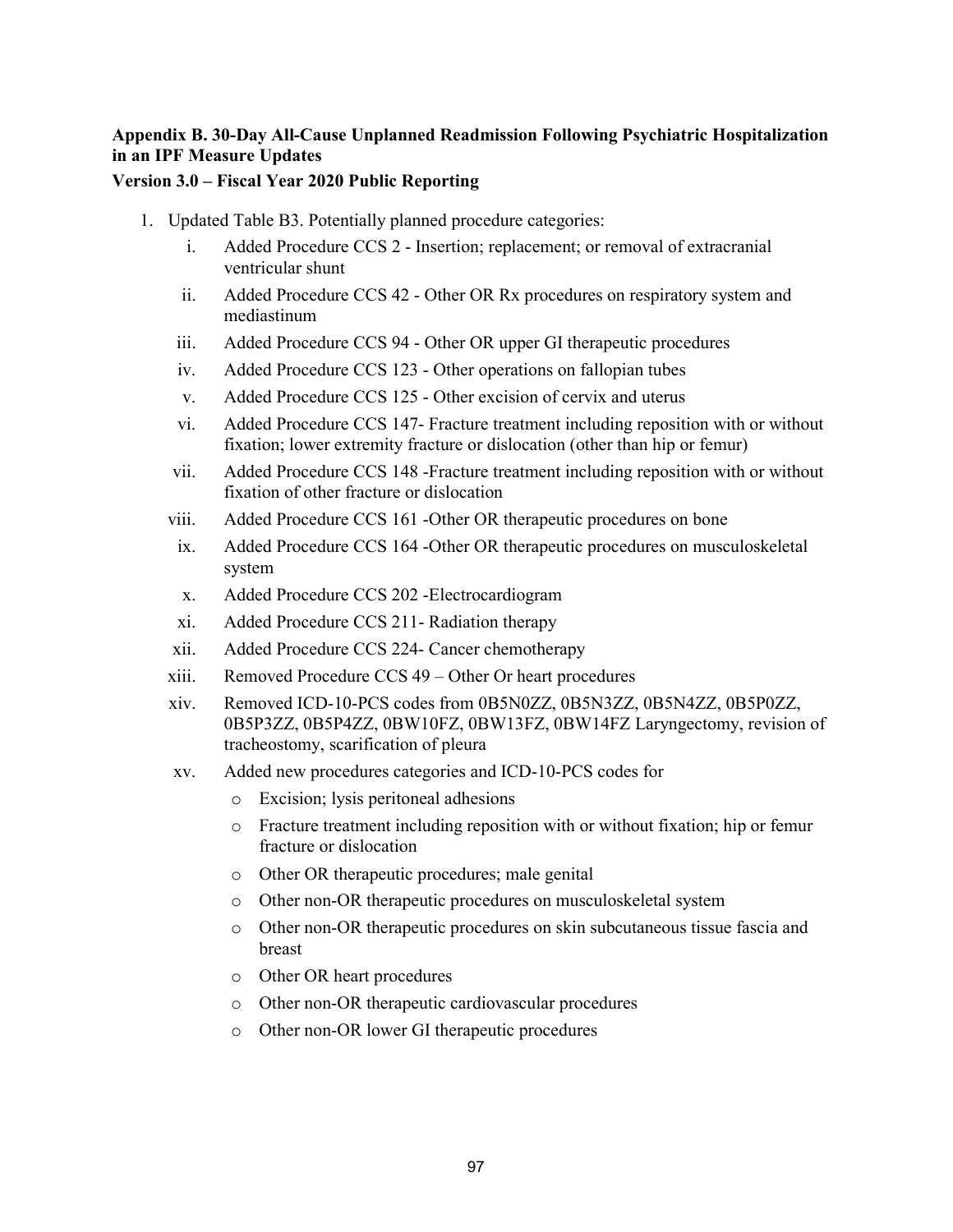- o Other OR lower GI therapeutic procedures
- o Other non-OR gastrointestinal therapeutic procedures
- Rationale: These codes were updated to align with the 2019 HWR Measure Code Specifications
- 2. Updated Table B4. Acute principal discharge diagnosis categories:
	- i. Added Diagnosis CCS 210 Systemic lupus erythematosus and connective tissue disorders
	- ii. Removed Diagnosis CCS 225 Joint disorders and dislocations; trauma-related
	- iii. Removed Diagnosis CCS 226 Fracture of neck of femur (hip)
	- iv. Removed Diagnosis CCS 227 Spinal cord injury
	- v. Removed Diagnosis CCS 288 Skull and face fractures
	- vi. Removed Diagnosis CCS 229 Fracture of upper limb
	- vii. Removed Diagnosis CCS 230 Fracture of lower limb
	- viii. Removed Diagnosis CCS 232 Sprains and strains
	- ix. Removed Diagnosis CCS 233 Intracranial injury
	- x. Removed Diagnosis CCS 234 Crushing injury or internal injury
	- xi. Removed Diagnosis CCS 235 Open wounds of head; neck; and trunk
	- xii. Removed Diagnosis CCS 237 Complication of device; implant or graft
	- xiii. Removed Diagnosis CCS 238 Complications of surgical procedures or medical care
	- xiv. Removed Diagnosis CCS 239 Superficial injury; contusion
	- xv. Removed Diagnosis CCS 240 Burns
	- xvi. Removed Diagnosis CCS 241 Poisoning by psychotropic agents
	- xvii. Removed Diagnosis CCS 242 Poisoning by other medications and drugs
	- xviii. Removed Diagnosis CCS 243 Poisoning by nonmedicinal substances
	- xix. Removed Diagnosis CCS 244 Other injuries and conditions due to external causes
	- xx. Removed Diagnosis CCS 253 Allergic reactions
	- xxi. Removed Diagnosis CCS 661 Substance-related disorders
	- xxii. Removed Diagnosis CCS 662 Suicide and intentional self-inflicted injury
	- xxiii. Removed ICD-10-CM codes I50.23, I50.33, I50.43 from Congestive heart failure; nonhypertensive
	- xxiv. Added ICD-10-CM codes I21.9, I21.A1, I21.A9 to Acute myocardial infarction (without subsequent MI)
	- xxv. Added ICD-10-CM codes I50.810, I50.811, I50.814, I50.82, I50.83, I50.84, I50.89 to Congestive heart failure; nonhypertensive
	- xxvi. Added ICD-10-CM codes K85.00, K85.01, K85.02, K85.10, K85.11, K85.12, K85.20, K85.21, K85.22, K85.30, K85.31, K85.32, K85.80, K85.81, K85.82, K85.90, K85.91, K85.92, K86.81, K86.89 to Pancreatic disorders
	- xxvii. Added new diagnostic categories and ICD-10-CM codes for